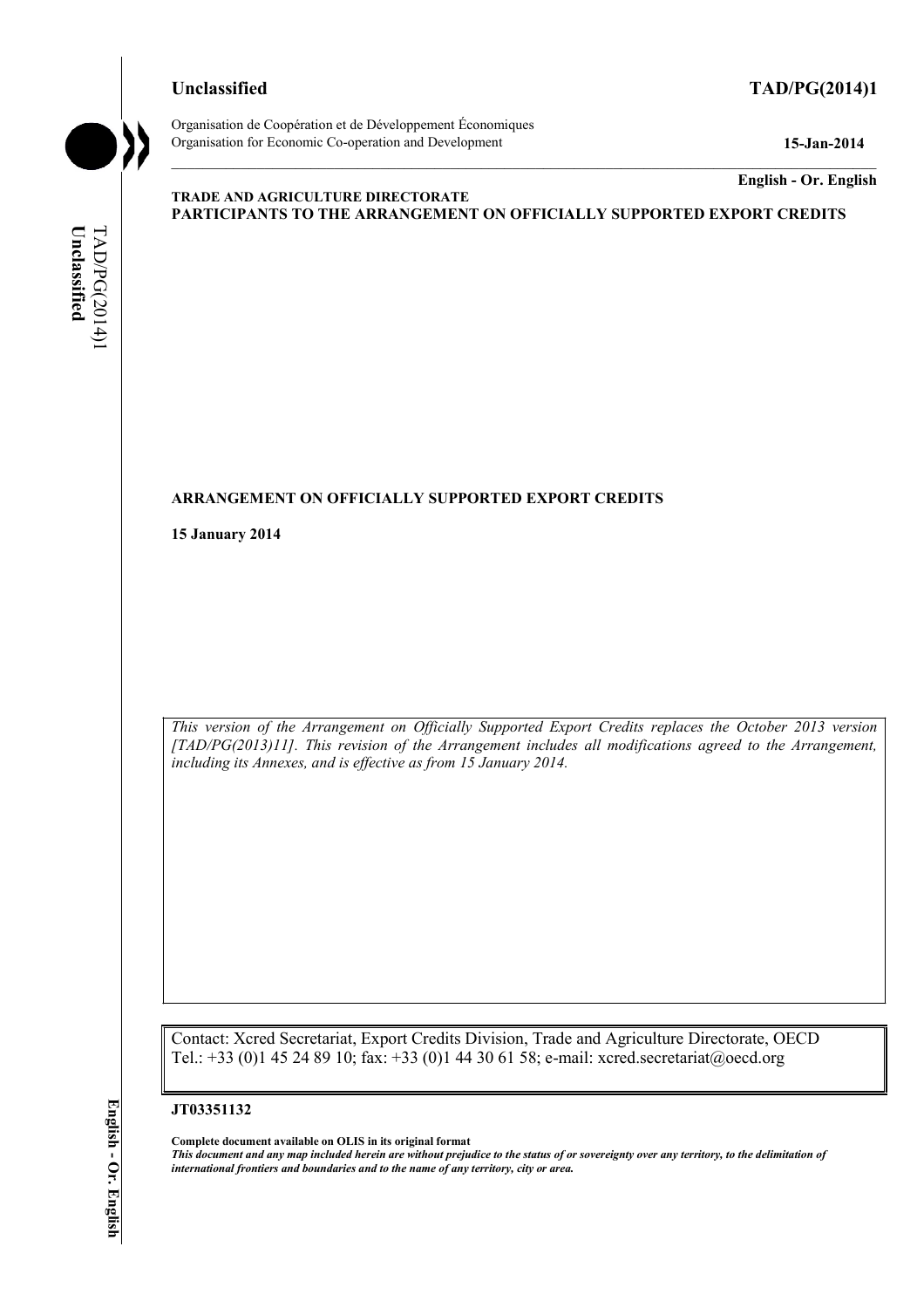# **TABLE OF CONTENTS**

| 1.               |                                                                  |  |
|------------------|------------------------------------------------------------------|--|
| 2.               |                                                                  |  |
| 3.               |                                                                  |  |
| $\overline{4}$ . |                                                                  |  |
| 5.               |                                                                  |  |
| 6.               |                                                                  |  |
| 7.               |                                                                  |  |
| 8.               |                                                                  |  |
| 9.               |                                                                  |  |
|                  |                                                                  |  |
| 10.              |                                                                  |  |
| 11.              | CLASSIFICATION OF COUNTRIES FOR MAXIMUM REPAYMENT TERMS  8       |  |
| 12.              |                                                                  |  |
| 13.              |                                                                  |  |
| 14.              |                                                                  |  |
| 15.              |                                                                  |  |
| 16.              |                                                                  |  |
| 17.              |                                                                  |  |
| 18.              |                                                                  |  |
| 19.              | MINIMUM FIXED INTEREST RATES UNDER OFFICIAL FINANCING SUPPORT 11 |  |
| 20.              |                                                                  |  |
| 21.              |                                                                  |  |
| 22.              |                                                                  |  |
| 23.              |                                                                  |  |
| 24.              |                                                                  |  |
| 25.              |                                                                  |  |
| 26.              |                                                                  |  |
| 27.              |                                                                  |  |
| 28.              | CLASSIFICATION OF MULTILATERAL AND REGIONAL INSTITUTIONS 17      |  |
| 29.              | PERCENTAGE AND QUALITY OF OFFICIAL EXPORT CREDIT COVER  17       |  |
| 30.              |                                                                  |  |
| 31.              |                                                                  |  |
| 32.              |                                                                  |  |
|                  |                                                                  |  |
|                  |                                                                  |  |
| 33.              |                                                                  |  |
| 34.              |                                                                  |  |
| 35.              |                                                                  |  |
| 36.              |                                                                  |  |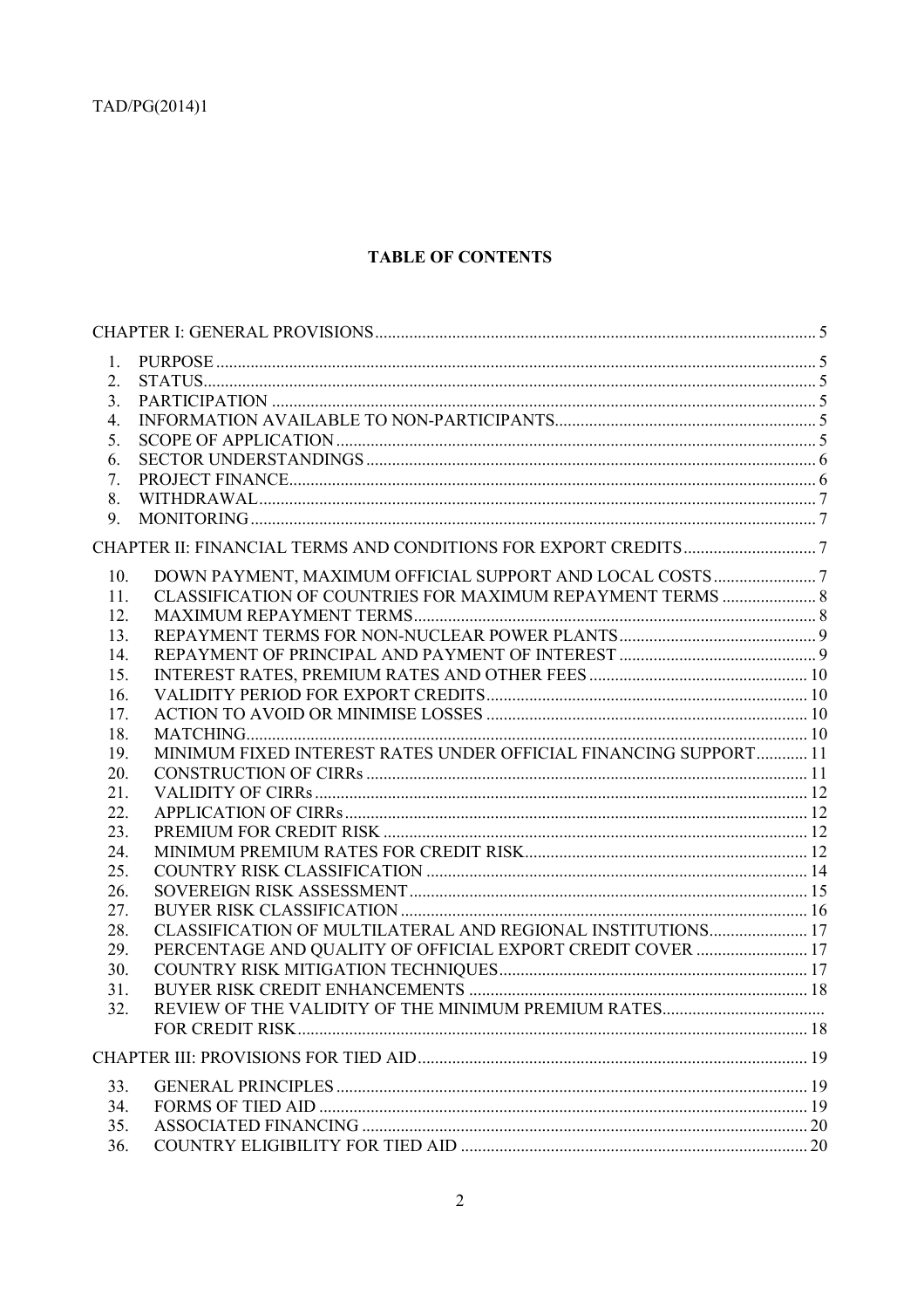| 37. |                                                                              |  |
|-----|------------------------------------------------------------------------------|--|
| 38. |                                                                              |  |
| 39. | EXEMPTIONS FROM COUNTRY OR PROJECT ELIGIBILITY FOR TIED AID  22              |  |
| 40. |                                                                              |  |
| 41. |                                                                              |  |
| 42. |                                                                              |  |
|     |                                                                              |  |
|     | SECTION 1: COMMON PROCEDURES FOR EXPORT CREDITS AND TRADE-RELATED AID  25    |  |
| 43. |                                                                              |  |
| 44. |                                                                              |  |
| 45. |                                                                              |  |
| 46. |                                                                              |  |
|     |                                                                              |  |
| 47. |                                                                              |  |
| 48. |                                                                              |  |
|     |                                                                              |  |
| 49. |                                                                              |  |
| 50. |                                                                              |  |
|     |                                                                              |  |
| 51. |                                                                              |  |
| 52. |                                                                              |  |
| 53. |                                                                              |  |
|     | SECTION 5: INFORMATION EXCHANGE FOR EXPORT CREDITS AND TRADE-RELATED AID  29 |  |
| 54. |                                                                              |  |
| 55. |                                                                              |  |
| 56. |                                                                              |  |
| 57. |                                                                              |  |
| 58. |                                                                              |  |
| 59. |                                                                              |  |
| 60. |                                                                              |  |
| 61. |                                                                              |  |
| 62. |                                                                              |  |
| 63. |                                                                              |  |
|     |                                                                              |  |
|     |                                                                              |  |
| 64. |                                                                              |  |
| 65. |                                                                              |  |
| 66. |                                                                              |  |
|     |                                                                              |  |
| 67. |                                                                              |  |
| 68. |                                                                              |  |
| 69. |                                                                              |  |
|     |                                                                              |  |
|     |                                                                              |  |
|     |                                                                              |  |
|     | ANNEX III - SECTOR UNDERSTANDING ON EXPORT CREDITS FOR CIVIL AIRCRAFT  47    |  |
|     |                                                                              |  |
|     | RENEWABLE ENERGY, CLIMATE CHANGE MITIGATION AND WATER PROJECTS 95            |  |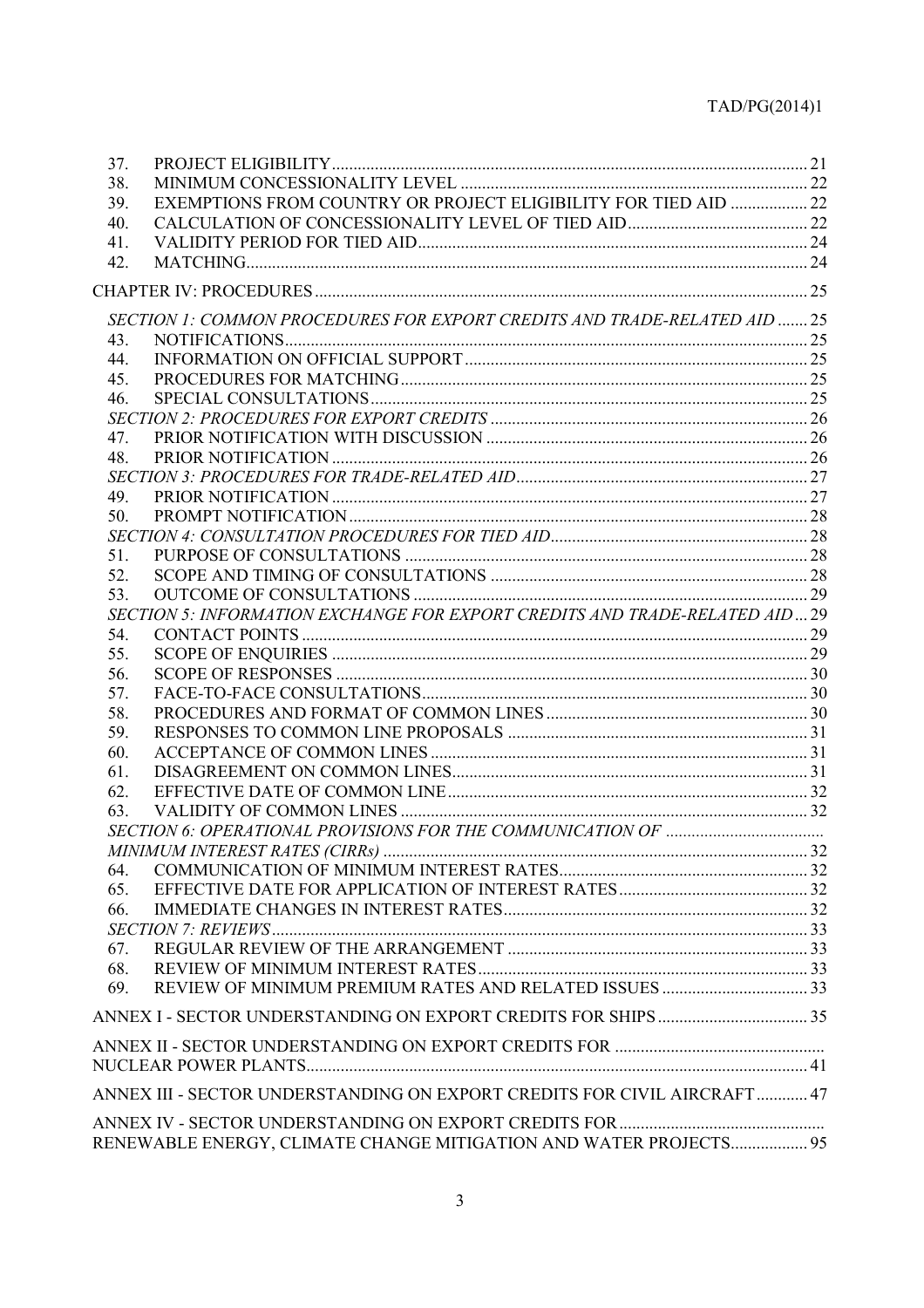| COUNTRY RISK MITIGATION TECHNIQUES AND BUYER RISK CREDIT ENHANCEMENTS. 147 |  |
|----------------------------------------------------------------------------|--|
|                                                                            |  |
|                                                                            |  |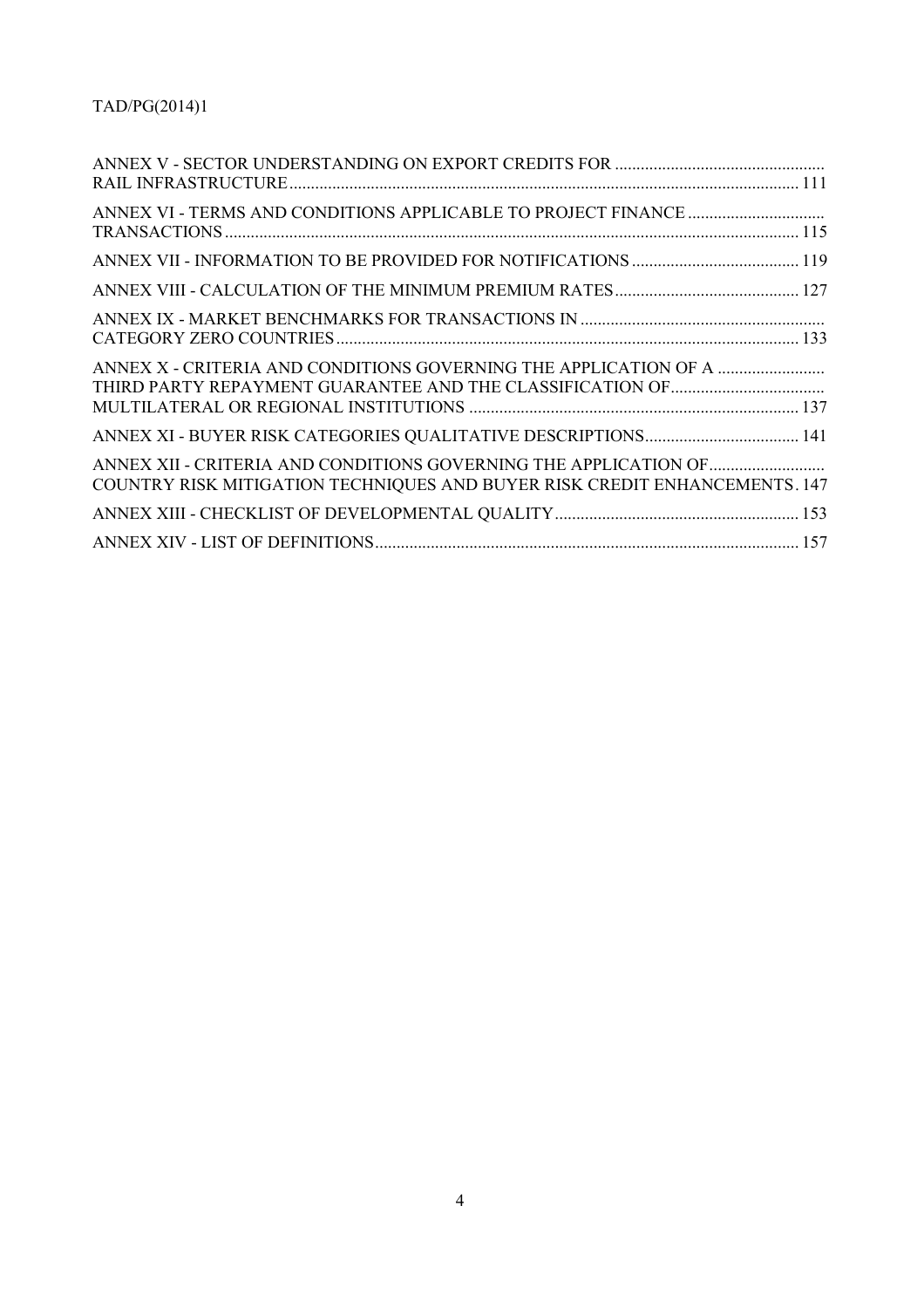### **CHAPTER I: GENERAL PROVISIONS**

#### **1. PURPOSE**

- a) The main purpose of the Arrangement on Officially Supported Export Credits, referred to throughout this document as the Arrangement, is to provide a framework for the orderly use of officially supported export credits.
- b) The Arrangement seeks to foster a level playing field for official support, as defined in Article 5 a), in order to encourage competition among exporters based on quality and price of goods and services exported rather than on the most favourable officially supported financial terms and conditions.

#### **2. STATUS**

The Arrangement, developed within the OECD framework, initially came into effect in April 1978 and is of indefinite duration. The Arrangement is a Gentlemen's Agreement among the Participants; it is not an OECD Act<sup>1</sup>, although it receives the administrative support of the OECD Secretariat (hereafter: "the Secretariat").

#### **3. PARTICIPATION**

The Participants to the Arrangement currently are: Australia, Canada, the European Union, Japan, Korea, New Zealand, Norway, Switzerland and the United States. Other OECD Members and non-members may be invited to become Participants by the current Participants.

#### **4. INFORMATION AVAILABLE TO NON-PARTICIPANTS**

- a) The Participants undertake to share information with non-Participants on notifications related to official support as set out in Article 5 a).
- b) A Participant shall, on the basis of reciprocity, reply to a request from a non-Participant in a competitive situation on the financial terms and conditions offered for its official support, as it would reply to a request from a Participant.

#### **5. SCOPE OF APPLICATION**

The Arrangement shall apply to all official support provided by or on behalf of a government for export of goods and/or services, including financial leases, which have a repayment term of two years or more.

As defined in Article 5 of the OECD Convention.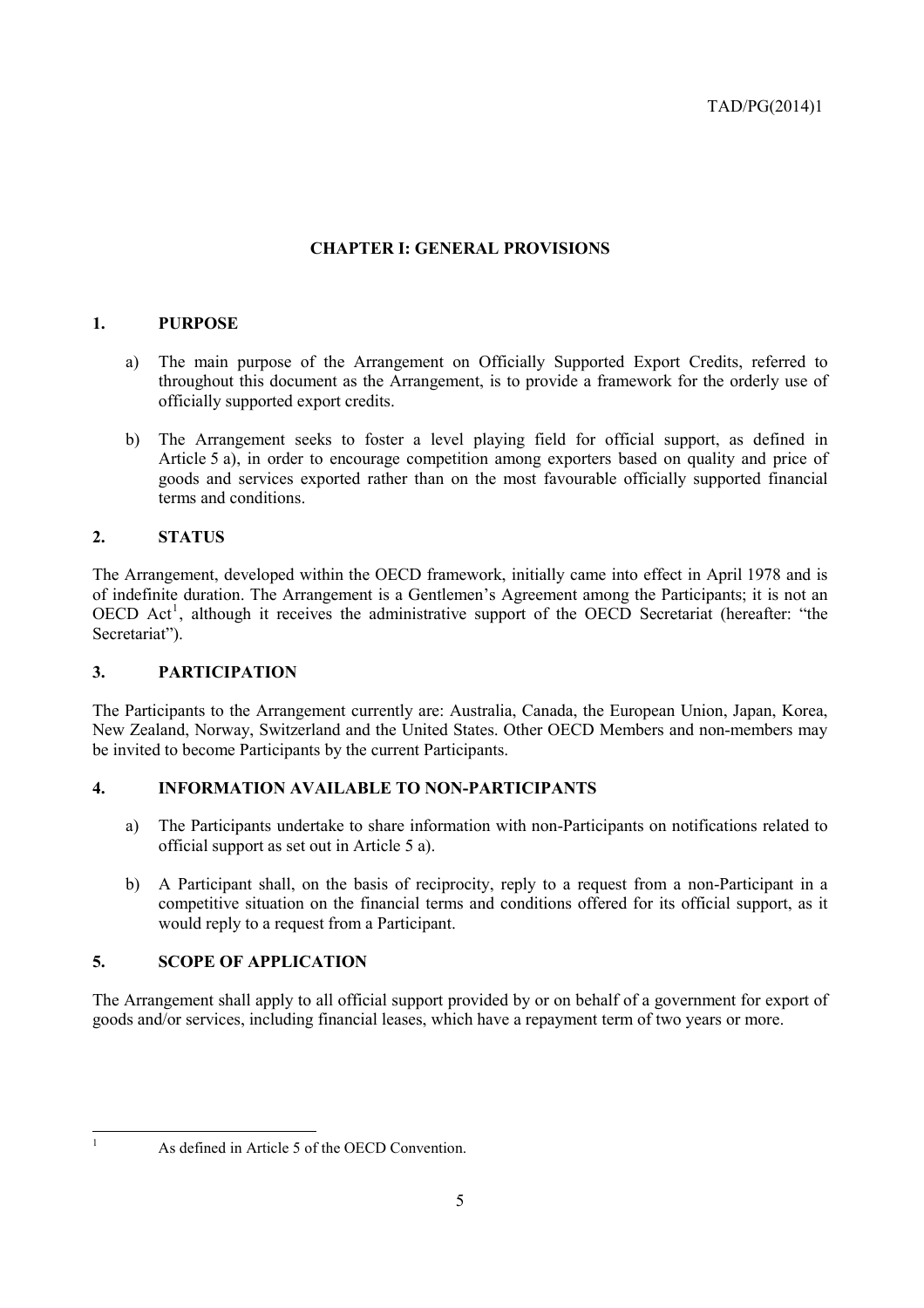- a) Official support may be provided in different forms:
	- 1) Export credit guarantee or insurance (pure cover).
	- 2) Official financing support:
		- − direct credit/financing and refinancing, or
		- − interest rate support.
	- 3) Any combination of the above.
- b) The Arrangement shall apply to tied aid; the procedures set out in Chapter IV shall also apply to trade-related untied aid.
- c) The Arrangement does not apply to exports of Military Equipment and Agricultural Commodities.
- d) Official support shall not be provided if there is clear evidence that the contract has been structured with a purchaser in a country which is not the final destination of the goods, primarily with the aim of obtaining more favourable repayment terms.

#### **6. SECTOR UNDERSTANDINGS**

- a) The following Sector Understandings are part of the Arrangement:
	- − Ships (Annex I)
	- − Nuclear Power Plants (Annex II)
	- − Civil Aircraft (Annex III)
	- − Renewable Energy, Climate Change Mitigation and Water Projects (Annex IV)
	- − Rail Infrastructure (Annex V)
- b) A Participant to a Sector Understanding may apply its provisions for official support for export of goods and/or services covered by that Sector Understanding. Where a Sector Understanding does not include a corresponding provision to that of the Arrangement, a Participant to the Sector Understanding shall apply the provision of the Arrangement.

#### **7. PROJECT FINANCE**

- a) The Participants may apply the terms and conditions set out in Annex VI to the export of goods and/or services for transactions that meet the criteria set out in Appendix 1 of Annex VI.
- b) Paragraph a) above applies to the export of goods and services covered by the Sector Understanding on Export Credits for Nuclear Power Plants, the Sector Understanding on Export Credits for Renewable Energy, Climate Change Mitigation and Water Projects and the Sector Understanding on Export Credits for Railway Infrastructure.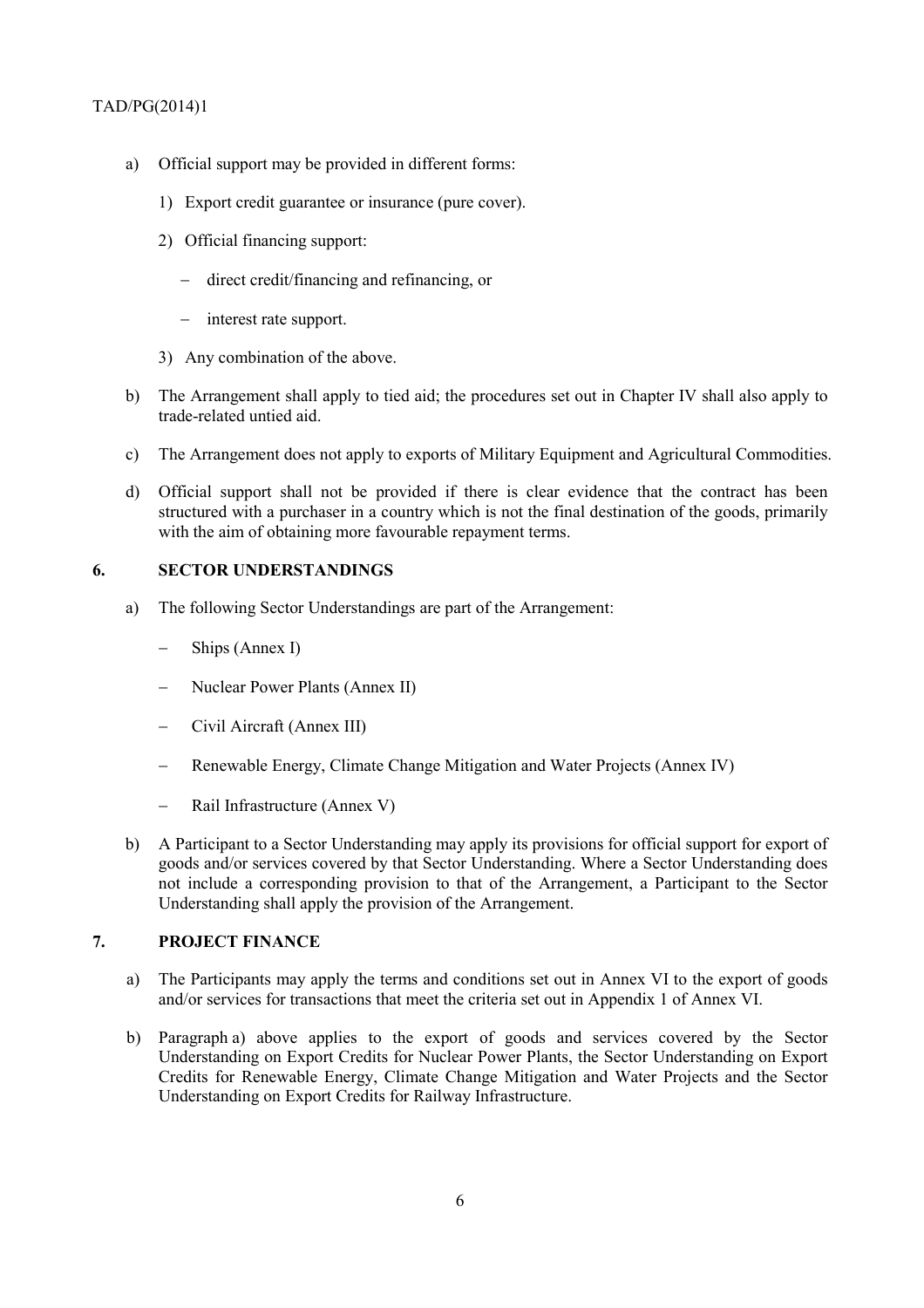c) Paragraph a) above does not apply to the export of goods and services covered by the Sector Understanding on Export Credits for Civil Aircraft or the Sector Understanding on Export Credits for Ships.

#### **8. WITHDRAWAL**

A Participant may withdraw by notifying the Secretariat in writing by means of instant communication, *e.g.* the OECD On-Line Information System (OLIS). The withdrawal takes effect 180 calendar days after receipt of the notification by the Secretariat.

#### **9. MONITORING**

The Secretariat shall monitor the implementation of the Arrangement.

### **CHAPTER II: FINANCIAL TERMS AND CONDITIONS FOR EXPORT CREDITS**

Financial terms and conditions for export credits encompass all the provisions set out in this Chapter which shall be read in conjunction one with the other.

The Arrangement sets out limitations on terms and conditions that may be officially supported. The Participants recognise that more restrictive financial terms and conditions than those provided for by the Arrangement traditionally apply to certain trade or industrial sectors. The Participants shall continue to respect such customary financial terms and conditions, in particular the principle by which repayment terms do not exceed the useful life of the goods.

#### **10. DOWN PAYMENT, MAXIMUM OFFICIAL SUPPORT AND LOCAL COSTS**

- a) The Participants shall require purchasers of goods and services which are the subject of official support to make down payments of a minimum of 15% of the export contract value at or before the starting point of credit as defined in Annex XIV. For the assessment of down payments, the export contract value may be reduced proportionally if the transaction includes goods and services from a third country which are not officially supported. Financing/insurance of 100% of the premium is permissible. Premium may or may not be included in the export contract value. Retention payments made after the starting point of credit are not regarded as down payment in this context.
- b) Official support for such down payments shall only take the form of insurance or guarantee against the usual pre-credit risks.
- c) Except as provided for in paragraphs b) and d), the Participants shall not provide official support in excess of 85% of the export contract value, including third country supply but excluding local costs.
- d) The Participants may provide official support for local costs, provided that:
	- 1) Official support provided for local costs shall not exceed 30% of the export contract value.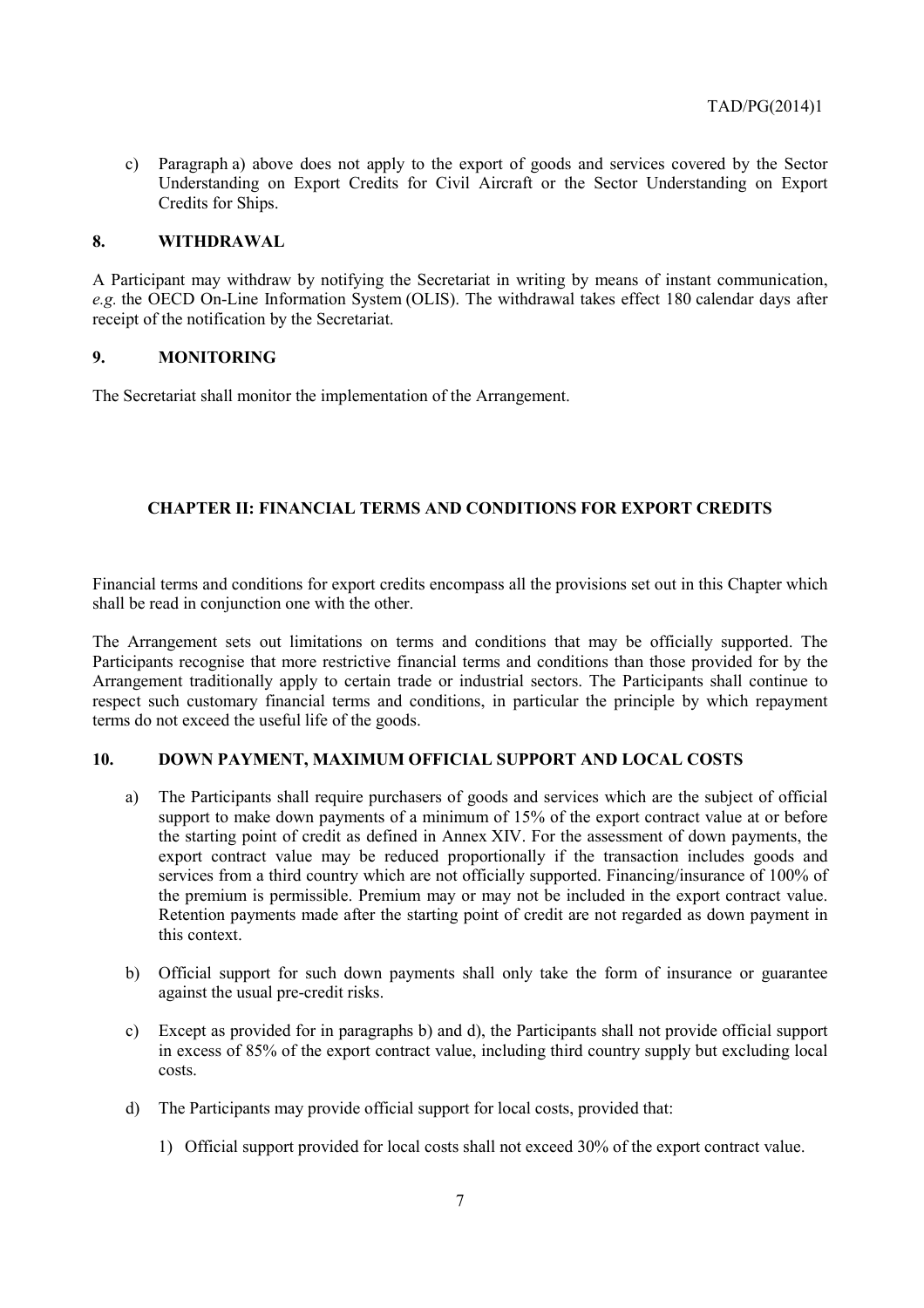- 2) It shall not be provided on terms more favourable/less restrictive than those agreed for the related exports.
- 3) Where official support for local cost exceeds 15% of the export contract value, such official support shall be subject to prior notification, pursuant to Article 48, specifying the nature of the local costs being supported.

#### **11. CLASSIFICATION OF COUNTRIES FOR MAXIMUM REPAYMENT TERMS**

- a) Category I countries are High Income<sup>2</sup> OECD countries. All other countries are in Category II.
- b) The following operational criteria and procedures apply when classifying countries:
	- 1) Classification for Arrangement purposes is determined by *per capita* GNI as calculated by the World Bank for the purposes of the World Bank classification of borrowing countries.
	- 2) In cases where the World Bank does not have enough information to publish per capita GNI data, the World Bank shall be asked to estimate whether the country in question has per capita GNI above or below the current threshold. The country shall be classified according to the estimate unless the Participants decide to act otherwise.
	- 3) If a country is reclassified in accordance with Article 11 a), the reclassification will take effect two weeks after the conclusions drawn from the above-mentioned data from the World Bank have been communicated to all Participants by the Secretariat.
	- 4) In cases where the World Bank revises figures, such revisions shall be disregarded in relation to the Arrangement. Nevertheless, the classification of a country may be changed by way of a Common Line and Participants would favourably consider a change due to errors and omissions in the figures subsequently recognised in the same calendar year in which the figures were first distributed by the Secretariat.
- c) A country will change category only after its World Bank category has remained unchanged for two consecutive years.

#### **12. MAXIMUM REPAYMENT TERMS**

Without prejudice to Article 13, the maximum repayment term varies according to the classification of the country of destination determined by the criteria in Article 11.

- a) For Category I countries, the maximum repayment term is five years**,** with the possibility of agreeing up to eight-and-a-half years when the procedures for prior notification set out in Article 48 are followed.
- b) For Category II countries, the maximum repayment term is ten years.
- c) In the event of a contract involving more than one country of destination the Participants should seek to establish a Common Line in accordance with the procedures in Articles 58 to 63 to reach agreement on appropriate terms*.*

 $\frac{1}{2}$ 

Defined by the World Bank on an annual basis according to *per capita* GNI.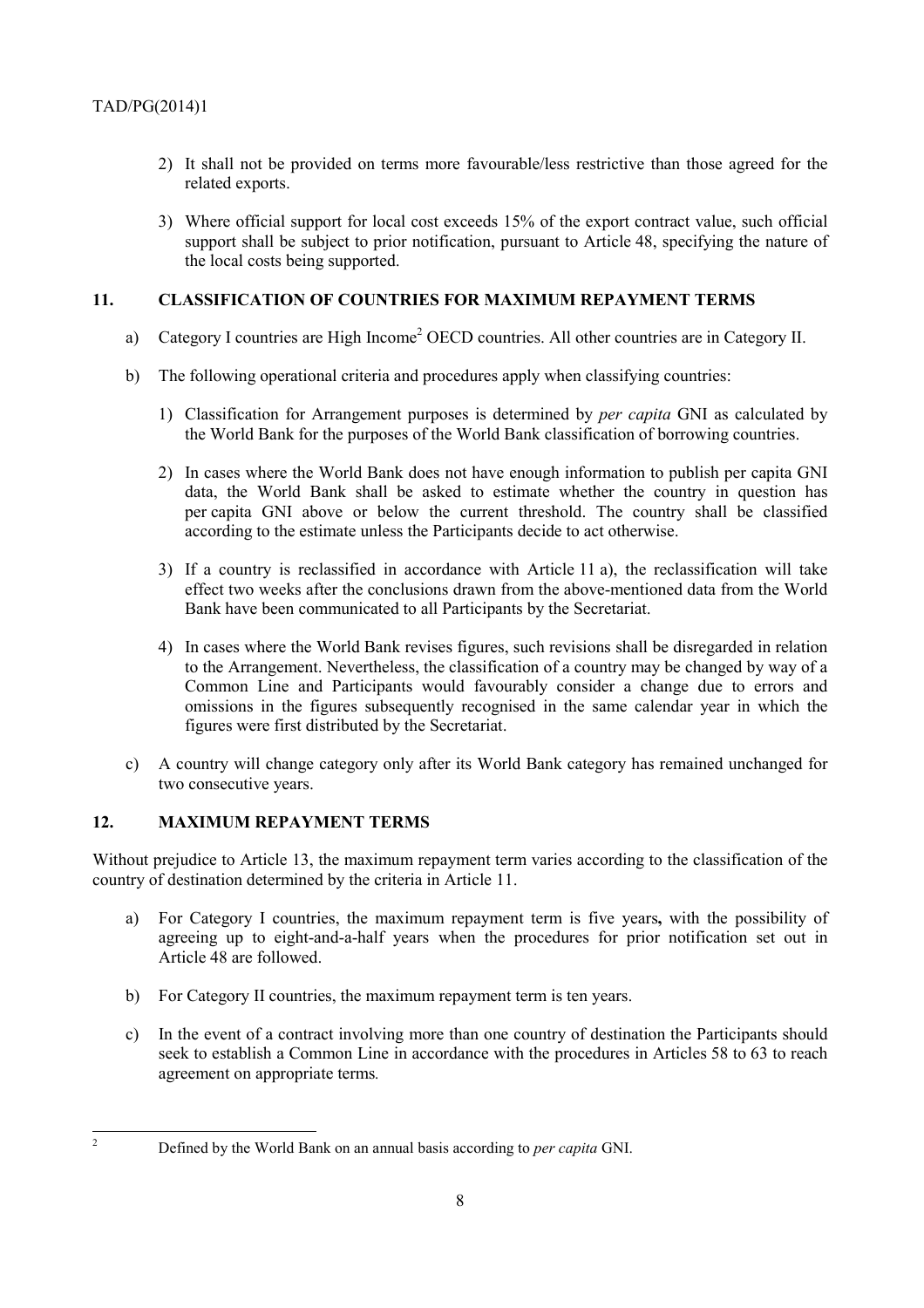#### **13. REPAYMENT TERMS FOR NON-NUCLEAR POWER PLANTS**

- a) For non-nuclear power plants, the maximum repayment term shall be 12 years. If a Participant intends to support a repayment term longer than that provided for in Article 12, the Participant shall give prior notification in accordance with the procedure in Article 48.
- b) Non-nuclear power plants are complete power stations, or parts thereof, not fuelled by nuclear power; they include all components, equipment, materials and services (including the training of personnel) directly required for the construction and commissioning of such non-nuclear power stations. This does not include items for which the buyer is usually responsible, in particular costs associated with land development, roads, construction villages, power lines, and switchyard and water supply located outside the power plant site boundary, as well as costs arising in the buyer's country from official approval procedures (*e.g.* site permits, construction permit, fuel loading permits), except:
	- 1) in cases where the buyer of the switchyard is the same as the buyer of the power plant, the maximum repayment term for the original switchyard shall be the same as that for the non-nuclear power plant (*i.e.* 12 years); and
	- 2) the maximum repayment term for sub-stations, transformers and transmission lines with a minimum voltage threshold of 100 kV shall be the same as that for the non-nuclear power plant.

#### **14. REPAYMENT OF PRINCIPAL AND PAYMENT OF INTEREST**

- a) The principal sum of an export credit shall be repaid in equal instalments.
- b) Principal shall be repaid and interest shall be paid no less frequently than every six months and the first instalment of principal and interest shall be made no later than six months after the starting point of credit.
- c) For export credits provided in support of lease transactions, equal repayments of principal and interest combined may be applied in lieu of equal repayments of principal as set out in paragraph a).
- d) On an exceptional and duly justified basis, export credits may be provided on terms other than those set out in paragraphs a) through c) above. The provision of such support shall be explained by an imbalance in the timing of the funds available to the obligor and the debt service profile available under an equal, semi-annual repayment schedule, and shall comply with the following criteria:
	- 1) No single repayment of principal or series of principal payments within a six-month period shall exceed 25% of the principal sum of the credit.
	- 2) Principal shall be repaid no less frequently than every 12 months. The first repayment of principal shall be made no later than 12 months after the starting point of credit and no less than 2% of the principal sum of the credit shall have been repaid 12 months after the starting point of credit.
	- 3) Interest shall be paid no less frequently than every 12 months and the first interest payment shall be made no later than six months after the starting point of credit.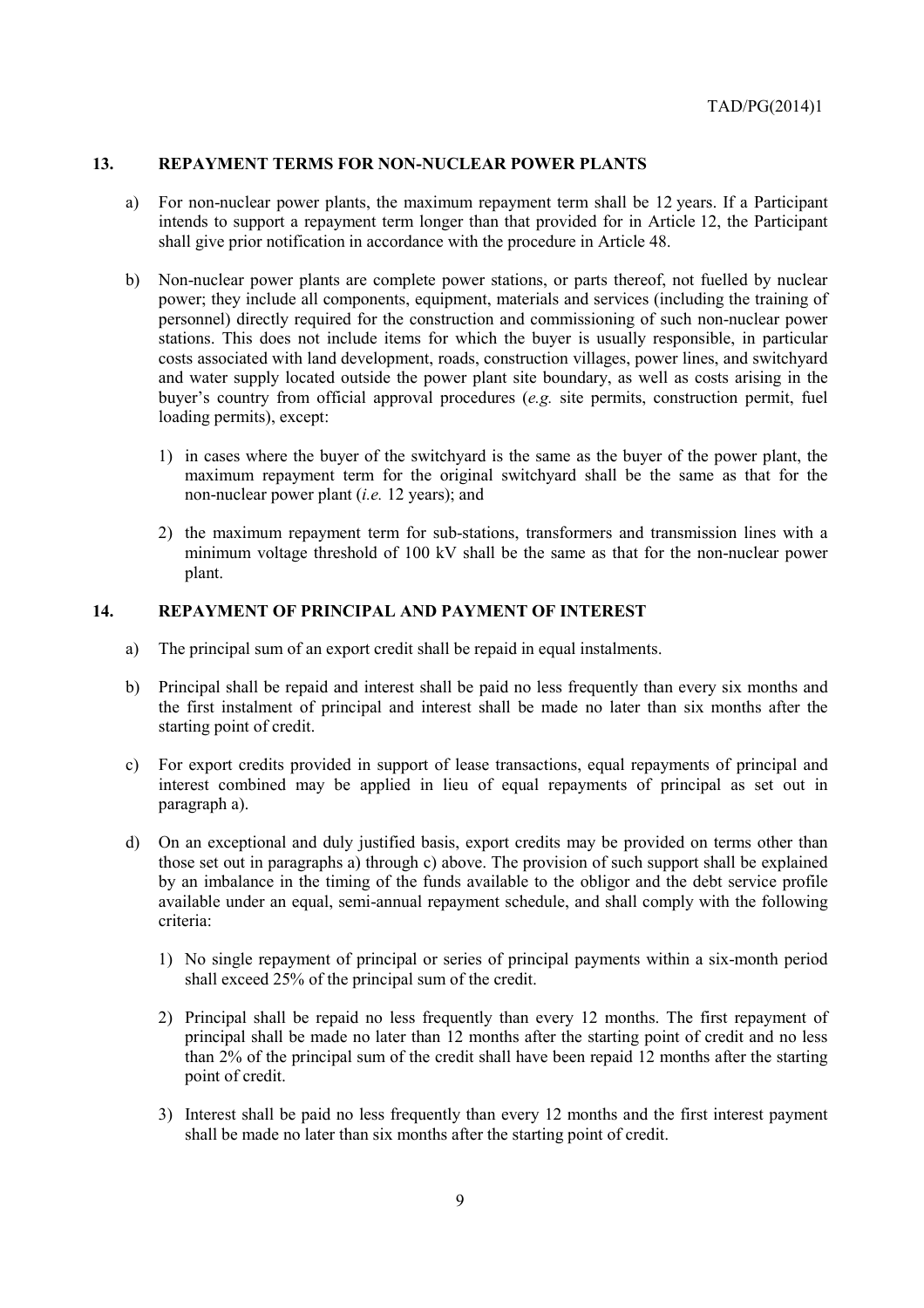- 4) The maximum weighted average life of the repayment period shall not exceed:
	- For transactions with sovereign buyers (or with a sovereign repayment guarantee), four-and-a-half years for transactions in Category I Countries and five-and-a-quarter years for Category II Countries.
	- − For transactions with non-sovereign buyers (and with no sovereign repayment guarantee), five years for Category I Countries and six years for Category II Countries.
	- − Notwithstanding the provisions set out in the two previous *tirets*, for transactions involving support for non-nuclear power plants according to Article 13, six-and-a-quarter years.
- 5) The Participant shall give prior notification in accordance with Article 48 that explains the reason for not providing support according to paragraphs a) through c) above.
- e) Interest due after the starting point of credit shall not be capitalised

#### **15. INTEREST RATES, PREMIUM RATES AND OTHER FEES**

- a) Interest excludes:
	- 1) any payment by way of premium or other charge for insuring or guaranteeing supplier credits or financial credits;
	- 2) any payment by way of banking fees or commissions relating to the export credit other than annual or semi-annual bank charges that are payable throughout the repayment period; and
	- 3) withholding taxes imposed by the importing country.
- b) Where official support is provided by means of direct credits/financing or refinancing, the premium either may be added to the face value of the interest rate or may be a separate charge; both components are to be specified separately to the Participants.

#### **16. VALIDITY PERIOD FOR EXPORT CREDITS**

Financial terms and conditions for an individual export credit or line of credit, other than the validity period for the Commercial Interest Reference Rates (CIRRs) set out in Article 21, shall not be fixed for a period exceeding six months prior to final commitment.

#### **17. ACTION TO AVOID OR MINIMISE LOSSES**

The Arrangement does not prevent export credit authorities or financing institutions from agreeing to less restrictive financial terms and conditions than those provided for by the Arrangement, if such action is taken after the contract award (when the export credit agreement and ancillary documents have already become effective) and is intended solely to avoid or minimise losses from events which could give rise to non-payment or claims.

#### **18. MATCHING**

Taking into account a Participant's international obligations and consistent with the purpose of the Arrangement, a Participant may match, according to the procedures set out in Article 45, financial terms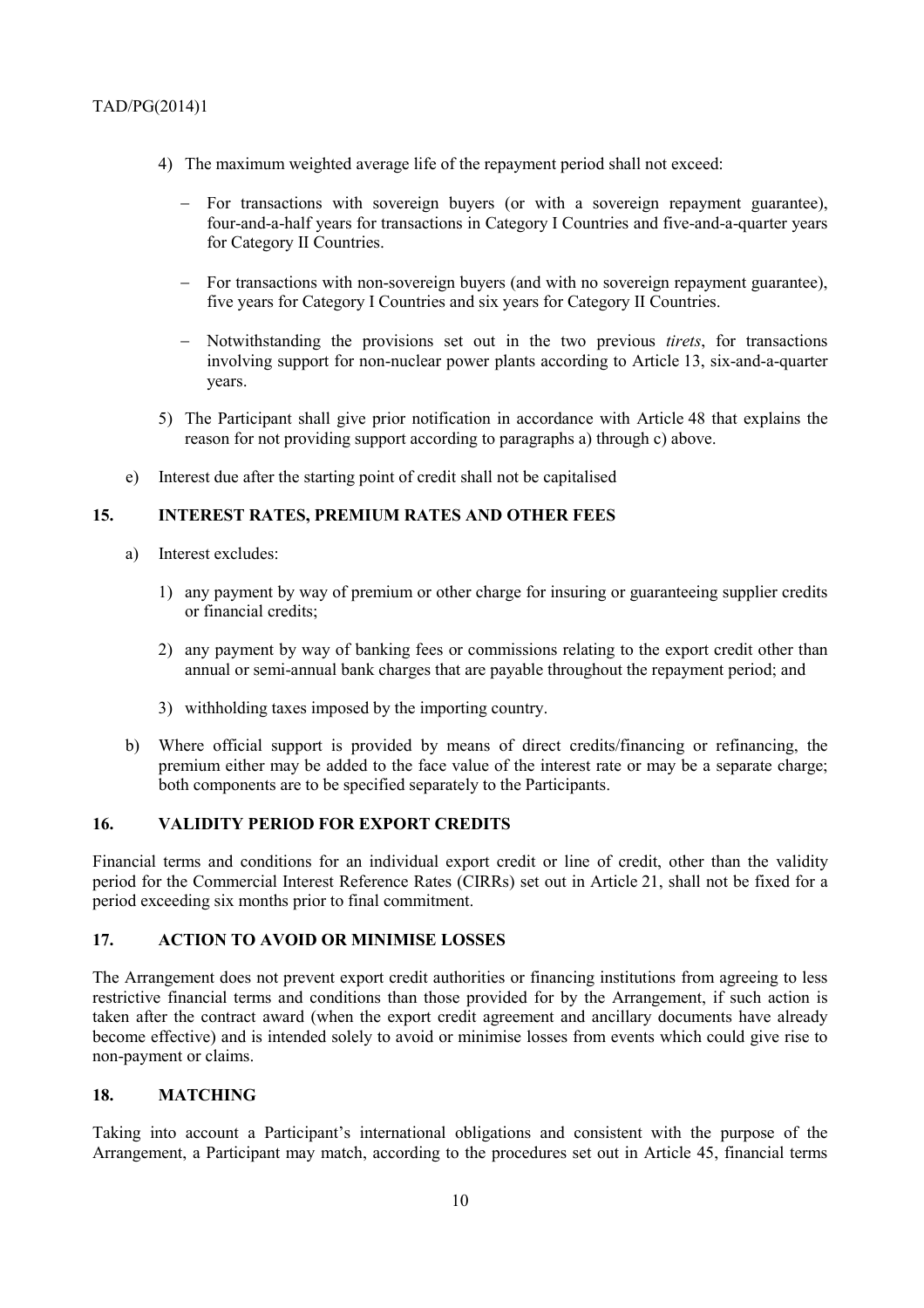and conditions offered by a Participant or a non-Participant. Financial terms and conditions provided in accordance with this Article are considered to be in conformity with the provisions of Chapters I, II and, when applicable, Annexes I, II, III, IV, V and VI.

#### **19. MINIMUM FIXED INTEREST RATES UNDER OFFICIAL FINANCING SUPPORT**

- a) The Participants providing official financing support for fixed rate loans shall apply the relevant CIRRs as minimum interest rates. CIRRs are interest rates established according to the following principles:
	- 1) CIRRs should represent final commercial lending interest rates in the domestic market of the currency concerned;
	- 2) CIRRs should closely correspond to the rate for first class domestic borrowers;
	- 3) CIRRs should be based on the funding cost of fixed interest rate finance;
	- 4) CIRRs should not distort domestic competitive conditions; and
	- 5) CIRRs should closely correspond to a rate available to first class foreign borrowers.
- b) The provision of official financing support shall not offset or compensate, in part or in full, for the appropriate credit risk premium to be charged for the risk of non-repayment pursuant to the provisions of Article 23.

#### **20. CONSTRUCTION OF CIRRs**

- a) Each Participant wishing to establish a CIRR shall initially select one of the following two base rate systems for its national currency:
	- 1) three-year government bond yields for a repayment term of up to and including five years; five-year government bond yields for over five and up to and including eight-and-a-half years; and seven-year government bond yields for over eight-and-a-half years; or
	- 2) five-year government bond yields for all maturities.

Exceptions to the base rate system shall be agreed by the Participants.

- b) CIRRs shall be set at a fixed margin of 100 basis points above each Participant's base rate unless Participants have agreed otherwise.
- c) Other Participants shall use the CIRR set for a particular currency should they decide to finance in that currency.
- d) A Participant may change its base-rate system after giving six months' advance notice and with the counsel of the Participants.
- e) A Participant or a non-Participant may request that a CIRR be established for the currency of a non-Participant. In consultation with the interested non-Participant, a Participant or the Secretariat on behalf of that non-Participant may make a proposal for the construction of the CIRR in that currency using Common Line procedures in accordance with Articles 58 to 63.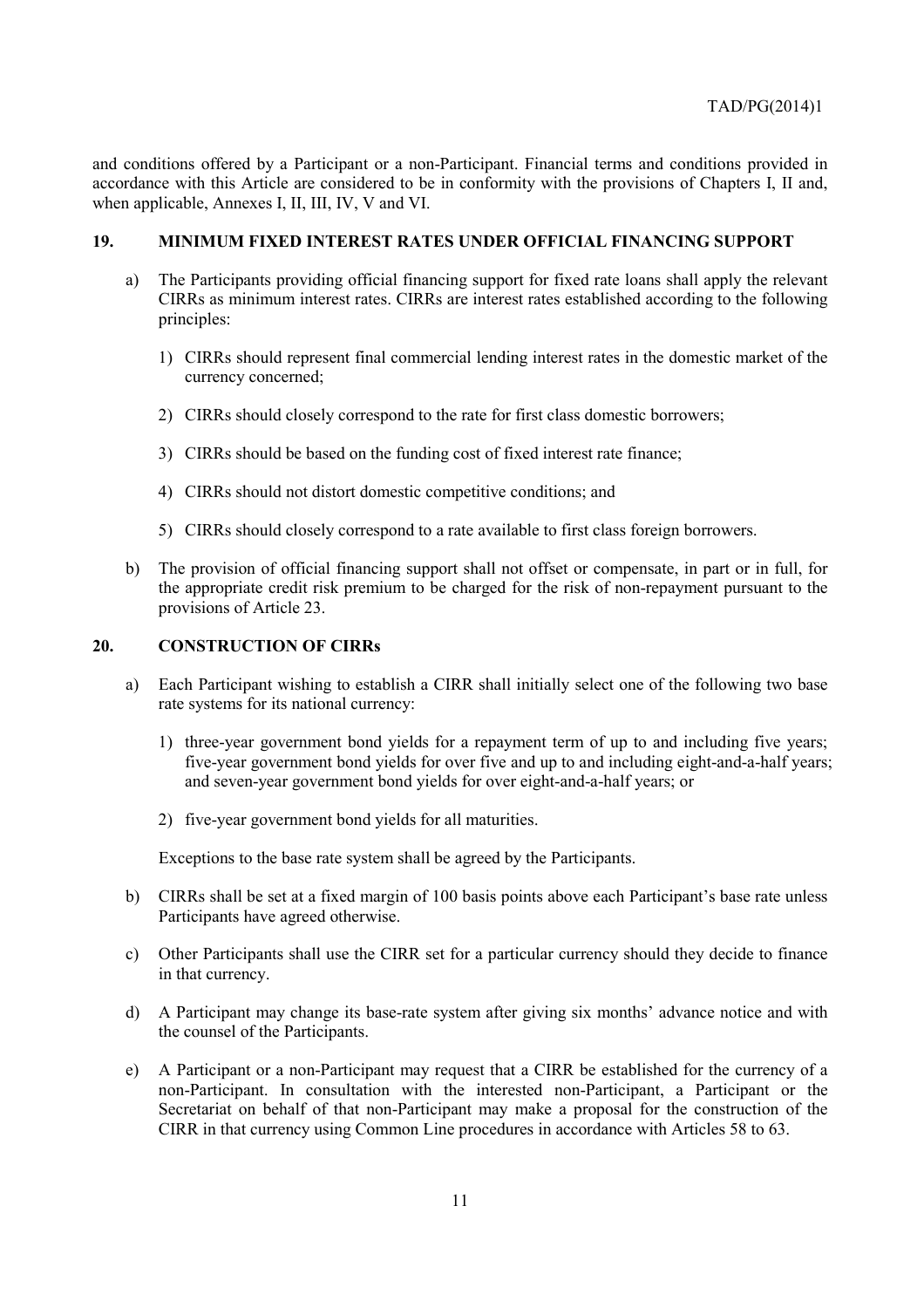#### **21. VALIDITY OF CIRRs**

The interest rate applying to a transaction shall not be fixed for a period longer than 120 days. A margin of 20 basis points shall be added to the relevant CIRR if the terms and conditions of the official financing support are fixed before the contract date.

#### **22. APPLICATION OF CIRRs**

- a) Where official financing support is provided for floating rate loans, banks and other financing institutions shall not be allowed to offer the option of the lower of either the CIRR (at time of the original contract) or the short-term market rate throughout the life of the loan.
- b) In the event of a voluntary, early repayment of a loan of or any portion thereof, the borrower shall compensate the government institution providing official financing support for all costs and losses incurred as a result of such early repayment, including the cost to the government institution of replacing the part of the fixed rate cash inflow interrupted by the early repayment.

#### **23. PREMIUM FOR CREDIT RISK**

The Participants shall charge premium, in addition to interest charges**,** to cover the risk of non-repayment of export credits. The premium rates charged by the Participants shall be risk-based, shall converge and shall not be inadequate to cover long-term operating costs and losses.

#### **24. MINIMUM PREMIUM RATES FOR CREDIT RISK**

The Participants shall charge no less than the applicable Minimum Premium Rate (MPR) for Credit Risk.

- a) The applicable MPR is determined according to the following factors:
	- − the applicable country risk classification;
	- the time at risk (*i.e.* the Horizon of Risk or HOR);
	- the selected buyer risk category of the obligor;
	- the percentage of political and commercial risk cover and quality of official export credit product provided;
	- any country risk mitigation technique applied; and
	- any buyer risk credit enhancements that have been applied.
- b) MPRs are expressed in percentages of the principal value of the credit as if premium were collected in full at the date of the first drawdown of the credit. An explanation of how to calculate the MPRs, including the mathematical formula, is provided in Annex VIII.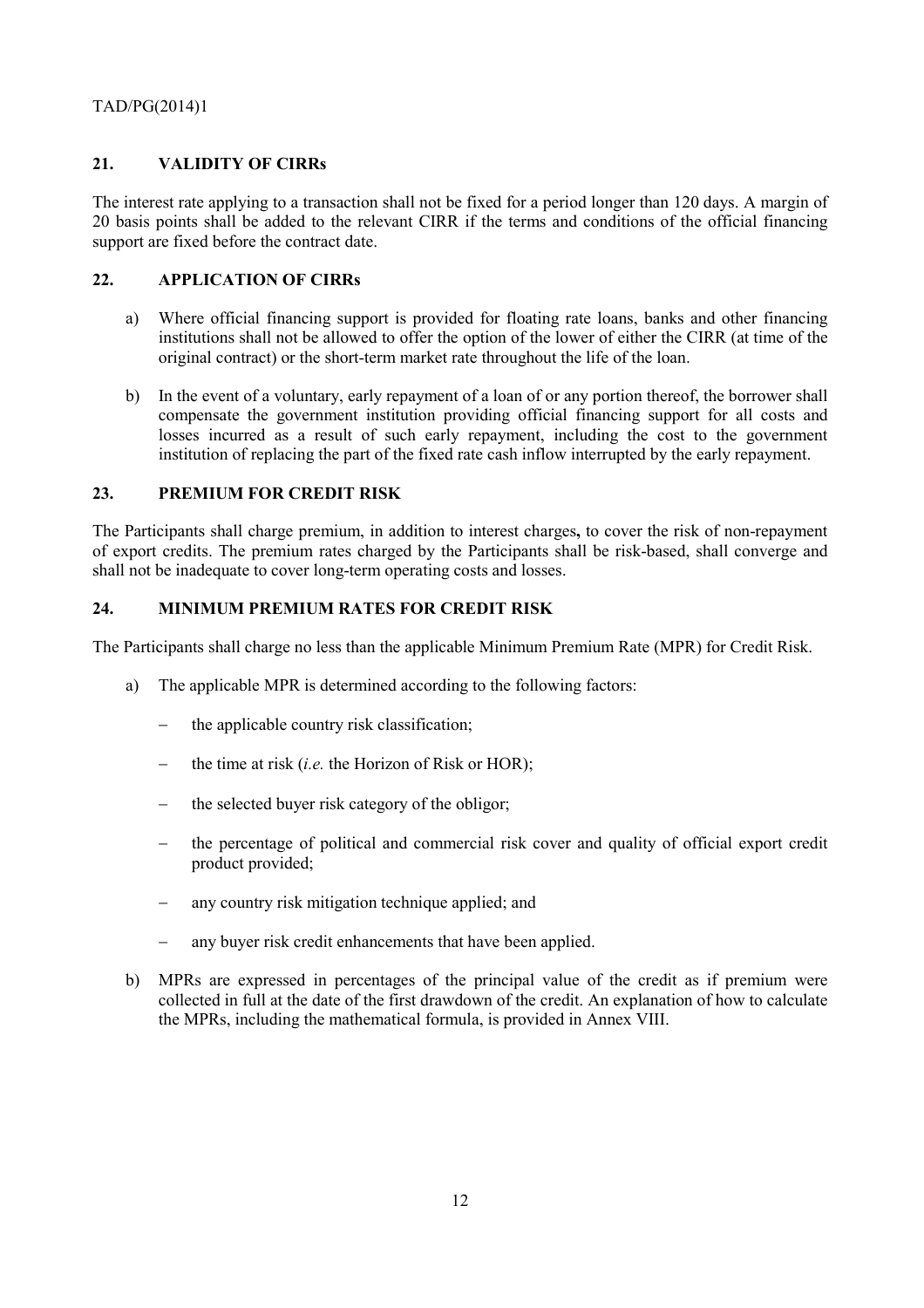- c) There are no MPRs for transactions involving obligors in Category 0 countries, High Income OECD Countries and High Income Euro Area Countries<sup>3</sup>. The premium rates charged by Participants for transactions in such countries shall be determined on a case-by-case basis. In order to ensure that the premium rates charged for transactions involving obligors in such countries do not undercut private market pricing, the Participants shall adhere to the following procedure:
	- Taking into consideration the availability of market information and the characteristics of the underlying transaction, Participants shall determine the premium rate to be applied by benchmarking against one or more of the market benchmarks set forth in Annex IX, choosing the benchmark(s) deemed most appropriate for the specific transaction.
	- − Notwithstanding the preceding paragraph, if the relevance of the market information is limited for liquidity or other reasons, or if the transaction is small (credit value below 10 million SDRs), the Participants shall charge no less than the MPR corresponding to the appropriate buyer risk category in Country Risk Category 1.
	- On a temporary basis<sup>4</sup>, the Participants shall give prior notification according to Article 48 for any transaction with obligor/guarantor in a Category 0 country, High Income OECD Country or High Income Euro Area Country having a credit value of greater than 10 million SDRs.
- d) The "highest risk" countries in Category 7 shall, in principle, be subject to premium rates in excess of the MPRs established for that Category; these premium rates shall be determined by the Participant providing official support.
- e) In calculating the MPR for a transaction, the applicable country risk classification shall be the classification of the obligor's country and the applicable buyer risk classification shall be the classification of the obligor<sup>5</sup>, unless:
	- security in the form of an irrevocable, unconditional, on-demand, legally valid and enforceable guarantee of the total debt repayment obligation for the entire duration of the credit is provided by a third party that is creditworthy in relation to the size of the guaranteed debt. In the case of a third party guarantee, a Participant may choose to apply the

 3 The status of a country in terms of: (1) whether it is a High Income country (as defined by the World Bank on an annual basis according to *per capita* GNI), (2) membership in the OECD and (3) whether it is part of the Euro Area is reviewed on an annual basis. The designation of a country under Article 25 c) as a High Income OECD country or a High Income Euro Area country as well as the removal of such designation will only come into effect after the country's income classification (High Income or otherwise) has remained unchanged for two consecutive years. A change in a country's designation as a High Income OECD country or a High Income Euro Area country as well as the removal of such designation related to a change in OECD membership or being part of the Euro Area will come into effect immediately at the time of the annual review of countries' status.

<sup>4</sup> The requirement for prior notification set out in the third *tiret* of Article 24 c) shall be discontinued on 31 December 2014.

<sup>5</sup> The premium rates charged for transactions with a third party guarantee provided by an obligor in a High Income OECD country or a High Income Euro Area country are subject to the requirements set out in Article 24 c).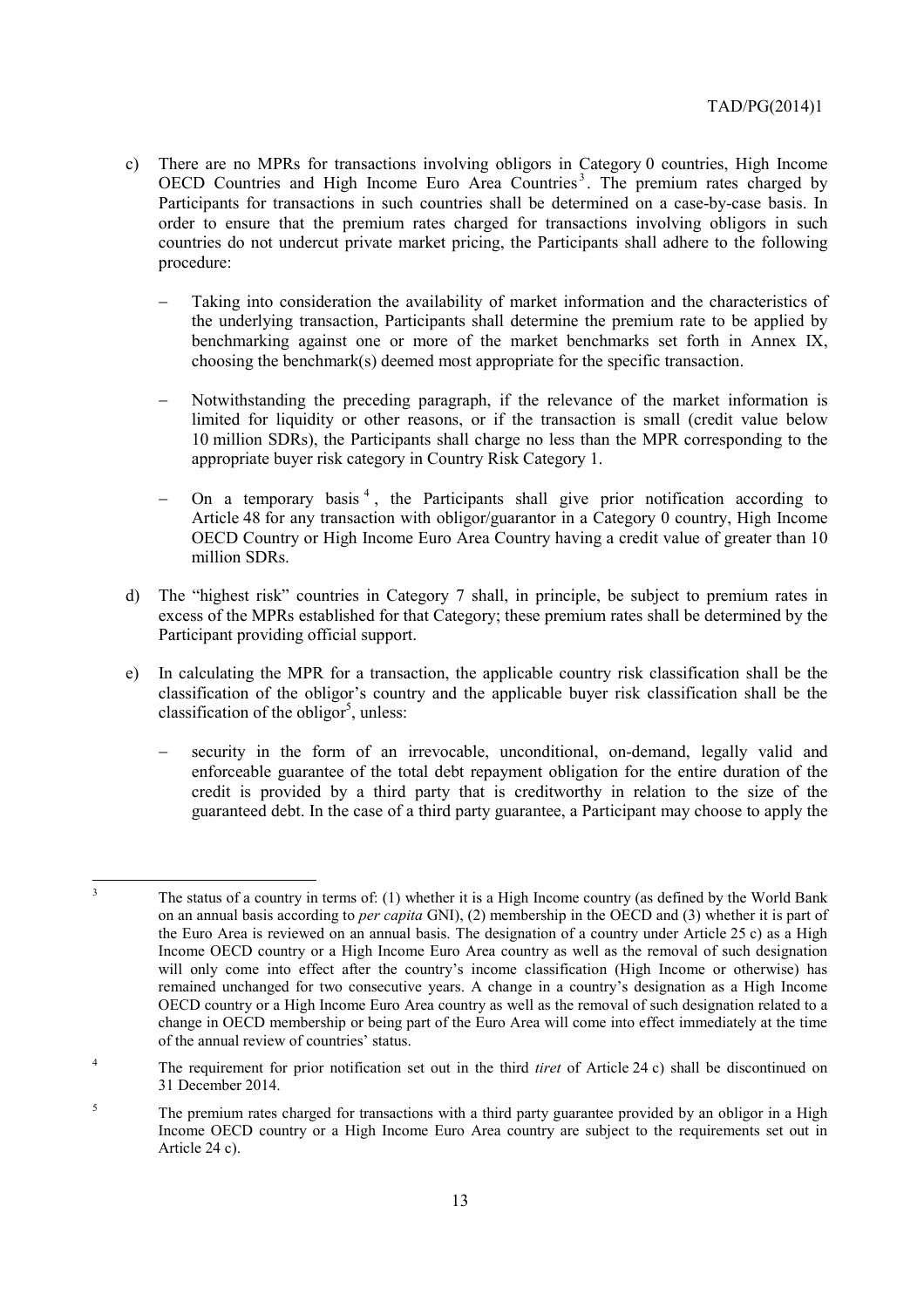country risk classification of the country in which the guarantor is located and the buyer risk category of the guarantor<sup>6</sup>; or

- − a Multilateral or Regional Institution as set out in Article 28 is acting either as borrower or guarantor for the transaction, in which case the applicable Country Risk Classification and buyer risk category may be that of the specific Multilateral or Regional Institution involved.
- f) The criteria and conditions relating to the application of a third party guarantee according to the situations described in the first and second *tirets* of paragraph e) above are set out in Annex X.
- g) The HOR convention used in the calculation of an MPR is one-half of the disbursement period plus the entire repayment period and assumes a regular export credit repayment profile, *i.e.* repayment in equal semi-annual instalments of principal plus accrued interest beginning six months after the starting point of credit. For export credits with non-standard repayment profiles, the equivalent repayment period (expressed in terms of equal, semi-annual instalments) is calculated using the following formula: equivalent repayment period  $=$  (average weighted life of the repayment period -0.25) / 0.5.
- h) The Participant choosing to apply an MPR associated with a third party guarantor located in a country other than that of the obligor shall give prior notification according to Article 47. The Participant choosing to apply a MPR associated with a Multilateral or Regional Institution acting as a guarantor shall give prior notification in accordance with Article 48.

#### **25. COUNTRY RISK CLASSIFICATION**

With the exception of High Income OECD countries and High Income Euro Area countries, countries shall be classified according to the likelihood of whether they will service their external debts (*i.e.* country credit risk).

- a) The five elements of country credit risk are:
	- − general moratorium on repayments decreed by the obligor's/guarantor's government or by that agency of a country through which repayment is effected;
	- − political events and/or economic difficulties arising outside the country of the notifying Participant or legislative/administrative measures taken outside the country of the notifying Participant which prevent or delay the transfer of funds paid in respect of the credit;
	- legal provisions adopted in the obligor's/guarantor's country declaring repayments made in local currency to be a valid discharge of the debt, notwithstanding that, as a result of fluctuations in exchange rates, such repayments, when converted into the currency of the credit, no longer cover the amount of the debt at the date of the transfer of funds;
	- any other measure or decision of the government of a foreign country which prevents repayment under a credit; and

6

In the case of a third party guarantee, the applicable country risk classification and buyer risk category must be related to the same entity, *i.e.* either the obligor or the guarantor.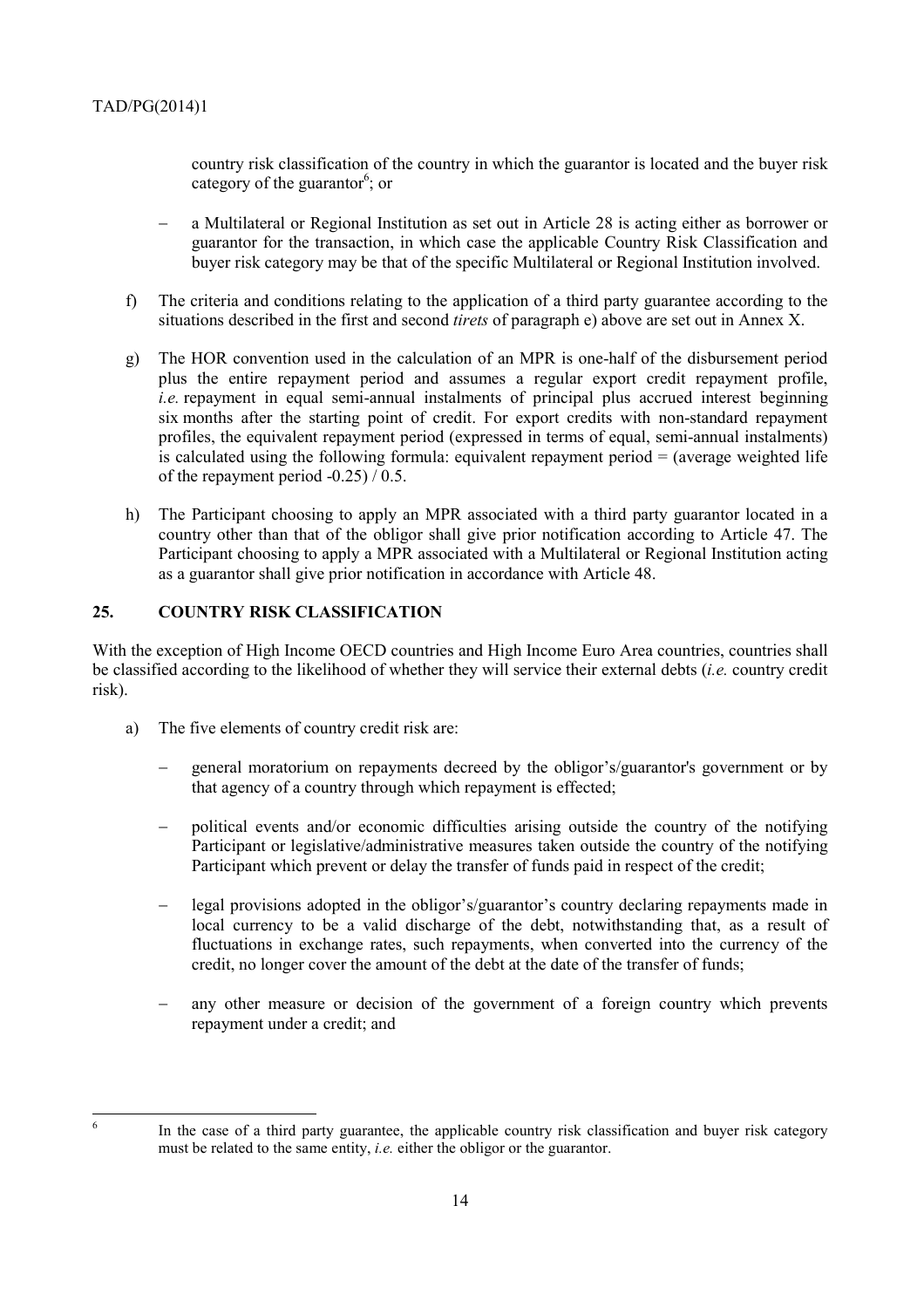- − cases of force majeure occurring outside the country of the notifying Participant, *i.e.* war (including civil war), expropriation, revolution, riot, civil disturbances, cyclones, floods, earthquakes, eruptions, tidal waves and nuclear accidents.
- b) Countries are classified into one of eight Country Risk Categories (0-7). MPRs have been established for Categories 1 through 7, but not for Category 0, as the level of country risk is considered to be negligible for countries in this Category. The credit risk associated with transactions in Category 0 countries is predominantly related to the risk of the obligor/guarantor.
- c) The classification of countries<sup>7</sup> is achieved through the Country Risk Classification Methodology, which is comprised of:
	- The Country Risk Assessment Model (the Model), which produces a quantitative assessment of country credit risk which is based, for each country, on three groups of risk indicators: the payment experience of the Participants, the financial situation and the economic situation. The methodology of the Model consists of different steps including the assessment of the three groups of risk indicators, and the combination and flexible weighting of the risk indicator groups.
	- The qualitative assessment of the Model results, considered country-by-country to integrate the political risk and/or other risk factors not taken into account in full or in part by the Model. If appropriate, this may lead to an adjustment to the quantitative Model assessment to reflect the final assessment of the country credit risk.
- d) Country Risk Classifications shall be monitored on an on-going basis and reviewed at least annually and changes resulting from the Country Risk Classification Methodology shall be immediately communicated by the Secretariat. When a country is re-classified in a lower or higher Country Risk Category, the Participants shall, no later than five working days after the re-classification has been communicated by the Secretariat, charge premium rates at or above the MPRs associated with the new Country Risk Category.
- e) The country risk classifications shall be made public by the Secretariat.

#### **26. SOVEREIGN RISK ASSESSMENT**

- a) For all countries classified through the Country Risk Classification Methodology according to Article 25 d), the risk of the sovereign shall be assessed in order to identify, on an exceptional basis, those sovereigns:
	- that are not the lowest-risk obligor in the country and;
	- whose credit risk is significantly higher than country risk.
- b) The identification of sovereigns meeting the criteria listed in paragraph a) above shall be undertaken according to the Sovereign Risk Assessment Methodology that has been developed and agreed by the Participants.

<sup>&</sup>lt;sup>-</sup> For administrative purposes, some countries that are eligible to be classified into one of the eight Country Risk Categories may not be classified if they do not generally receive officially supported export credits. For such non-classified countries, Participants are free to apply the country risk classification which they deem appropriate.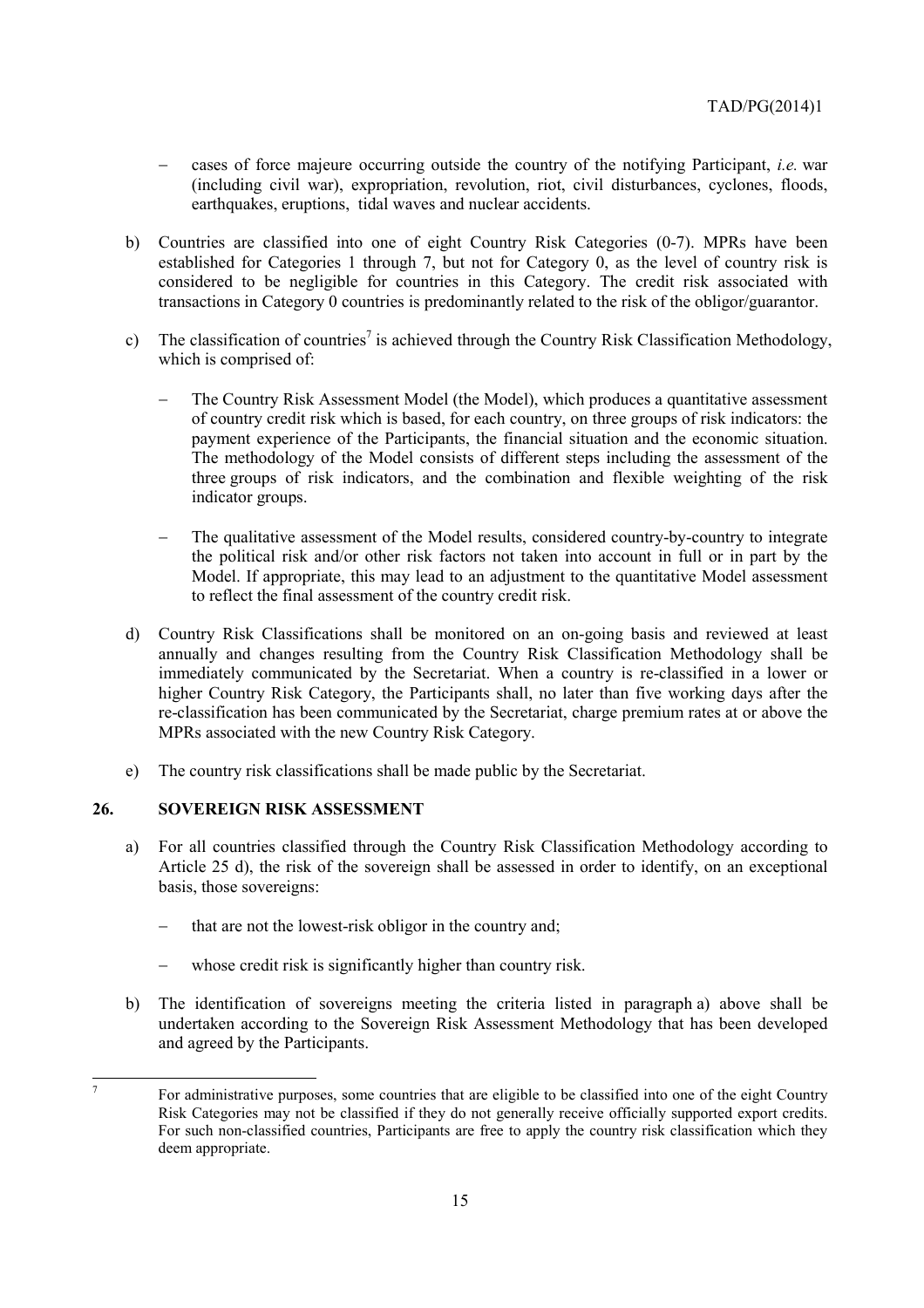- c) The list of sovereigns identified as meeting the criteria listed in paragraph a) above shall be monitored on an on-going basis and reviewed at least annually and changes resulting from the Sovereign Risk Assessment Methodology shall be immediately communicated by the Secretariat.
- d) The list of sovereigns identified under paragraph b) above shall be made public by the Secretariat.

#### **27. BUYER RISK CLASSIFICATION**

Obligors and, as appropriate, guarantors in countries classified in Country Risk Categories 1-7 shall be classified into one of the buyer risk categories that have been established in relation to the country of the obligor/guarantor<sup>8</sup>. The matrix of buyer risk categories into which obligors and guarantors shall be classified is provided in Annex VIII. Qualitative descriptions of the buyer risk categories are provided in Annex XI.

- a) Buyer-risk classifications shall be based on the senior unsecured credit rating of the obligor/guarantor as determined by the Participant.
- b) Notwithstanding paragraph a) above, transactions supported according to the terms and conditions of Annex VI and transactions having a credit value of five million SDRs or less may be classified on a transaction basis, *i.e.* after the application of any buyer risk credit enhancements; however, such transactions, regardless of how they are classified, are not eligible for any discounts for the application of buyer risk credit enhancements.
- c) Sovereign obligors and guarantors are classified in buyer risk category SOV/CC0.
- d) On an exceptional basis, non-sovereign obligors and guarantors may be classified in the "Better than Sovereign" (SOV+) buyer risk category<sup>9</sup> if:
	- the obligor/guarantor has a foreign currency rating from an accredited credit rating agency  $(CRA)$ <sup>10</sup> that is better than the foreign currency rating (from the same CRA) of their respective sovereign, or
	- − the obligor/guarantor's is located in a country in which sovereign risk has been identified as being significantly higher than country risk.
- e) The Participants shall give prior notification according to Article 48 for transactions:
	- with a non-sovereign obligor/guarantor where the premium charged is below that set by Buyer Risk Category CC1, *i.e.* CC0 or SOV+;

 8 Rules related to the classification of buyers should be understood to stipulate the most favourable classification that can be applied, *e.g.* a sovereign buyer may be classified in a less favourable buyer risk classification.

<sup>9</sup> The MPRs associated with the Better than Sovereign (SOV+) buyer risk category are 10% lower than the MPRs associated with the Sovereign (CC0) buyer risk category.

<sup>&</sup>lt;sup>10</sup> The Secretariat shall compile and maintain a list of such accredited CRAs.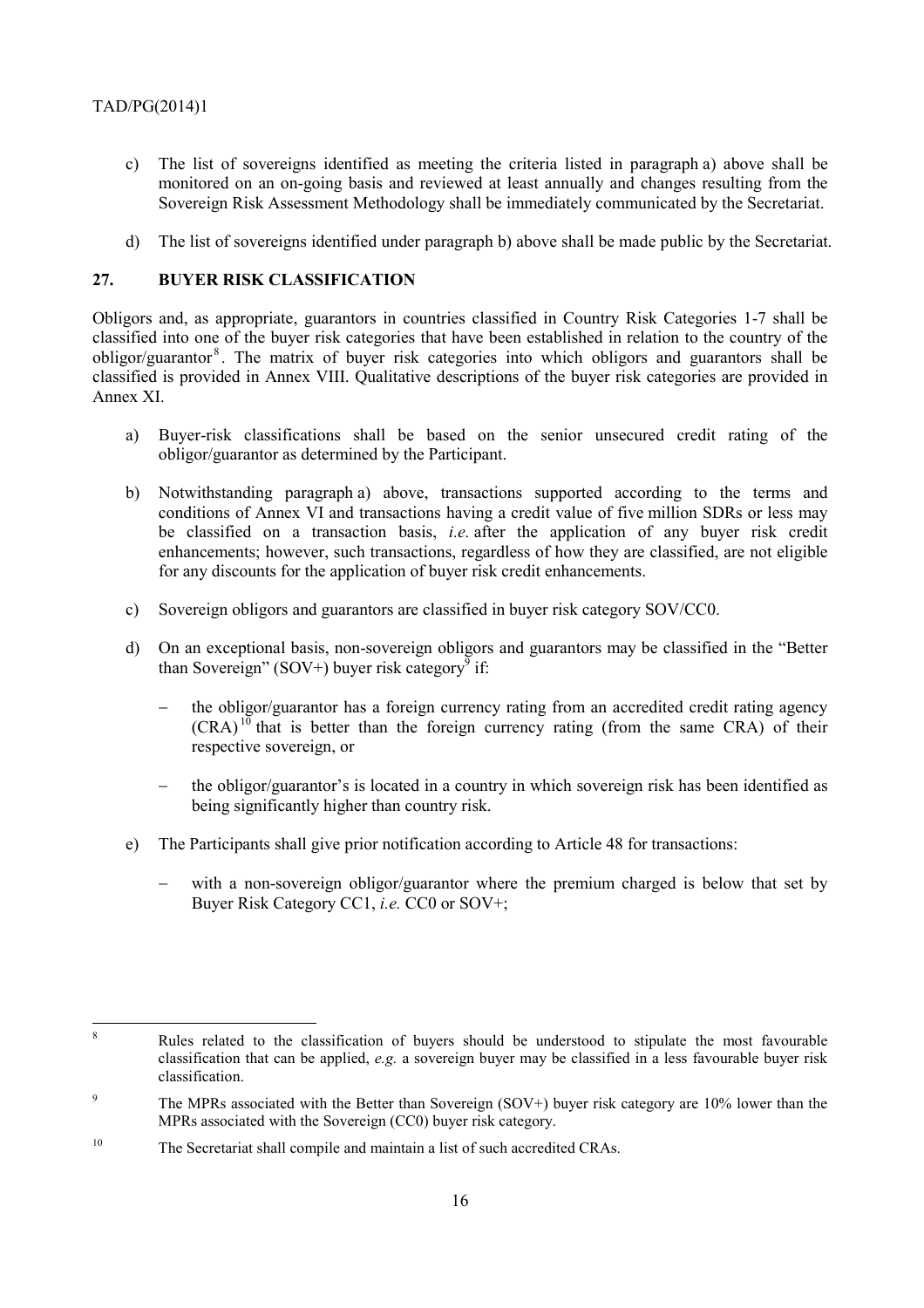- with a non-sovereign obligor/guarantor having a credit value of greater than 5 million SDRs where a Participant assesses a buyer risk rating for a non-sovereign obligor/guarantor that is rated by an Accredited CRA, and the buyer risk rating assessed is better than the Accredited  $CRA$  rating<sup>11</sup>.
- f) In the event of competition for a specific transaction, whereby the obligor/guarantor has been classified by competing Participants in different buyer risk categories, the competing Participants shall seek to arrive at a common buyer risk classification. If agreement on a common classification is not reached, the Participant(s) having classified the obligor/guarantor in a higher buyer risk classification are not prohibited from applying the lower buyer risk classification.

#### **28. CLASSIFICATION OF MULTILATERAL AND REGIONAL INSTITUTIONS**

Multilateral and Regional Institutions shall be classified into one of eight Country Risk Categories  $(0-7)^{12}$ and reviewed as appropriate; such applicable classifications shall be made public by the Secretariat.

#### **29. PERCENTAGE AND QUALITY OF OFFICIAL EXPORT CREDIT COVER**

The MPRs are differentiated to take account of the differing quality of export credit products and percentage of cover provided by the Participants as set out in Annex VIII. The differentiation is based on the exporter's perspective (*i.e.* to neutralise the competitive effect arising from the differing qualities of product provided to the exporter/financial institution).

- a) The quality of an export credit product is a function of whether the product is insurance, guarantee or direct credit/financing, and for insurance products whether cover of interest during the claims waiting period (*i.e.* the period between the due date of payment by the obligor and the date that the insurer is liable to reimburse the exporter/financial institution) is provided without a surcharge.
- b) All existing export credit products offered by the Participants shall be classified into one of the three product categories which are:
	- − Below standard product, *i.e.* insurance without cover of interest during the claims waiting period and insurance with cover of interest during the claims waiting period with an appropriate premium surcharge;
	- Standard product, *i.e.* insurance with cover of interest during the claims waiting period without an appropriate premium surcharge and direct credit/financing; and
	- − Above standard product, *i.e.* guarantees.

#### **30. COUNTRY RISK MITIGATION TECHNIQUES**

a) The Participants may apply the following country risk mitigation techniques, the specific application of which is set out in Annex XII:

 $\overline{11}$ Where the non-sovereign borrower is rated by more than one accredited CRA, notification is only required where the buyer risk rating is more favourable than the most favourable of the CRA ratings.

<sup>&</sup>lt;sup>12</sup> With respect to buyer risk, classified multilateral and regional institutions shall be classified in Buyer Risk Category SOV/CC0.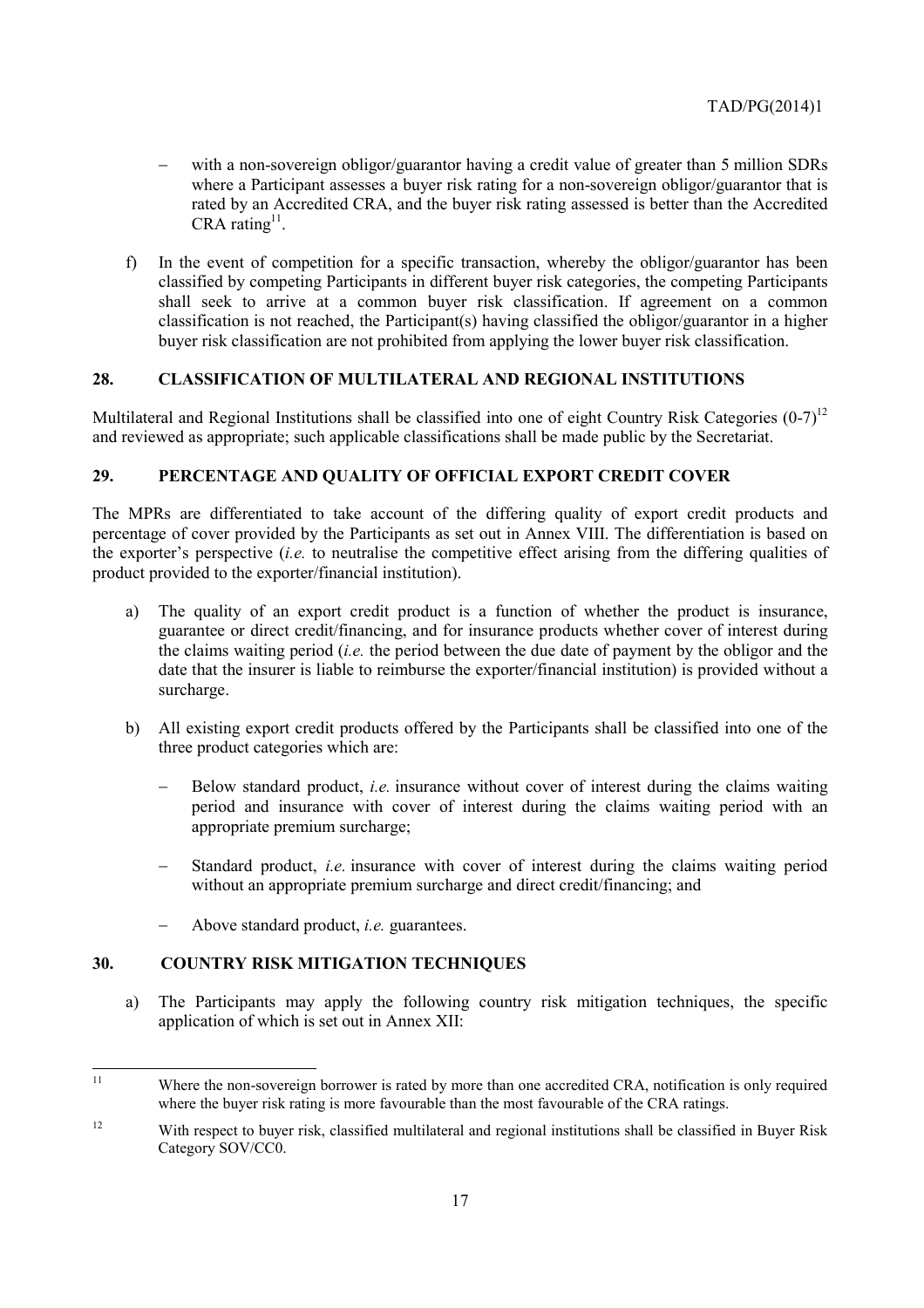- − Offshore Future Flow Structure Combined with Offshore Escrow Account
- − Local Currency Financing
- b) The Participant applying an MPR reflecting the use of country risk mitigation shall give prior notification according to Article 47.

#### **31. BUYER RISK CREDIT ENHANCEMENTS**

- a) The Participants may apply the following buyer risk credit enhancements (BRCE) which allow for the application of a Credit Enhancement Factor (CEF) of greater than 0:
	- − Assignment of Contract Proceeds or Receivables
	- − Asset Base Security
	- − Fixed Asset Security
	- Escrow Account
- b) Definitions of the BRCE and maximum CEF values are set out in Annex VIII.
- c) BRCEs may be used alone or in combination with the following restrictions:
	- − The maximum CEF that can be achieved through the use of the BRCEs is 0.35.
	- − "Asset Based Security" and "Fixed Asset Security" cannot be used together in one transaction.
	- In the event that applicable country risk classification has been improved through the use of "Offshore Future Flow Structure Combined with Offshore Escrow Account", no BRCEs may be applied.
- d) The Participants shall give prior notification according to Article 48 for transactions with a non-sovereign obligor/guarantor having a credit of greater than 5 million SDRs where BRCEs result in the application of a CEF of greater than 0.

#### **32. REVIEW OF THE VALIDITY OF THE MINIMUM PREMIUM RATES FOR CREDIT RISK**

- a) To assess the adequacy of MPRs and to allow, if necessary, for adjustments, either upwards or downwards, Premium Feedback Tools (PFTs), shall be used in parallel to monitor and adjust the MPRs on a regular basis.
- b) The PFTs shall assess the adequacy of the MPRs in terms of both the actual experience of institutions providing official export credits as well as private market information on the pricing of credit risk.
- c) A comprehensive review of all aspects of the premium rules of the Arrangement shall take place no later than 31 December 2015.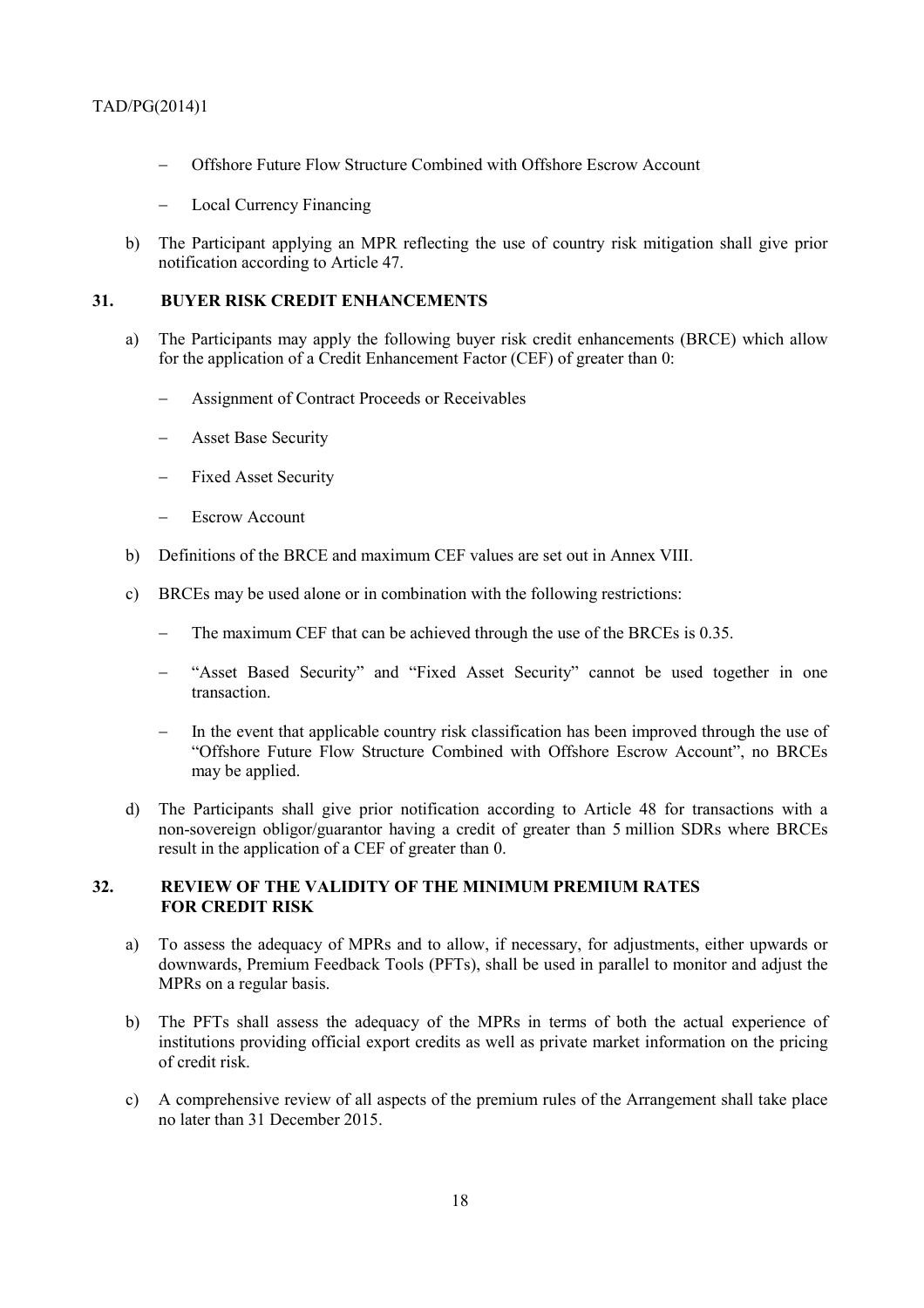#### **CHAPTER III: PROVISIONS FOR TIED AID**

#### **33. GENERAL PRINCIPLES**

- a) The Participants have agreed to have complementary policies for export credits and tied aid. Export credit policies should be based on open competition and the free play of market forces. Tied aid policies should provide needed external resources to countries, sectors or projects with little or no access to market financing. Tied aid policies should ensure best value for money, minimise trade distortion, and contribute to developmentally effective use of these resources.
- b) The tied aid provisions of the Arrangement do not apply to the aid programmes of multilateral or regional institutions.
- c) These principles do not prejudge the views of the Development Assistance Committee (DAC) on the quality of tied and untied aid.
- d) A Participant may request additional information relevant to the tying status of any form of aid. If there is uncertainty as to whether a certain financing practice falls within the scope of the definition of tied aid set out in Annex XIV, the donor country shall furnish evidence in support of any claim to the effect that the aid is in fact "untied" in accordance with the definition in Annex XIV.

#### **34. FORMS OF TIED AID**

Tied aid can take the form of:

- a) Official Development Assistance (ODA) loans as defined in the "DAC Guiding Principles for Associated Financing and Tied and Partially Untied Official Development Assistance (1987)";
- b) ODA grants as defined in the "DAC Guiding Principles for Associated Financing and Tied and Partially Untied Official Development Assistance (1987)"; and
- c) Other Official Flows (OOF), which includes grants and loans but excludes officially supported export credits that are in conformity with the Arrangement; or
- d) Any association, *e.g.* mixture, in law or in fact, within the control of the donor, the lender or the borrower involving two or more of the preceding, and/or the following financing components:
	- 1) an export credit that is officially supported by way of direct credit/financing, refinancing, interest rate support, guarantee or insurance to which the Arrangement applies; and
	- 2) other funds at or near market terms, or down payment from the purchaser.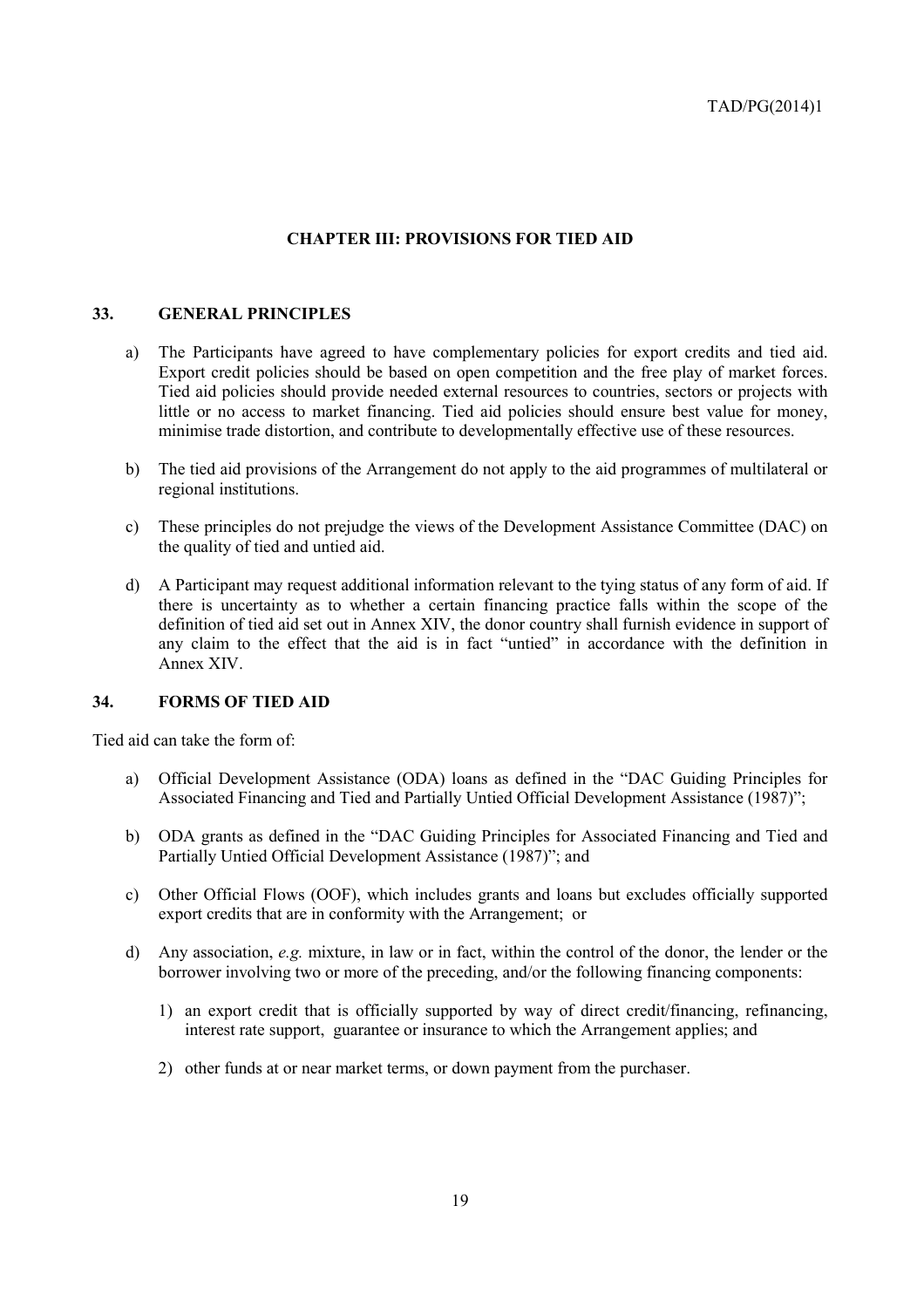#### **35. ASSOCIATED FINANCING**

- a) Associated financing may take various forms including mixed credits, mixed financing, joint financing, parallel financing or single integrated transactions. The main characteristics are that they all feature :
	- a concessional component that is linked in law or in fact to the non-concessional component;
	- − either a single part or all of the financing package that is, in effect, tied aid; and
	- − concessional funds those are available only if the linked non-concessional component is accepted by the recipient.
- b) Association or linkage "in fact" is determined by such factors as:
	- the existence of informal understandings between the recipient and the donor authorities;
	- the intention by the donor to facilitate the acceptability of a financing package through the use of ODA;
	- the effective tying of the whole financing package to procurement in the donor country;
	- the tying status of ODA and the means of tendering for or contracting of each financing transaction; or
	- any other practice, identified by the DAC or the Participants in which a *de facto* liaison exists between two or more financing components.
- c) The following practices shall not prevent the determination of an association or linkage "in fact":
	- − contract splitting through the separate notification of the component parts of one contract;
	- splitting of contracts financed in several stages;
	- − non-notification of interdependent parts of a contract; and/or
	- non-notification because part of the financing package is untied.

## **36. COUNTRY ELIGIBILITY FOR TIED AID**

- a) There shall be no tied aid to countries whose *per capita* GNI, according to the World Bank data, is above the upper limit for lower middle income countries. The World Bank recalculates this threshold on an annual basis13. A country will be reclassified only after its World Bank category has been unchanged for two consecutive years.
- b) The following operational criteria and procedures apply when classifying countries:

 $13$ 

<sup>13</sup> Based on the annual review by the World Bank of its country classification, a *per capita* Gross National Income (GNI) threshold will be used for the purpose of tied aid eligibility; such threshold is available on the OECD website (http://www.oecd.org/trade/exportcredits/classification.htm).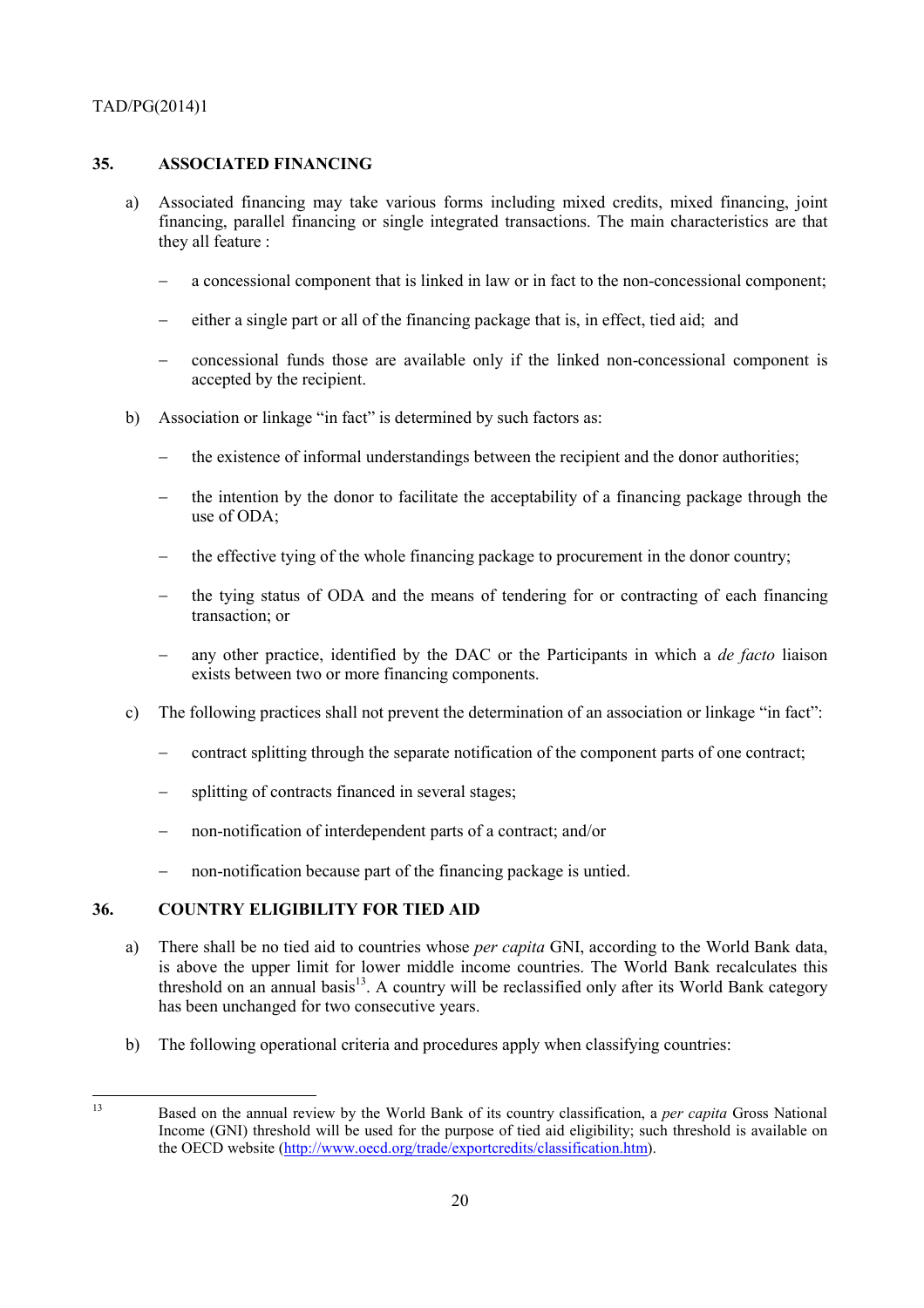- 1) Classification for Arrangement purposes is determined by *per capita* GNI as calculated by the World Bank for the purposes of the World Bank classification of borrowing countries; this classification shall be made public by the Secretariat.
- 2) In cases where the World Bank does not have enough information to publish *per capita* GNI data, the World Bank shall be asked to estimate whether the country in question has *per capita* GNI above or below the current threshold. The country shall be classified according to the estimate unless the Participants decide to act otherwise.
- 3) If a country's eligibility for tied aid does change in accordance with paragraph a) above, the reclassification shall take effect two weeks after the conclusions drawn from the above mentioned World Bank data have been communicated to all Participants by the Secretariat. Before the effective date of reclassification, no tied aid financing for a newly eligible country may be notified; after that date, no tied aid financing for a newly promoted country may be notified, except that individual transactions covered under a prior committed credit line may be notified until the expiry of the credit line (which shall be no more than one year from the effective date).
- 4) In cases where the World Bank revises figures such revisions shall be disregarded in relation to the Arrangement. Nevertheless, the classification of a country may be changed by way of a Common Line, in accordance with the appropriate procedures in Articles 58 to 63, and the Participants would favourably consider a change due to errors and omissions in the figures subsequently recognised in the same calendar year as the figures that were first distributed by the Secretariat.

#### **37. PROJECT ELIGIBILITY**

- a) Tied aid shall not be extended to public or private projects that normally should be commercially viable if financed on market or Arrangement terms.
- b) The key tests for such aid eligibility are:
	- − whether the project is financially non-viable, *i.e.* does the project lack capacity with appropriate pricing determined on market principles, to generate cash flow sufficient to cover the project's operating costs and to service the capital employed, *i.e.* the first key test; or
	- whether it is reasonable to conclude, based on communication with other Participants, that it is unlikely that the project can be financed on market or Arrangement terms, *i.e.* the second key test. In respect of projects larger than SDR 50 million special weight shall be given to the expected availability of financing at market or Arrangement terms when considering the appropriateness of such aid.
- c) The key tests under paragraph b) above are intended to describe how a project should be evaluated to determine whether it should be financed with such aid or with export credits on market or Arrangement terms. Through the consultation process described in Articles 51 to 53, a body of experience is expected to develop over time that will more precisely define, for both export credit and aid agencies, *ex ante* guidance as to the line between the two categories of projects.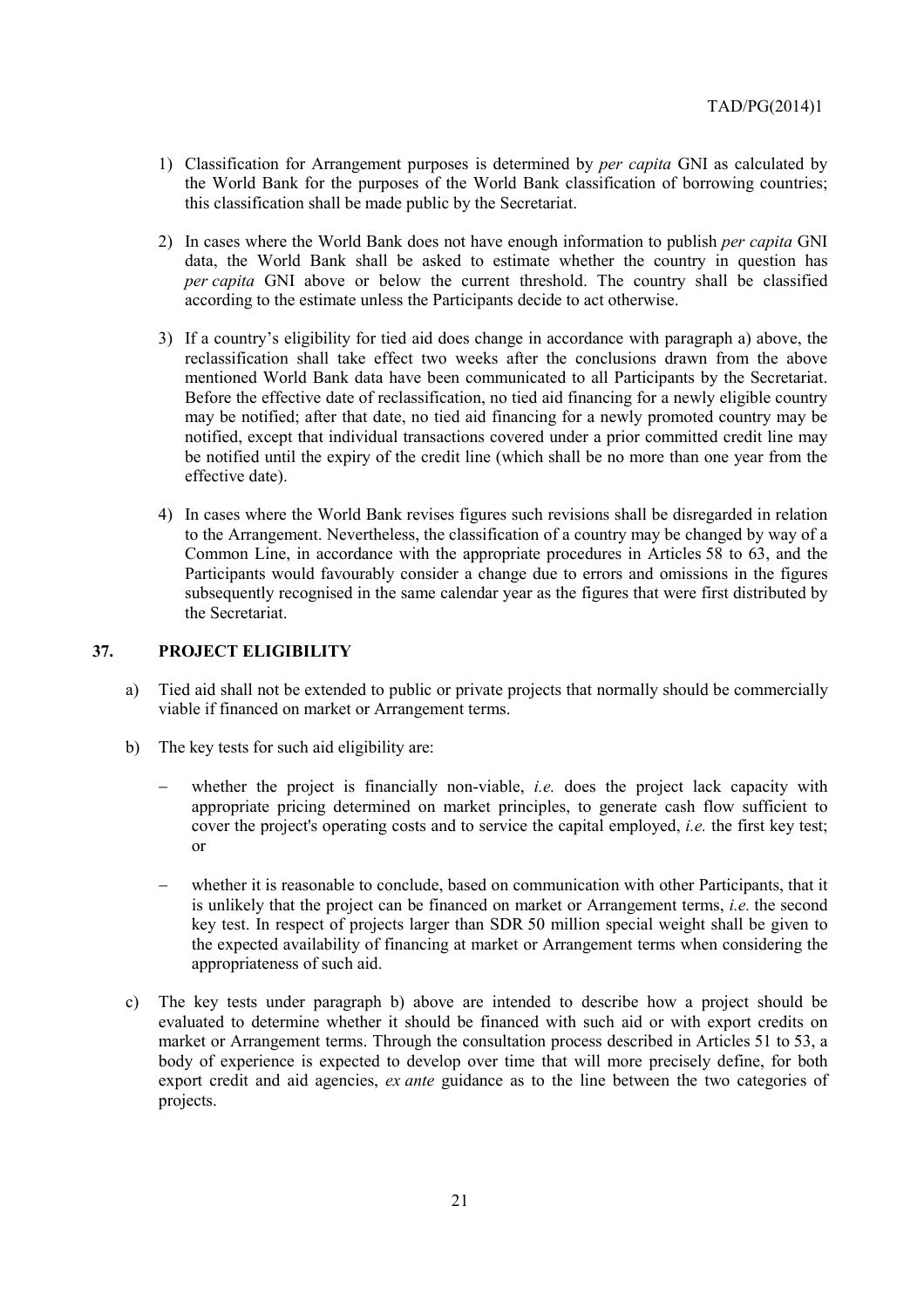#### **38. MINIMUM CONCESSIONALITY LEVEL**

The Participants shall not provide tied aid that has a concessionality level of less than 35%, or 50% if the beneficiary country is a Least Developed Country (LDC), except for the cases set out below, which are also exempt from the notification procedures set out in Article 50 a):

- a) Technical assistance: tied aid where the official development aid component consists solely of technical co-operation that is less than either 3% of the total value of the transaction or one million Special Drawing Rights (SDRs), whichever is lower; and
- b) Small projects: capital projects of less than SDR 1 million that are funded entirely by development assistance grants.

#### **39. EXEMPTIONS FROM COUNTRY OR PROJECT ELIGIBILITY FOR TIED AID**

- a) The provisions of Articles 36 and 37 do not apply to tied aid where the concessionality level is 80% or more except for tied aid that forms part of an associated financing package, described in Article 35.
- b) The provisions of Article 37 do not apply to tied aid with a value of less than SDR 2 million except for tied aid that forms part of an associated financing package, described in Article 35.
- c) Tied aid for LDCs as defined by the United Nations is not subject to the provisions of Articles 36 and 37.
- d) The Participants shall give favourable consideration to an acceleration of tied aid procedures in line with the specific circumstances:
	- a nuclear or major industrial accident that causes serious transfrontier pollution, where any affected Participant wishes to provide tied aid to eliminate or mitigate its effects, or
	- existence of a significant risk that such an accident may occur, where any potentially affected Participant wishes to provide tied aid to prevent its occurrence.
- e) Notwithstanding Articles 36 and 37, a Participant may, exceptionally, provide support by one of the following means:
	- − the Common Line procedure as defined in Annex XIV and described in Articles 58 to 63; or
	- − justification on aid grounds through support by a substantial body of the Participants as described in Articles 51 and 52; or
	- a letter to the OECD Secretary-General, in accordance with the procedures in Article 53, which the Participants expect will be unusual and infrequent.

#### **40. CALCULATION OF CONCESSIONALITY LEVEL OF TIED AID**

The concessionality level of tied aid is calculated using the same method as for the grant element used by the DAC, except that: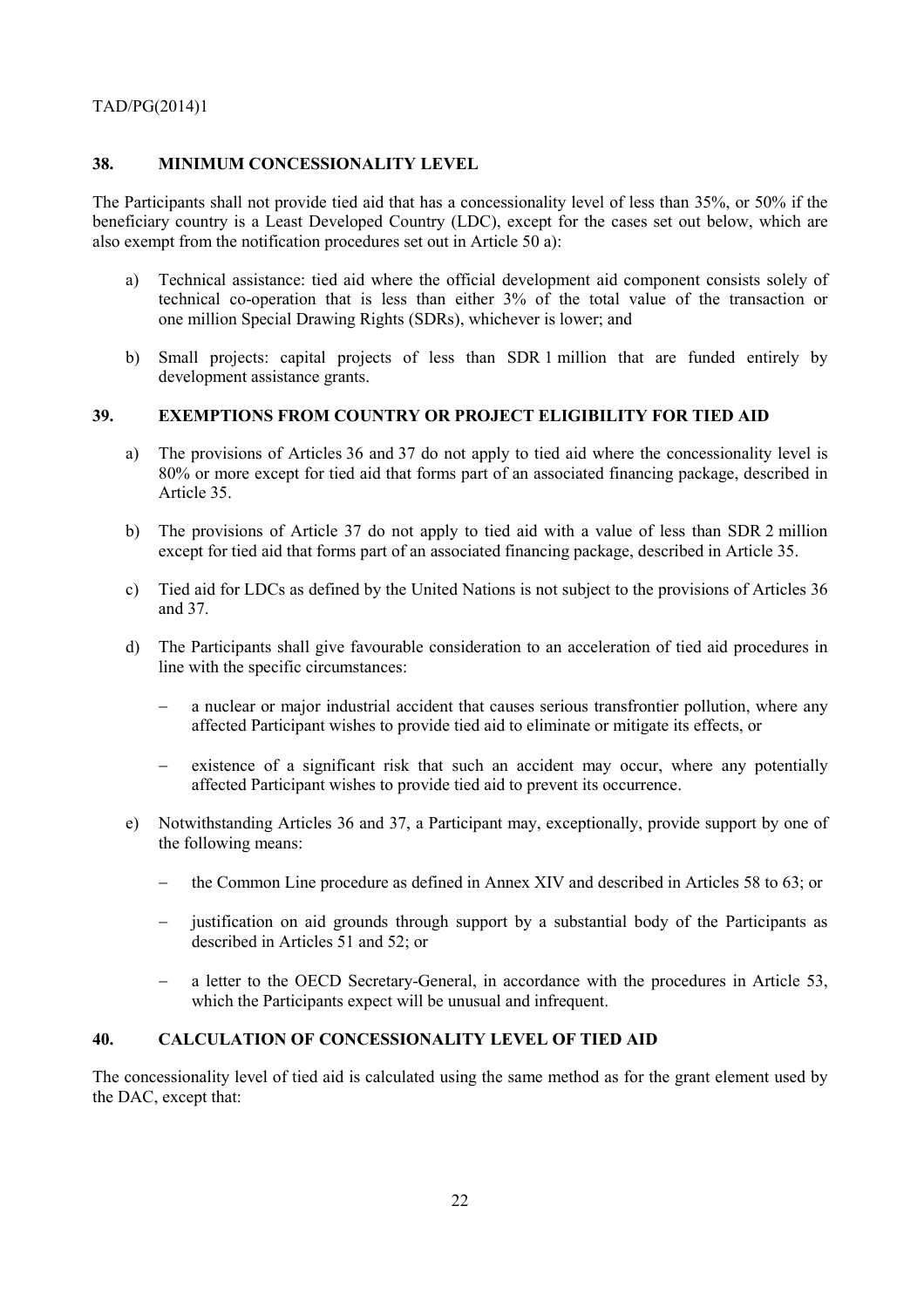- a) The discount rate used to calculate the concessionality level of a loan in a given currency, *i.e.* the Differentiated Discount Rate (DDR), is subject to annual change on 15 January and is calculated as follows:
	- The average of the CIRR  $+$  Margin

Margin (M) depends on the repayment term (R) as follows:

| R                                               | М    |
|-------------------------------------------------|------|
| less than 15 years                              | 0.75 |
| from 15 years up to, but not including 20 years | 1.00 |
| from 20 years up to but not including 30 years  | 1.15 |
| from 30 years and above                         | 1 25 |

- For all currencies the average of the CIRR is calculated taking an average of the monthly CIRRs valid during the six-month period between 15 August of the previous year and 14 February of the current year. The calculated rate, including the Margin, is rounded to the nearest ten basis points. If there is more than one CIRR for the currency, the CIRR for the longest maturity as set out in Article 20 a), shall be used for this calculation.
- b) The base date for the calculation of the concessionality level is the starting point of credit as set out in Annex XIV.
- c) For the purpose of calculating the overall concessionality level of an associated financing package, the concessionality levels of the following credits, funds and payments are considered to be zero:
	- export credits that are in conformity with the Arrangement;
	- other funds at or near market rates;
	- − other official funds with a concessionality level of less than the minimum permitted under Article 38 except in cases of matching; and
	- down payment from the purchaser.

Payments on or before the starting point of credit that are not considered down payment shall be included in the calculation of the concessionality level.

- d) The discount rate in matching: in matching aid, identical matching means matching with an identical concessionality level that is recalculated with the discount rate in force at the time of matching.
- e) Local costs and third country procurement shall be included in the calculation of concessionality level only if they are financed by the donor country.
- f) The overall concessionality level of a package is determined by multiplying the nominal value of each component of the package by the respective concessionality level of each component, adding the results, and dividing this total by the aggregate nominal value of the components.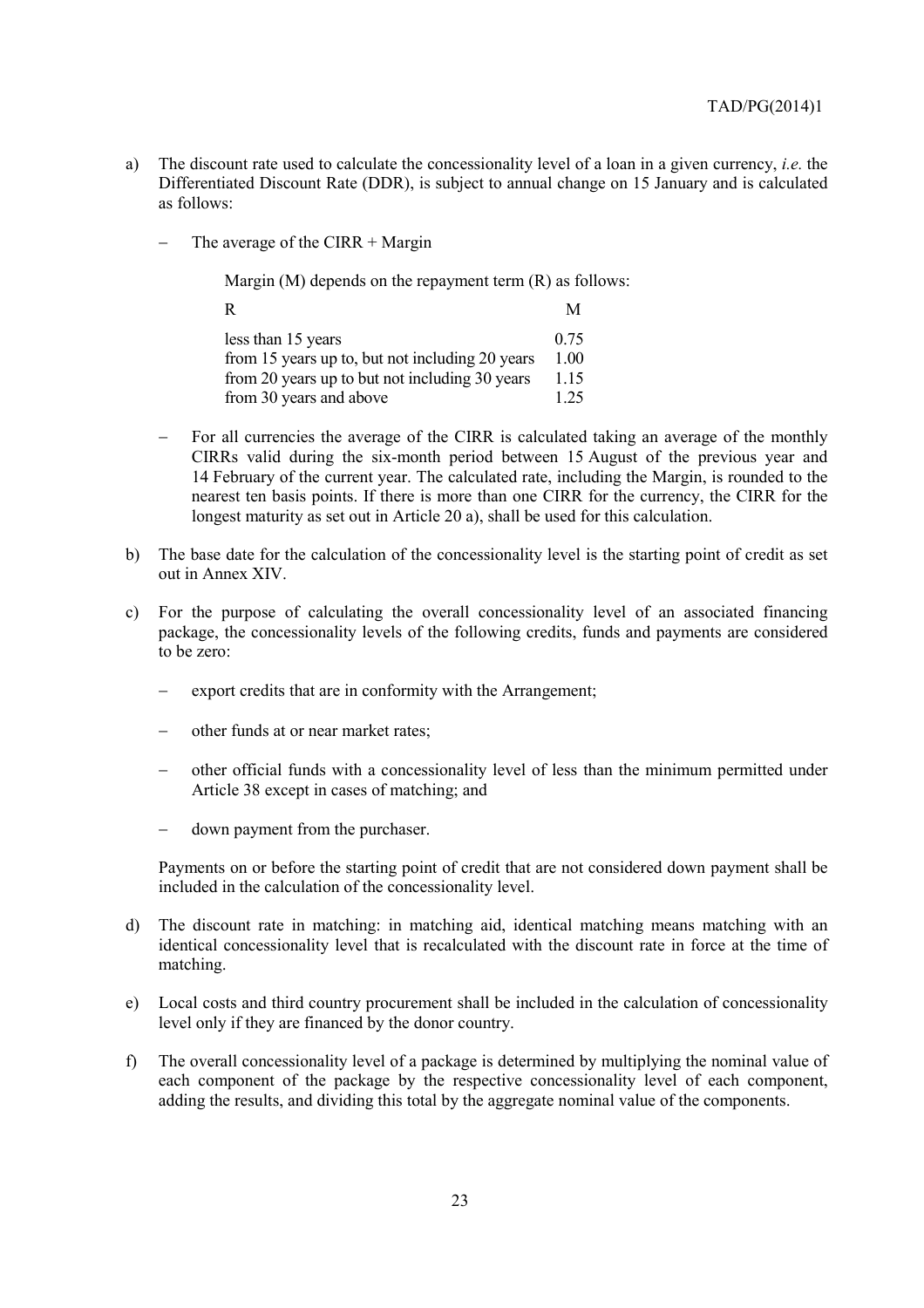- g) The discount rate for a given aid loan is the rate in effect at the time of notification. However, in cases of prompt notification, the discount rate is the one in effect at the time when the terms and conditions of the aid loan were fixed. A change in the discount rate during the life of a loan does not change its concessionality level.
- h) If a change of currency is made before the contract is concluded, the notification shall be revised. The discount rate used to calculate the concessionality level will be the one applicable at the date of revision. A revision is not necessary if the alternative currency and all the necessary information for calculation of the concessionality level are indicated in the original notification.
- i) Notwithstanding paragraph g) above, the discount rate used to calculate the concessionality level of individual transactions initiated under an aid credit line shall be the rate that was originally notified for the credit line.

#### **41. VALIDITY PERIOD FOR TIED AID**

- a) The Participants shall not fix terms and conditions for tied aid, whether this relates to the financing of individual transactions or to an aid protocol, an aid credit line or to a similar agreement, for more than two years. In the case of an aid protocol, an aid credit line or similar agreement, the validity period shall commence at the date of its signature, to be notified in accordance with Article 50; the extension of a credit line shall be notified as if it were a new transaction with a note explaining that it is an extension and that it is renewed at terms allowed at the time of the notification of the extension. In the case of individual transactions, including those notified under an aid protocol, an aid credit line or similar agreement, the validity period shall commence at the date of notification of the commitment in accordance with Article 49 or 50, as appropriate.
- b) When a country has become ineligible for 17-year World Bank Loans for the first time, the validity period of existing and new tied aid protocols and credit lines notified shall be restricted to one year after the date of the potential reclassification in accordance with procedures in Article 36 b).
- c) Renewal of such protocols and credit lines is possible only on terms which are in accordance with the provisions of Articles 36 and 37 of the Arrangement following:
	- − reclassification of countries; and
	- a change in the provisions of the Arrangement.

In these circumstances, the existing terms and conditions can be maintained notwithstanding a change in the discount rate set out in Article 40.

#### **42. MATCHING**

Taking into account a Participant's international obligations and consistent with the purpose of the Arrangement, a Participant may match, according to the procedures set out in Article 45, financial terms and conditions offered by a Participant or a non-Participant.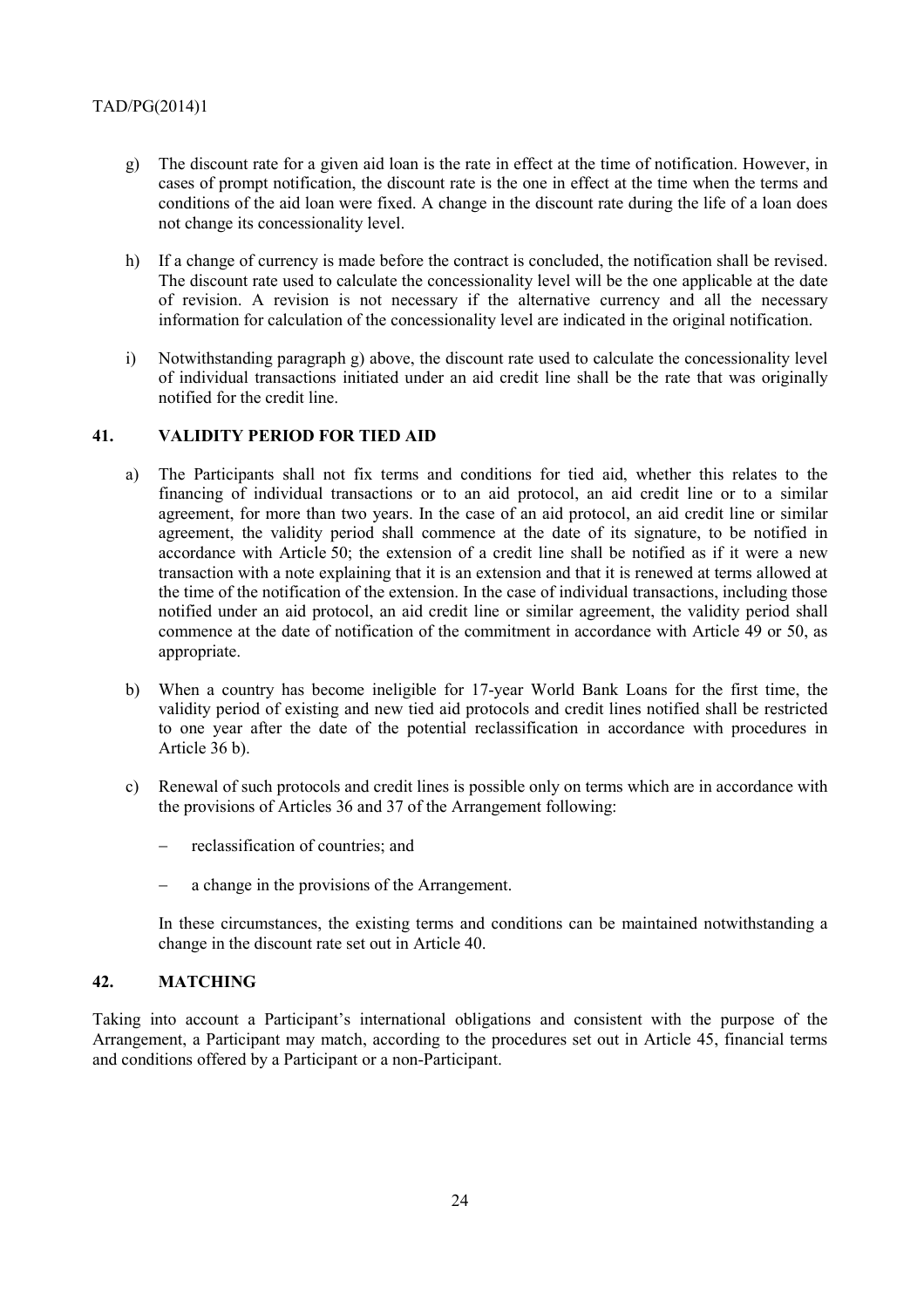#### **CHAPTER IV: PROCEDURES**

#### *SECTION 1: COMMON PROCEDURES FOR EXPORT CREDITS AND TRADE-RELATED AID*

#### **43. NOTIFICATIONS**

The notifications set out by the procedures in the Arrangement shall be made in accordance with, and include the information contained in Annex VII, and shall be copied to the Secretariat.

#### **44. INFORMATION ON OFFICIAL SUPPORT**

- a) As soon as a Participant commits the official support which it has notified in accordance with the procedures in Articles 47 to 50, it shall inform all other Participants accordingly by including the notification reference number on the relevant Creditor Reporting System (CRS) Form 1C.
- b) In an exchange of information in accordance with Articles 55 to 57, a Participant shall inform the other Participants of the credit terms and conditions that it envisages supporting for a particular transaction and may request similar information from the other Participants.

#### **45. PROCEDURES FOR MATCHING**

- a) Before matching financial terms and conditions assumed to be offered by a Participant or a non-Participant pursuant to Articles 18 and 42, a Participant shall make every reasonable effort, including as appropriate by use of the face-to-face consultations described in Article 57, to verify that these terms and conditions are officially supported and shall comply with the following:
	- 1) The Participant shall notify all other Participants of the terms and conditions it intends to support following the same notification procedures required for the matched terms and conditions. In the case of matching a non-Participant, the matching Participant shall follow the same notification procedures that would have been required had the matched terms been offered by a Participant.
	- 2) Notwithstanding sub-paragraph 1) above, if the applicable notification procedure would require the matching Participant to withhold its commitment beyond the final bid closing date, then the matching Participant shall give notice of its intention to match as early as possible.
	- 3) If the initiating Participant moderates or withdraws its intention to support the notified terms and conditions, it shall immediately inform all other Participants accordingly.
- b) A Participant intending to offer identical financial terms and conditions to those notified according to Articles 47 and 48 may do so once the waiting period stipulated therein has expired. This Participant shall give notification of its intention as early as possible.

#### **46. SPECIAL CONSULTATIONS**

a) A Participant that has reasonable grounds to believe that financial terms and conditions offered by another Participant (the initiating Participant) are more generous than those provided for in the Arrangement shall inform the Secretariat; the Secretariat shall immediately make available such information.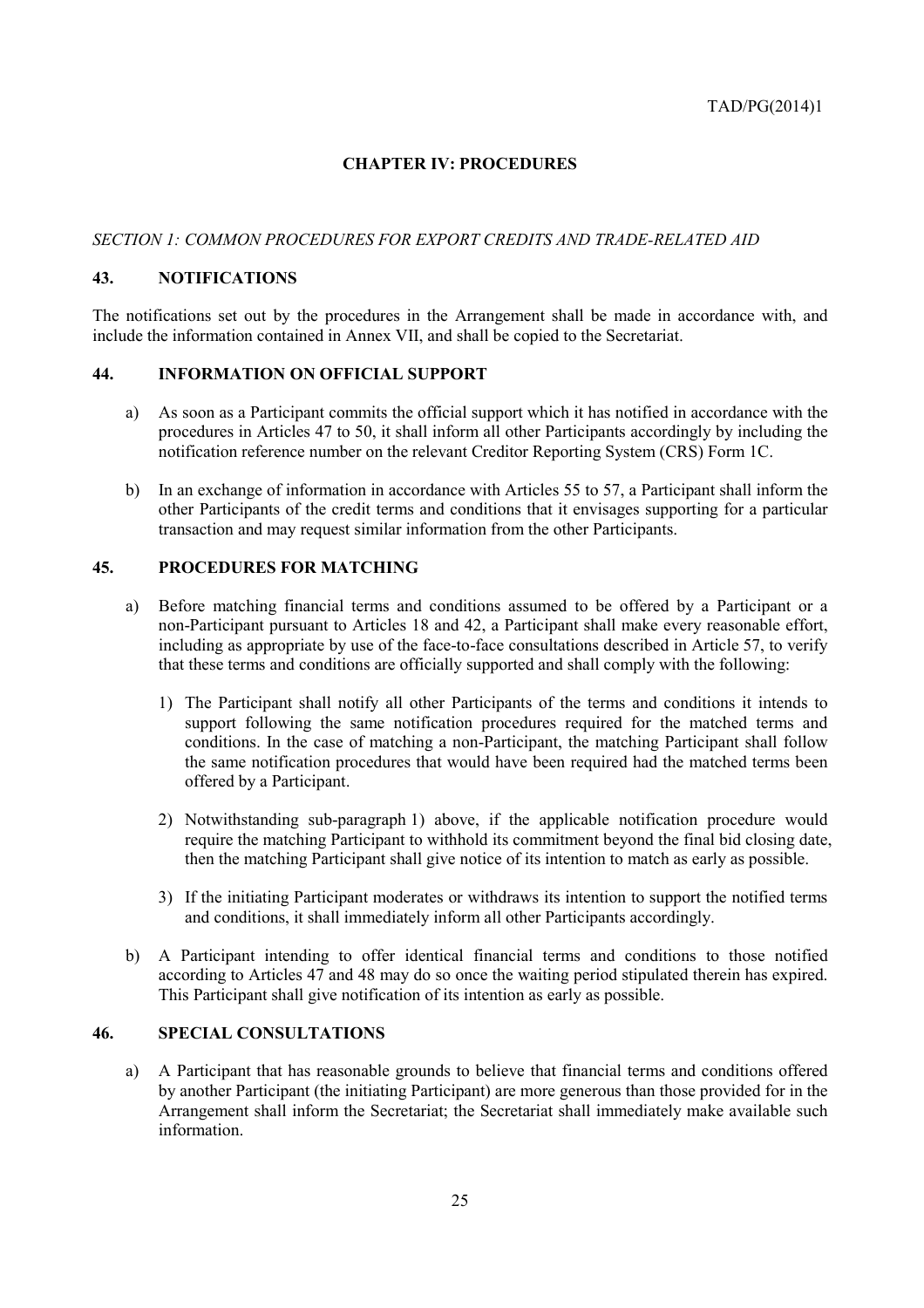- b) The initiating Participant shall clarify the financial terms and conditions of its offer within two working days following the issue of the information from the Secretariat.
- c) Following clarification by the initiating Participant, any Participant may request that a special consultation meeting of the Participants be organised by the Secretariat within five working days to discuss the issue.
- d) Pending the outcome of the special consultation meeting of the Participants, financial terms and conditions benefiting from official support shall not become effective.

*SECTION 2: PROCEDURES FOR EXPORT CREDITS* 

#### **47. PRIOR NOTIFICATION WITH DISCUSSION**

- a) A Participant shall notify all other Participants at least ten calendar days before issuing any commitment in accordance with Annex VII if:
	- − the applicable country risk classification and buyer risk category used to calculate the MPR is that of a third party guarantor located outside of the obligor's country [*i.e.* determined according to the first *tiret* of Article 24 e)];
	- the applicable MPR has been decreased through the application of a country risk mitigation technique listed in Article 30; or
	- − it intends to provide support in accordance with Article 5 a) of Annex V.
- b) If any other Participant requests a discussion during this period, the initiating Participant shall wait an additional ten calendar days.
- c) A Participant shall inform all other Participants of its final decision following a discussion to facilitate the review of the body of experience in accordance with Article 69. The Participants shall maintain records of their experience with regard to premium rates notified in accordance with paragraph a) above.

#### **48. PRIOR NOTIFICATION**

- a) A Participant shall, in accordance with Annex VII, notify all other Participants at least ten calendar days before issuing any commitment if it intends to:
	- 1) Provide support in accordance with Article 10 d) 3).
	- 2) Support a repayment term of more than five years to a Category I country.
	- 3) Provide support in accordance with Article 13 a).
	- 4) Provide support in accordance with Article 14 d).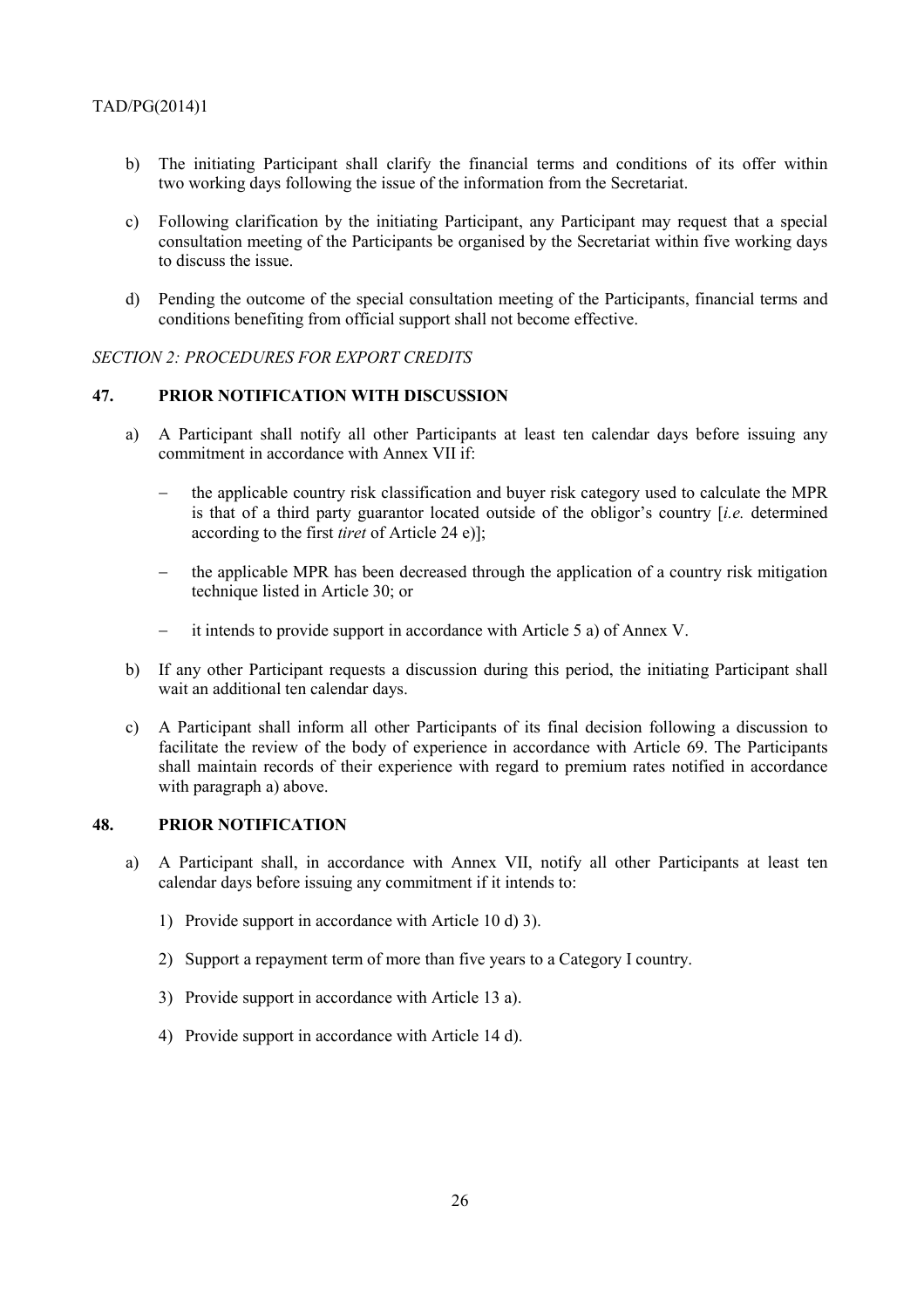- 5) Provide support in accordance with Article 24 c) when the credit value is greater than 10 million  $\widehat{\text{SDRs}}^{14}$ .
- 6) Apply a premium rate in accordance with the second *tiret* of Article 24 e), whereby the applicable country risk classification and buyer risk category used to calculate the MPR have been determined by the involvement as obligor or guarantor of a classified multilateral or regional institution.
- 7) Apply a premium rate in accordance with Article 27 e) whereby the selected buyer risk category used to calculate the MPR for a transaction:
	- − with a non-sovereign obligor/guarantor is lower than CC1 (*i.e.* CC0 or SOV+);
	- − with a non-sovereign obligor/guarantor having a credit of greater than 5 million SDRs is better than the Accredited CRA rating.
- 8) Apply a premium rate in accordance with Article 31 a) whereby the use of buyer risk credit enhancements results in the application of a CEF of greater than 0.
- 9) Provide support in accordance with Article 8 a) of Annex II.
- 10) Provide support in accordance with Article 9 a) of Annex IV
- 11) Provide support in accordance with Article 5 b) of Annex V.
- b) If the initiating Participant moderates or withdraws its intention to provide support for such transaction, it shall immediately inform all other Participants.

#### *SECTION 3: PROCEDURES FOR TRADE-RELATED AID*

#### **49. PRIOR NOTIFICATION**

- a) A Participant shall give prior notification in accordance with Annex VII if it intends to provide official support for:
	- Trade-related untied aid with a value of SDR 2 million or more, and a concessionality level of less than 80%;
	- Trade-related untied aid with a value of less than SDR 2 million and a grant element (as defined by the DAC) of less than 50%;
	- Trade-related tied aid with a value of SDR 2 million or more and a concessionality level of less than 80%; or
	- Trade-related tied aid with a value of less than SDR 2 million and a concessionality level of less than 50%, except for the cases set out in Articles 38 a) and b).
	- Tied aid in accordance with Article 39 d).

 $14$ 14 The requirement for prior notification set out in the third *tiret* of Article 24 c) shall be discontinued on 31 December 2014.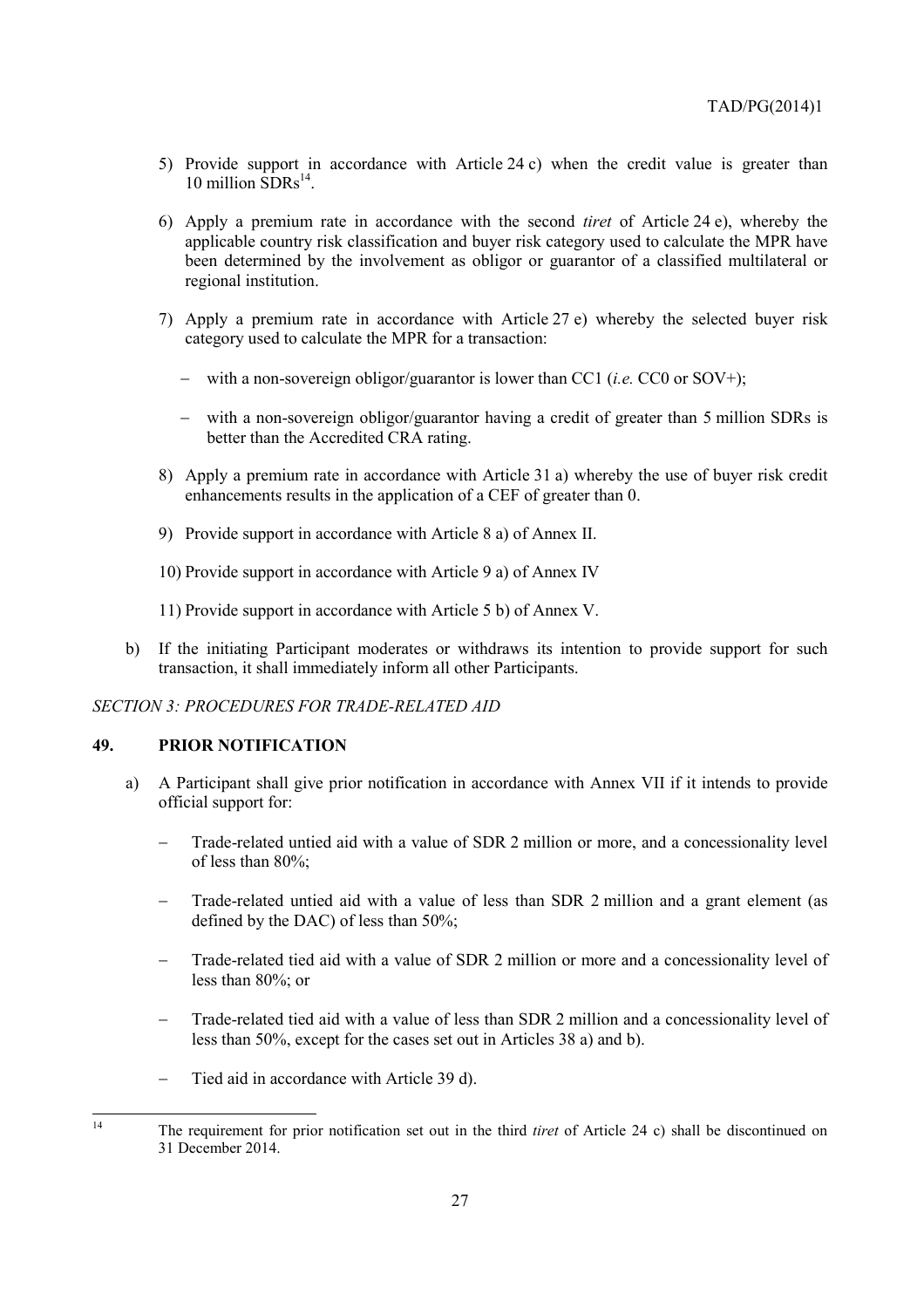- b) Prior notification shall be made at the latest 30 working days before the bid closing or commitment date, whichever is the earlier.
- c) If the initiating Participant moderates or withdraws its intention to support the notified terms and conditions, it shall immediately inform all other Participants accordingly.
- d) The provision of this Article shall apply to tied aid that forms part of an associated financing package, as described in Article 35.

#### **50. PROMPT NOTIFICATION**

- a) A Participant shall promptly notify all other Participants, *i.e.* within two working days of the commitment, in accordance with Annex VII, if it provides official support for tied aid with a value of either:
	- − SDR 2 million or more and a concessionality level of 80% or more; or
	- less than SDR 2 million and a concessionality level of 50% or more except for the cases set out in Articles 38 a) and b).
- b) A Participant shall also promptly notify all other Participants when an aid protocol, credit line or similar agreement is signed.
- c) Prior notification need not be given if a Participant intends to match financial terms and conditions that were subject to a prompt notification.

#### *SECTION 4: CONSULTATION PROCEDURES FOR TIED AID*

#### **51. PURPOSE OF CONSULTATIONS**

- a) A Participant seeking clarification about possible trade motivation for tied aid may request that a full Aid Quality Assessment (detailed in Annex XIII) be supplied.
- b) Furthermore, a Participant may request consultations with other Participants, in accordance with Article 52. These include face-to-face consultations as outlined in Article 57 in order to discuss:
	- first, whether an aid offer meets the requirements of Articles 36 and 37; and
	- if necessary, whether an aid offer is justified even if the requirements of Articles 36 and 37 are not met.

#### **52. SCOPE AND TIMING OF CONSULTATIONS**

- a) During consultations, a Participant may request, among other items, the following information:
	- − the assessment of a detailed feasibility study/project appraisal;
	- whether there is a competing offer with non-concessional or aid financing;
	- the expectation of the project generating or saving foreign currency;
	- − whether there is co-operation with multilateral organisations such as the World Bank;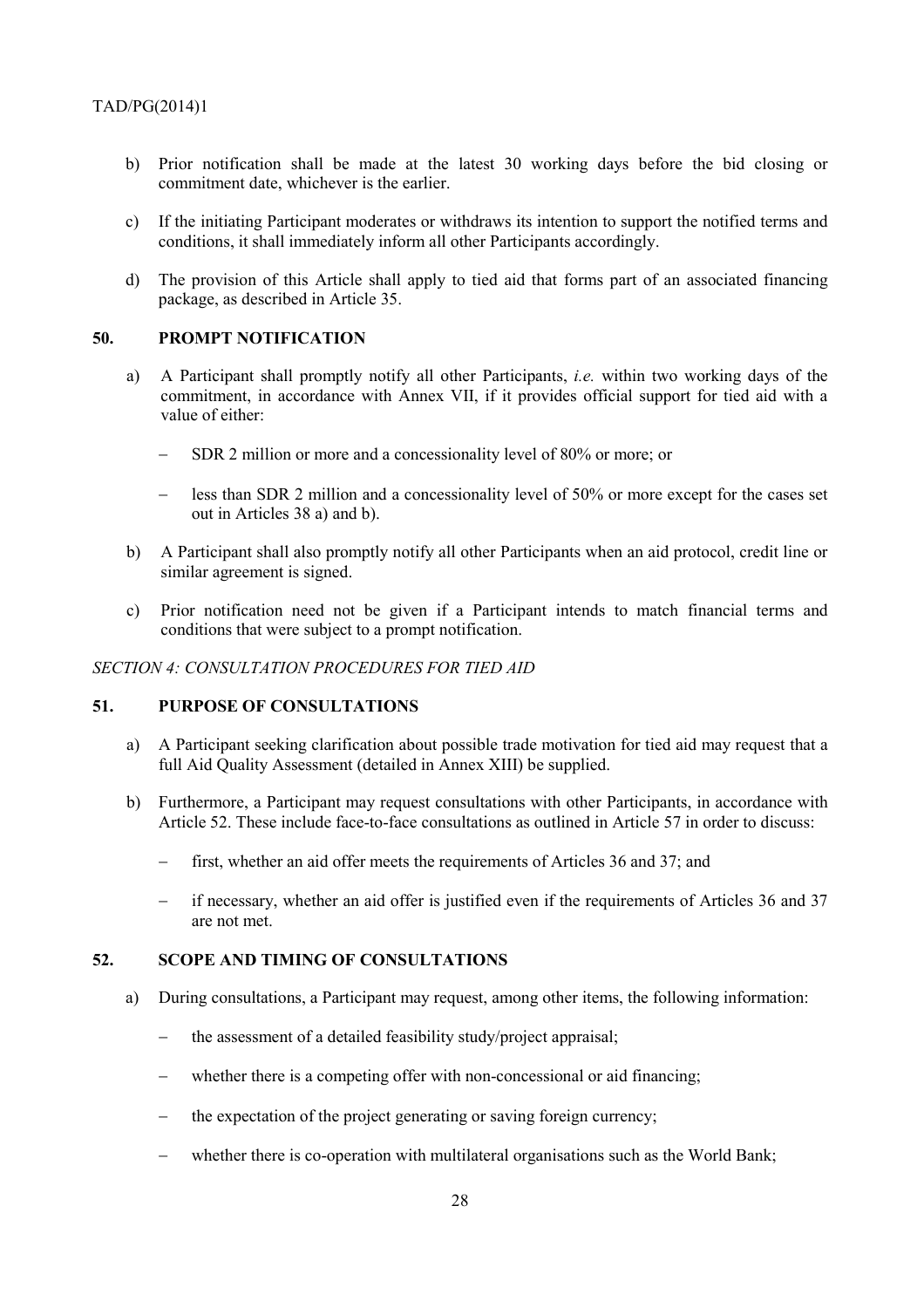- the presence of International Competitive Bidding (ICB), in particular if the donor country's supplier is the lowest evaluated bid;
- the environmental implications:
- any private sector participation; and
- the timing of the notifications (*e.g.* six months prior to bid closing or commitment date) of concessional or aid credits.
- b) The consultation shall be completed and the findings on both questions in Article 51 notified by the Secretariat to all Participants at least ten working days before the bid closing date or commitment date, whichever comes first. If there is disagreement among the consulting parties, the Secretariat shall invite other Participants to express their views within five working days. It shall report these views to the notifying Participant, which should reconsider going forward if there appears to be no substantial support for an aid offer.

#### **53. OUTCOME OF CONSULTATIONS**

- a) A donor which wishes to proceed with a project despite the lack of substantial support shall provide prior notification of its intentions to other Participants, no later than 60 calendar days after the completion of the Consultation, *i.e.* acceptance of the Chairman's conclusion. The donor shall also write a letter to the Secretary-General of the OECD outlining the results of the consultations and explaining the overriding non-trade related national interest that forces this action. The Participants expect that such an occurrence will be unusual and infrequent.
- b) The donor shall immediately notify the Participants that it has sent a letter to the Secretary-General of the OECD, a copy of which shall be included with the notification. Neither the donor nor any other Participant shall make a tied aid commitment until ten working days after this notification to Participants has been issued. For projects for which competing commercial offers were identified during the consultation process, the aforementioned ten-working-day period shall be extended to 15 days.
- c) The Secretariat shall monitor the progress and results of consultations.

*SECTION 5: INFORMATION EXCHANGE FOR EXPORT CREDITS AND TRADE-RELATED AID* 

#### **54. CONTACT POINTS**

All communications shall be made between the designated contact points in each country by means of instant communication, *e.g.* OLIS, and shall be treated in confidence.

#### **55. SCOPE OF ENQUIRIES**

- a) A Participant may ask another Participant about the attitude it takes with respect to a third country, an institution in a third country or a particular method of doing business.
- b) A Participant which has received an application for official support may address an enquiry to another Participant, giving the most favourable credit terms and conditions that the enquiring Participant would be willing to support.
- c) If an enquiry is made to more than one Participant, it shall contain a list of addressees.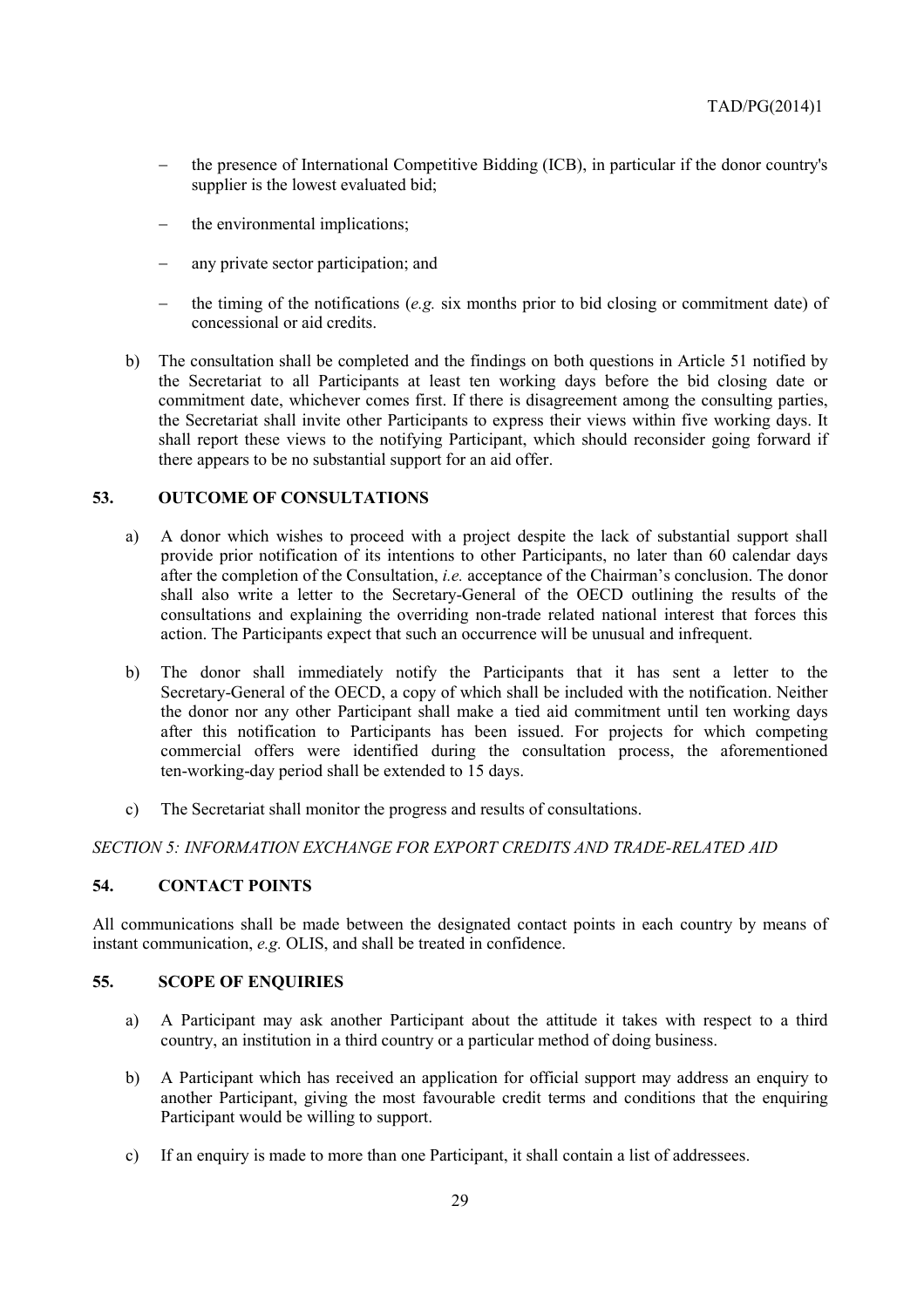d) A copy of all enquiries shall be sent to the Secretariat.

#### **56. SCOPE OF RESPONSES**

- a) The Participant to which an enquiry is addressed shall respond within seven calendar days and provide as much information as possible. The reply shall include the best indication that the Participant can give of the decision it is likely to take. If necessary, the full reply shall follow as soon as possible. Copies shall be sent to the other addressees of the enquiry and to the Secretariat.
- b) If an answer to an enquiry subsequently becomes invalid for any reason, because for example:
	- − an application has been made, changed or withdrawn, or
	- − other terms are being considered,

a reply shall be made without delay and copied to all other addressees of the enquiry and to the **Secretariat** 

#### **57. FACE-TO-FACE CONSULTATIONS**

- a) A Participant shall agree within ten working days to requests for face-to-face consultations.
- b) A request for face-to-face consultations shall be made available to Participants and non-Participants. The consultations shall take place as soon as possible after the expiry of the ten-working-day period.
- c) The Chairman of the Participants shall co-ordinate with the Secretariat on any necessary follow-up action, *e.g.* a Common Line. The Secretariat shall promptly make available the outcome of the consultation.

#### **58. PROCEDURES AND FORMAT OF COMMON LINES**

- a) Common Line proposals are addressed only to the Secretariat. A proposal for a Common Line shall be sent to all Participants and, where tied aid is involved, all DAC contact points by the Secretariat. The identity of the initiator is not revealed on the Common Line Register on the Bulletin Board of the OLIS. However, the Secretariat may orally reveal the identity of the initiator to a Participant or DAC member on demand. The Secretariat shall keep a record of such requests.
- b) The Common Line proposal shall be dated and shall be in the following format:
	- Reference number, followed by "Common Line".
	- Name of the importing country and buyer.
	- − Name or description of the project as precise as possible to clearly identify the project.
	- Terms and conditions foreseen by the initiating country.
	- − Common Line proposal.
	- Nationality and names of known competing bidders.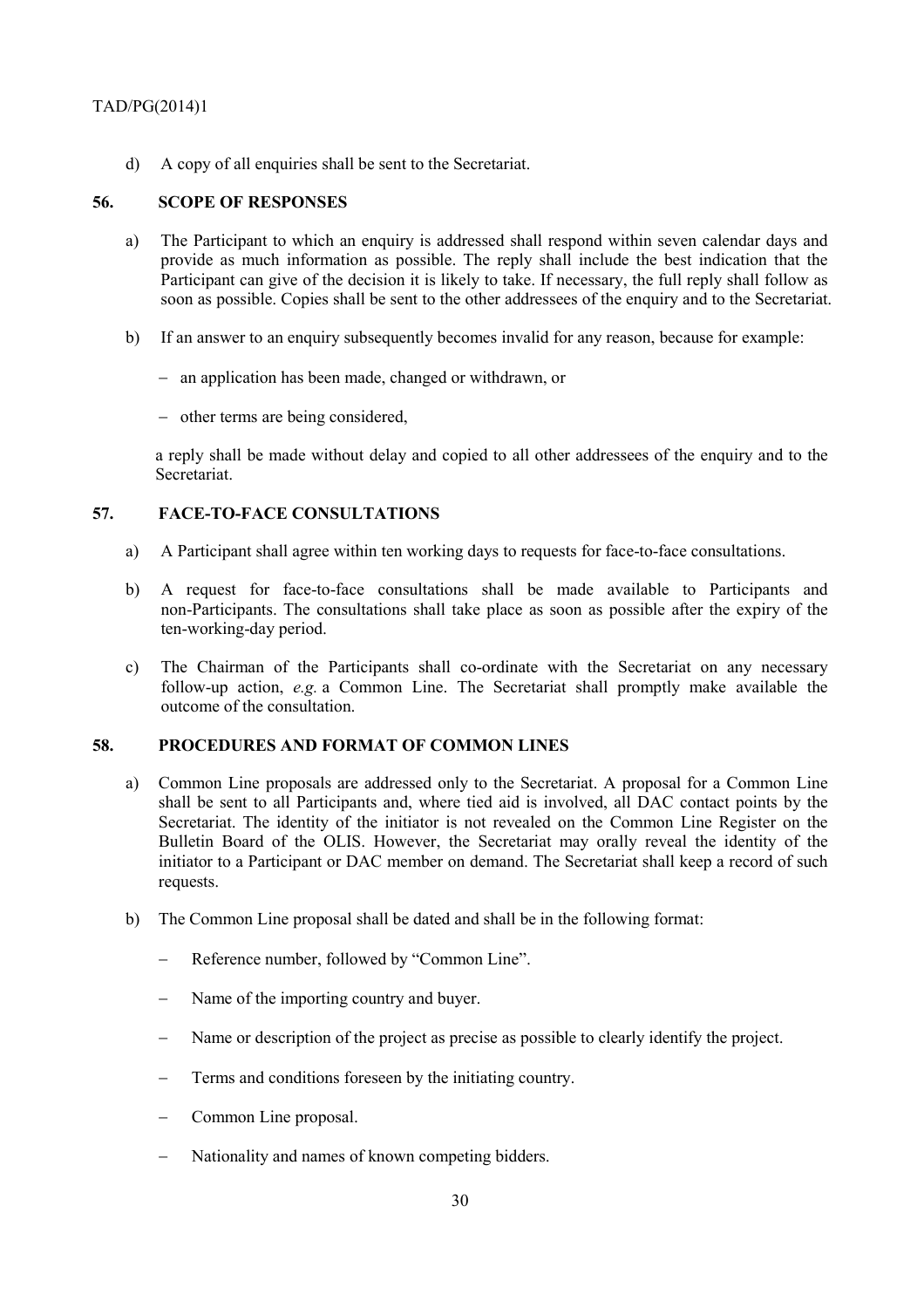- − Commercial and financial bid closing date and tender number to the extent it is known.
- − Other relevant information, including reasons for proposing the Common Line, availability of studies of the project and/or special circumstances.
- c) A Common Line proposal put forward in accordance with Article 36 b) 4) shall be addressed to the Secretariat and copied to other Participants. The Participant making the Common Line proposal shall provide a full explanation of the reasons why it considers that the classification of a country should differ from the procedure set out in Article 36 b).
- d) The Secretariat shall make publicly available the agreed Common Lines.

#### **59. RESPONSES TO COMMON LINE PROPOSALS**

- a) Responses shall be made within 20 calendar days, although the Participants are encouraged to respond to a Common Line proposal as quickly as possible.
- b) A response may be a request for additional information, acceptance, and rejection, a proposal for modification of the Common Line or an alternative Common Line proposal.
- c) A Participant which advises that it has no position because it has not been approached by an exporter, or by the authorities in the recipient country in case of aid for the project, shall be deemed to have accepted the Common Line proposal.

#### **60. ACCEPTANCE OF COMMON LINES**

- a) After a period of 20 calendar days, the Secretariat shall inform all Participants of the status of the Common Line proposal. If not all Participants have accepted the Common Line, but no Participant has rejected it, the proposal shall be left open for a further period of eight calendar days.
- b) After this further period, a Participant which has not explicitly rejected the Common Line proposal shall be deemed to have accepted the Common Line. Nevertheless, a Participant, including the initiating Participant, may make its acceptance of the Common Line conditional on the explicit acceptance by one or more Participants.
- c) If a Participant does not accept one or more elements of a Common Line it implicitly accepts all other elements of the Common Line. It is understood that such a partial acceptance may lead other Participants to change their attitude towards a proposed Common Line. All Participants are free to offer or match terms and conditions not covered by a Common Line.
- d) A Common Line which has not been accepted may be reconsidered using the procedures in Articles 58 and 59. In these circumstances, the Participants are not bound by their original decision.

#### **61. DISAGREEMENT ON COMMON LINES**

If the initiating Participant and a Participant which has proposed a modification or alternative cannot agree on a Common Line within the additional eight-calendar day period, this period can be extended by their mutual consent. The Secretariat shall inform all Participants of any such extension.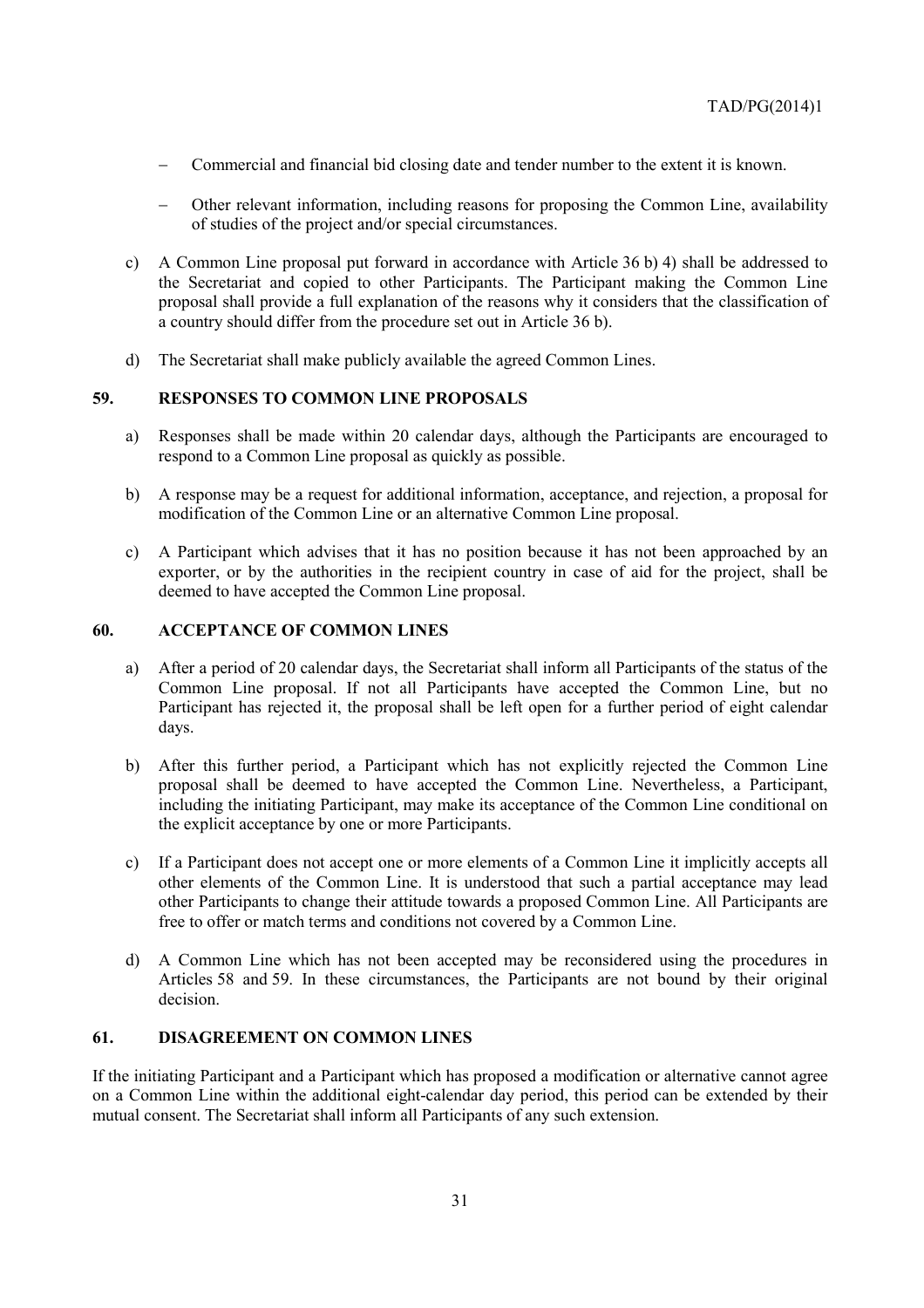#### **62. EFFECTIVE DATE OF COMMON LINE**

The Secretariat shall inform all Participants either that the Common Line will go into effect or that it has been rejected; the Common Line will take effect three calendar days after this announcement. The Secretariat shall make available on OLIS a permanently updated record of all Common Lines which have been agreed or are undecided.

#### **63. VALIDITY OF COMMON LINES**

- a) A Common Line, once agreed, shall be valid for a period of two years from its effective date, unless the Secretariat is informed that it is no longer of interest, and that this is accepted by all Participants. A Common Line shall remain valid for a further two-year period if a Participant seeks an extension within 14 calendar days of the original date of expiry. Subsequent extensions may be agreed through the same procedure. A Common Line agreed in accordance with Article 36 b) 4) shall be valid until World Bank data for the following year is available.
- b) The Secretariat shall monitor the status of Common Lines and shall keep the Participants informed accordingly, through the maintenance of the listing "The Status of Valid Common Lines" on OLIS. Accordingly, the Secretariat, inter alia, shall:
	- Add new Common Lines when these have been accepted by the Participants.
	- Update the expiry date when a Participant requests an extension.
	- Delete Common Lines which have expired.
	- − Issue, on a quarterly basis, a list of Common Lines due to expire in the following quarter.

*SECTION 6: OPERATIONAL PROVISIONS FOR THE COMMUNICATION OF MINIMUM INTEREST RATES (CIRRs)* 

#### **64. COMMUNICATION OF MINIMUM INTEREST RATES**

- a) CIRRs for currencies that are determined according to the provisions of Article 20 shall be sent by means of instant communication at least monthly to the Secretariat for circulation to all Participants.
- b) Such notification shall reach the Secretariat no later than five days after the end of each month covered by this information. The Secretariat shall then inform immediately all Participants of the applicable rates and make them publicly available.

#### **65. EFFECTIVE DATE FOR APPLICATION OF INTEREST RATES**

Any changes in the CIRRs shall enter into effect on the fifteenth day after the end of each month.

#### **66. IMMEDIATE CHANGES IN INTEREST RATES**

When market developments require the notification of an amendment to a CIRR during the course of a month, the amended rate shall be implemented ten days after notification of this amendment has been received by the Secretariat.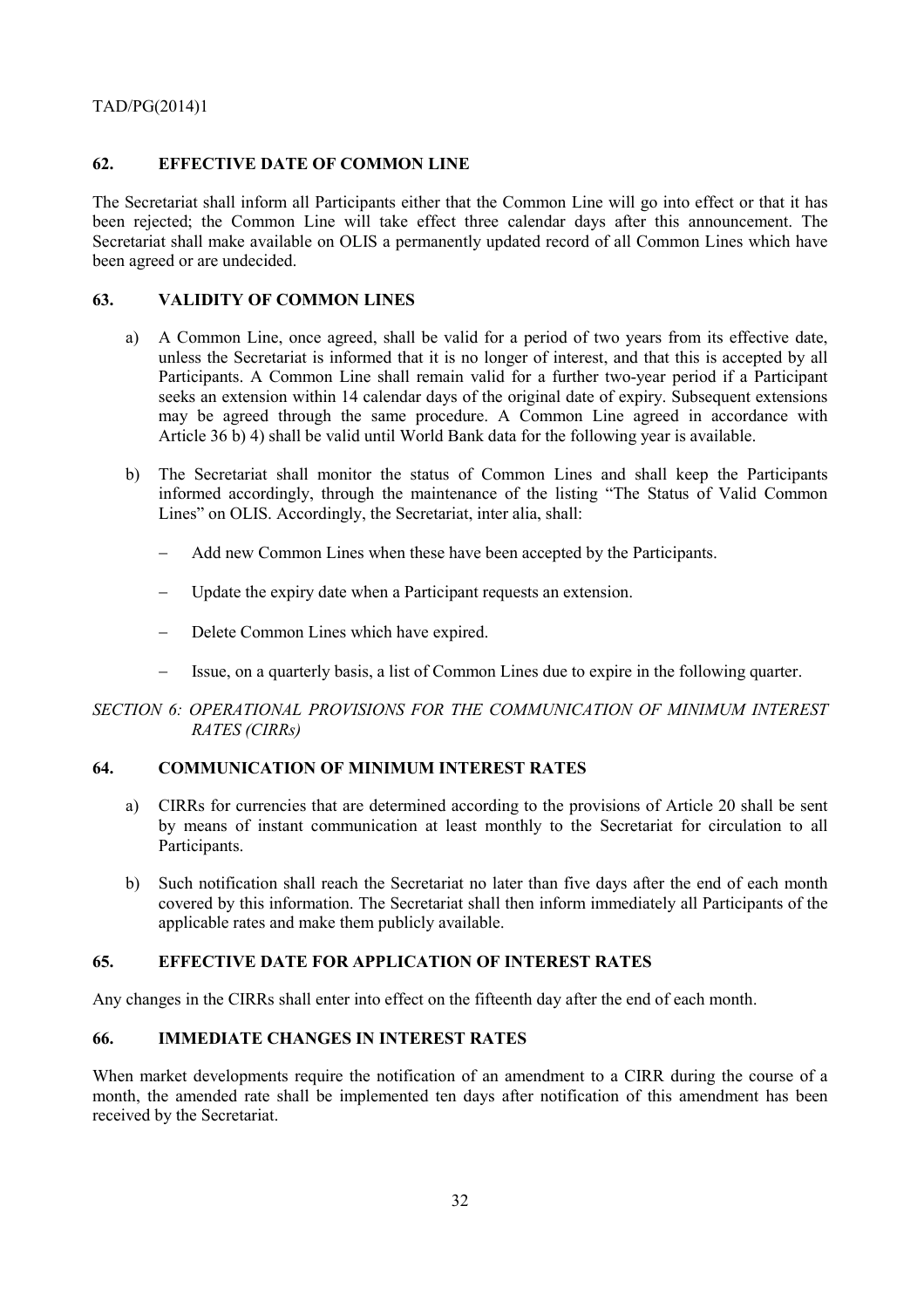#### *SECTION 7: REVIEWS*

#### **67. REGULAR REVIEW OF THE ARRANGEMENT**

- a) The Participants shall review regularly the functioning of the Arrangement. In the review, the Participants shall examine, inter alia, notification procedures, implementation and operation of the DDR system, rules and procedures on tied aid, questions of matching, prior commitments and possibilities of wider participation in the Arrangement.
- b) This review shall be based on information of the Participants' experience and on their suggestions for improving the operation and efficacy of the Arrangement. The Participants shall take into account the objectives of the Arrangement and the prevailing economic and monetary situation. The information and suggestions that Participants wish to put forward for this review shall reach the Secretariat no later than 45 calendar days before the date of review.

#### **68. REVIEW OF MINIMUM INTEREST RATES**

- a) The Participants shall periodically review the system for setting CIRRs in order to ensure that the notified rates reflect current market conditions and meet the aims underlying the establishment of the rates in operation. Such reviews shall also cover the margin to be added when these rates are applied.
- b) A Participant may submit to the Chairman of the Participants a substantiated request for an extraordinary review in case this Participant considers that the CIRR for one or more than one currency no longer reflect current market conditions.

#### **69. REVIEW OF MINIMUM PREMIUM RATES AND RELATED ISSUES**

The Participants shall regularly monitor and review all aspects of the premium rules and procedures. This shall include:

- a) The Country Risk Classification and Sovereign Risk Assessment Methodologies to review their validity in the light of experience;
- b) The level of the MPRs to ensure that they remain an accurate measure of credit risk, taking into account both the actual experience of institutions providing official export credits as well as private market information on the pricing of credit risk;
- c) The differentiations in the MPRs which take account of the differing quality of export credit products and percentage of cover provided; and
- d) The body of experience related to the use of country risk mitigation and buyer risk credit enhancements and the continued validity and appropriateness of their specific impact on the MPRs.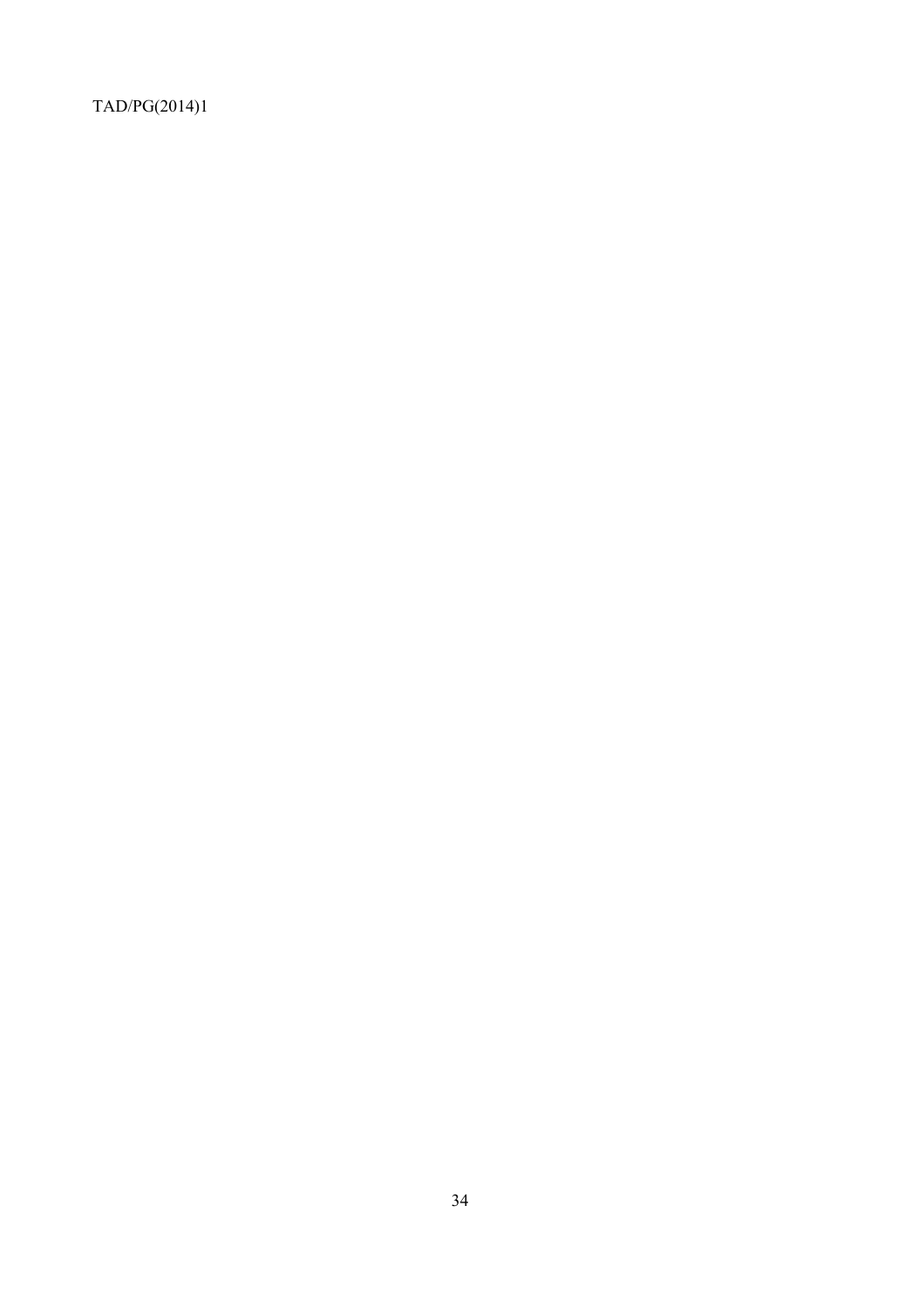# **ANNEX I**

# **SECTOR UNDERSTANDING ON EXPORT CREDITS FOR SHIPS**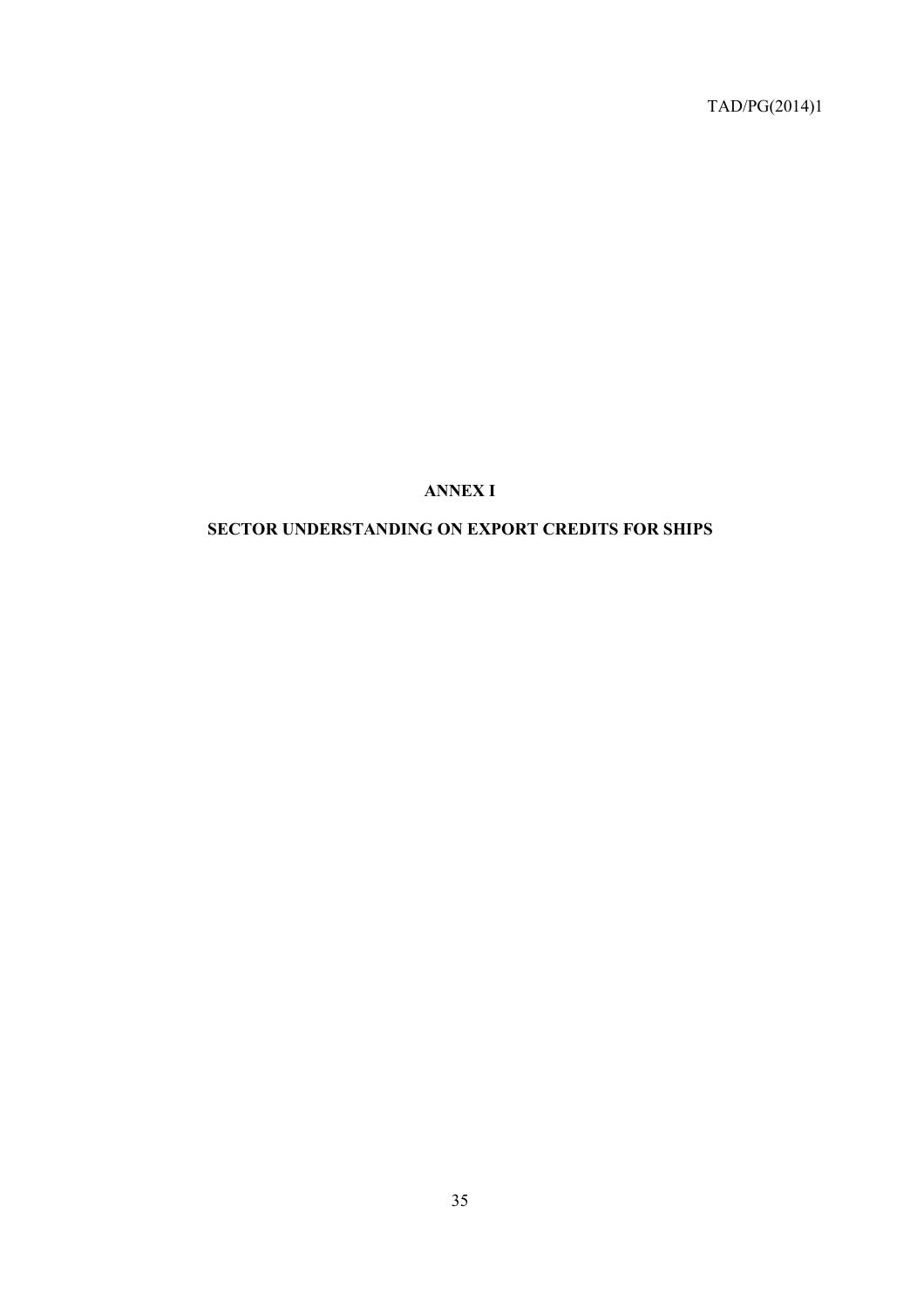#### **ANNEX I: SECTOR UNDERSTANDING ON EXPORT CREDITS FOR SHIPS**

#### **CHAPTER I: SCOPE OF THE SECTOR UNDERSTANDING**

#### **1. PARTICIPATION**

The Participants to the Sector Understanding are: Australia, the European Union, Japan, Korea, New Zealand and Norway.

#### **2. SCOPE OF APPLICATION**

This Sector Understanding, which complements the Arrangement, sets out specific guidelines for officially supported export credits relating to export contracts of:

- a) Any new sea-going vessel of 100 gt and above used for the transportation of goods or persons, or for the performance of a specialised service (for example, fishing vessels, fish factory ships, ice breakers and as dredgers, that present in a permanent way by their means of propulsion and direction (steering) all the characteristics of self-navigability in the high sea), tugs of 365 kw and over and to unfinished shells of ships that are afloat and mobile. The Sector Understanding does not cover military vessels. Floating docks and mobile offshore units are not covered by the Sector Understanding, but should problems arise in connection with export credits for such structures, the Participants to the Sector Understanding (hereinafter the "Participants"), after consideration of substantiated requests by any Participant, may decide that they shall be covered.
- b) Any conversion of a ship. Ship conversion means any conversion of sea-going vessels of more than 1 000 gt on condition that conversion operations entail radical alterations to the cargo plan, the hull or the propulsion system.
- c) 1) Although hovercraft-type vessels are not included in the Sector Understanding, Participants are allowed to grant export credits for hovercraft vessels on equivalent conditions to those prevailing in the Sector Understanding. They commit themselves to apply this possibility moderately and not to grant such credit conditions to hovercraft vessels in cases where it is established that no competition is offered under the conditions of the Sector Understanding.

2) In the Sector Understanding, the term "hovercraft" is defined as follows: an amphibious vehicle of at least 100 tons designed to be supported wholly by air expelled from the vehicle forming a plenum contained within a flexible skirt around the periphery of the vehicle and the ground or water surface beneath the vehicle, and capable of being propelled and controlled by airscrews or ducted air from fans or similar devices.

3) It is understood that the granting of export credits at conditions equivalent to those prevailing in this Sector Understanding should be limited to those hovercraft vessels used on maritime routes and non-land routes, except for reaching terminal facilities standing at a maximum distance of one kilometre from the water.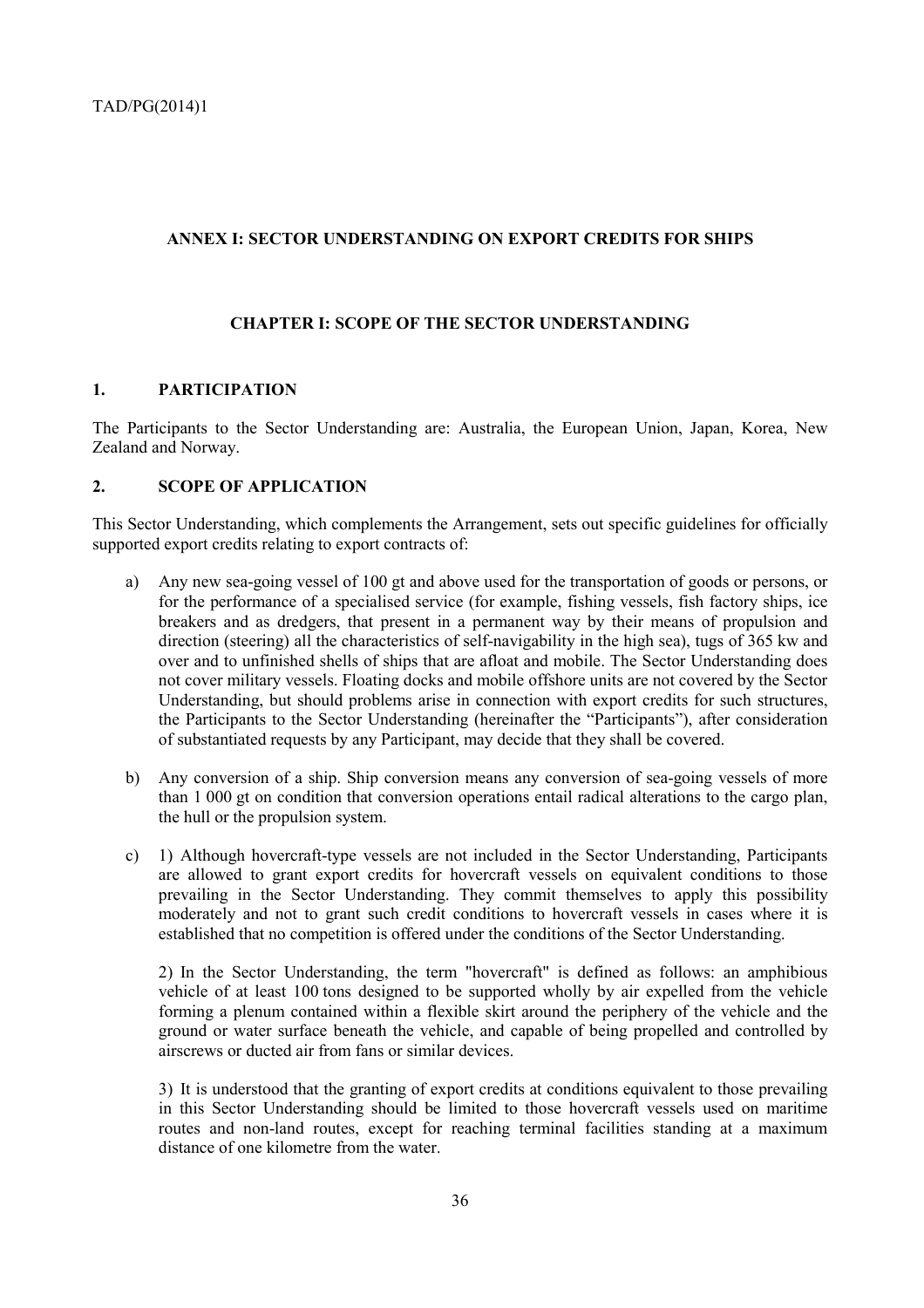# **CHAPTER II: PROVISIONS FOR EXPORT CREDITS AND TIED AID**

### **3. MAXIMUM REPAYMENT TERM**

The maximum repayment term, irrespective of country classification, is 12 years after delivery.

# **4. CASH PAYMENT**

The Participants shall require a minimum cash payment of 20% of the contract price by delivery.

# **5. REPAYMENT OF PRINCIPAL AND PAYMENT OF INTEREST**

- a) The principal sum of an export credit shall be repaid in equal instalments at regular intervals of normally six months and a maximum of 12 months.
- b) Interest shall be paid no less frequently than every six months and the first payment of interest shall be made no later than six months after the starting point of credit.
- c) For export credits provided in support of lease transactions, equal repayments of principal and interest combined may be applied in lieu of equal repayments of principal as set out in paragraph a).
- d) Interest due after the starting point of credit shall not be capitalised.
- e) A Participant to this Sector Understanding intending to support a payment of interest on different terms than those set out in paragraph b) shall give prior notification at least ten calendar days before issuing any commitment, in accordance with Annex VII of the Arrangement.

### **6. MINIMUM PREMIUM**

The provisions of the Arrangement in relation to minimum premium benchmarks shall not be applied until such provisions have been further reviewed by the Participants to this Sector Understanding.

# **7. PROJECT FINANCE**

The provisions of Article 7 and of Annex VI to the Arrangement shall not be applied until such provisions have been further reviewed by the Participants to this Sector Understanding.

# **8. AID**

Any Participant desiring to provide aid must, in addition to the provisions of the Arrangement, confirm that the ship is not operated under an open registry during the repayment term and that appropriate assurance has been obtained that the ultimate owner resides in the receiving country, is not a non-operational subsidiary of a foreign interest and has undertaken not to sell the ship without his government's approval.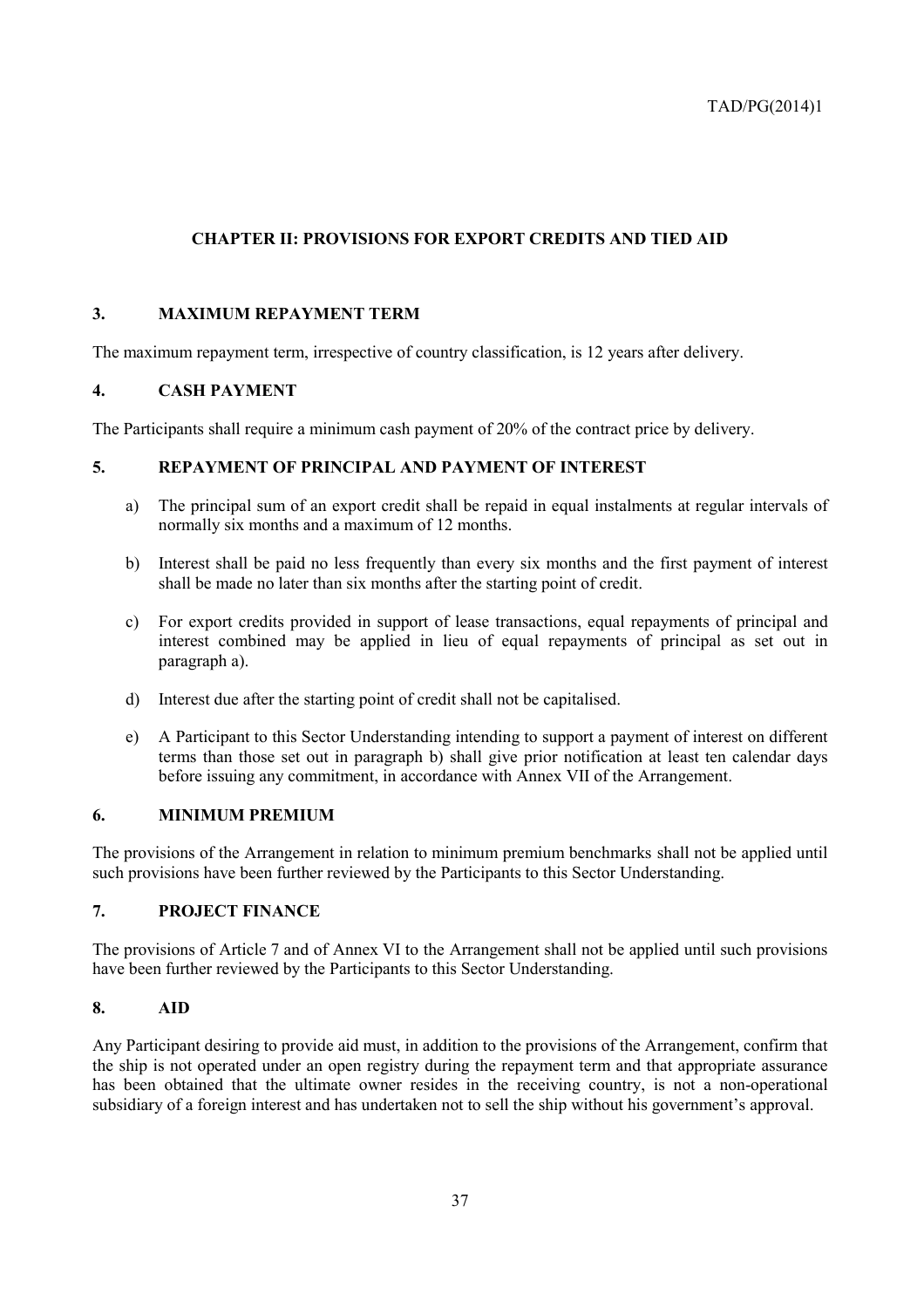# **CHAPTER III: PROCEDURES**

### **9. NOTIFICATION**

For the purpose of transparency each Participant shall, in addition to the provisions of the Arrangement and the IBRD/Berne Union/OECD Creditor Reporting System, provide annually information on its system for the provision of official support and of the means of implementation of this Sector Understanding, including the schemes in force.

### **10. REVIEW**

- a) The Sector Understanding shall be reviewed annually or upon request by any Participant within the context of the OECD Working Party on Shipbuilding, and a report made to the Participants to the Arrangement.
- b) To facilitate coherence and consistency between the Arrangement and this Sector Understanding and taking into account the nature of the shipbuilding industry, the Participants to this Sector Understanding and to the Arrangement will consult and co-ordinate as appropriate.
- c) Upon a decision by the Participants to the Arrangement to change the Arrangement, the Participants to this Sector Understanding (the Participants) will examine such a decision and consider its relevance to this Sector Understanding. Pending such consideration the amendments to the Arrangement will not apply to this Sector Understanding. In case the Participants can accept the amendments to the Arrangement they shall report this in writing to the Participants to the Arrangement. In case the Participants cannot accept the amendments to the Arrangement as far as their application to shipbuilding is concerned they shall inform the Participants to the Arrangement of their objections and enter into consultations with them with a view to seeking a resolution of the issues. In case no agreement can be reached between the two groups, the views of the Participants as regards the application of the amendments to shipbuilding shall prevail.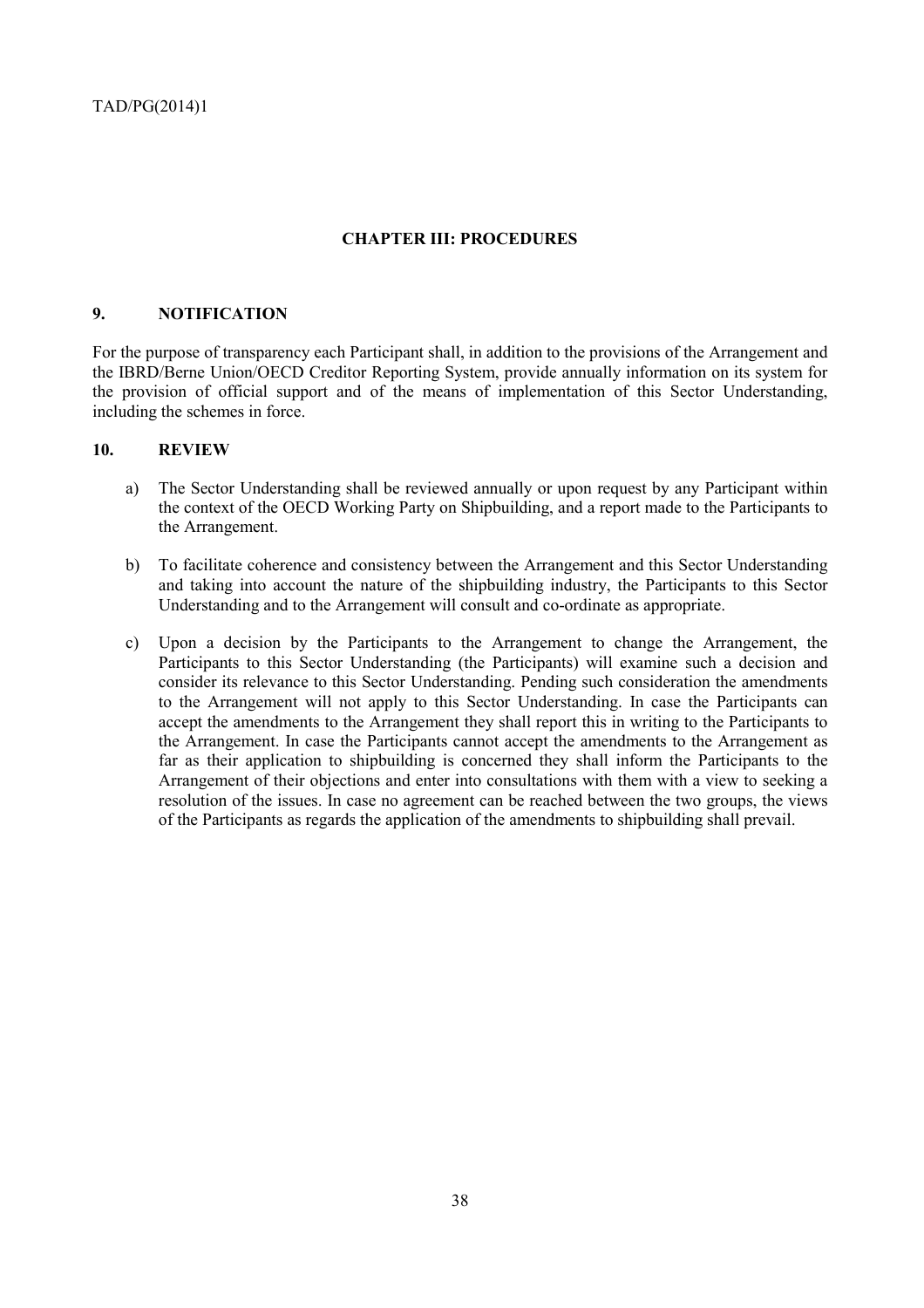# **ATTACHMENT: COMMITMENTS FOR FUTURE WORK**

In addition to the Future Work of the Arrangement, the Participants to this Sector Understanding agree:

- a) To develop an illustrative list of types of ships which are generally considered non-commercially viable, taking into account the disciplines on tied aid set out in the Arrangement.
- b) To review the provisions of the Arrangement in relation to minimum premium benchmarks with a view to incorporating them into this Sector Understanding.
- c) To discuss, subject to the developments in relevant international negotiations, the inclusion of other disciplines on minimum interest rates including a special CIRR and floating rates.
- d) To review the applicability to this Sector Understanding of provisions of the Arrangement in relation to Project Finance.
- e) To discuss whether:
	- − the date of the first instalment of principal;
	- − the Weighted Average Life concept

may be used in relation to the repayment profile contained in Article 5 of this Sector Understanding.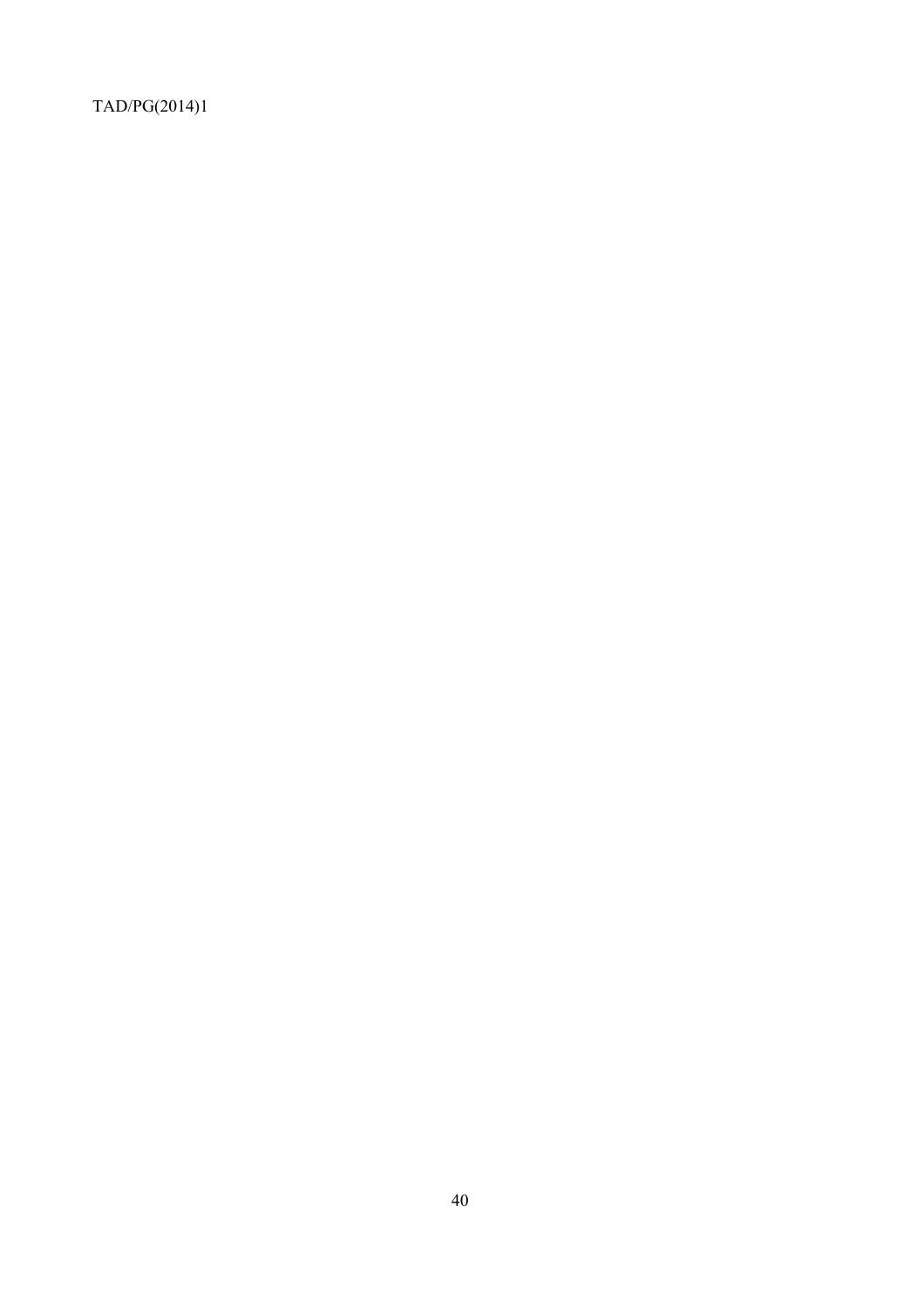# **ANNEX II**

# **SECTOR UNDERSTANDING ON EXPORT CREDITS FOR NUCLEAR POWER PLANTS**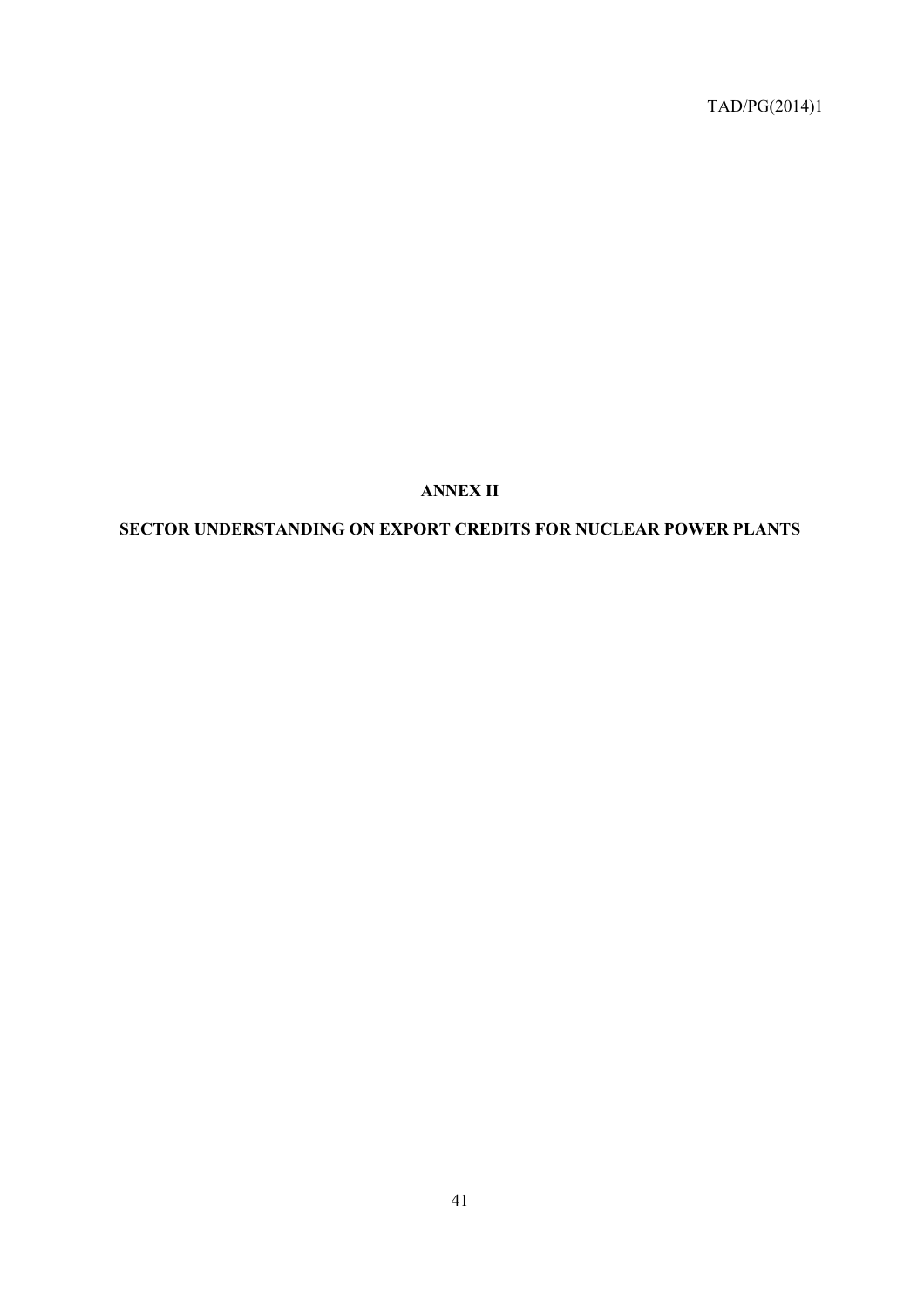# **ANNEX II: SECTOR UNDERSTANDING ON EXPORT CREDITS FOR NUCLEAR POWER PLANTS**

# **CHAPTER I: SCOPE OF THE SECTOR UNDERSTANDING**

### **1. SCOPE OF APPLICATION**

- a) This Sector Understanding sets out the provisions which apply to officially supported export credits relating to contracts for:
	- 1) The export of complete nuclear power stations or parts thereof, comprising all components, equipment, materials and services, including the training of personnel directly required for the construction and commissioning of such nuclear power stations.
	- 2) The modernisation of existing nuclear power plants in cases where both the overall value of the modernisation is at or above SDR 80 million and the economic life of the plant is likely to be extended by at least the repayment period to be awarded. If either of these criteria is not met, the terms of the Arrangement apply.
	- 3) The supply of nuclear fuel and enrichment.
	- 4) The provision of spent fuel management.
- b) This Sector Understanding does not apply to:
	- 1) Items located outside the nuclear power plant site boundary for which the buyer is usually responsible, in particular costs associated with land development, roads, construction village, power lines, switchyard<sup>1</sup> and water supply, as well as costs arising in the buyer's country from official approval procedures (*e.g*. site permit, construction permit, fuel loading permit).
	- 2) Sub-stations, transformers and transmission lines located outside the nuclear power plant site boundary.
	- 3) Official support provided for the decommissioning of a nuclear power plant.

 $\frac{1}{1}$ 

However, in cases where the buyer of the switchyard is the same as the buyer of the power plant and the contract is concluded in relation to the original switchyard for that power plant, the terms and conditions for the original switchyard shall not be more generous than those for the nuclear power plant.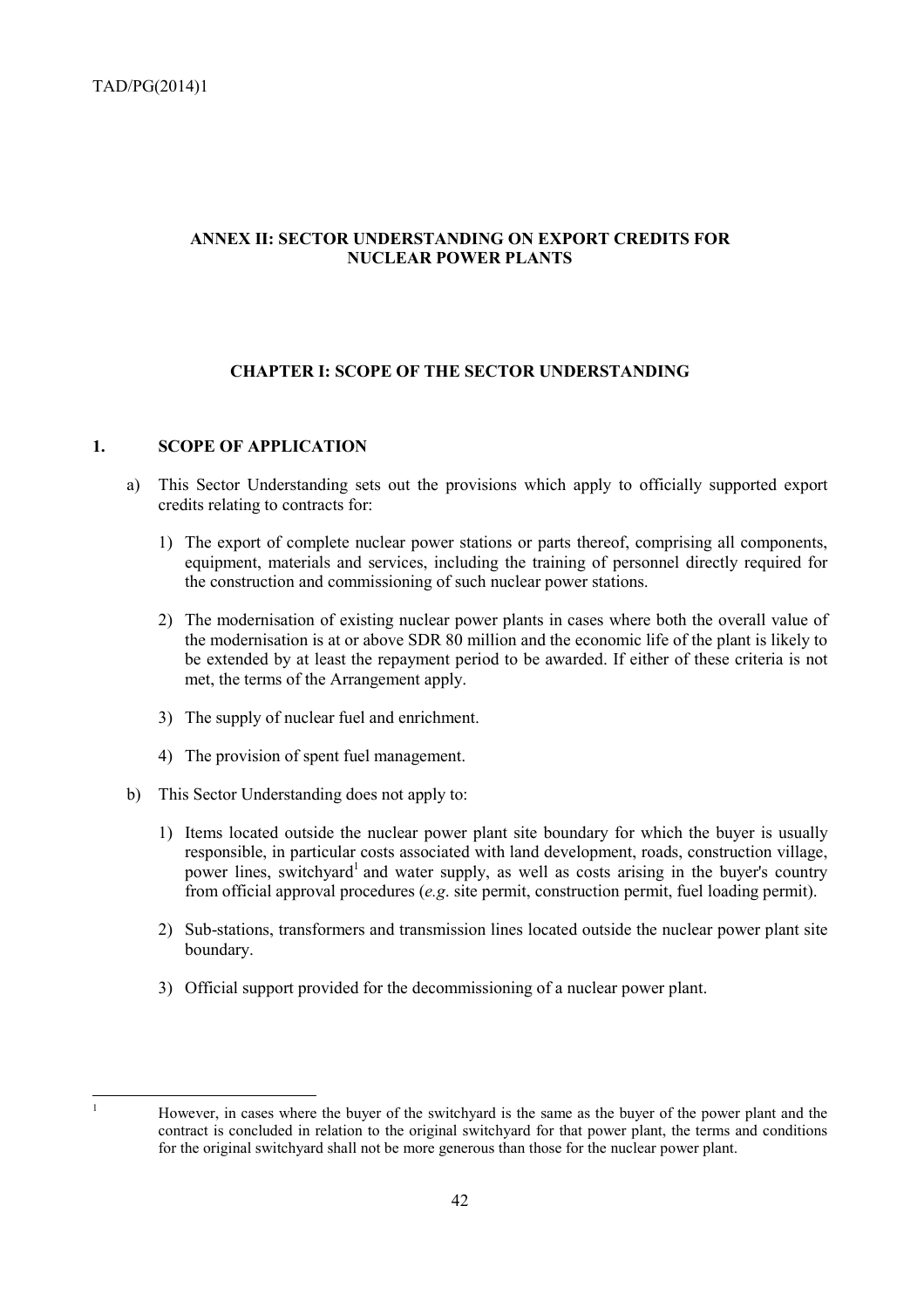### **CHAPTER II: PROVISIONS FOR EXPORT CREDITS AND TRADE-RELATED AID**

#### **2. MAXIMUM REPAYMENT TERMS**

- a) The maximum repayment term for goods and services included in the provisions of Articles 1 a) 1) and 2) of this Sector Understanding is 18 years.
- b) The maximum repayment term for the initial fuel load is four years from delivery. The maximum repayment term for subsequent reloads of nuclear fuel is two years from delivery.
- c) The maximum repayment term for spent fuel disposal is two years.
- d) The maximum repayment term for enrichment and spent fuel management is five years.

# **3. REPAYMENT OF PRINCIPAL AND PAYMENT OF INTEREST**

- a) The Participants shall apply a profile of repayment of principal and payment of interest as specified in sub-paragraphs 1) or 2) below:
	- 1) Repayment of principal shall be made in equal instalments.
	- 2) Repayment of principal and payment of interest combined shall be made in equal instalments.
- b) Principal shall be repaid and interest shall be paid no less frequently than every six months and the first instalment of principal and interest shall be made no later than six months after the starting point of credit.
- c) On an exceptional and duly justified basis, official support for goods and services mentioned in Articles 1) a) 1) and 2) of this Understanding may be provided on terms other than those set out in paragraphs a) and b) above. The provision of such support shall be explained by an imbalance in the timing of the funds available to the obligor and the debt service profile available under an equal, semi-annual repayment schedule, and shall comply with the following criteria:
	- 1) The maximum repayment term shall be 15 years.
	- 2) No single repayment of principal or series of principal payments within a six-month period shall exceed 25% of the principal sum of the credit.
	- 3) Principal shall be repaid no less frequently than every 12 months. The first repayment of principal shall be made no later than 12 months after the starting point of credit and no less than 2% of the principal sum of the credit shall have been repaid 12 months after the starting point of credit.
	- 4) Interest shall be paid no less frequently than every 12 months and the first interest payment shall be made no later than six months after the starting point of credit.
	- 5) The maximum weighted average life of the repayment period shall not exceed nine years.
- d) Interest due after the starting point of credit shall not be capitalised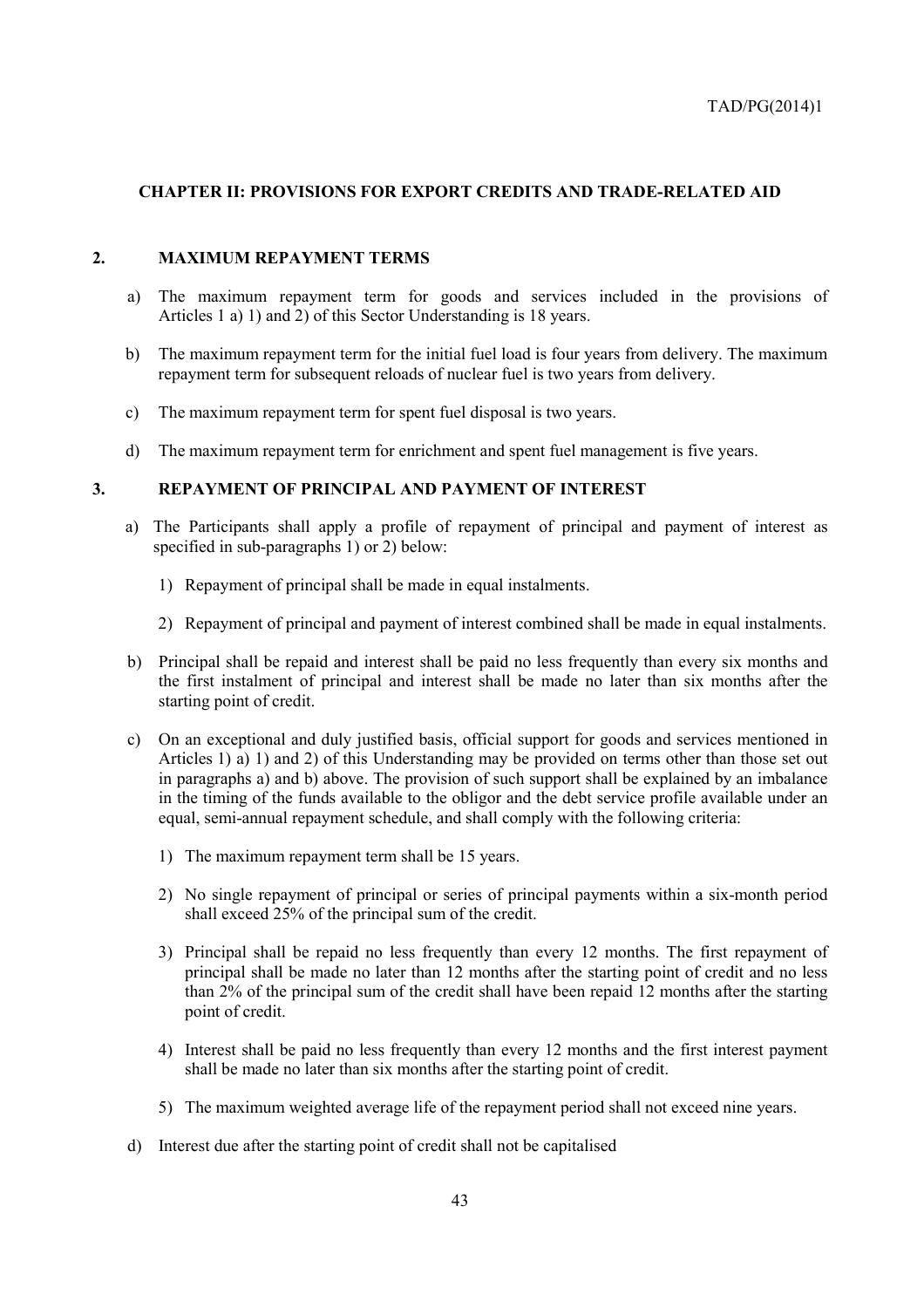# **4. CONSTRUCTION OF CIRRs**

The applicable CIRRs for official financing support provided in accordance with the provisions of this Sector Understanding are constructed using to the following base rates and margins:

|                           | New nuclear power stations <sup>2.</sup>                       |                        | All other contracts <sup>3.</sup>         |                        |  |
|---------------------------|----------------------------------------------------------------|------------------------|-------------------------------------------|------------------------|--|
| Repayment<br>Term (years) | <b>Base Rate</b><br>(Government<br>bonds)                      | <b>Margin</b><br>(bps) | <b>Base Rate</b><br>(Government<br>bonds) | <b>Margin</b><br>(bps) |  |
| $\leq$ 11                 | Relevant CIRR in accordance with Article 20 of the Arrangement |                        |                                           |                        |  |
| 11 to 12                  | 7 years                                                        | 100                    | 7 years                                   | 100                    |  |
| 13                        | 8 years                                                        | 120                    | 7 years                                   | 120                    |  |
| 14                        | 9 years                                                        | 120                    | 8 years                                   | 120                    |  |
| 15                        | 9 years                                                        | 120                    | 8 years                                   | 120                    |  |
| 16                        | 10 years                                                       | 125                    | 9 years                                   | 120                    |  |
| 17                        | 10 years                                                       | 130                    | 9 years                                   | 120                    |  |
| 18                        | 10 years                                                       | 130                    | 10 years                                  | 120                    |  |

# **5. ELIGIBLE CURRENCIES**

The currencies that are eligible for official financing support are those which are fully convertible and for which data are available to construct the minimum interest rates mentioned in Article 4 of this Sector Understanding, and Article 20 of the Arrangement for repayment terms less than 11 years.

# **6. OFFICIAL SUPPORT FOR NUCLEAR FUEL AND FOR NUCLEAR FUEL RELATED SERVICES**

Without prejudice to the provisions of Article 7 of this Sector Understanding, the Participants shall not provide free nuclear fuel or services.

# **7. AID**

The Participants shall not provide aid support.

 $\frac{1}{2}$ Article 1 a) 1) refers.

<sup>3</sup> Articles 1 a) 2) to 4) refer.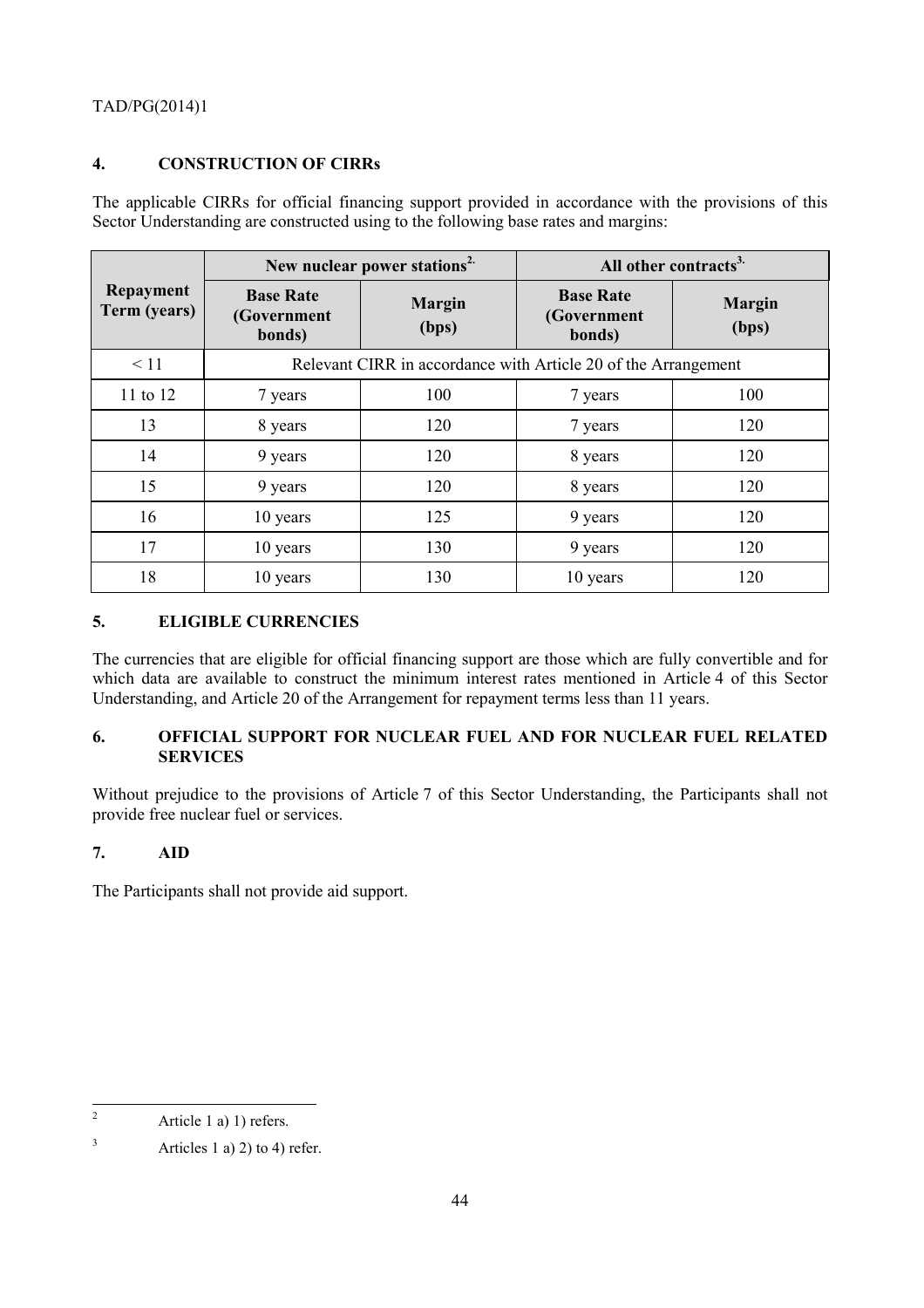# **CHAPTER III: PROCEDURES**

#### **8. PRIOR NOTIFICATION**

- a) A Participant shall give prior notification in accordance with Article 48 of the Arrangement at least ten calendar days before issuing any commitment if it intends to provide support in accordance with the provisions of this Sector Understanding.
- b) If the notifying Participant intends to provide support with a repayment term in excess of 15 years and/or in accordance with Article 3 c) of this Sector Understanding, it shall wait an additional ten calendar days if any other Participant requests a discussion during the initial ten calendar days.
- c) A Participant shall inform all other Participants of its final decision following a discussion, to facilitate the review of the body of experience.

### **CHAPTER IV: REVIEW**

### **9. FUTURE WORK**

The Participants agree to examine the following issues:

- a) A minimum floating interest rate regime.
- b) The maximum amount of official support for local costs.

#### **10. REVIEW AND MONITORING**

The Participants shall review regularly the provisions of the Sector Understanding and at the latest by the end of  $201\overline{7}$ .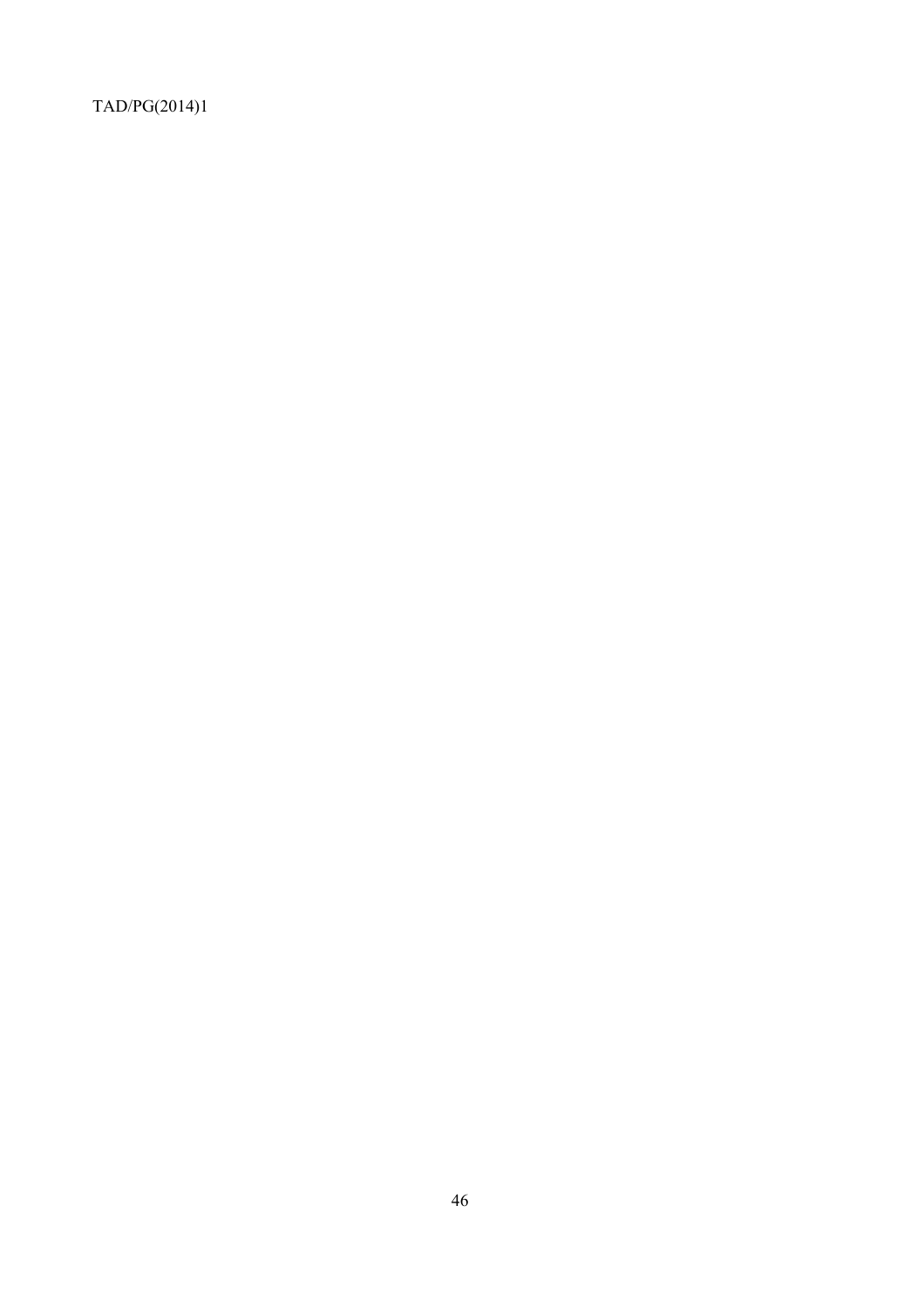# **ANNEX III**

# **SECTOR UNDERSTANDING ON EXPORT CREDITS FOR CIVIL AIRCRAFT**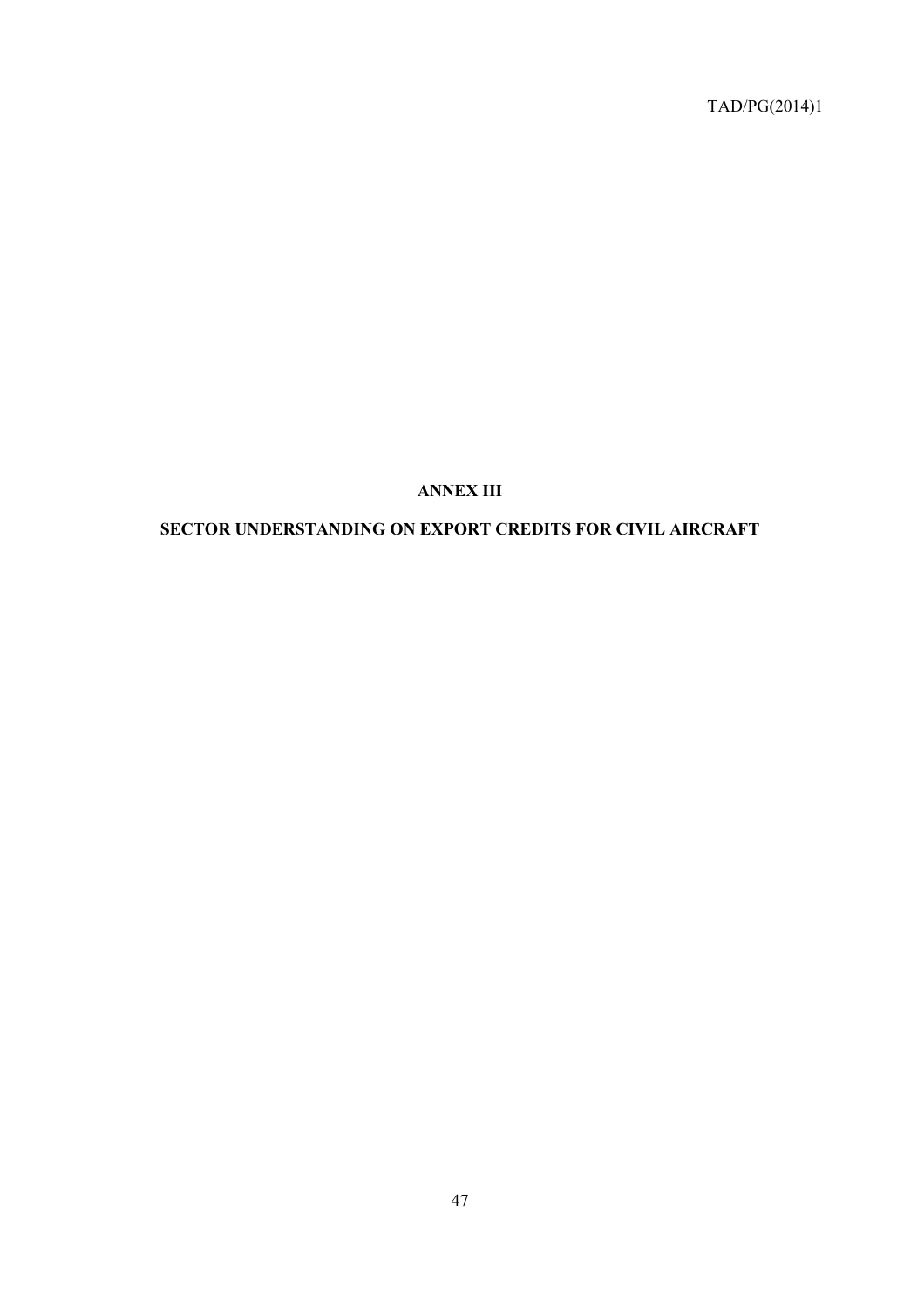# **TABLE OF CONTENTS**

| 1.<br>2.<br>3.<br>4.<br>5.<br>6.<br>7.                                                                                           |  |
|----------------------------------------------------------------------------------------------------------------------------------|--|
|                                                                                                                                  |  |
|                                                                                                                                  |  |
| 8.                                                                                                                               |  |
|                                                                                                                                  |  |
| 9.<br>10.<br>11.<br>12.<br>13.<br>14.<br>15.<br>16.<br>17.<br>PART 3: USED AIRCRAFT, SPARE ENGINES, SPARE PARTS, MAINTENANCE AND |  |
|                                                                                                                                  |  |
|                                                                                                                                  |  |
| 18.                                                                                                                              |  |
|                                                                                                                                  |  |
| 19.<br>20.<br>CONTRACTS FOR CONVERSION/MAJOR MODIFICATION/REFURBISHING 59<br>21.<br>22.<br>23.                                   |  |
|                                                                                                                                  |  |
| 24.<br>25.<br>26.<br>27.                                                                                                         |  |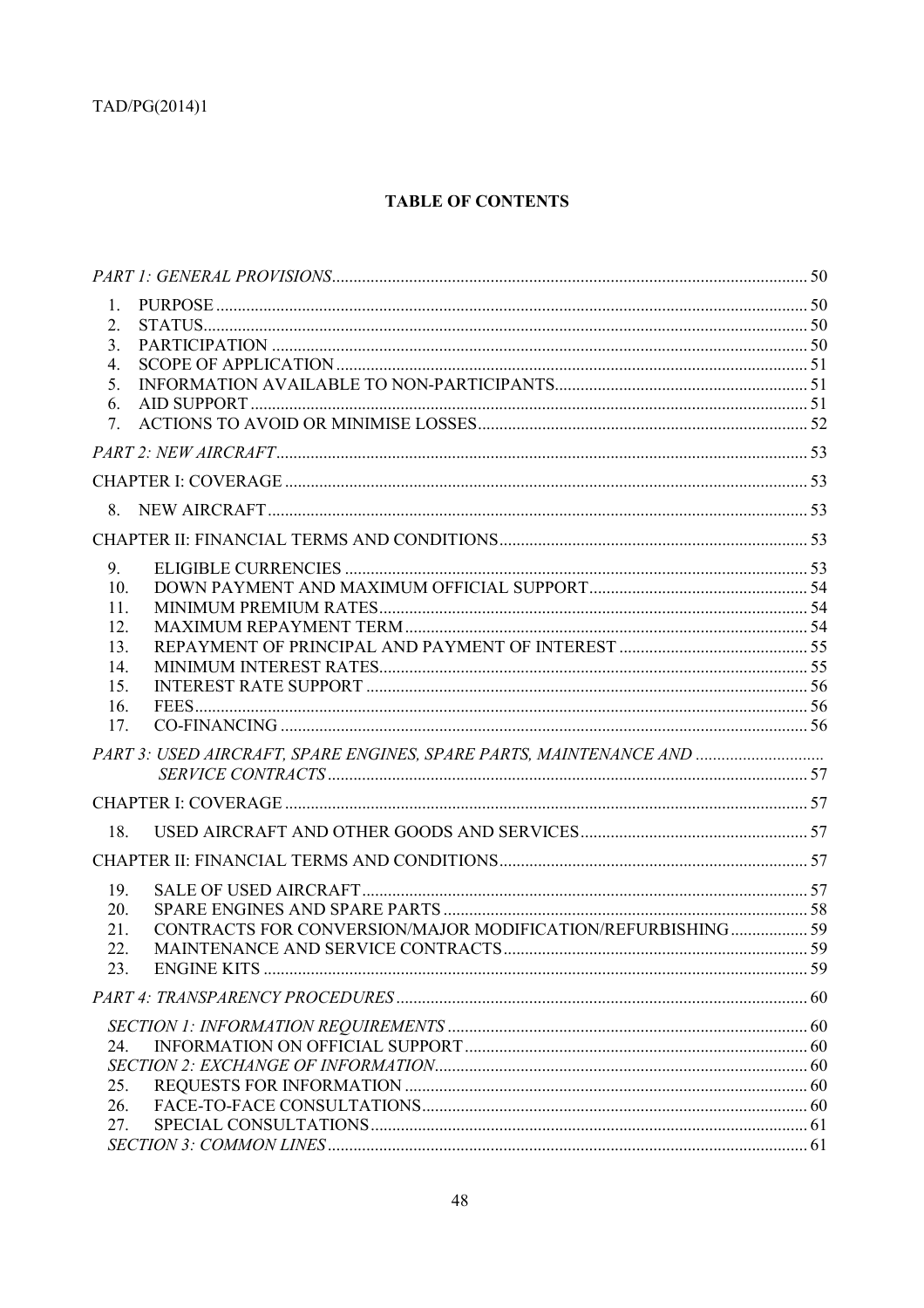| 28.                                                                   |  |
|-----------------------------------------------------------------------|--|
| 29.                                                                   |  |
| 30.                                                                   |  |
| 31.                                                                   |  |
| 32.                                                                   |  |
| 33.                                                                   |  |
|                                                                       |  |
| 34.                                                                   |  |
|                                                                       |  |
| 35.                                                                   |  |
| 36.                                                                   |  |
| 37.                                                                   |  |
|                                                                       |  |
| 38.                                                                   |  |
| 39.                                                                   |  |
| 40.                                                                   |  |
| APPENDIX I - PARTICIPATION IN THE AIRCRAFT SECTOR UNDERSTANDING 68    |  |
|                                                                       |  |
|                                                                       |  |
| $\mathbf{I}$ .                                                        |  |
| П.                                                                    |  |
| III.                                                                  |  |
| IV.                                                                   |  |
| $V_{\cdot}$                                                           |  |
|                                                                       |  |
| $\mathbf{I}$                                                          |  |
| II.                                                                   |  |
| III.                                                                  |  |
| MINIMUM PREMIUM RATES FOR GOODS AND SERVICES OTHER THAN<br>SECTION 3: |  |
| USED AIRCRAFT COVERED BY PART 3 OF THIS SECTOR UNDERSTANDING  81      |  |
|                                                                       |  |
|                                                                       |  |
|                                                                       |  |
| 1.                                                                    |  |
| 2.                                                                    |  |
| 3 <sub>1</sub>                                                        |  |
| 4.                                                                    |  |
| 5.                                                                    |  |
| 6.                                                                    |  |
| 7.                                                                    |  |
| 8.                                                                    |  |
|                                                                       |  |
|                                                                       |  |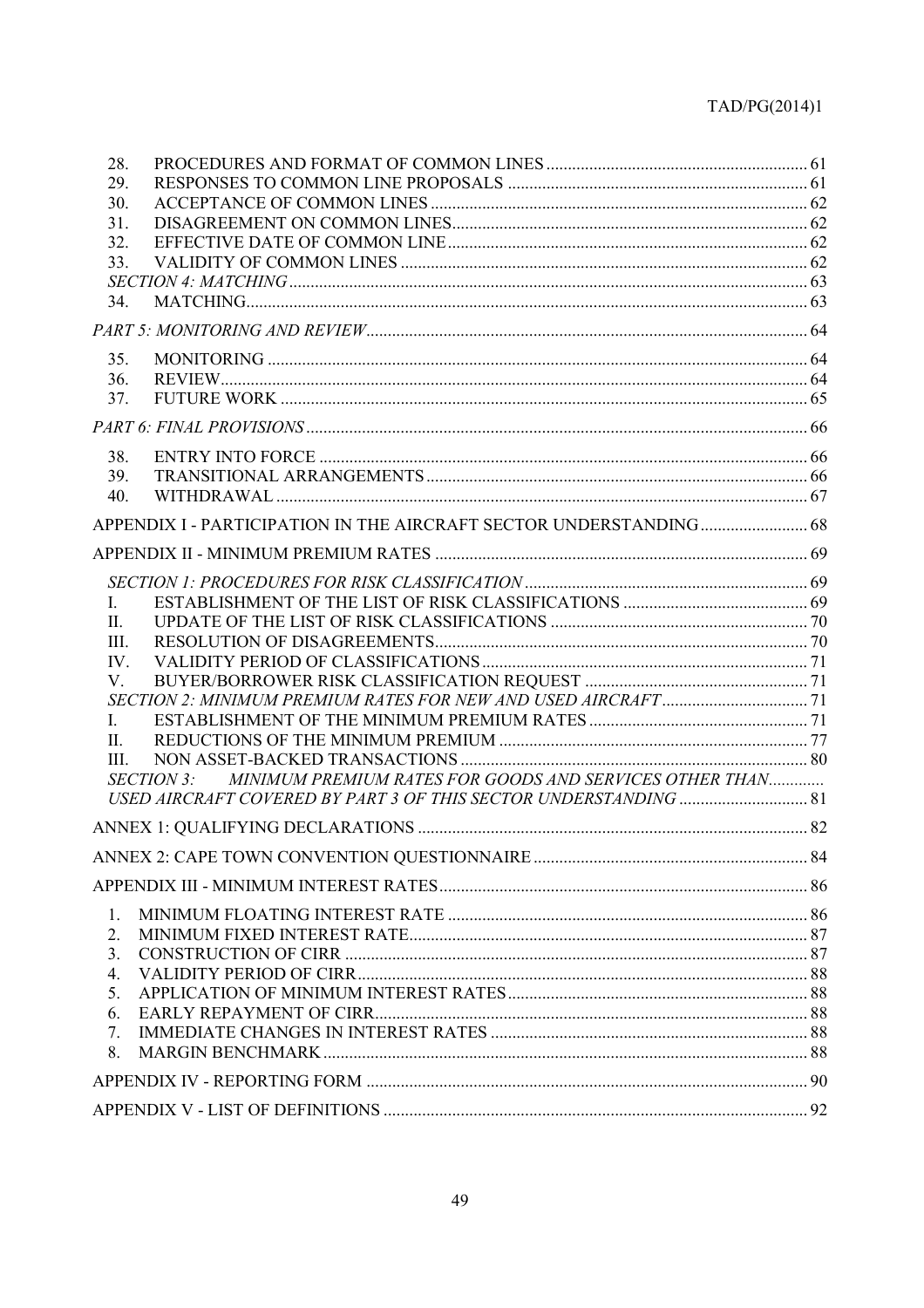# **ANNEX III: SECTOR UNDERSTANDING ON EXPORT CREDITS FOR CIVIL AIRCRAFT**

# *PART 1: GENERAL PROVISIONS*

### **1. PURPOSE**

- a) The purpose of this Sector Understanding is to provide a framework for the predictable, consistent and transparent use of officially supported export credits for the sale or lease of aircraft and other goods and services specified in Article 4 a) below. This Sector Understanding seeks to foster a level playing field for such export credits, in order to encourage competition among exporters based on quality and price of goods and services exported rather than on the most favourable officially supported financial terms and conditions.
- b) This Sector Understanding sets out the most favourable terms and conditions on which officially supported export credits may be provided.
- c) To this aim, this Sector Understanding seeks to establish a balanced equilibrium that, on all markets:
	- 1) Equalises competitive financial conditions between the Participants,
	- 2) Neutralises official support among the Participants as a factor in the choice among competing goods and services specified in Article 4 a) below, and
	- 3) Avoids distortion of competition among the Participants to this Sector Understanding and any other sources of financing.
- d) The Participants to this Sector Understanding (the Participants) acknowledge that the provisions included in this Sector Understanding have been developed for the sole purpose of this Sector Understanding and such provisions do not prejudice the other parts of the Arrangement on Officially Supported Export Credits (the Arrangement) and their evolution.

# **2. STATUS**

This Sector Understanding is a Gentlemen's Agreement among its Participants and is Annex III to the Arrangement; it forms an integral part of the Arrangement and it succeeds the Sector Understanding which came into effect in July 2007.

### **3. PARTICIPATION**

The Participants currently are: Australia, Brazil, Canada, the European Union, Japan, Korea, New Zealand, Norway, Switzerland and the United States. Any non-Participant may become a Participant in accordance with the procedures set out in Appendix I.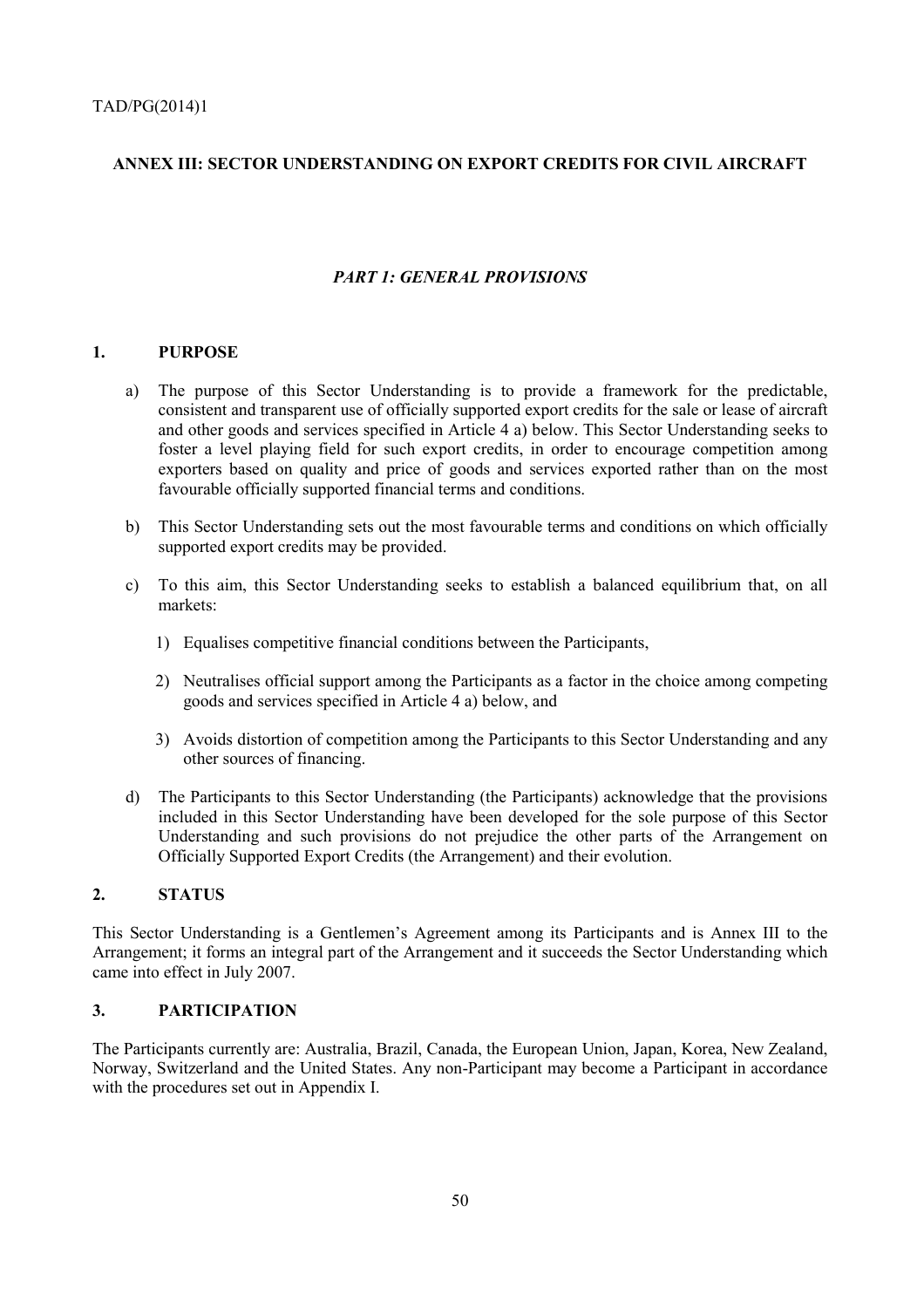# **4. SCOPE OF APPLICATION**

- a) This Sector Understanding shall apply to all official support provided by or on behalf of a government, and which has a repayment term of two years or more, for the export of:
	- 1) New civil aircraft and engines installed thereon, including buyer furnished equipment.
	- 2) Used, converted, and refurbished civil aircraft and engines installed thereon, including, in each case, buyer furnished equipment.
	- 3) Spare engines.
	- 4) Spare parts for civil aircraft and engines.
	- 5) Maintenance and service contracts for civil aircraft and engines.
	- 6) Conversion, major modifications and refurbishment of civil aircraft.
	- 7) Engine kits.
- b) Official support may be provided in different forms:
	- 1) Export credit guarantee or insurance (pure cover).
	- 2) Official financing support:
		- − direct credit/financing and refinancing or
		- − interest rate support.
	- 3) Any combination of the above.
- c) This Sector Understanding shall not apply to official support for:
	- 1) The exports of new or used military aircraft and related goods and services listed in paragraph a) above, including when used for military purposes.
	- 2) New or used flight simulators.

### **5. INFORMATION AVAILABLE TO NON-PARTICIPANTS**

A Participant shall, on the basis of reciprocity, reply to a request from a non-Participant in a competitive situation on the financial terms and conditions offered for its official support as it would reply to a request from a Participant.

### **6. AID SUPPORT**

The Participants shall not provide aid support, except for humanitarian purposes, through a Common Line procedure.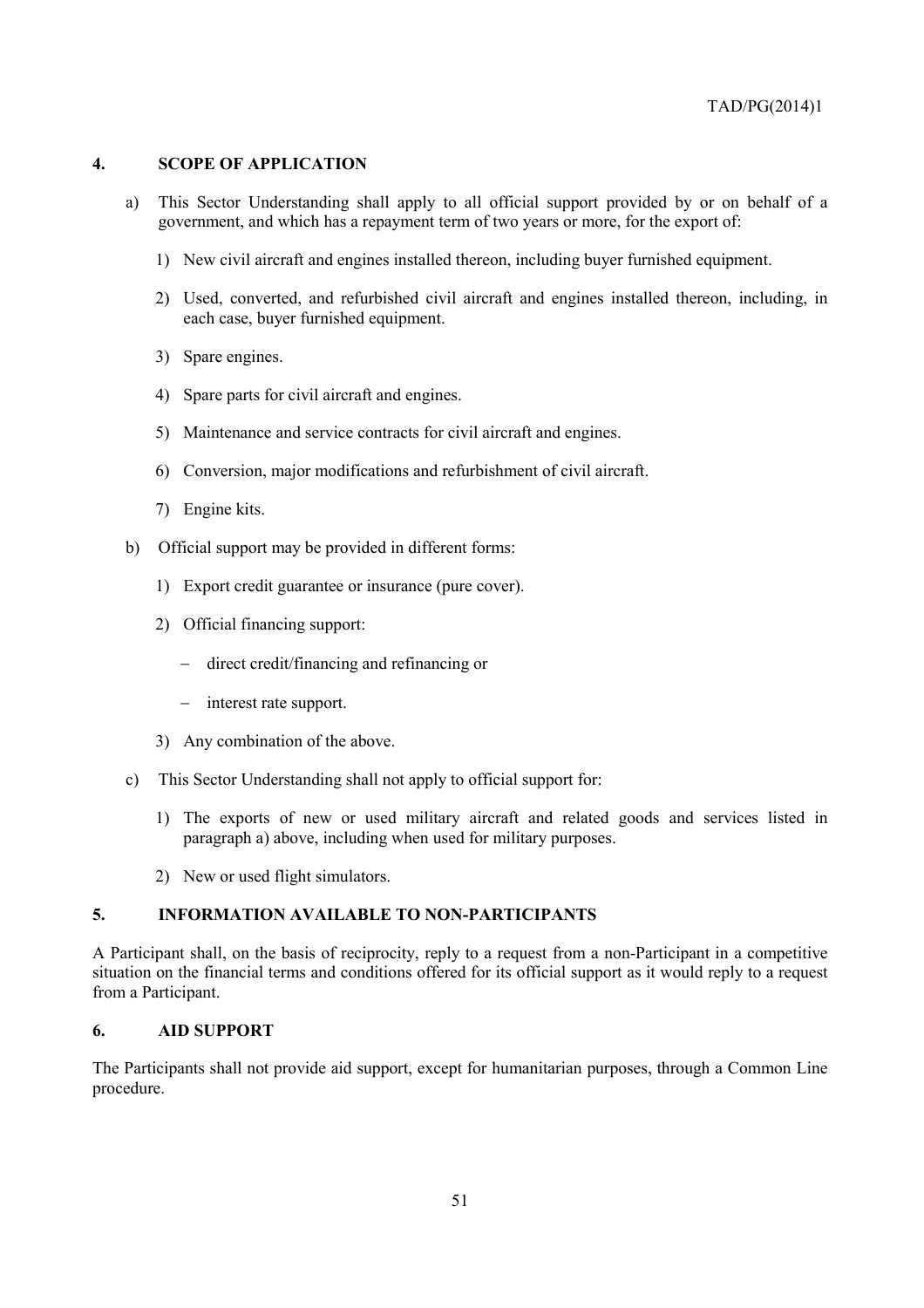# **7. ACTIONS TO AVOID OR MINIMISE LOSSES**

This Sector Understanding does not prevent its Participants from agreeing to less restrictive financial terms and conditions than those provided for by this Sector Understanding, if such action is taken after the export credit agreement and ancillary documents have already become effective and is intended solely to avoid or minimise losses from events which could give rise to non-payment or claims. A Participant shall notify all other Participants and the OECD Secretariat (the Secretariat), within 20 working days following the Participant's agreement with the buyer/borrower, of the modified financial terms and conditions. The notification shall contain information, including the motivation, on the new financial terms and conditions, using the reporting form set out in Appendix IV.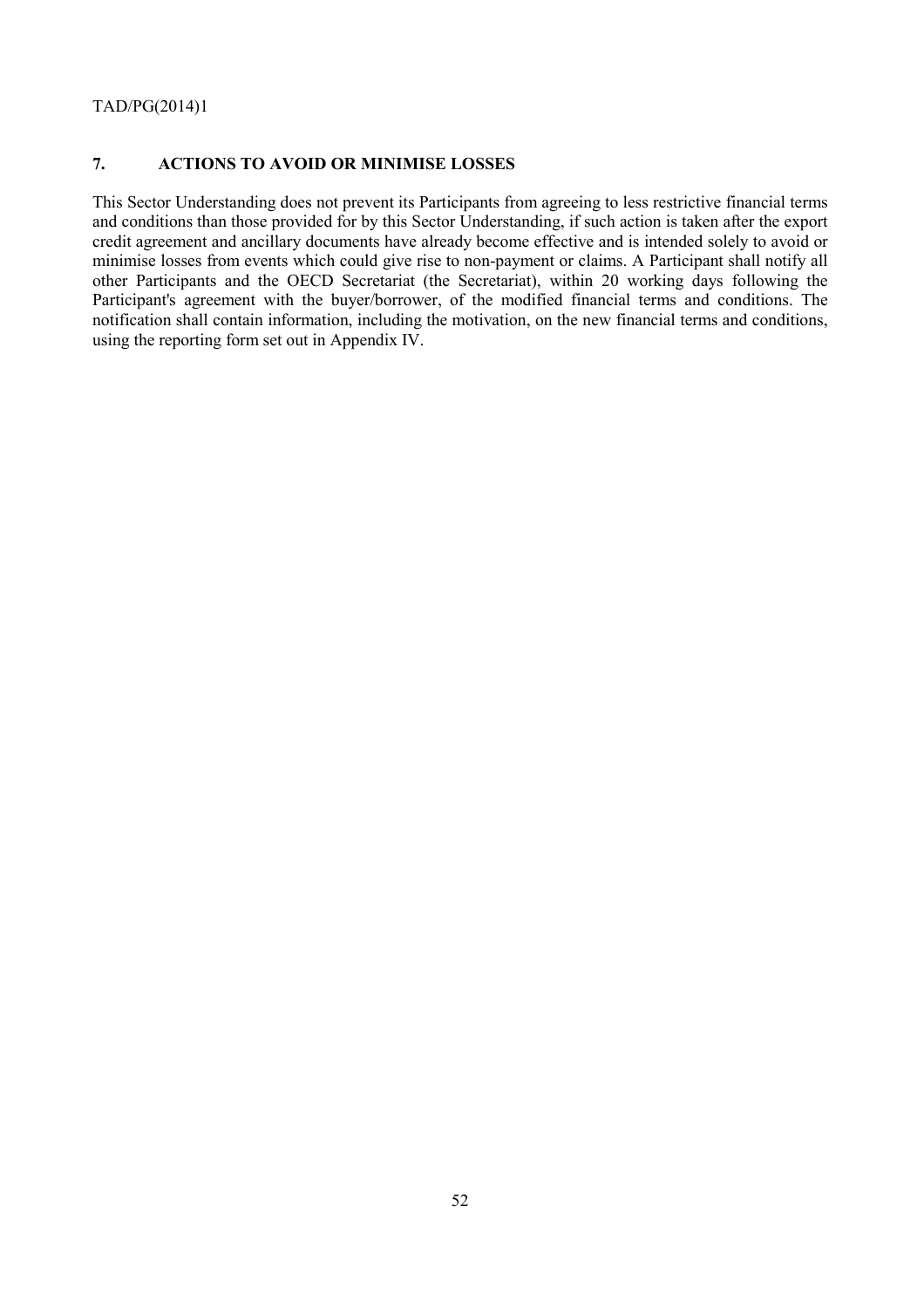# *PART 2: NEW AIRCRAFT*

### **CHAPTER I: COVERAGE**

#### **8. NEW AIRCRAFT**

- a) For the purpose of this Sector Understanding, a new aircraft is:
	- 1) An aircraft, including buyer furnished equipment, and the engines installed on such aircraft owned by the manufacturer and not delivered nor previously used for its intended purpose of carrying passengers and/or freight and
	- 2) Spare engines and spare parts when contemplated as part of the original aircraft order in accordance with the provisions of Article 20 a) below.
- b) Notwithstanding the provisions of paragraph a) above, a Participant may support terms appropriate to new aircraft for transactions where, with the prior knowledge of that Participant, interim financing arrangements had been put in place because the provision of official support had been delayed; such delay shall not be longer than 18 months. In such cases, the repayment term and the final repayment date shall be the same as if the sale or lease of the aircraft would have been officially supported from the date the aircraft was originally delivered.

### **CHAPTER II: FINANCIAL TERMS AND CONDITIONS**

Financial terms and conditions for export credits encompass all the provisions set out in this Chapter, which shall be read in conjunction one with the other.

### **9. ELIGIBLE CURRENCIES**

The currencies which are eligible for official financing support are euro, Japanese yen, UK pound sterling, US dollar, and other fully convertible currencies for which data are available to construct the minimum interest rates mentioned in Appendix III.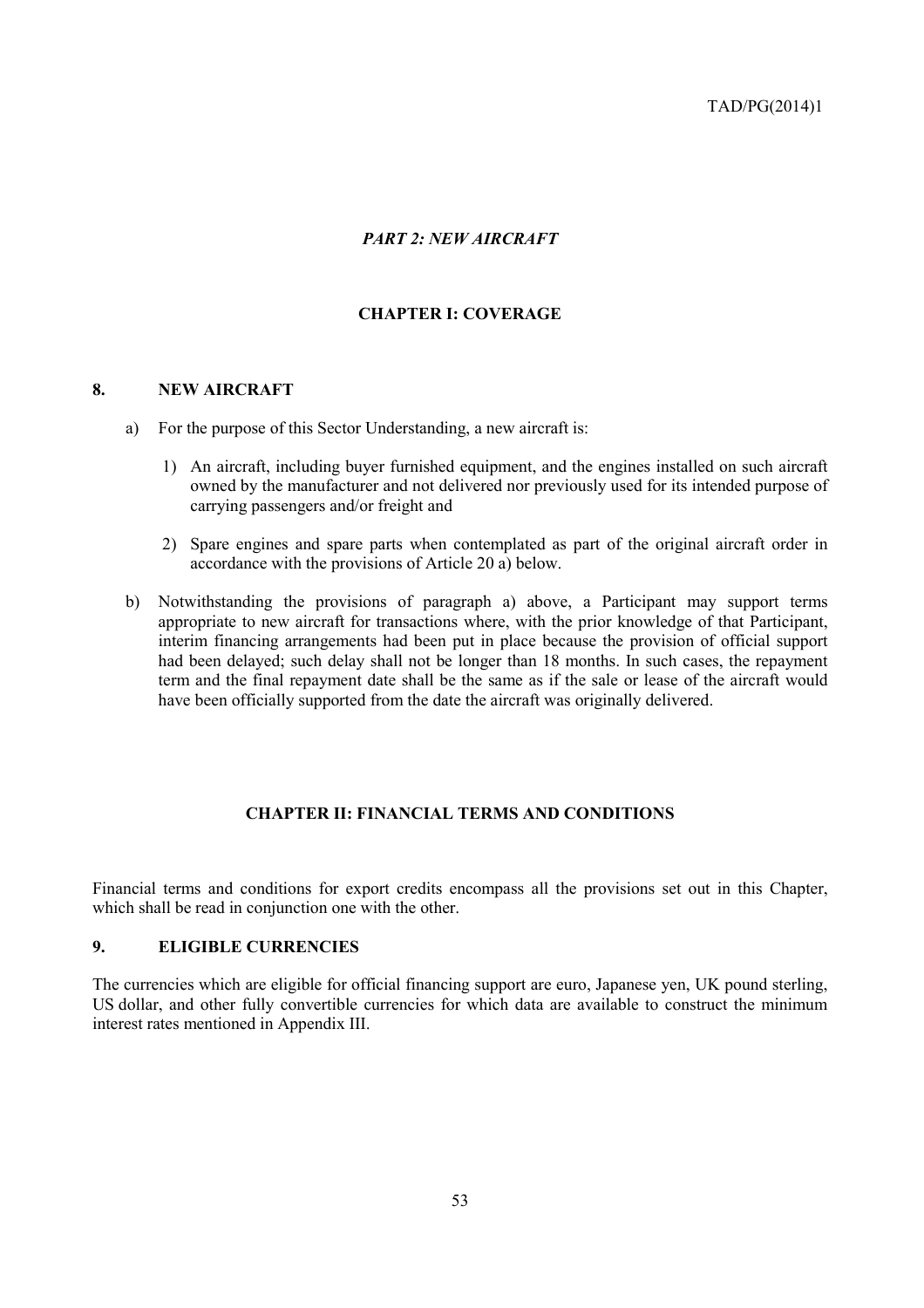# **10. DOWN PAYMENT AND MAXIMUM OFFICIAL SUPPORT**

- a) For transactions with buyers/borrowers classified in Risk Category 1 (as per Table 1 of Appendix II), the Participants shall:
	- 1) Require a minimum down payment of 20% of the net price of the aircraft at or before the starting point of credit;
	- 2) Not provide official support in excess of 80% of the net price of the aircraft.
- b) For transactions with buyers/borrowers classified in Risk Categories 2 to 8 (as per Table 1 of Appendix II), the Participants shall:
	- 1) Require a minimum down payment of 15% of the net price of the aircraft at or before the starting point of credit;
	- 2) Not provide official support in excess of 85% of the net price of the aircraft.
- c) A Participant which applies Article 8 b) above shall reduce the maximum amount of official support by the amount of principal of the instalments deemed due from the starting point of the credit so as to ensure that, at the time of disbursement, the amount outstanding is the same as if such an officially supported export credit was provided at the time of delivery. In such circumstances, prior to delivery the Participant shall have received an application for official support.

### **11. MINIMUM PREMIUM RATES**

- a) The Participants providing official support shall charge, for the credit amount officially supported, no less than the minimum premium rate set out in accordance with Appendix II.
- b) The Participants shall use, whenever necessary, the agreed premium rate conversion model to convert between *per annum* spreads calculated on the outstanding amount of the official support and single up-front premium rates calculated on the original amount of the official support.

### **12. MAXIMUM REPAYMENT TERM**

- a) The maximum repayment term shall be 12 years for all new aircraft.
- b) On an exceptional basis, and with a prior notification, a maximum repayment term of up to 15 years shall be allowed. In this case, a surcharge of 35% to the minimum premium rates calculated in accordance with Appendix II shall apply.
- c) There shall be no extension of the repayment term by way of sharing of rights in the security on a *pari passu* basis with commercial lenders for the officially supported export credit.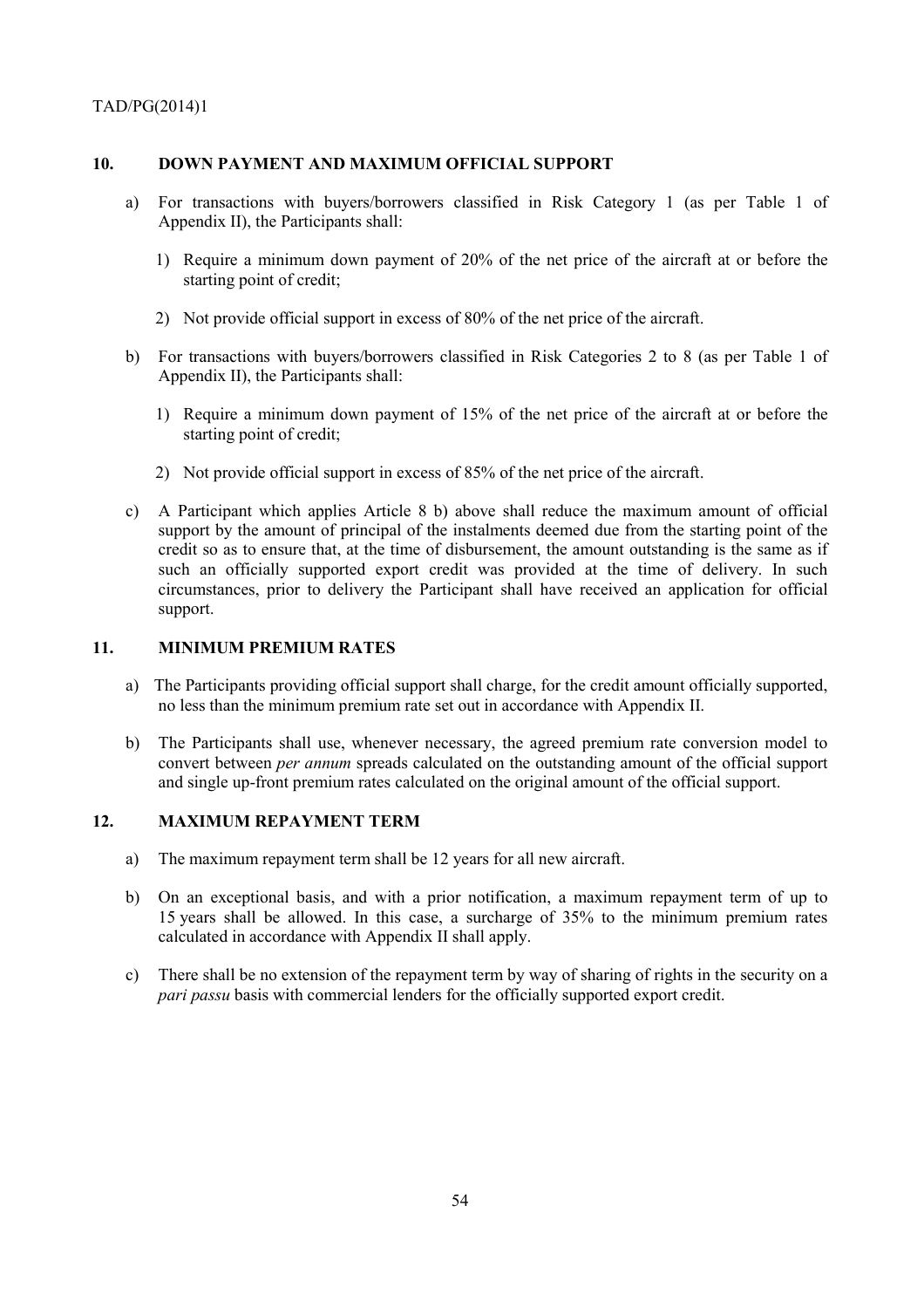# **13. REPAYMENT OF PRINCIPAL AND PAYMENT OF INTEREST**

- a) The Participants shall apply a profile of repayment of principal and payment of interest as specified in sub-paragraph 1) or 2) below.
	- 1) Repayment of principal and payment of interest combined shall be made in equal instalments:
		- Instalments shall be made no less frequently than every three months and the first instalment shall be made no later than three months after the starting point of credit.
		- Alternatively, and subject to a prior notification, instalments shall be made every six months and the first instalment shall be made no later than six months after the starting point of credit. In this case, a surcharge of 15% to the minimum premium rates calculated in accordance with Appendix II shall apply.
		- In the case of a floating rate transaction, the principal amortising profile shall be set for the entire term, no more than five business days prior to the disbursement date, based on the floating or swap rate at that time.
	- 2) Repayment of principal shall be made in equal instalments with interest payable on declining balances:
		- Instalments shall be made no less frequently than every three months and the first instalment shall be made no later than three months after the starting point of credit.
		- Alternatively, and subject to a prior notification, instalments shall be made every six months and the first instalment shall be made no later than six months after the starting point of credit. In this case, a surcharge of 15% to the minimum premium rates calculated in accordance with Appendix II shall apply.
- b) Notwithstanding paragraph a) above, and subject to a prior notification, the repayment of principal may be structured to include a final payment of all outstanding amounts on a specified date. In such case, repayments of principal prior to the final payment will be structured as set out in paragraph a) above, based on an amortization period not greater than the maximum repayment term allowed for the goods and services being supported.
- c) Notwithstanding paragraph a) above, repayment of principal may be structured on terms less favourable to the obligor.
- d) Interest due after the starting point of credit shall not be capitalised.

### **14. MINIMUM INTEREST RATES**

- a) The Participants providing official financing support shall apply either a minimum floating interest rate or a minimum fixed interest rate, in accordance with the provisions of Appendix III.
- b) For jet aircraft of a net price of at least USD 35 million, official financing support on CIRR basis shall only be provided in exceptional circumstances. A Participant intending to provide such support shall notify all other Participants at least 20 calendar days before final commitment, identifying the borrower.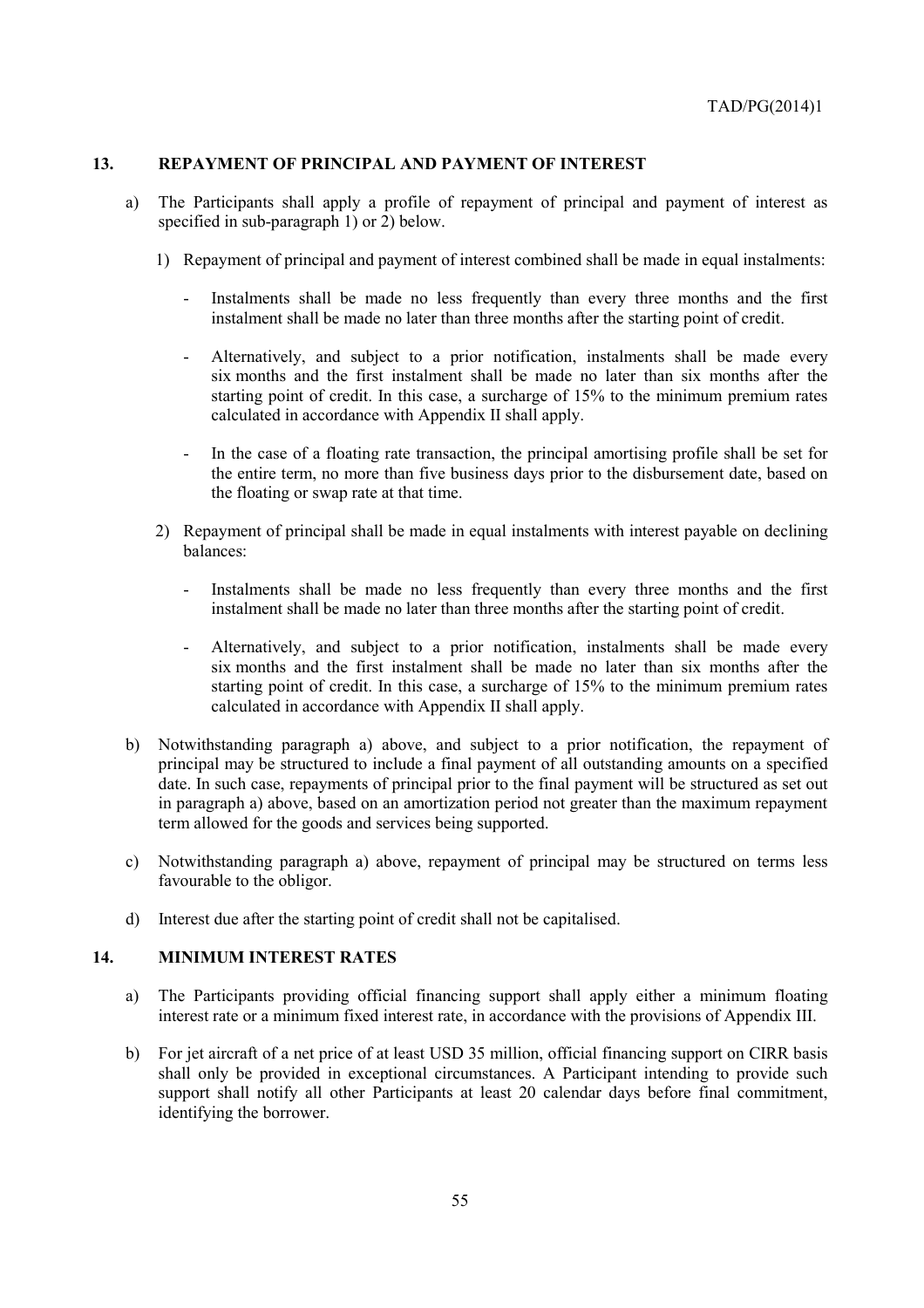c) Interest rate excludes any payment by way of premium referred to in Article 11 above, and fees referred to in Article 16 below.

### **15. INTEREST RATE SUPPORT**

The Participants providing interest rate support shall comply with the financial terms and conditions of this Sector Understanding and shall require any bank or any other financial institution which is a party to the interest supported transaction to participate in that transaction only on terms that are consistent in all respects with the financial terms and conditions of this Sector Understanding.

### **16. FEES**

- a) Subject to the limits of the premium holding period, the Participants providing official support in the form of pure cover shall charge a premium holding fee on the un-drawn portion of the official support during the premium holding period, as follows:
	- 1) For the first six months of the holding period: zero basis points *per annum*.
	- 2) For the second six months of the holding period: 12.5 basis points per annum.
	- 3) For the third and final six months of the holding period: 25 basis points *per annum*.
- b) The Participants providing official support in the form of direct credit / financing shall charge the following fees:
	- 1) Arrangement / Structuring fee: 25 basis points on the disbursed amount payable at the time of each disbursement.
	- 2) Commitment and premium holding fee: 20 basis points *per annum* on the un-drawn portion of the officially supported export credit to be disbursed, during the premium holding period, payable in arrears.
	- 3) Administration fee: five basis points *per annum* on the amount of official support outstanding payable in arrears. Alternatively, the Participants may elect to have this fee payable as an up-front fee, on the amount disbursed, at the time of each disbursement pursuant to the provisions of Article 11 b) above.

# **17. CO-FINANCING**

Notwithstanding Articles 14 and 16 above, in a co-financing where official support is provided by way of direct credit and pure cover, and where pure cover represents at least 35% of the officially supported amount, the Participant providing direct credit shall apply the same financial terms and conditions, including fees, as those provided by the financial institution under pure cover, to generate an all-in cost equivalence between the pure cover provider and the direct lender. In such circumstances, the Participant providing such support shall report the financial terms and conditions supported, including fees, in accordance with the reporting form set out in Appendix IV.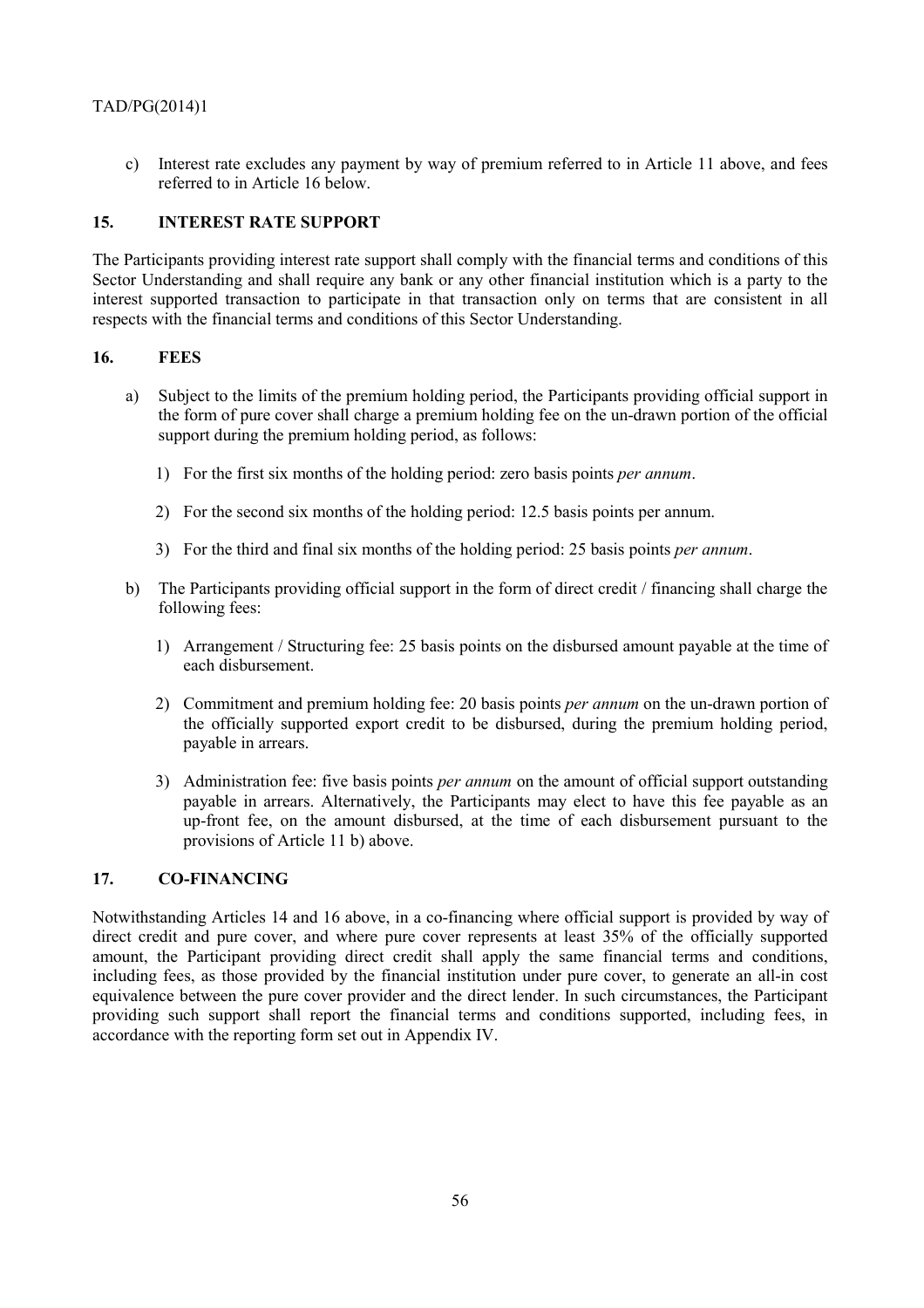# *PART 3: USED AIRCRAFT, SPARE ENGINES, SPARE PARTS, MAINTENANCE AND SERVICE CONTRACTS*

# **CHAPTER I: COVERAGE**

#### **18. USED AIRCRAFT AND OTHER GOODS AND SERVICES**

This Part of the Sector Understanding shall apply to used aircraft and to spare engines, spare parts, conversion, major modification, refurbishing, maintenance and service contracts in conjunction with both new and used aircraft and engine kits.

### **CHAPTER II: FINANCIAL TERMS AND CONDITIONS**

The financial terms and conditions to be applied, other than the maximum repayment term, shall be in accordance with the provisions set out in Part 2 of this Sector Understanding.

### **19. SALE OF USED AIRCRAFT**

a) Subject to paragraph b) below, the maximum repayment term for used aircraft shall be established in accordance with the age of the aircraft, as set out in the following table:

| <b>Age of Aircraft</b><br>(years since the<br>date of original<br>manufacture) | <b>Maximum Repayment Terms for</b><br><b>Asset-Backed or Sovereign</b><br><b>Transactions (years)</b> | <b>Maximum Repayment Terms for</b><br><b>Transactions neither Asset-Backed</b><br>nor Sovereign<br>(years) |
|--------------------------------------------------------------------------------|-------------------------------------------------------------------------------------------------------|------------------------------------------------------------------------------------------------------------|
|                                                                                | 10                                                                                                    | 8.5                                                                                                        |
|                                                                                |                                                                                                       | 7.5                                                                                                        |
|                                                                                |                                                                                                       | 6.5                                                                                                        |
|                                                                                |                                                                                                       |                                                                                                            |
| $5 - 8$                                                                        |                                                                                                       | 55                                                                                                         |
| Over 8                                                                         |                                                                                                       |                                                                                                            |

b) The maximum repayment term for aircraft that have undergone conversion, provided the transaction meets all the requirements of Article 19 of Appendix II and provided further that official support, if any, provided in respect of such conversion was not provided in accordance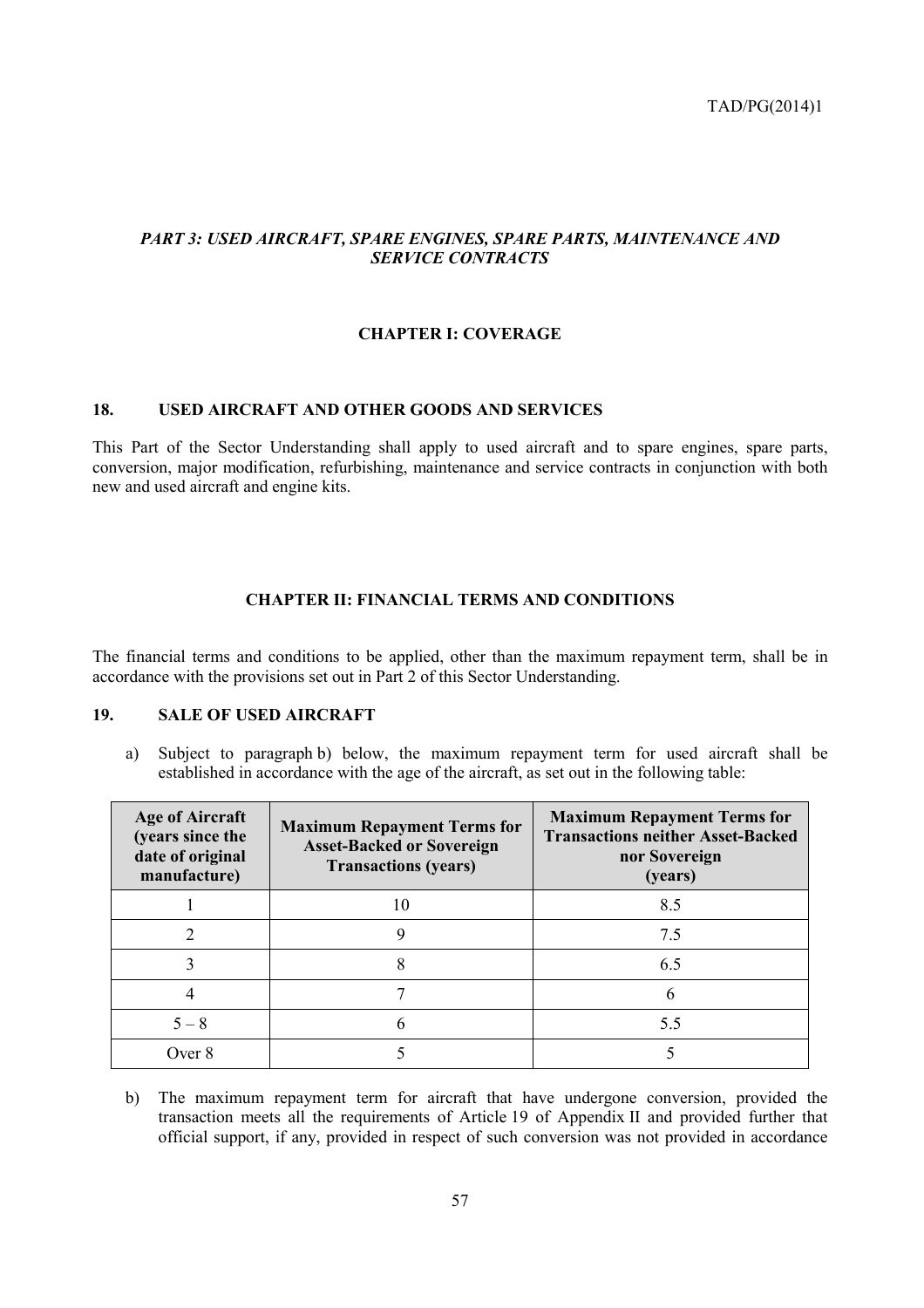with Article 21 a) below, shall be established in accordance with the period of time since the date of conversion and the age of the aircraft, as set out in the following table:

| <b>Period of Time</b><br><b>Since the Date of</b> | <b>Age of Aircraft</b><br>(years since the date of original manufacture) |  |  |  |         |        |
|---------------------------------------------------|--------------------------------------------------------------------------|--|--|--|---------|--------|
| <b>Conversion (years)</b>                         |                                                                          |  |  |  | $5 - 8$ | Over 8 |
| 0 (Newly converted)                               | 10                                                                       |  |  |  |         |        |
|                                                   | 10                                                                       |  |  |  |         |        |
|                                                   |                                                                          |  |  |  |         |        |
| 3 or more                                         |                                                                          |  |  |  |         |        |

### **Maximum Repayment Terms for Asset-Backed Converted Aircraft (years)**

### **20. SPARE ENGINES AND SPARE PARTS**

- a) When purchased, or ordered in connection with the engines to be installed on a new aircraft, the official support for spare engines may be provided on the same terms and conditions as for the aircraft.
- b) When purchased with new aircraft, the official support for spare parts may be provided on the same terms and conditions as for the aircraft up to a maximum  $5\%$  of the net price of the new aircraft and installed engines; paragraph d) below shall apply to official support for spare parts in excess of the 5% limit.
- c) When spare engines are not purchased with a new aircraft, the maximum repayment term shall be eight years. For spare engines with a unit value of USD 10 million or more, provided the transaction meets all the requirements of Article 19 of Appendix II, the repayment term shall be 10 years.
- d) When other spare parts are not purchased with a new aircraft, the maximum repayment term shall be:
	- 1) Five years with a contract value of USD 5 million or more.
	- 2) Two years with a contract value of less than USD 5 million.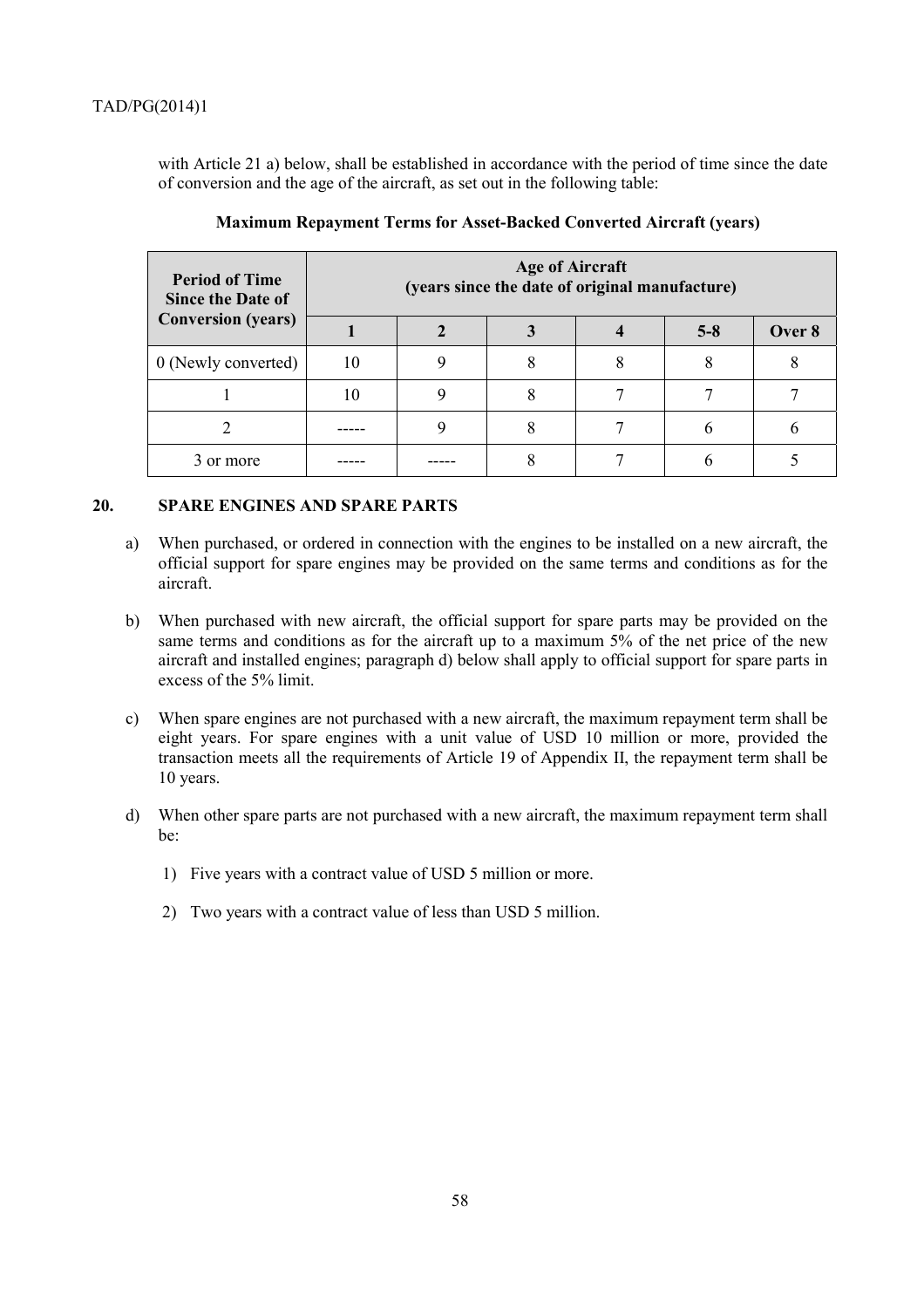# **21. CONTRACTS FOR CONVERSION/MAJOR MODIFICATION/REFURBISHING**

- a) If a transaction for conversion:
	- 1) Is valued at USD 5 million or more, and
		- Meets all the requirements of Article 19 of Appendix II, a Participant may offer official support with a repayment term of up to eight years.
		- Does not meet all the requirements of Article 19 of Appendix II, a Participant may offer official support with a repayment term of up to five years.
	- 2) Is valued at less than USD 5 million, a Participant may offer official support with a repayment term of up to two years.
- b) If a transaction is for a major modification, or refurbishment, a Participant may offer official support with a repayment term of up to:
	- 1) Five years if the contract value is USD 5 million or more;
	- 2) Two years, if the contract value is less than USD 5 million.

# **22. MAINTENANCE AND SERVICE CONTRACTS**

The Participants may offer official support with a repayment term of up to three years.

### **23. ENGINE KITS**

The Participants may offer official support with a repayment term of up to five years.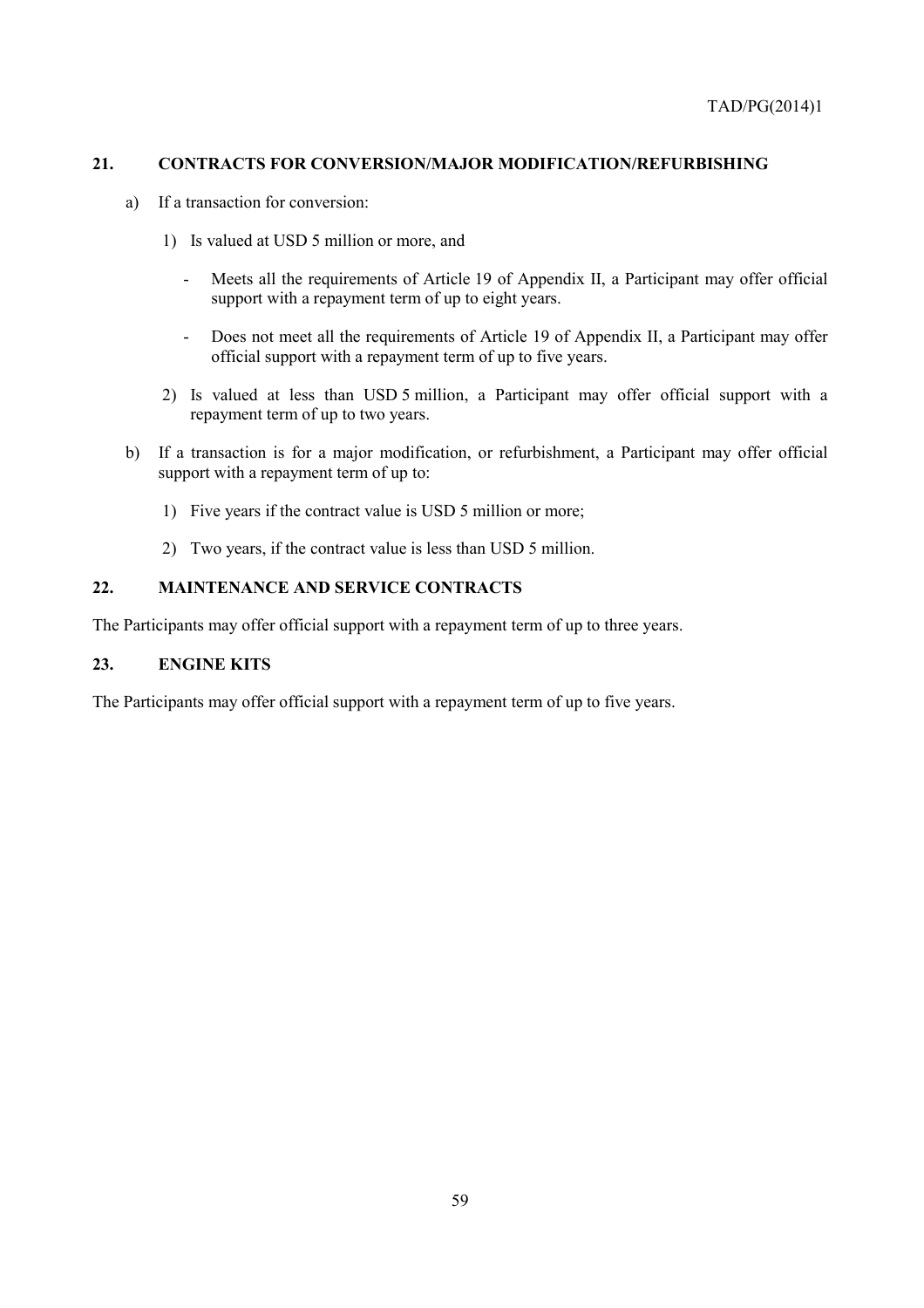# *PART 4: TRANSPARENCY PROCEDURES*

All communications shall be made between the designated contact points in each Participant country by means of instant communication, *e.g.* the OECD On-Line Information System (OLIS). Unless otherwise agreed, all information exchanged under this Part of the Sector Understanding shall be treated by all Participants as confidential.

#### *SECTION 1: INFORMATION REQUIREMENTS*

#### **24. INFORMATION ON OFFICIAL SUPPORT**

- a) Within one month after the date of a final commitment, a Participant shall submit the information required in Appendix IV to all other Participants, with a copy to the Secretariat.
- b) In order to establish the margin benchmark in accordance with Appendix III Article 8 b), information on pure cover margins shall be submitted to the Secretariat no later than five days after the end of each month.

#### *SECTION 2: EXCHANGE OF INFORMATION*

### **25. REQUESTS FOR INFORMATION**

- a) A Participant may ask another Participant for information about the use of its officially supported export credits for the sale or lease of aircraft covered by this Sector Understanding.
- b) A Participant which has received an application for official support may address an enquiry to another Participant, giving the most favourable credit terms and conditions that the enquiring Participant would be willing to support.
- c) The Participant to which such an enquiry is addressed shall respond within seven calendar days and provide reciprocal information to the fullest extent possible. The reply shall include the best indication that the Participant can give of the decision it is likely to take. If necessary, the full reply shall follow as soon as possible.
- d) Copies of all enquiries and responses shall be sent to the Secretariat.

# **26. FACE-TO-FACE CONSULTATIONS**

- a) In a competitive situation, a Participant may request face-to-face consultations with one or more Participants.
- b) Any Participant shall agree within ten working days to such requests.
- c) The consultations shall take place as soon as possible after the expiry of the ten working-day period.
- d) The Chairman of the Participants shall co-ordinate with the Secretariat on any necessary follow-up action. The Secretariat shall promptly make available to all Participants the outcome of the consultation.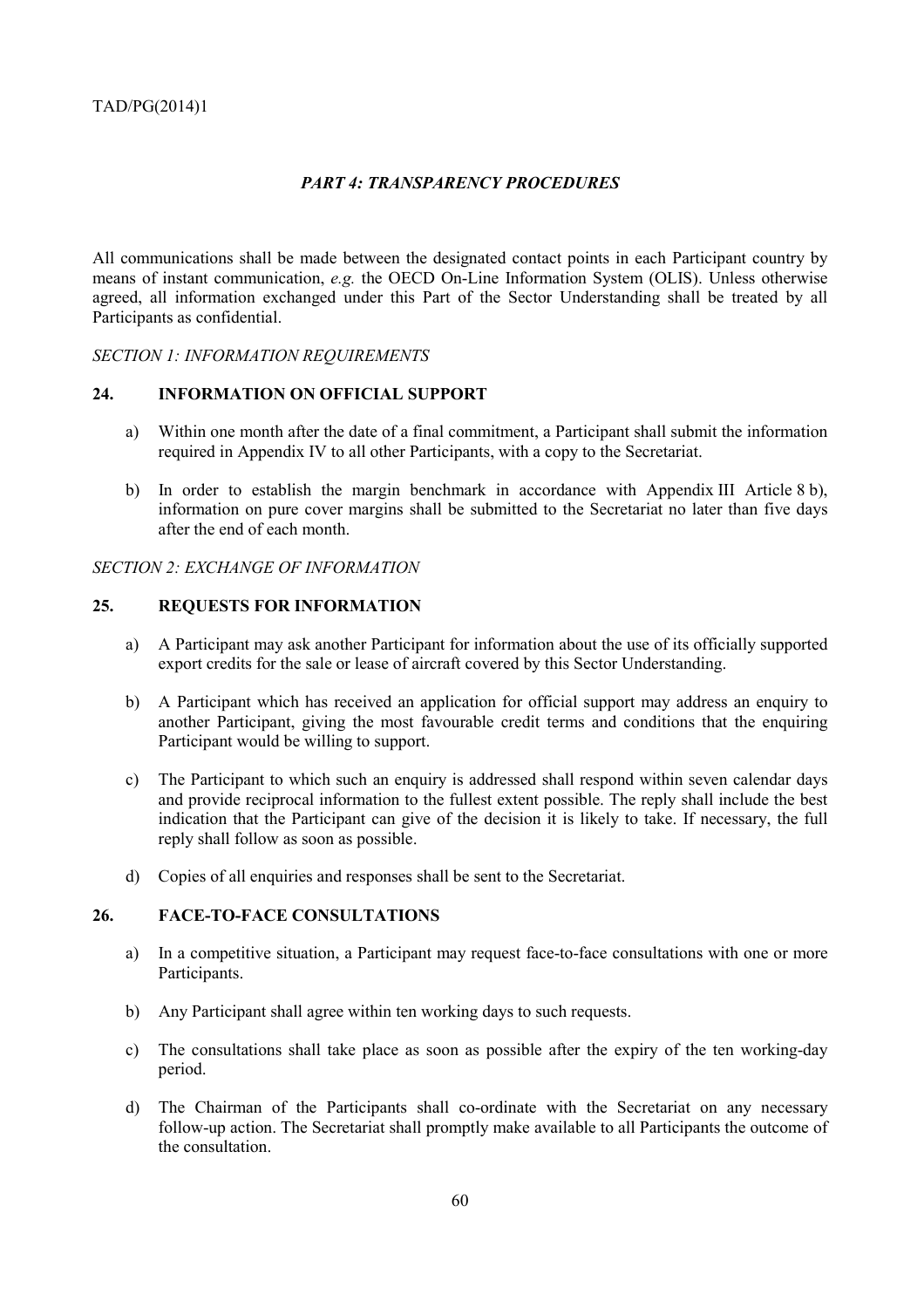### **27. SPECIAL CONSULTATIONS**

- a) A Participant (the initiating Participant) that has reasonable grounds to believe that financial terms and conditions offered by another Participant (the responding Participant) are more generous than those provided for in this Sector Understanding shall inform the Secretariat; the Secretariat shall immediately make available such information to the responding Participant.
- b) The responding Participant shall clarify the financial terms and conditions of the official support being considered within five working days following the issue of the information from the Secretariat.
- c) Following clarification by the responding Participant, the initiating Participant may request that a special consultation with the responding Participant be organised by the Secretariat within five working days to discuss the issue.
- d) The responding Participant shall wait for the outcome of the consultation which shall be determined on the day of such consultation before proceeding any further with the transaction.

### *SECTION 3: COMMON LINES*

### **28. PROCEDURES AND FORMAT OF COMMON LINES**

- a) Common Line proposals shall be addressed to the Secretariat only. The identity of the initiator is not revealed on the Common Line register on the OLIS. However, the Secretariat may orally reveal the identity of the initiator to a Participant on demand. The Secretariat shall keep a record of such requests.
- b) The Common Line proposal shall be dated and shall be in the following format:
	- 1) Reference number, followed by Common Line.
	- 2) Name of the importing country and buyer/borrower.
	- 3) Name or description of the transaction as precise as possible to clearly identify the transaction.
	- 4) Common Line proposal for the most generous terms and conditions to be supported.
	- 5) Nationality and names of known competing bidders.
	- 6) Bid closing date and tender number to the extent it is known.
	- 7) Other relevant information, including reasons for proposing the Common Line and as appropriate, special circumstances.

### **29. RESPONSES TO COMMON LINE PROPOSALS**

- a) Responses shall be made within 20 calendar days, although the Participants are encouraged to respond to a Common Line proposal as quickly as possible.
- b) A response may be acceptance, rejection, a request for additional information, a proposal for modification of the Common Line or an alternative Common Line proposal.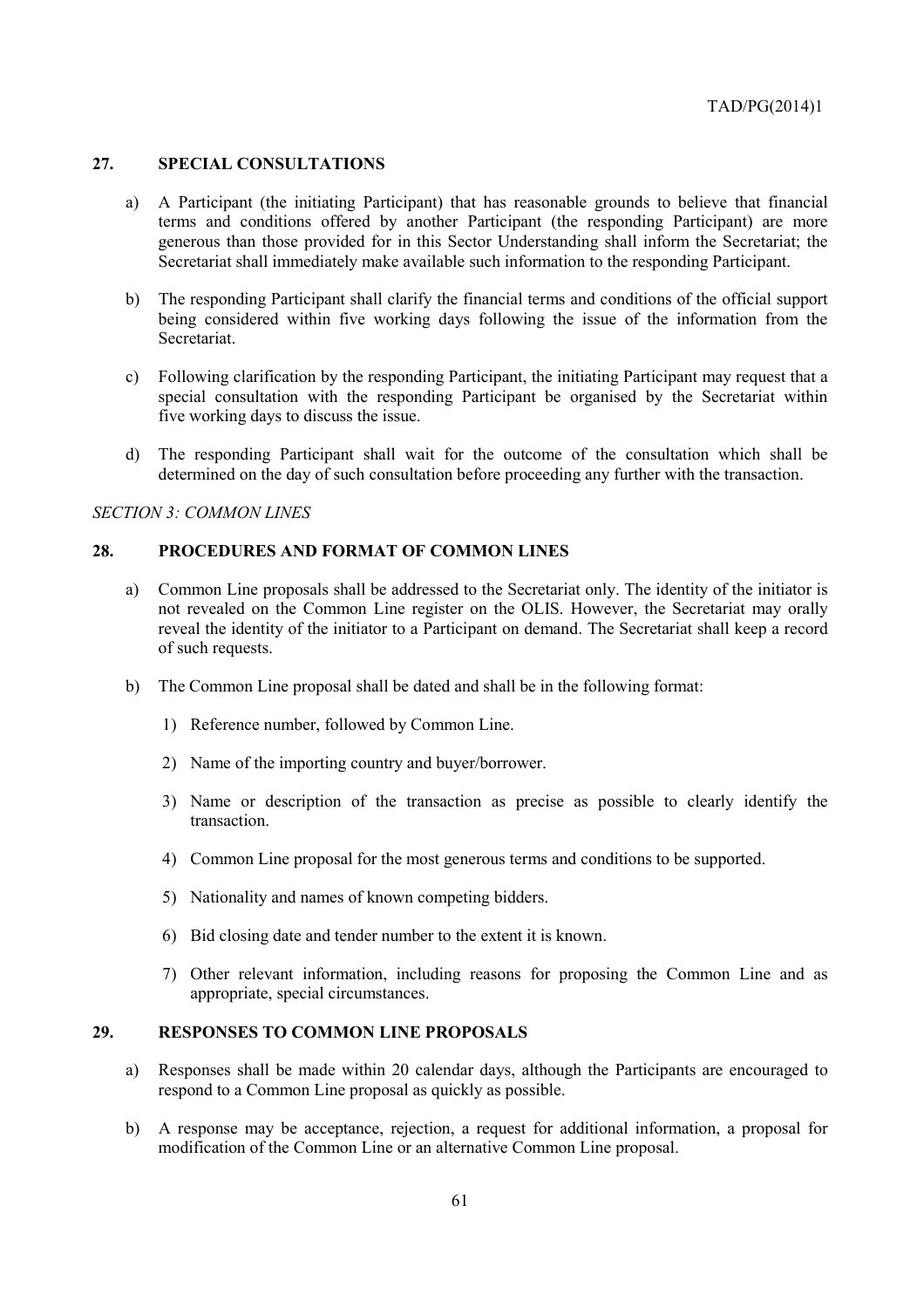c) A Participant which remains silent or advises that it has no position shall be deemed to have accepted the Common Line proposal.

### **30. ACCEPTANCE OF COMMON LINES**

- a) After a period of 20 calendar days, the Secretariat shall inform all Participants of the status of the Common Line proposal. If not all Participants have accepted the Common Line, but no Participant has rejected it, the proposal shall be left open for a further period of eight calendar days.
- b) After this further period, a Participant which has not explicitly rejected the Common Line proposal shall be deemed to have accepted the Common Line. Nevertheless, a Participant, including the initiating Participant, may make its acceptance of the Common Line conditional on the explicit acceptance by one or more Participants.
- c) If a Participant does not accept one or more elements of a Common Line it implicitly accepts all other elements of the Common Line.

### **31. DISAGREEMENT ON COMMON LINES**

- a) If the initiating Participant and a Participant which has proposed a modification or alternative cannot agree on a Common Line within the additional eight calendar-day period mentioned in Article 30 above, this period can be extended by their mutual consent. The Secretariat shall inform all Participants of any such extension.
- b) A Common Line which has not been accepted may be reconsidered using the procedures in Articles 28 to 30 above. In these circumstances, the Participants are not bound by their original decision.

### **32. EFFECTIVE DATE OF COMMON LINE**

The Secretariat shall inform all Participants either that the Common Line will go into effect or that it has been rejected; the agreed Common Line will take effect three calendar days after this announcement.

#### **33. VALIDITY OF COMMON LINES**

- a) Unless agreed otherwise, a Common Line, once agreed, shall be valid for a period of two years from its effective date, unless the Secretariat is informed that it is no longer of interest, and that such situation is accepted by all Participants.
- b) If a Participant seeks an extension within 14 calendar days of the original date of expiry and in the absence of disagreement, a Common Line shall remain valid for a further two-year period; subsequent extensions may be agreed through the same procedure.
- c) The Secretariat shall monitor the status of Common Lines and shall keep the Participants informed accordingly, through the maintenance of the listing "The Status of Valid Common Lines" on OLIS. Accordingly, the Secretariat, *inter alia*, shall issue, on a quarterly basis, a list of Common Lines due to expire in the following quarter.
- d) Upon the request of a non-Participant which produces competing aircraft, the Secretariat shall make available valid Common Lines to that non-Participant.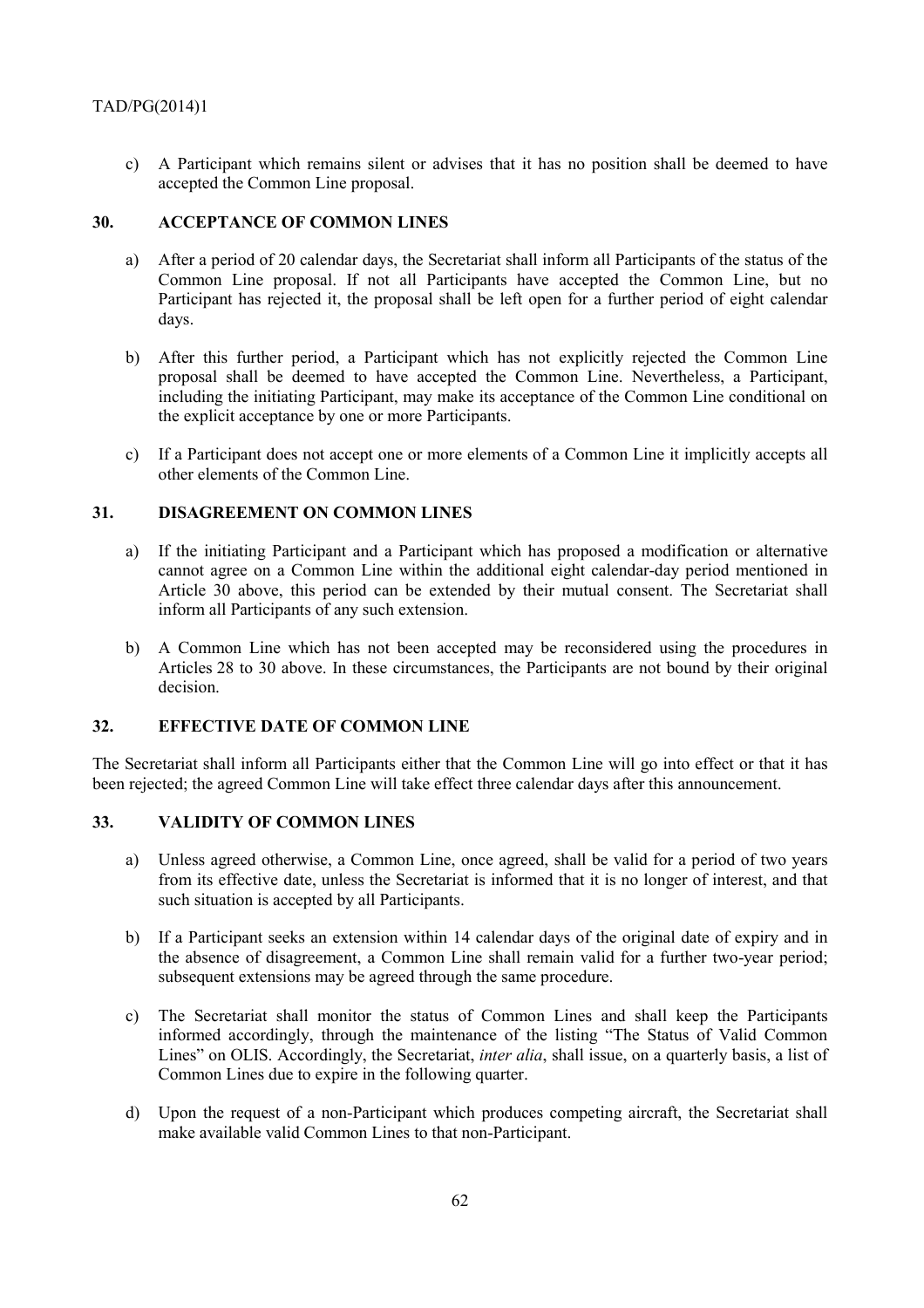### *SECTION 4: MATCHING*

### **34. MATCHING**

- a) Taking into account a Participant's international obligations, a Participant may match financial terms and conditions of official support offered by a non-Participant.
- b) In the event of matching non-conforming terms and conditions offered by a non-Participant:
	- 1) The matching Participant shall make every effort to verify such terms and conditions.
	- 2) The matching Participant shall inform the Secretariat and all other Participants of the nature and outcome of such efforts, as well as of the terms and conditions it intends to support, at least ten calendar days before issuing any commitment.
	- 3) If a competing Participant requests a discussion during this ten calendar-day period, the matching Participant shall wait an additional ten calendar days before issuing any commitment on such terms.
- c) If a matching Participant modifies or withdraws its intention to support the notified terms and conditions, it shall immediately inform all other Participants accordingly.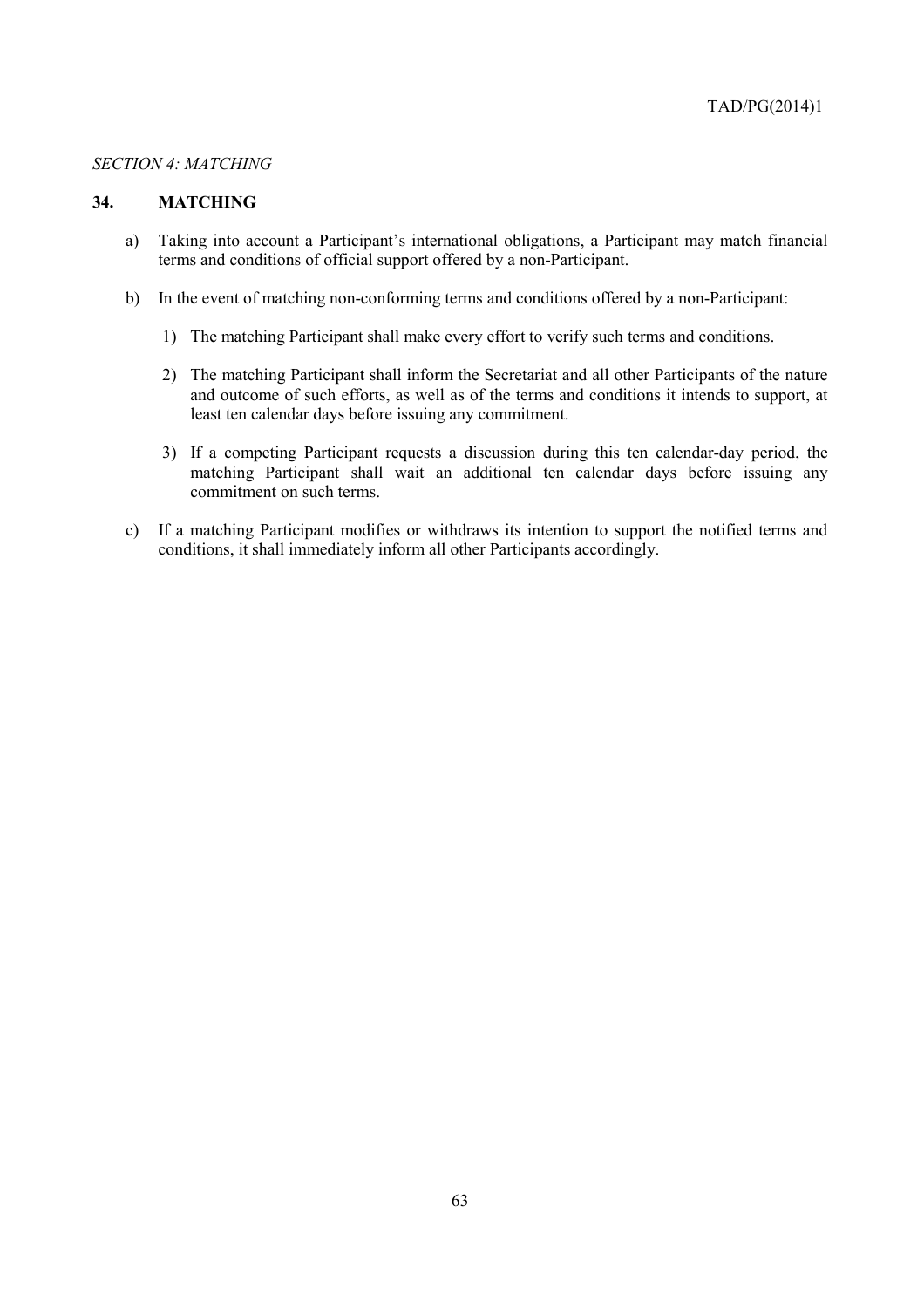# *PART 5: MONITORING AND REVIEW*

### **35. MONITORING**

- a) The Secretariat shall monitor the implementation of this Sector Understanding and report to the Participants on an annual basis.
- b) Each transaction deemed eligible under Article 39 a) shall be reported in accordance with the provisions of Article 24 a) and Appendix IV.
- c) Each transaction deemed eligible under Article 39 b) shall be reported in accordance with the provisions of Article 24 a) and Appendix IV, in addition to which:
	- 1) The reporting Participant shall indicate the link between that transaction and the transition list.
	- 2) The transition lists shall be monitored on a semi-annual basis; to that end, the Secretariat shall meet with each Participant, with a view to:
		- Monitoring the number of firm orders registered on the transition lists which have been delivered.
		- Updating for the following year the delivery schedule for transactions registered on the transition lists.
		- Identifying orders registered on transition lists which have not been or shall not, for any reason, be delivered to the buyer listed on such transition lists. Any such order shall be deleted from the transition list and shall not be reallocated in any way to any other buyer.

#### **36. REVIEW**

The Participants shall review the procedures and provisions of this Sector Understanding, against the criteria, and at the times, set out in paragraphs a) and b) below.

- a) The Participants shall undertake the review of this Sector Understanding as follows:
	- 1) In the fourth calendar year following the effective date of this Sector Understanding and, regularly thereafter, in each case with three months prior notice given by the Secretariat.
	- 2) At the request of a Participant after due consultation, provided that three months prior notice has been given by the Secretariat and the requesting Participant provides a written explanation of the reason for, and objectives of, the review as well as a summary of the consultations preceding its request.
	- 3) Modalities of update of minimum premium rates and minimum interest rates are set out in Appendixes II and III respectively.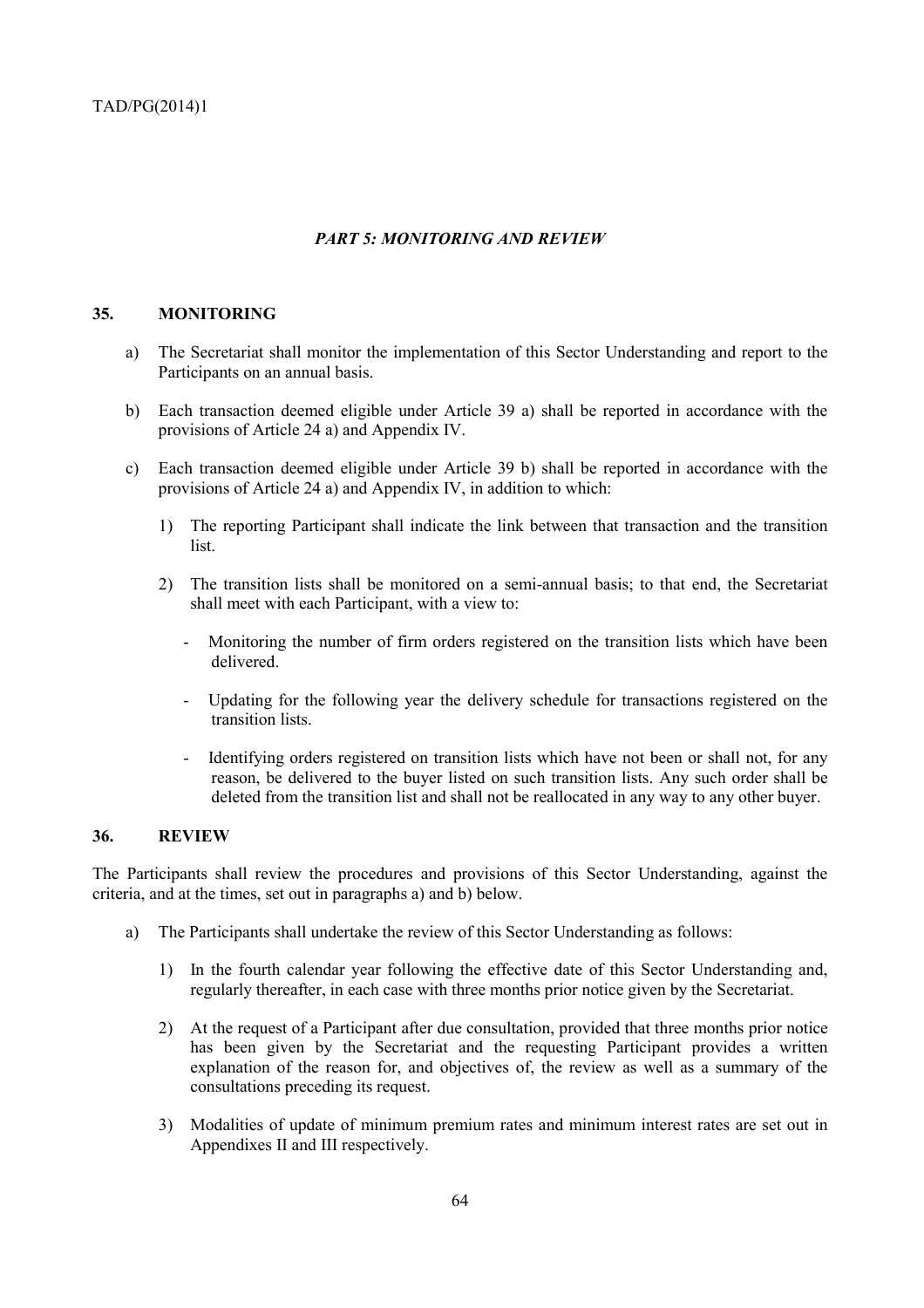- 4) Fees set out in Article 16 shall be part of reviews.
- b) The review set out in sub-paragraph a) 1) above shall consider:
	- 1) The extent to which the purposes of this Sector Understanding, as set out in Article 1 above, have been achieved and any other issue a Participant may wish to bring forward for discussion.
	- 2) In view of the elements in sub-paragraph b) 1) above, whether amendments to any aspect of this Sector Understanding are justified.
- c) In recognition of the importance of the review process, to ensure that the terms and conditions of this Sector Understanding continue to meet the needs of the Participants, each Participant reserves the right to withdraw from this Sector Understanding in accordance with Article 40 below.

### **37. FUTURE WORK**

Consideration will be given to:

- a) Examining Participants' practices in providing official support before the starting point of credit.
- b) The provisions applicable to indirect loans.
- c) An extension of maximum repayments terms under Article 19 for used aircraft that have undergone significant refurbishment prior to sale.
- d) An extension of maximum repayment terms under Article 21 for larger contract values.
- e) The provisions applicable to "refurbishing" (Article 21) and "services" (Article 22).
- f) The Cape Town eligibility process.
- g) The definition of "Interested Participant".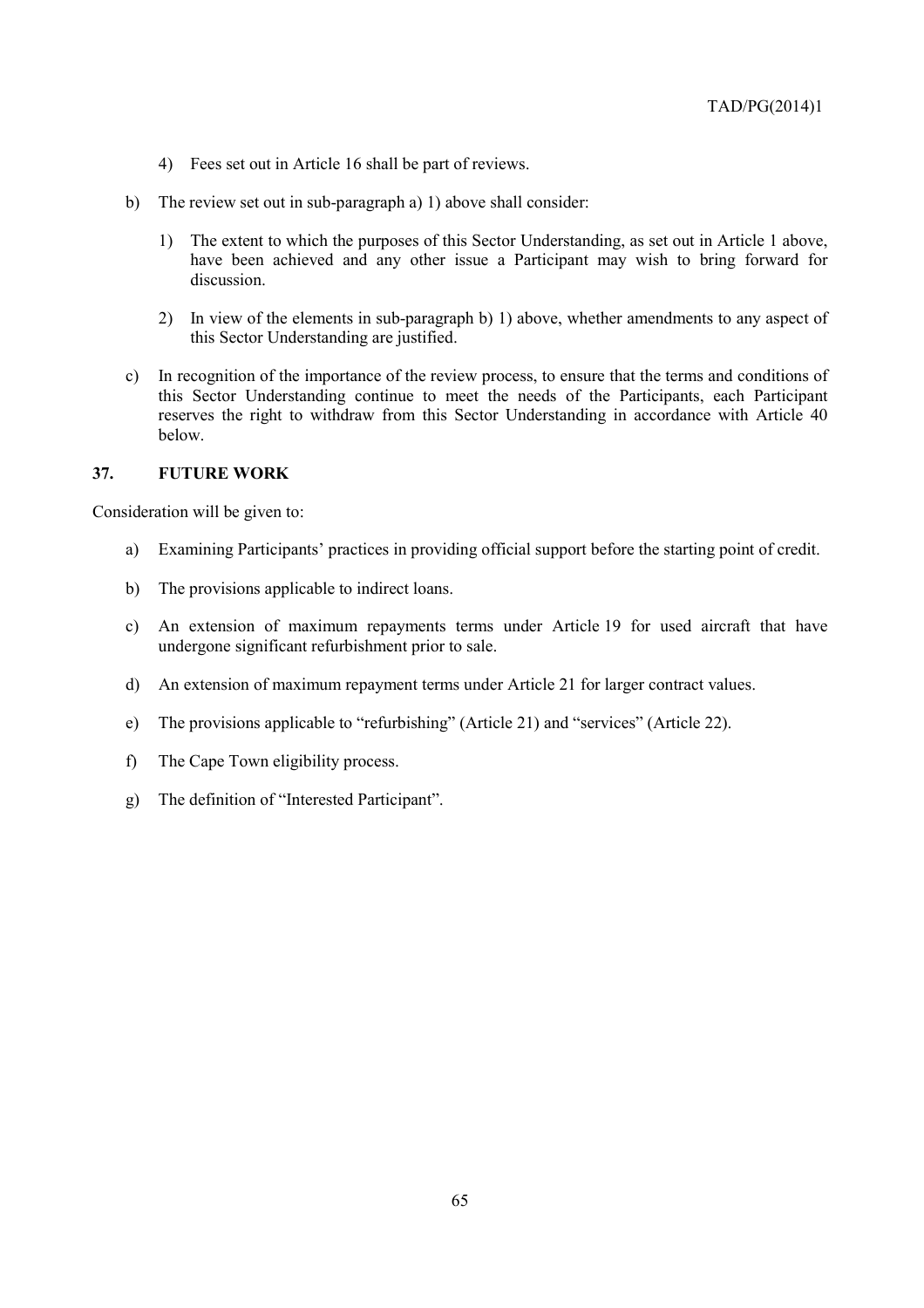# *PART 6: FINAL PROVISIONS*

### **38. ENTRY INTO FORCE**

The effective date of this Sector Understanding is 1 February 2011.

### **39. TRANSITIONAL ARRANGEMENTS**

Notwithstanding Article 38 above, the Participants may provide official support on the terms and conditions set out as follows:

- a) The Participants may provide official support on the terms and conditions set out in the Aircraft Sector Understanding in force as of 1 July 2007 ("the 2007 ASU") if the following conditions are fulfilled:
	- 1) The goods and services shall be subject to a firm contract concluded not later than 31 December 2010.
	- 2) The goods and services shall be physically delivered not later than 31 December 2012 for 2007 ASU Category 1 aircraft and 31 December 2013 for 2007 ASU Category 2 and 3 aircraft.
	- 3) For each final commitment notified, a 20 basis points *per annum* commitment fee shall be charged from the earlier of the date of the final commitment or 31 January 2011 (2007 ASU Category 1 aircraft)/30 June 2011 (2007 ASU Category 2 and 3 aircraft), until the aircraft is delivered. This commitment fee shall be in lieu of the fees set out in Articles 17 a) and b) 2) of the 2007 ASU. This commitment fee shall be charged in addition to the minimum premium charged.
- b) The Participants may provide official support on terms and conditions applicable prior to the effective date of this Sector Understanding if the following conditions are fulfilled:
	- 1) The goods and services shall be subject to a firm contract concluded not later than 31 December 2010.
	- 2) Such official support is limited to deliveries of 69 2007 ASU Category 1 aircraft per Participant and 92 2007 ASU Category 2 aircraft per Participant.
	- 3) In order to benefit from the terms and conditions set out in this paragraph, aircraft mentioned in sub-paragraph b) 2) above shall be registered on lists (hereafter "transition lists") which shall be notified by the Participants to the Secretariat prior to the entry into force of this Sector Understanding. Such transition lists shall include:
		- The aircraft models and numbers.
		- Tentative delivery dates.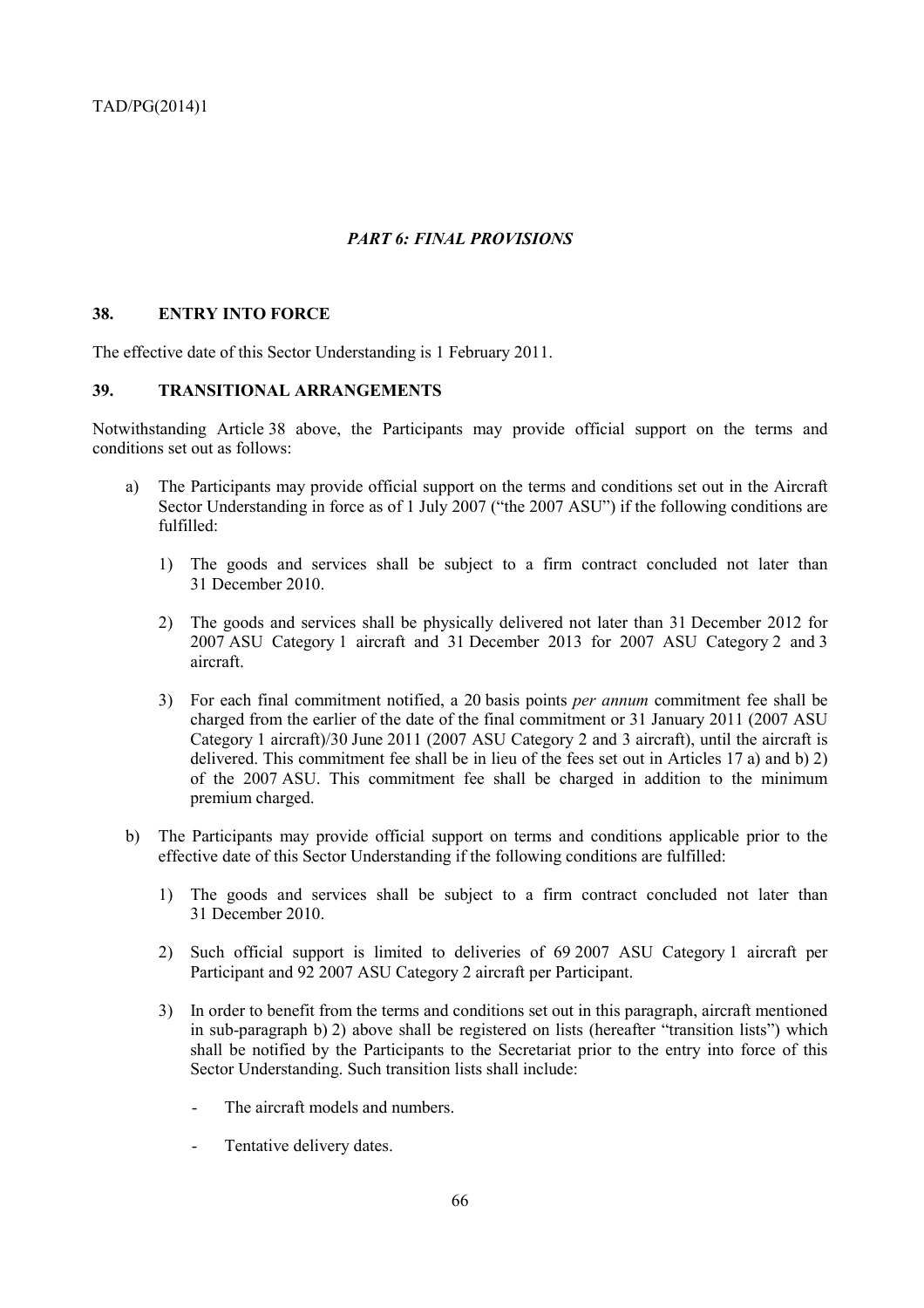- Identity of buyers.
- The applicable regime (either the Aircraft Sector Understanding prevailing prior to the 2007 ASU, or the 2007 ASU).
- 4) Information under the first, second and fourth *tirets* above shall be shared with all Participants; information under the third *tiret* above shall be managed exclusively by the Secretariat and the Chairman.
- 5) For each aircraft on transition lists:
	- If official support is committed under the Aircraft Sector Understanding prevailing prior to the 2007 ASU, a commitment fee of 35 basis points *per annum* shall be charged from the earlier of the date of the final commitment or 31 March 2011, until the aircraft is delivered. In addition, the minimum premium charged shall be no less than 3% on an up-front basis.
	- If official support is committed under the 2007 ASU, a commitment fee of 20 basis points per annum shall be charged from the earlier of the date of the final commitment or 30 June 2011, until the aircraft is delivered.
	- The commitment fee set out in both *tirets* above shall be in lieu of the fees set out in Articles 17 a) and b) 2) of the 2007 ASU. This commitment fee shall be charged in addition to the minimum premium charged.
- 6) The Participants may provide officially supported export credits on the terms and conditions set out in the Aircraft Sector Understanding prevailing prior to the 2007 ASU only for deliveries of aircraft scheduled to occur on or prior to 31 December 2010, in accordance with firm contracts concluded not later than 30 April 2007 and notified to the Secretariat not later than 30 June 2007.
- c) The implementation of this Article shall be monitored in accordance with Articles 35 b) and c).

### **40. WITHDRAWAL**

A Participant may withdraw from this Sector Understanding by notifying the Secretariat in writing by means of instant communication, *e.g.* the OLIS. The withdrawal takes effect six months after receipt of the notification by the Secretariat. Withdrawal will not affect agreements reached on individual transactions entered into prior to the effective date of the withdrawal.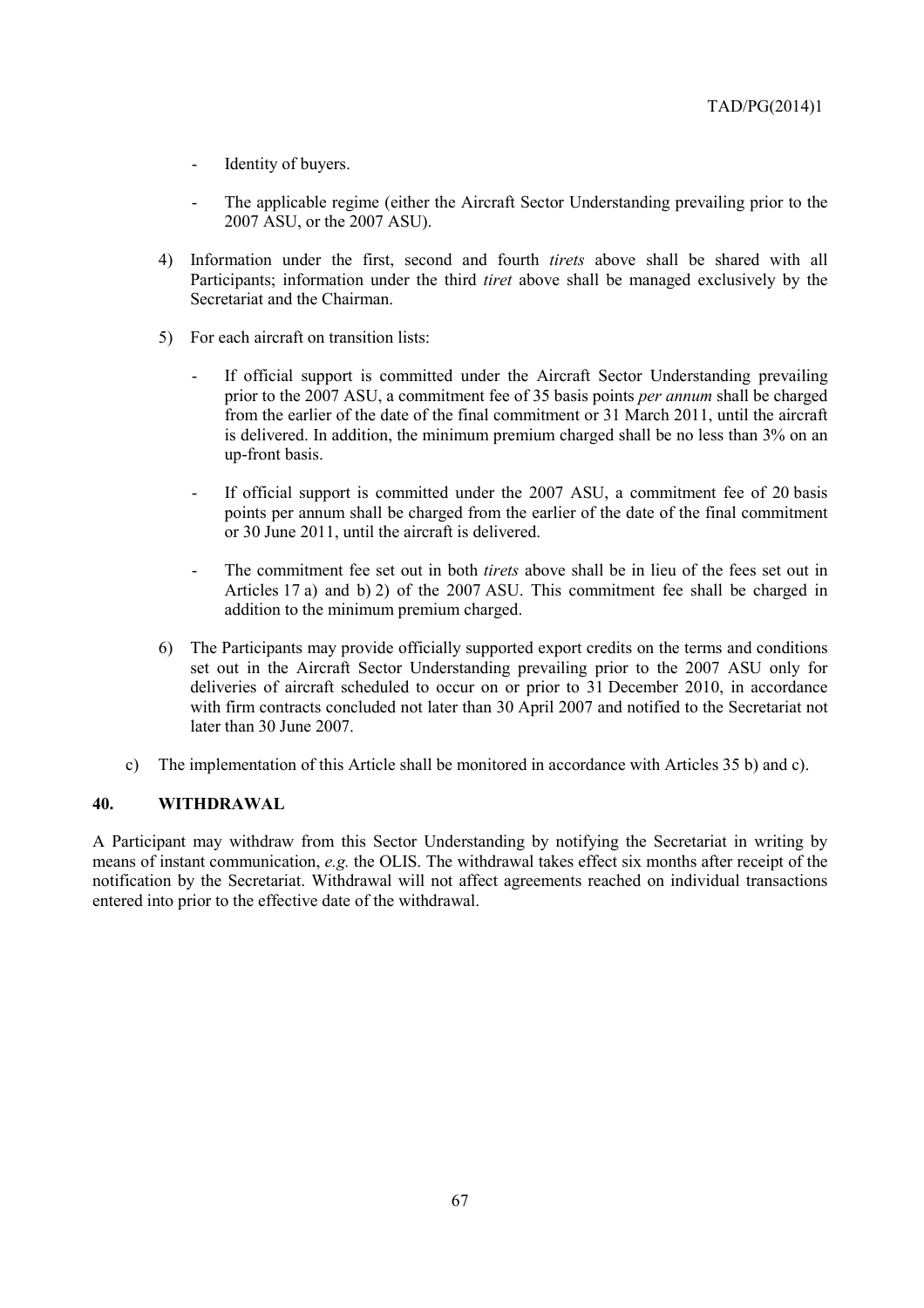# **APPENDIX I**

### **PARTICIPATION IN THE AIRCRAFT SECTOR UNDERSTANDING**

1. The Participants encourage non-Participants that are developing a manufacturing capacity for civil aircraft to apply the disciplines of this Sector Understanding. In this context the Participants invite non-Participants to enter into a dialogue with them regarding the conditions of joining the ASU.

2. The Secretariat should ensure that a non-Participant interested in participating in this Sector Understanding is provided with full information on the terms and conditions associated with becoming a Participant to this Sector Understanding.

3. The non-Participant would then be invited by the Participants to take part in the activities in pursuance of this Sector Understanding and to attend, as an observer, the relevant meetings. Such an invitation would be for a maximum of two years and could be renewed once for a further two years. During this period the non-Participant shall be invited to provide a review of its export credit system, especially for the export of civil aircraft**.** 

4. At the end of that period, the non-Participant shall indicate whether it wishes to become a Participant in this Sector Understanding and to follow its disciplines; in the case of such confirmation, the non-Participant shall contribute, on an annual basis, to the costs associated with the implementation of this Sector Understanding.

5. The interested non-Participant shall be considered a Participant 30 working days after the confirmation referred to in Article 4 of this Appendix.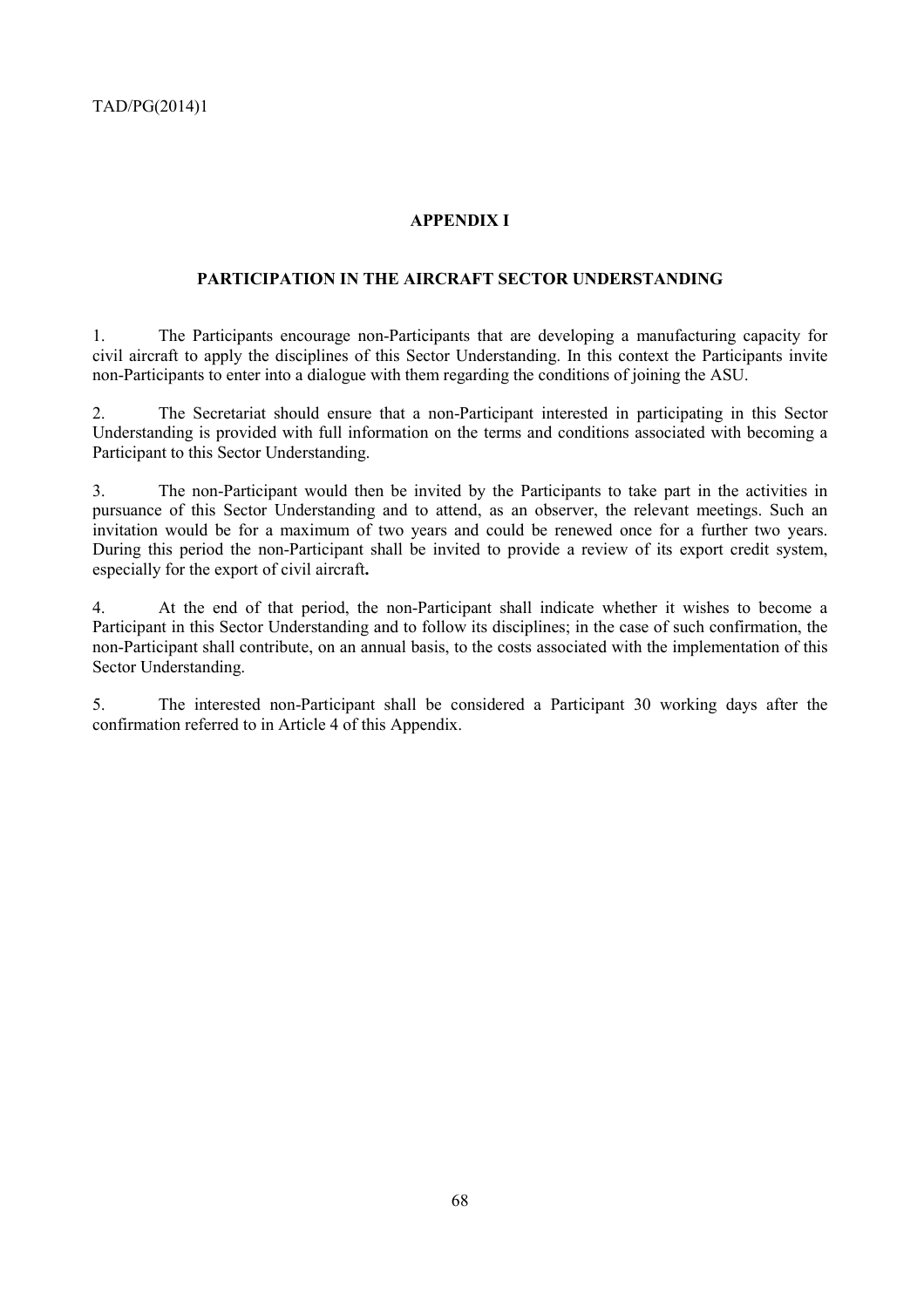# **APPENDIX II**

### **MINIMUM PREMIUM RATES**

This Appendix sets out the procedures to be used when determining the pricing of official support for a transaction subject to this Sector Understanding. Section 1 sets out the risk classification procedures; Section 2 sets out the minimum premium rates to be charged for new and used aircraft, and Section 3 sets out the minimum premium rates to be charged for spare engines, spare parts, conversion/major modification/refurbishing, maintenance and service contracts, and engine kits.

#### *SECTION 1: PROCEDURES FOR RISK CLASSIFICATION*

1. The Participants have agreed on a list of risk classifications (the List) for buyers/borrowers; such risk classifications reflect the senior unsecured credit rating of buyers/borrowers using a common rating scale such as that of one of the credit rating agencies (CRA).

2. The risk classifications will be made by experts nominated by the Participants against the risk categories set out in Table 1 of this Appendix.

3. The List shall be binding at any stage of the transaction (*e.g*. campaign and delivery), subject to the provisions of Article 15 of this Appendix.

# **I. ESTABLISHMENT OF THE LIST OF RISK CLASSIFICATIONS**

4. The List shall be developed and agreed among the Participants prior to the entry into force of this Sector Understanding; it shall be maintained by the Secretariat and made available to all the Participants on a confidential basis.

5. Upon request, the Secretariat may, on a confidential basis, inform an aircraft-producing non-Participant of the risk classification of a buyer/borrower; in this case, the Secretariat shall inform all Participants of the request. A non-Participant may, at any time, propose additions to the List to the Secretariat. A non-Participant proposing an addition to the List may participate in the risk-classification procedure as if it were an interested Participant.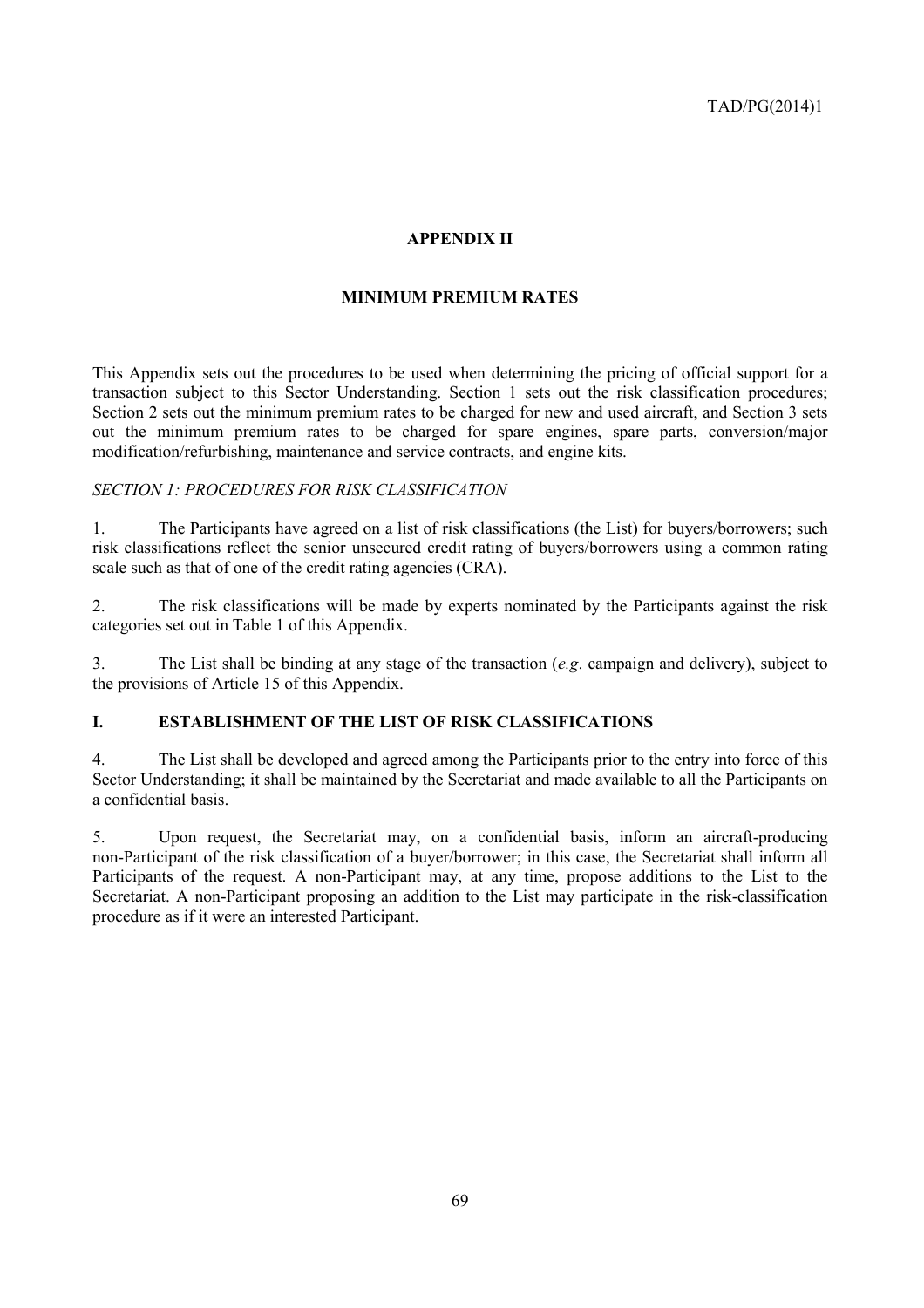# **II. UPDATE OF THE LIST OF RISK CLASSIFICATIONS**

6. Subject to the provisions of Article 15 of this Appendix, the List may be updated on an *ad hoc* basis in the event that either a Participant signals, in any form, its intention to apply another risk classification than that on the List, or a Participant needs a risk classification for a buyer/borrower that is not yet on the List<sup>1</sup><sup>2</sup>.

7. Any Participant shall, before any use of an alternative or new risk classification, send a request to the Secretariat for updating the List on the basis of an alternative or new risk classification. The Secretariat will circulate this request to all Participants within two working days, without mentioning the identity of the Participant who submitted the request.

8. A period of ten<sup>3</sup> working days is allowed for interested Participants either to agree to or to challenge any proposed change to the List; a failure to respond within this period is considered as an agreement to the proposal. If at the end of the ten-day period, no challenge has been made to the proposal, the proposed change in the List is deemed to have been agreed. The Secretariat will modify the List accordingly and send an OLIS message within five working days; the revised List shall be binding from the date of that message.

# **III. RESOLUTION OF DISAGREEMENTS**

9. In the event of a challenge to a proposed risk classification, interested Participants shall, at an expert level, make their best efforts to come to an agreement on the risk classification within a further period of ten working days after notification of a disagreement. All means necessary to resolve the disagreement should be explored, with the assistance of the Secretariat if necessary (*e.g.* conference calls or face-to-face consultations). If interested Participants agree to a risk classification within this ten working-day period, they shall inform the Secretariat of the outcome upon which the Secretariat will update the List accordingly and send an OLIS message in the following five working days. The adjusted List shall be binding from the date of that message.

10. In case the disagreement is not resolved among the experts within ten working days, the issue will be referred to the Participants for decision on an appropriate risk classification, in a period that shall not exceed five working days.

11. In the absence of a final agreement, a Participant may have recourse to a CRA to determine the risk classification of the buyer/borrower. In such cases, the Chairman of the Participants shall address a communication on behalf of the Participants to the buyer/borrower, within ten working days. The communication shall include the terms of reference for the risk assessment consultation as agreed among the Participants. The resulting risk classification will be registered in the List and become binding immediately following the Secretariat's OLIS message to finalise the update procedure within five working days.

<sup>|&</sup>lt;br>|<br>| An explanation shall be provided where the proposed risk-rating of a buyer/borrower exceeds the risk rating of the host sovereign.

<sup>2</sup> For transactions with an export contract value of less than USD 5 million, a Participant not wishing to follow the risk classification procedure set out in Articles 6 to 8 of this Appendix shall apply the risk classification "8" for the buyer/borrower which is the subject of the transaction and shall notify the transaction in accordance with Article 24 a) of this Sector Understanding.

<sup>3</sup> For transactions with an export contract value of less than USD 5 million, a five working-day period shall apply.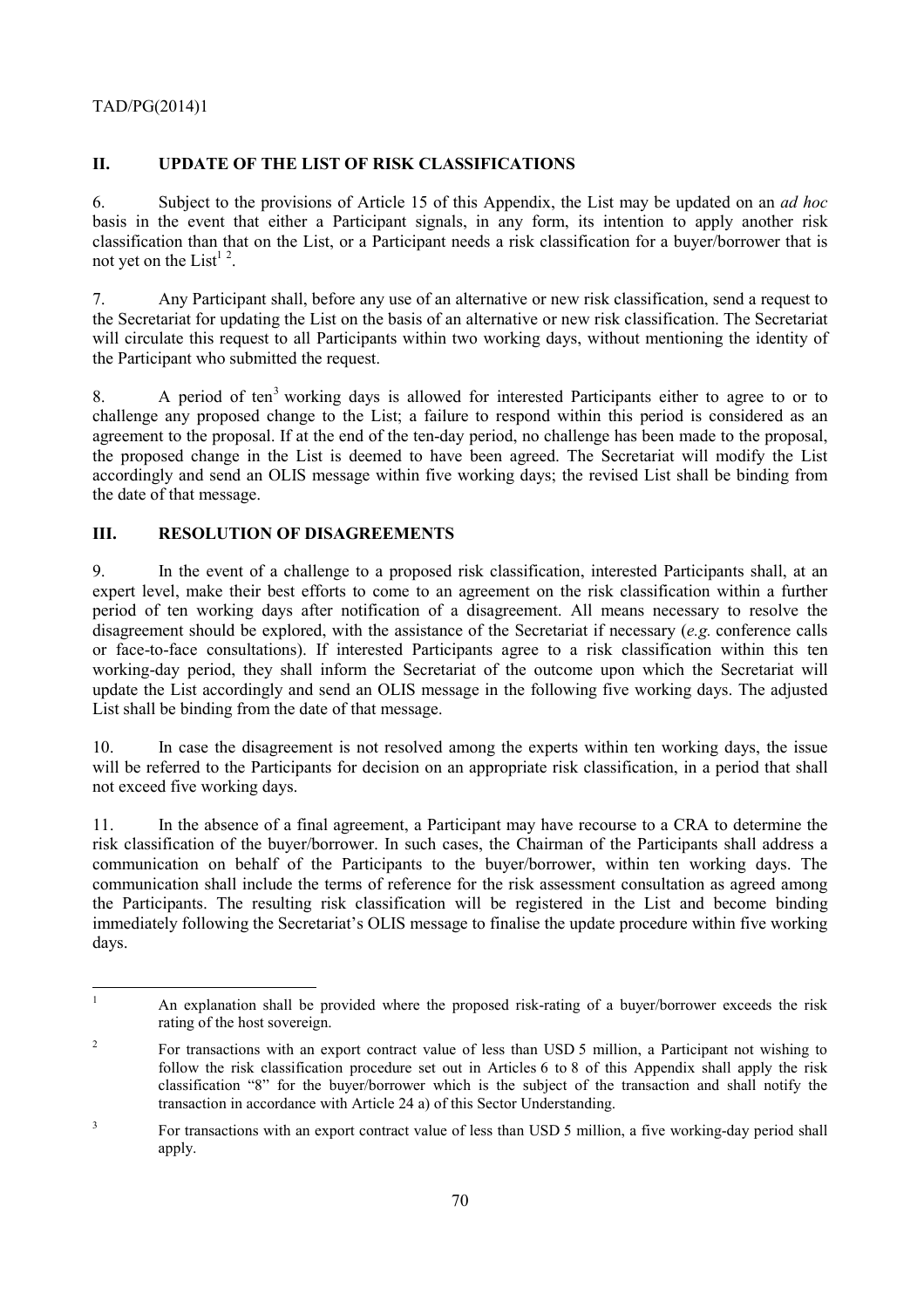12. Unless otherwise agreed, the cost of such recourse to a CRA shall be borne by the interested buyer/borrower.

13. During the procedures set out in Articles 9 to 11 of this Appendix, the prevailing risk classification (when available on the List) shall remain applicable.

# **IV. VALIDITY PERIOD OF CLASSIFICATIONS**

14. The valid risk classifications are the prevailing risk classifications as recorded in the List maintained by the Secretariat; indications and commitments of premium rates shall only be made in accordance with those risk classifications.

15. Risk classifications have a 12-month maximum validity period from the date recorded in the List by the Secretariat for the purpose of the Participants providing indication and final commitments of premium rates; the validity period for a specific transaction may be extended by an additional 18 months once a commitment or a final commitment has occurred and premium holding fees are charged. Risk classifications may be subject to revision during the 12-month validity period in case of material changes to the risk profile of the buyer/borrower, such as a modification of a rating delivered by a CRA.

16. Unless any Participant requests its update, at least 20 working days before the end of the relevant risk classification validity period, the Secretariat shall remove that risk classification from the next succeeding updated List. The Secretariat will circulate this update request to all Participants within two working days, without mentioning the identity of the Participant who submitted the request, and the procedures set out in Articles 9 to 11 of this Appendix shall apply.

# **V. BUYER/BORROWER RISK CLASSIFICATION REQUEST**

17. If, at the campaign stage, a buyer/borrower requests an indication of its risk classification and if it is not yet on the List, that buyer/borrower may ask for an indicative risk classification from a CRA at its own expense. This risk classification shall not be included in the List; it may be used by the Participants as a basis for their own risk assessment.

*SECTION 2: MINIMUM PREMIUM RATES FOR NEW AND USED AIRCRAFT* 

# **I. ESTABLISHMENT OF THE MINIMUM PREMIUM RATES**

18. Articles 19 to 58 of this Appendix set out the minimum premium rates corresponding to the risk classification of a buyer/borrower (or, if a different entity, the primary source of repayment of the transaction).

19. The Participants may provide official support at or above the minimum premium rate provided that all the conditions below are fulfilled:

- a) The transaction is asset-backed, meeting all of the following criteria:
	- 1) A first priority security interest on or in connection with the aircraft and engines.
	- 2) In the case of a lease structure, assignment and/or a first priority security interest in connection with the lease payments.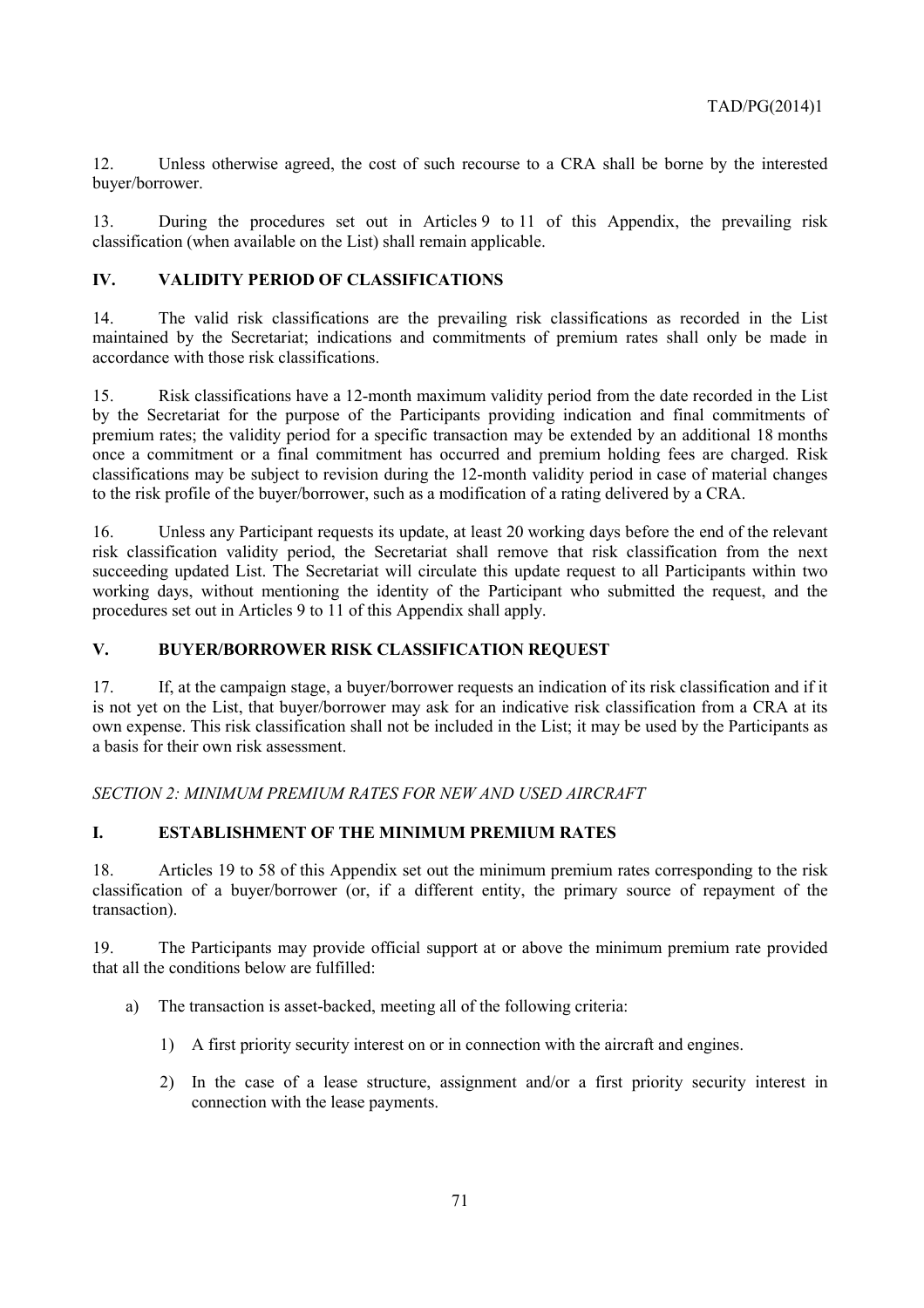- 3) Cross default and cross collateralization of all aircraft and engines owned legally and beneficially by the same parties under the proposed financing, whenever possible under the applicable legal regime.
- b) The transaction is structured to include, as a minimum, risk mitigants as set out in Table 1 below:

#### **Table 1**

| <b>ASU Risk</b> |                     | <b>Risk Mitigants</b> |                                                     |  |
|-----------------|---------------------|-----------------------|-----------------------------------------------------|--|
| Category        | <b>Risk Ratings</b> | <b>TOTAL</b>          | Of which at<br>least<br>$\mathbf{A}^{\prime\prime}$ |  |
| $\mathbf{1}$    | AAA to BBB-         | 0                     | 0                                                   |  |
| $\overline{2}$  | BB+ and BB          | ∩                     |                                                     |  |
| 3               | BB-                 |                       |                                                     |  |
| 4               | $B+$                | 2                     | 1                                                   |  |
| 5               | B                   | 2                     | 1                                                   |  |
| 6               | $B-$                | 3                     | 2                                                   |  |
|                 | <b>CCC</b>          | 4                     | 3                                                   |  |
| 8               | CC to C             | 4                     | 3                                                   |  |

### **Risk Mitigants**

- 20. For purposes of Article 19 of this Appendix:
	- a) The Participants may select from the following risk mitigants:

*"A" risk mitigants:* 

- 1) Reduced advance rate: each reduction of five percentage points from the advance rates referred to in Articles 10 a) and b) of this Sector Understanding is equivalent to one "A" risk mitigant. In this case, the Participant shall not provide official support in any form in excess of the reduced advance rate.
- 2) Straight line amortisation: repayment of principal in equal instalments is equivalent to one risk mitigant.
- 3) Reduced repayment term: a repayment term which does not exceed ten years is equivalent to one risk mitigant.

*"B" risk mitigants:* 

1) Security deposit: each security deposit in an amount equal to one quarterly instalment of principal and interest is equivalent to one risk mitigant. The security deposit can be in the form of cash or a standby letter of credit.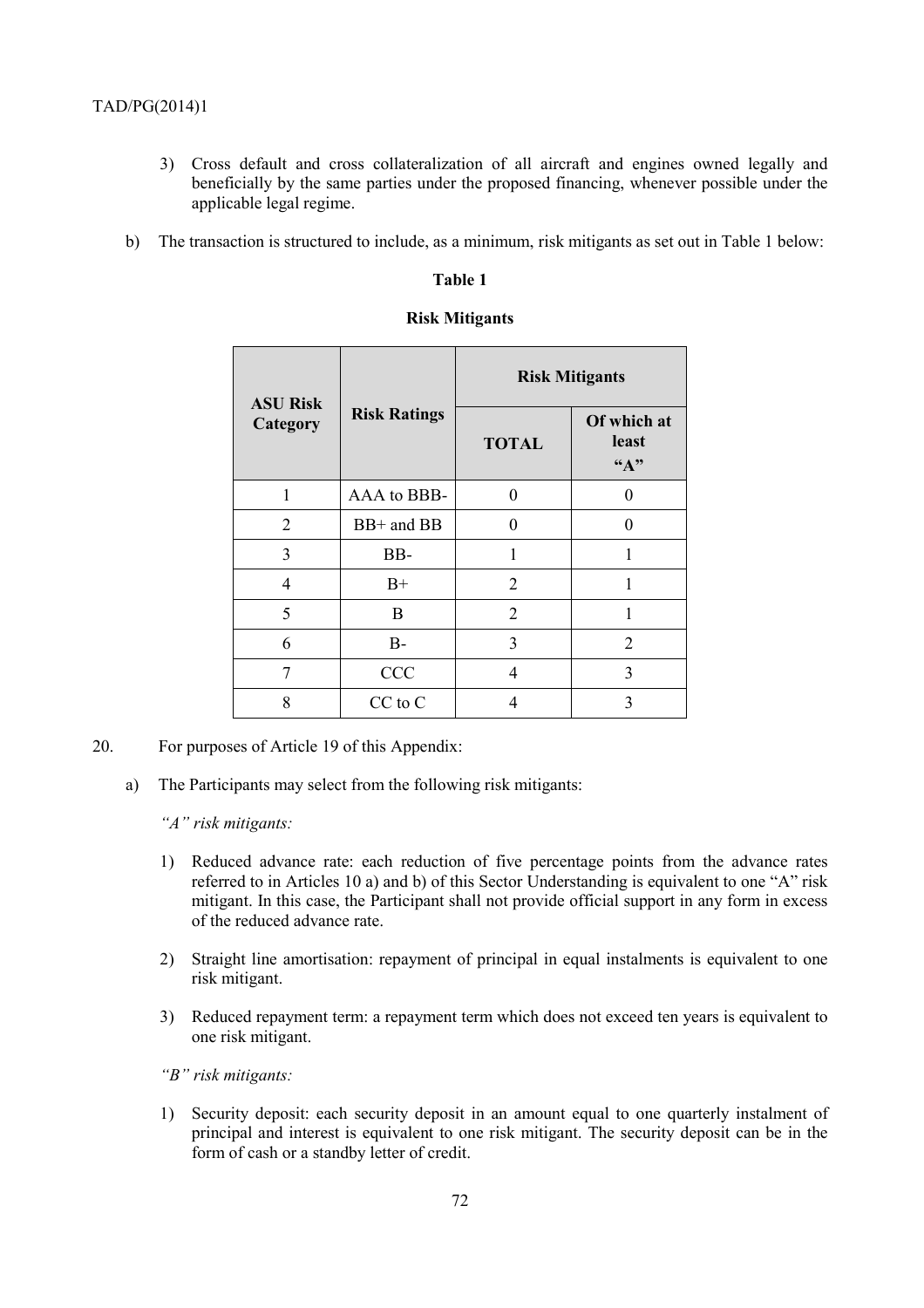- 2) Lease payments in advance: lease payments in an amount equal to one quarterly instalment of principal and interest shall be paid one quarter in advance of each repayment date.
- 3) Maintenance reserves in a form and amount reflective of market best practices.
- b) Subject to a prior notification, up to one of the "A" risk-mitigants may be replaced by a 15% surcharge on the applicable minimum premium rate.

21. Pursuant to Article 11 of this Sector Understanding, the minimum premium rates to be applied are composed of minimum risk-based rates (RBR) to which a market reflective surcharge (MRS) shall be added, in accordance with Articles 22 to 34 below.

22. As of the entry into force of this Sector Understanding, the RBRs are:

## **Table 2**

| <b>ASU Risk</b><br>Category | <b>Spreads (bps)</b> | Upfront $(\% )$ |
|-----------------------------|----------------------|-----------------|
|                             | 89                   | 4.98            |
| 2                           | 98                   | 5.49            |
| 3                           | 116                  | 6.52            |
| 4                           | 133                  | 7.49            |
| 5                           | 151                  | 8.53            |
| 6                           | 168                  | 9.51            |
| 7                           | 185                  | 10.50           |
| 8                           | 194                  | 11.03           |

#### **Risk-Based Rates**

23. The RBRs rates shall be reset on an annual basis, based on 4-year moving average of the annual Moody's Loss Given Default (LGD). The appropriate LGD for this reset is based on the 1<sup>st</sup> Lien Senior Secured Bank Loans, and shall be calculated as follows:

| ,, | m<br>u |  |
|----|--------|--|
|----|--------|--|

| <b>LGD</b> Mapping                                    |     |  |
|-------------------------------------------------------|-----|--|
| <b>LGD</b> Considered<br><b>4-year Moving Average</b> |     |  |
| $>= 45\%$                                             | 25% |  |
| $\geq$ =35% < 45%                                     | 23% |  |
| $\geq$ =30% < 35%                                     | 21% |  |
| $<$ 30%                                               | 19% |  |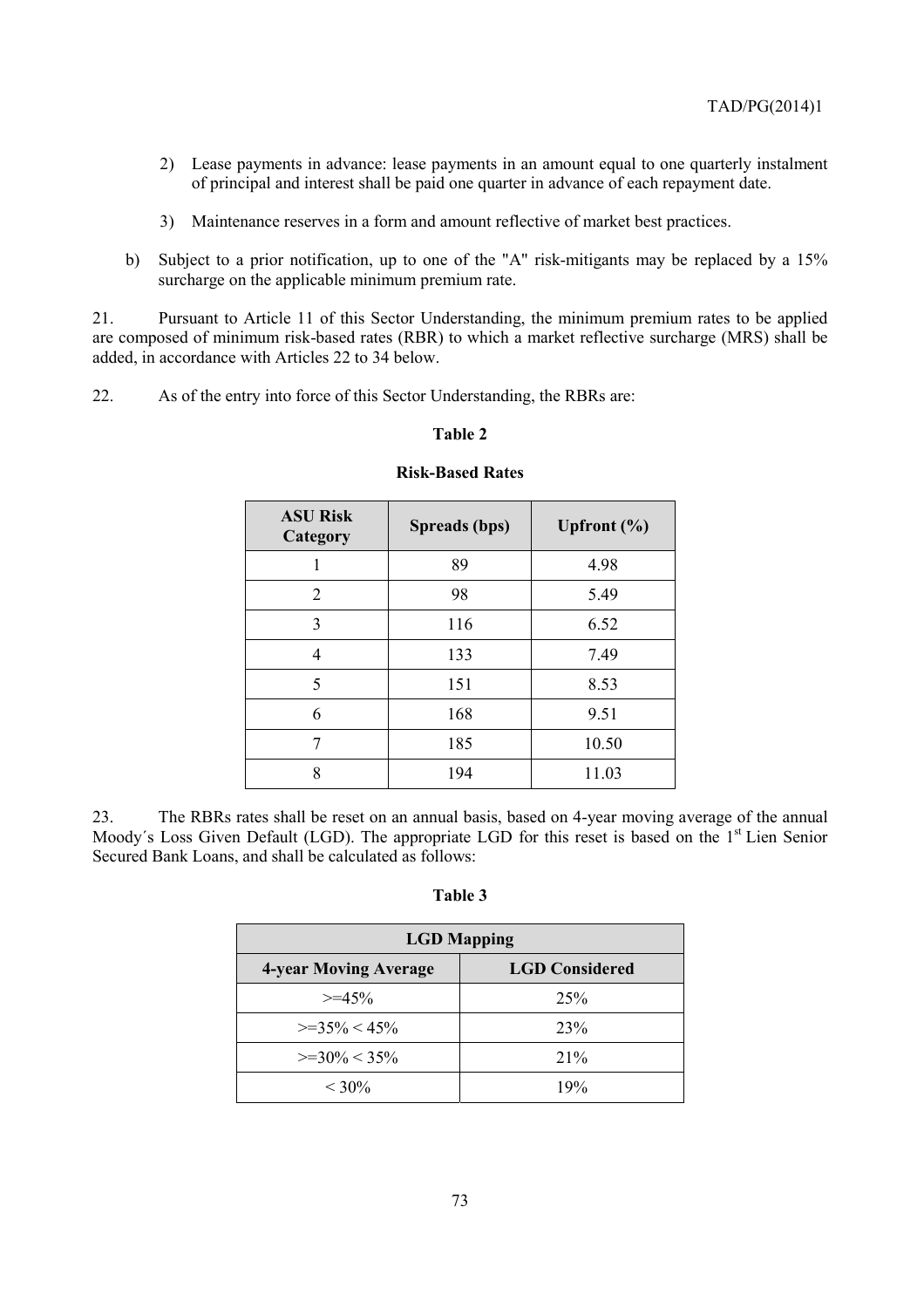24. A RBR adjustment factor shall be determined as follows:

 LGD Considered = RBR adjustment factor 19%

25. The RBR adjustment factor shall be multiplied by the RBRs set out in Table 2 above, in order to determine the reset RBRs.

26. The first reset process will take place in the first quarter of 2012 and the resulting RBRs will become effective as of 15 April 2012.

27. The RBRs resulting from subsequent reset processes will be effective as of 15 April of each following year. Once the RBRs resulting from the annual reset have been determined, the Secretariat shall inform immediately all Participants of the applicable rates and make them publicly available.

28. For each risk category, a Market Reflective Surcharge shall be calculated as follows:

$$
MRS = B*[ (0.5 * MCS) - RBR ]
$$

where:

- B is a blend coefficient varying from 0.7 to 0.35 according to each risk category as per Table 4 below.
- − MCS is a 90-day moving average of Moody's Median Credit Spreads (MCS) with an average life of 7 years.

29. Where risk categories include more than one risk rating, the spreads shall be averaged. In risk category 1, the BBB- spread shall be used.

30. The MCS spreads shall be discounted by 50% to account for the asset-security. The MCS discounted spreads shall then be adjusted by a blend factor ranging from 70% to 35% as per Table 4 below, applied on the difference between the MCS discounted spreads and the RBR. Any negative spreads resulting from the blending shall not be deducted.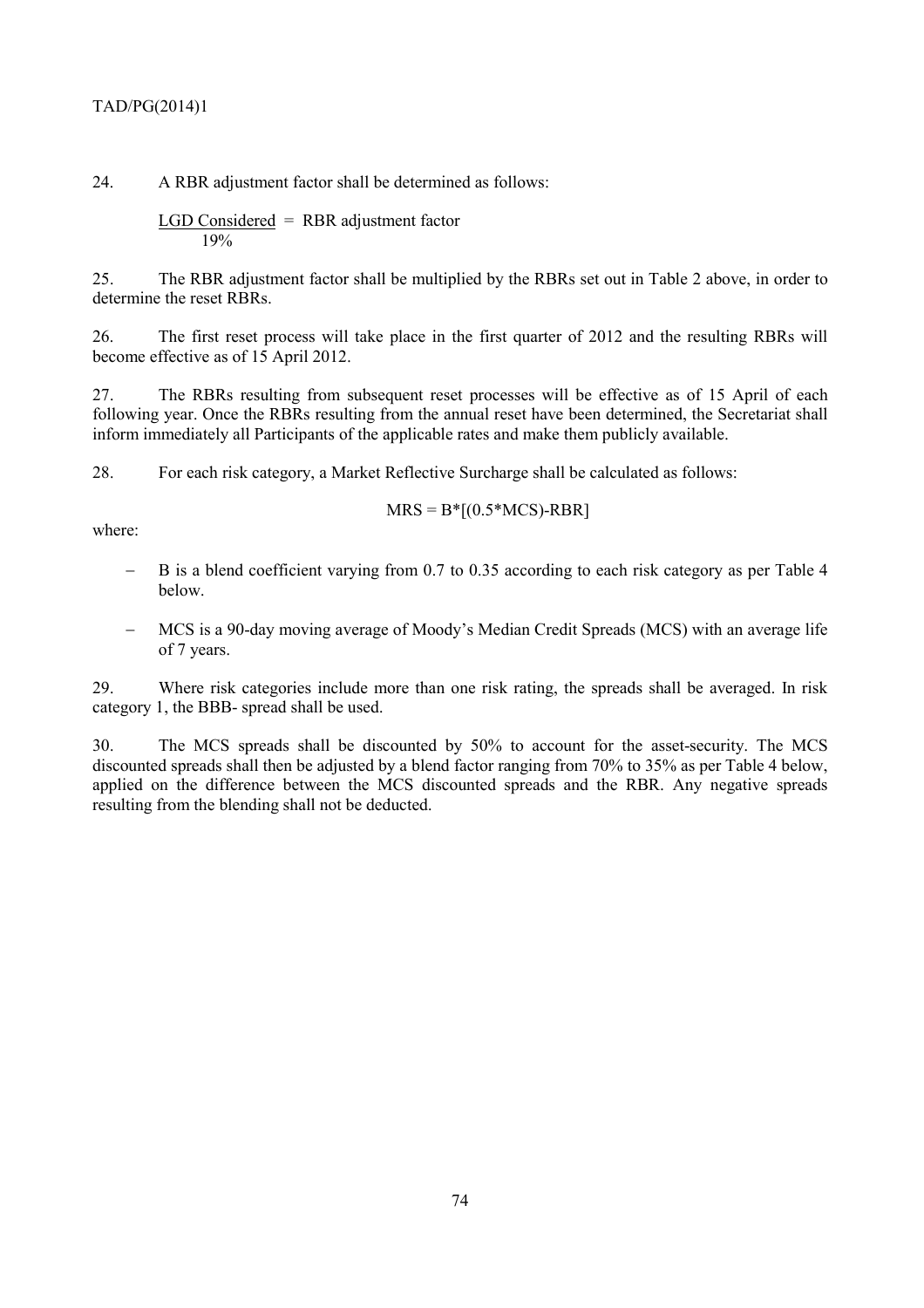### **Table 4**

# **Blend Factors**

| <b>Risk-Ratings</b> | <b>ASU Risk Category</b> | <b>Blend Factor (%)</b> |
|---------------------|--------------------------|-------------------------|
| <b>AAA</b>          | 1                        | 70                      |
| AA                  | 1                        | 70                      |
| A                   | 1                        | 70                      |
| BBB+                | $\mathbf{1}$             | 70                      |
| <b>BBB</b>          | $\mathbf{1}$             | 70                      |
| BBB-                | 1                        | 70                      |
| $BB+$               | $\overline{2}$           | 65                      |
| <b>BB</b>           | $\overline{2}$           | 65                      |
| BB-                 | 3                        | 50                      |
| $B+$                | $\overline{4}$           | 45                      |
| B                   | 5                        | 40                      |
| $B-$                | 6                        | 35                      |
| <b>CCC</b>          | 7                        | 35                      |
| CC                  | 8                        | 35                      |
| $\mathcal{C}$       | 8                        | 35                      |

- 31. The MRS shall be updated on a quarterly basis, as follows:
	- The first update process shall take place in the first quarter of 2011 and the resulting MCS shall become effective as of 15 April 2011; however, until 15 April 2012, the outcome of updates of the MRS applying to Risk Category 1 shall become effective only if they result in an increase of such MRS.
	- The subsequent update processes shall take place in the second, third and fourth quarters of 2011 (and thereon) and the resulting MCS shall become effective respectively on 15 July 2011, 15 October 2011 and 15 January 2012, and thereon.
	- Following each update, the Secretariat shall inform immediately all Participants of the applicable MRS and the resulting minimum rates and make them publicly available prior to the date these rates become effective.
- 32. The MRS shall be applied only if and when it is positive and exceeds 25 basis points.

33. The increase in minimum premium rates resulting from the MRS update shall not exceed 10% of the previous quarterly minimum premium rates. The minimum premium rates (which result from adding the risk-based rates and the market reflective surcharge) shall not exceed the risk-based rates by more than 100%.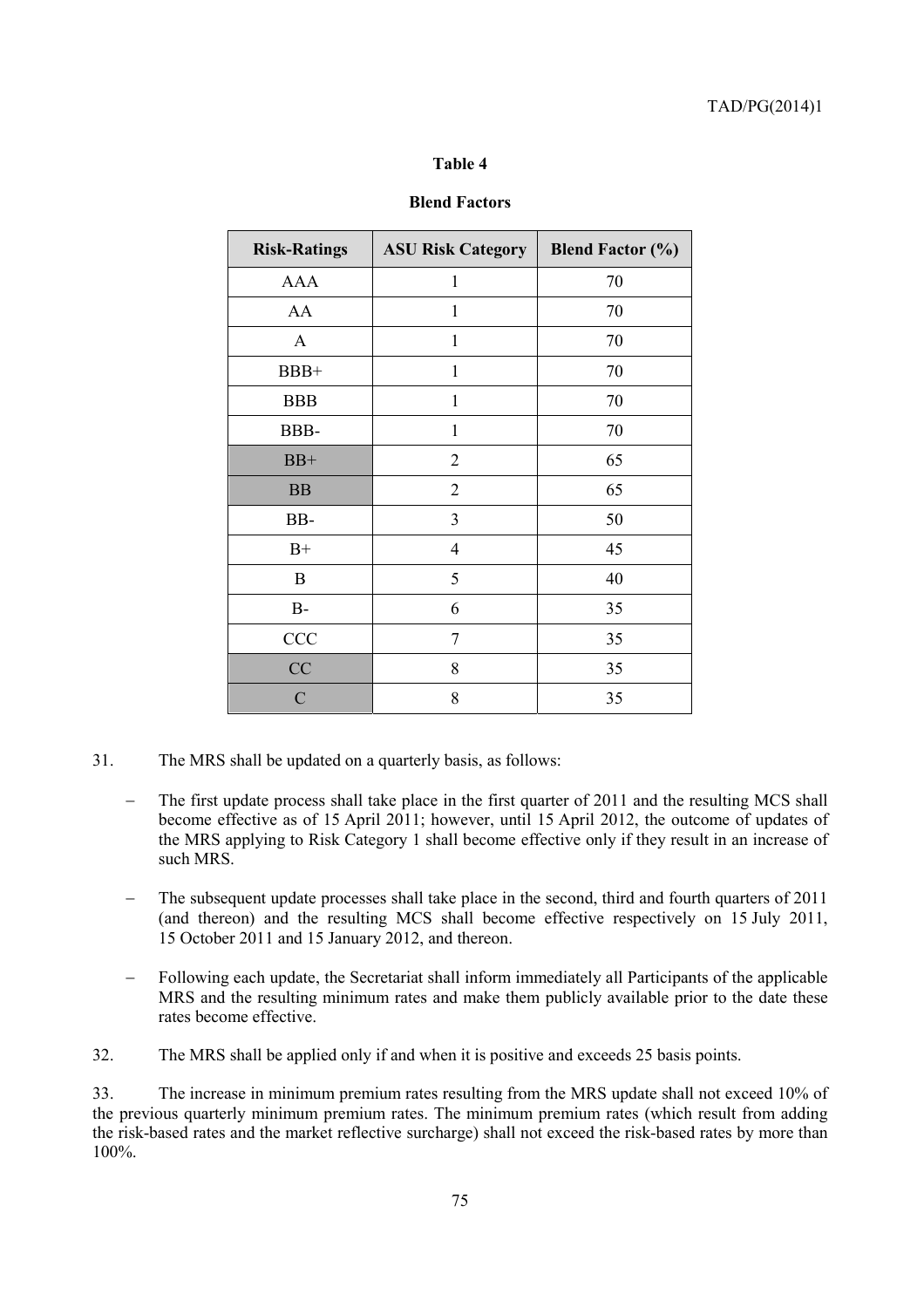- 34-1. In order to determine the minimum premium rates:
	- The following formula shall be used:

 Net MPR = MPR\*(1+RTAS)\*(1+RFAS)\*(1+RMRS)\*(1-CTCD)\*(1+NABS) - CICD Where:

- RTAS represents the repayment term adjustment surcharge set out in Article 12 b) of this Sector Understanding.
- RFAS represents the repayment frequency adjustment surcharge set out in Articles 13 a) 1) and 2) of this Sector Understanding.
- RMRS represents the risk mitigant replacement surcharge set out in Article 20 b) of this Appendix.
- CTCD represents the Cape Town Convention Discount set out in Article 36 of this Appendix.
- NABS represents the non-asset-backed surcharge set out in Articles 55 a) 4), 55 b) and 57 b) of this Appendix II, as applicable.
- CICD represents the conditional insurance coverage discount set out in Article 54 a) of this Appendix.
- Premium may be paid either upfront or, over the life of the facility, as spreads expressed in basis points per annum, or in any combination of upfront rates and spreads. The upfront rates and spreads shall be calculated using the premium rate conversion model (PCM) so that the premium payable for a given transaction has the same NPV whether payable upfront, as a spread over the life of the facility, or a combination thereof. In transactions where, prior to the commencement of cover, terms are agreed or stipulated, which entail a reduction in the weighted average life, an upfront rate (calculated using the PCM) may be charged, which in terms of the resulting premium payable, corresponds to that payable in NPV terms under the spreads.

34-2. The applicable minimum premium rates as of the initial effective date of this Sector Understanding (1 February 2011) are set out in Table 5 below.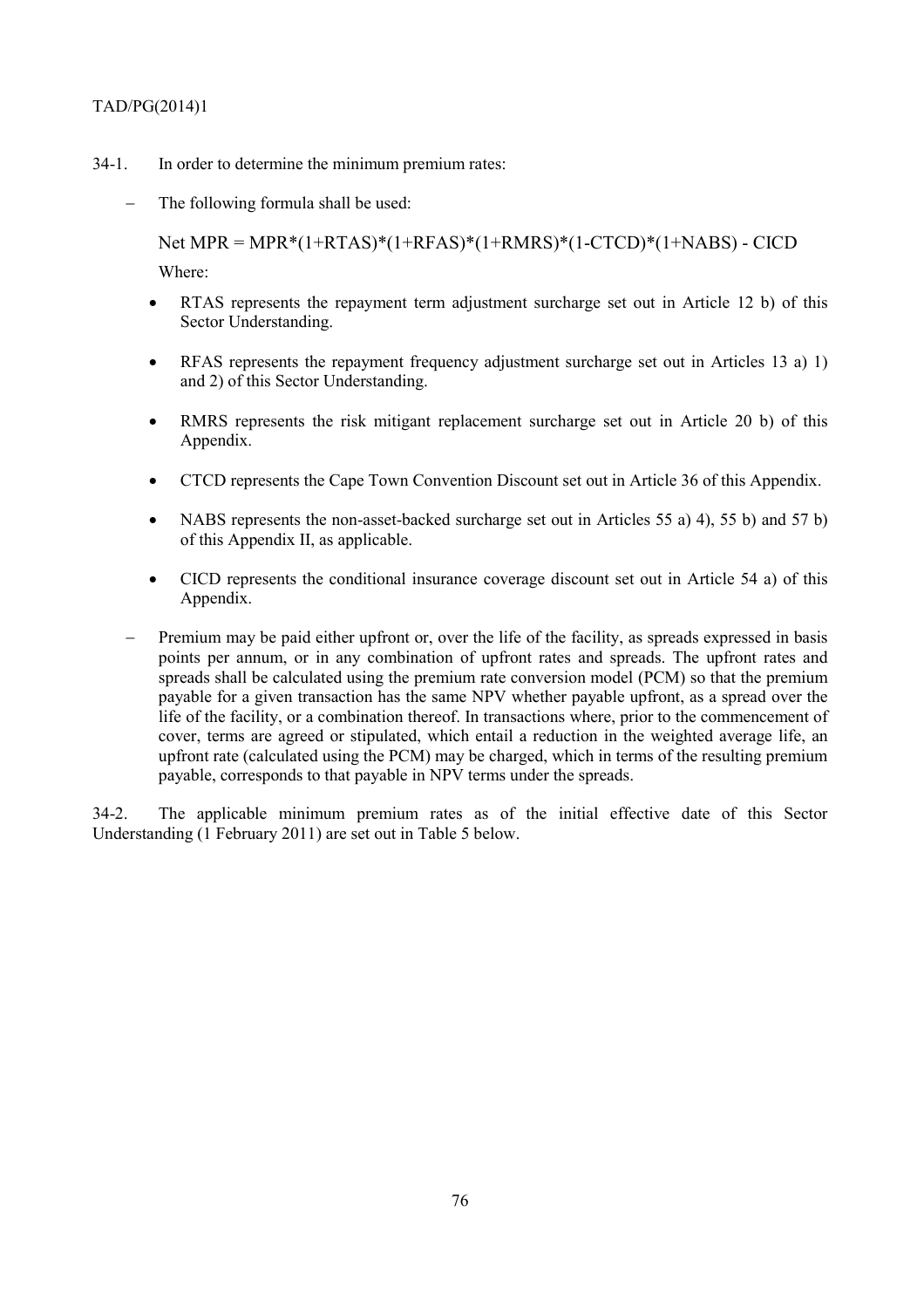### **Table 5**

## **Minimum Premium Rates**

|                      |                                      | <b>Minimum Premium Rates</b>         |                  |
|----------------------|--------------------------------------|--------------------------------------|------------------|
| <b>Risk Category</b> | <b>Risk</b><br><b>Classification</b> | Per Annum<br><b>Spreads</b><br>(bps) | Up-Front $(\% )$ |
| 1                    | AAA to BBB-                          | 137                                  | 7.72             |
| $\mathbf{2}$         | BB+ and BB                           | 184                                  | 10.44            |
| 3                    | BB-                                  | 194                                  | 11.03            |
| 4                    | 208<br>$B+$                          |                                      | 11.85            |
| 5                    | B                                    | 234                                  | 13.38            |
| 6                    | $B-$                                 | 236                                  | 13.50            |
| 7                    | <b>CCC</b>                           | 252                                  | 14.45            |
| 8                    | CC to C                              | 257                                  | 14.74            |

(12-year repayment term, asset-backed transactions)

## **II. REDUCTIONS OF THE MINIMUM PREMIUM**

35. Subject to the provisions of Article 36 of this Appendix, a reduction of the minimum premium rates established in accordance with sub-Section I above shall be allowed if:

- a) The asset-backed transaction relates to an aircraft object within the meaning of the Cape Town Protocol on Matters Specific to Aircraft Equipment,
- b) The operator of the aircraft object (and, if different, the borrower/buyer or lessor if, in the view of the Participant providing the official support, the structure of the transaction so warrants) is situated in a State which, at the time of disbursement in respect of the aircraft object, appears on the list of States which qualify for the reduction of the minimum premium rates ("Cape Town List"), and where applicable, in a territorial unit of that State that qualifies under Article 38 of this Appendix, and
- c) The transaction relates to an aircraft object registered on the International Registry established pursuant to the Cape Town Convention, and the Aircraft Protocol thereto (Cape Town Convention or CTC).

36. The reduction of the minimum premium rates established in accordance with sub-Section I above shall not exceed 10% of the applicable minimum premium rate.

- 37. In order to be included on the Cape Town List, a State shall:
	- a) Be a Contracting Party to the Cape Town Convention;
	- b) Have made the qualifying declarations set out in Annex I to this Appendix; and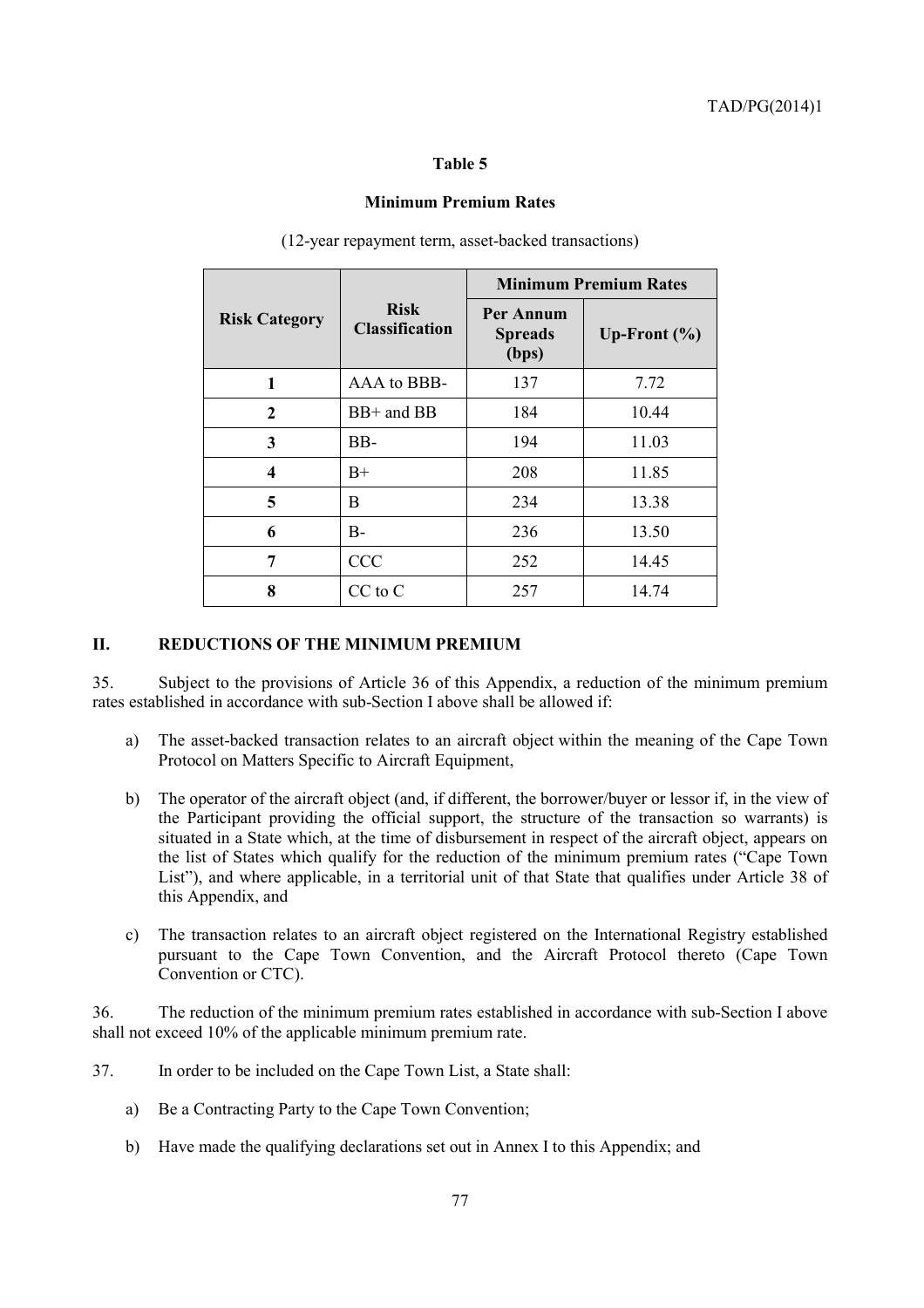- c) Have implemented the Cape Town Convention, including the qualifying declarations, in its laws and regulations, as required, in such a way that the Cape Town Convention commitments are appropriately translated into national law.
- 38. To qualify under Article 35 of this Appendix, a territorial unit shall:
	- a) Be a territorial unit to which the Cape Town Convention has been extended;
	- b) Be a territorial unit in respect of which the qualifying declarations set out in Annex I to this Appendix apply; and
	- c) Have implemented the Cape Town Convention, including the qualifying declarations, in its laws and regulations, as required, in such a way that the Cape Town Convention commitments are appropriately translated into national law.

39. An initial agreed Cape Town List shall be provided by the Participants to the Secretariat prior to the entry into force of this Sector Understanding. Updates to the Cape Town List shall be made in accordance with Articles 40 to 52 of this Appendix.

40. Any Participant or non-Participant which provides official support for aircraft may propose to the Secretariat the addition of a State to the Cape Town List. Such proposal shall include, with respect to such State:

- a) All the relevant information in respect of the date of deposit of the Cape Town Convention ratification or accession instruments with the Depositary;
- b) A copy of the declarations made by the State which is proposed to be added to the Cape Town List;
- c) All relevant information in respect of the date on which the Cape Town Convention and the qualifying declarations have entered into force;
- d) An analysis which outlines the steps that the State which is proposed to be added to the Cape Town List has taken to implement the Cape Town Convention including the qualifying declarations in its laws and regulations, as required to ensure that the Cape Town Convention commitments are appropriately translated into national law; and
- e) A duly completed questionnaire, the form of which is attached at Annex 2 of this Appendix ("CTC Questionnaire") completed by at least one law firm qualified to give legal advice in relation to the relevant jurisdiction of the State which is proposed to be added to the Cape Town List . The completed CTC Questionnaire shall specify:
	- (i) The name(s) and office address(es) of the responding law firm(s);
	- (ii) The law firm's relevant experience, which could include experience in legislative and constitutional processes as they relate to the implementation of international treaties in the State, and specific experience in CTC related issues including any experience in advising either a government on implementation and enforcement of the Cape Town Convention or the private sector, or enforcement of creditor's rights in the State which is proposed to be added to the Cape Town List;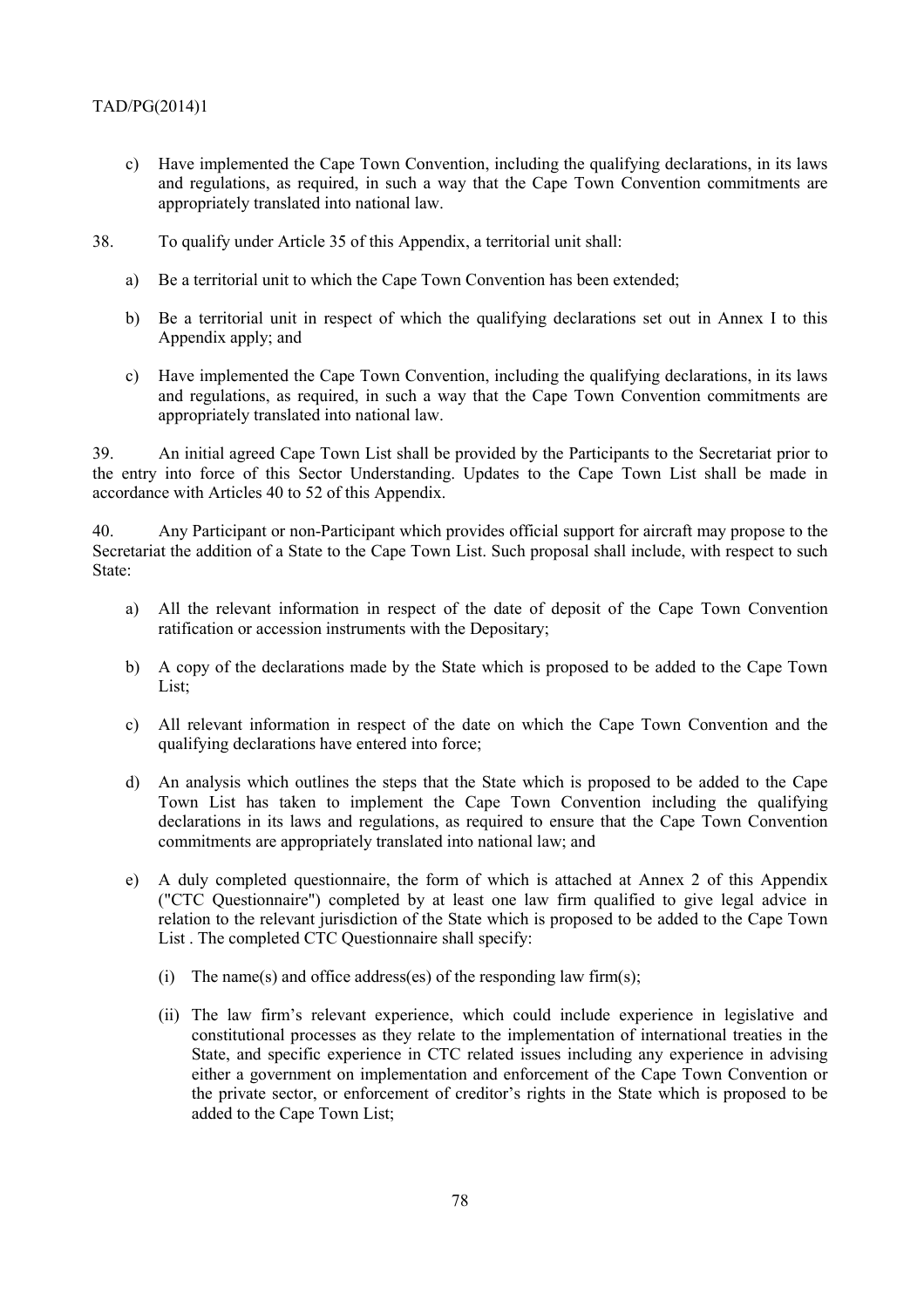- (iii) Whether the law firm is involved or intends to be involved in any transactions that may benefit from a reduction of minimum premium rates if the proposed State is added to the CTC list<sup>4</sup>; and
- (iv) The date on which the CTC Questionnaire has been completed.
- 41. The Secretariat shall circulate an OLIS message within five working days containing the proposal.

42. Any Participant or non-Participant which provides official support for aircraft may propose that a State be removed from the Cape Town List if they are of the view that such State has taken actions that are inconsistent with, or failed to take actions that are required by virtue of, that State's Cape Town Convention commitments. To that end, the Participant or non-Participant shall include in a proposal for removal from the Cape Town List, a full description of the circumstances that have given rise to the proposal for deletion, such as any State actions that are inconsistent with its Cape Town Convention commitments, or any failure to maintain or enforce legislation required by virtue of that State's Cape Town Convention commitments. The Participant or non-Participant who submits the proposal for removal from the Cape Town List shall provide any supporting documentation that may be available, and the Secretariat shall circulate an OLIS message within five working days containing such proposal.

43. Any Participant or non-Participant which provides official support for aircraft may propose the reinstatement of a State that has been previously removed from the Cape Town List, where such reinstatement is justified by subsequent corrective actions or events. Such a proposal shall be accompanied by a description of the circumstances that gave rise to the removal of the State as well as a report of the subsequent corrective actions in support of reinstatement. The Secretariat shall circulate an OLIS message within five working days containing such proposal.

44. The Participants may either agree to or challenge a proposal brought forward under Articles 40 to 43 of this Appendix within 20 working days from the date of submission of the proposal ("Period 1").

45. If at the end of Period 1, no challenge has been made to the proposal, the proposed update to the Cape Town List is deemed to have been accepted by all Participants. The Secretariat will modify the Cape Town List accordingly and send an OLIS message within five working days. The updated Cape Town List shall take effect on the date of that message.

46. In the event of a challenge to the proposed update of the Cape Town List, the challenging Participant or Participants shall, within Period 1, provide a written explanation of the basis of the challenge. Following circulation by the OECD Secretariat to all Participants of the written challenge, the Participants shall make best efforts to come to an agreement within a further ten working day period ("Period 2").

47. The Participants shall inform the Secretariat of the outcome of their discussions. If an agreement is reached during Period 2, the Secretariat will, if necessary, update the Cape Town List accordingly and send an OLIS message in the following five working days. The updated Cape Town List shall take effect on the date of that message.

48. If no agreement is reached during Period 2, the Chairman of the Participants to this Sector Understanding (hereafter "the Chairman") will make her/his best efforts to facilitate a consensus between the Participants, within twenty working days ("Period 3") immediately following Period 2. If at the end of Period 3, no consensus is reached, a final resolution shall be achieved through the following procedures:

 $\frac{1}{4}$ 

Together with information regarding any involvement (provided with due respect for confidentiality duties).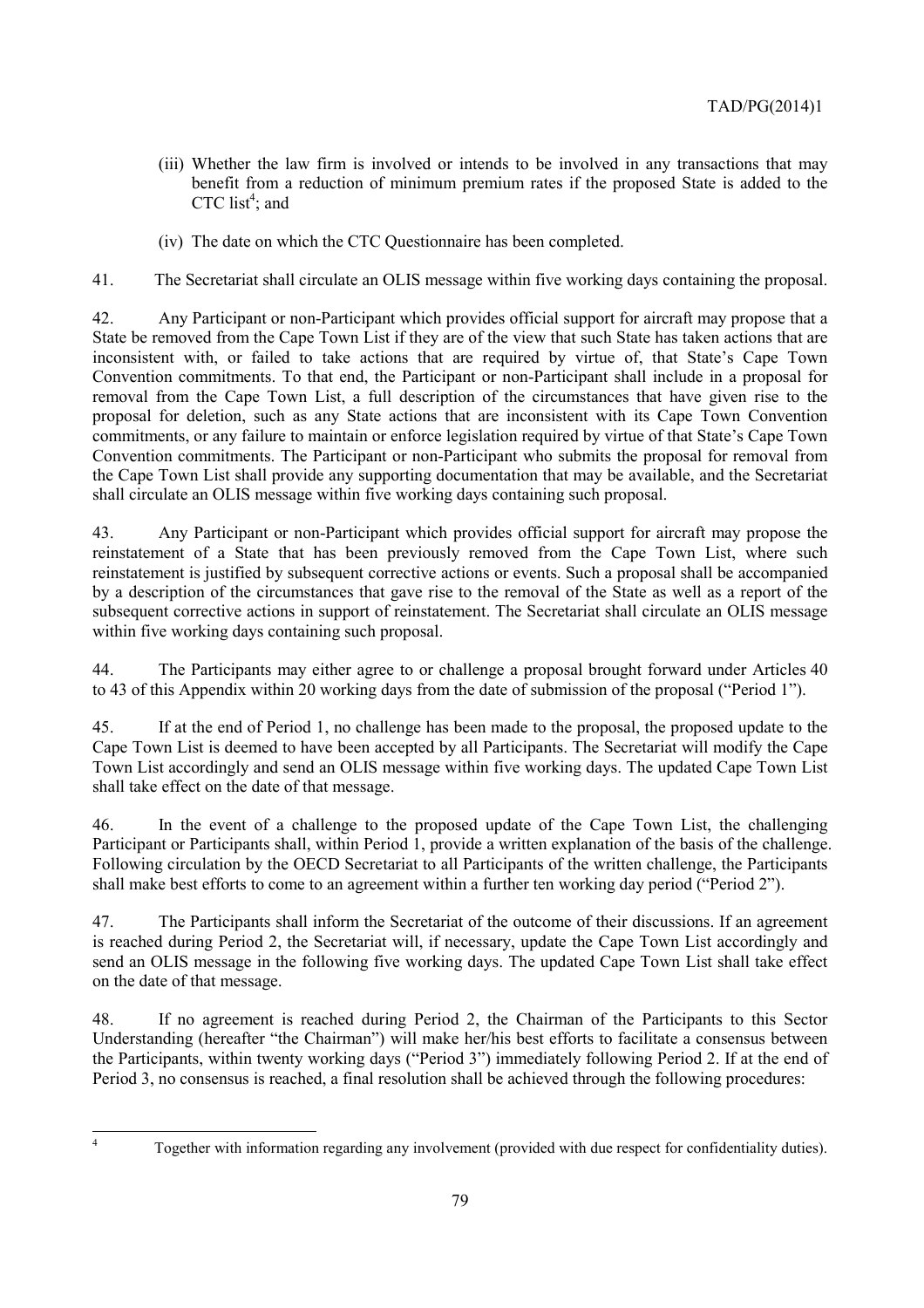- a) The Chairman shall make a written recommendation with respect to the proposed update of the Cape Town List. The Chairman's recommendation shall reflect the majority view emerging from the views openly expressed by at least the Participants which provide official support for aircraft exports. In the absence of a majority view, the Chairman shall make a recommendation based exclusively on the views expressed by the Participants and shall set out in writing the basis for the recommendation, including in the case of ineligibility, the eligibility criteria that were not met.
- b) The Chairman's recommendation shall not disclose any information relating to Participants' views or positions expressed in the context of the process set out in Articles 40 to 49 of this Appendix, and
- c) The Participants shall accept the recommendation of the Chairman.

49. If, following a proposal submitted under Article 40, the Participants or Chairman has determined that a State is not eligible to be added to the Cape Town List, a Participant or non-Participant may submit another proposal requesting that the Participants reconsider the State's eligibility. The proposing Participant or non-Participant shall address the reasons substantiating the original determination of ineligibility. The proposing Participant or non-Participant shall also obtain and provide an updated CTC questionnaire. This new proposal shall be subject to the process set out in Articles 44 to 50.

50. In the event of any change to the list of qualified countries pursuant to the procedures set out in Article 48 of this Appendix, the Secretariat shall issue an OLIS message containing the updated Cape Town List within five working days of such change. The updated Cape Town List shall take effect on the date of that message.

51. The addition, withdrawal or reinstatement of a State to the Cape Town List after disbursement in respect of an aircraft shall not affect MPRs established regarding such aircraft.

52. In the context of the process set out in Articles 40 to 50 of this Appendix, the Participants shall not disclose any information relating to views or positions expressed.

53. The Participants shall monitor the implementation of Articles 40 to 52 of this Appendix and review it in the first half of 2012, annually thereafter or upon the request of any Participant.

54. The following adjustments to the applicable minimum premium rates may be applied:

- a) A discount of five basis points (per annum spreads) or 0.29% (up-front) to the applicable minimum premium rates may be applied for officially supported transactions in the form of conditional insurance cover.
- b) The minimum premium rates shall be applied on the covered principal amount.

# **III. NON ASSET-BACKED TRANSACTIONS**

55. Notwithstanding the provisions of Article 19 a) of this Appendix, the Participants may provide officially supported export credits for non-asset backed transactions, provided either of the following conditions is fulfilled:

- a) In the case of non-sovereign transactions:
	- 1) The maximum value of the export contract receiving official support is USD 15 million.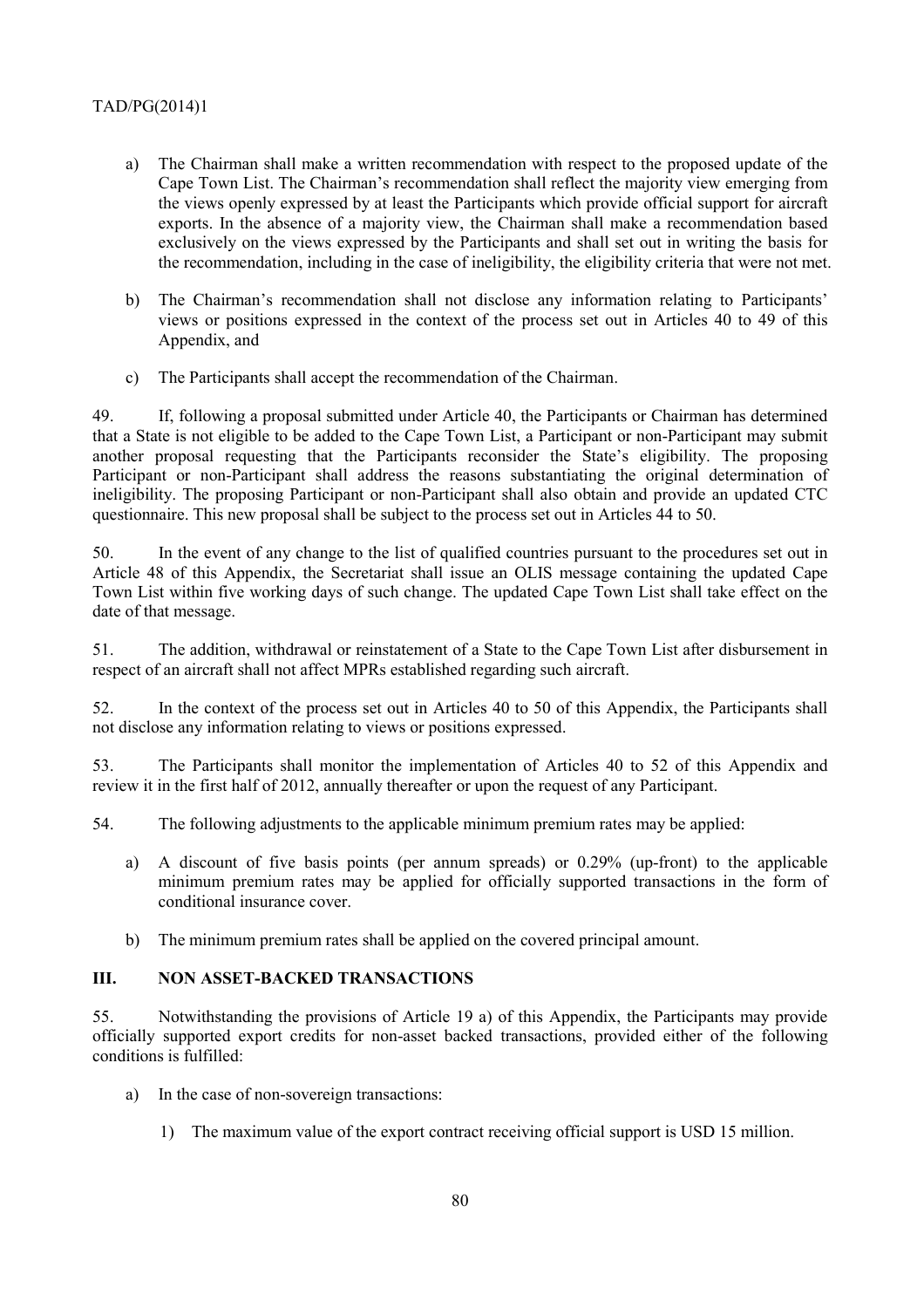- 2) The maximum repayment term shall be 10 years,
- 3) No third party has a security interest in the assets being financed, and
- 4) A minimum surcharge of 30% shall be applied to the minimum premium rates established in accordance with sub-Section I above.
- b) In the case of a transaction with a sovereign or backed by an irrevocable and unconditional sovereign guarantee, a minimum surcharge shall, in accordance with Table 6 below, be applied to the minimum premium rates set out in accordance with sub-Section I above.

| <b>Risk Category</b> | Surcharge (%) |
|----------------------|---------------|
|                      | 0             |
| 2                    | 0             |
| 3                    | 0             |
| 4                    | 10            |
| 5                    | 15            |
| 6                    | 15            |
|                      | 25            |
| Q                    | 25            |

| anlı |  |
|------|--|
|------|--|

56. The provisions of Articles 35 to 51 of this Appendix do not apply to officially supported export credits provided pursuant to Article 55 of this Appendix.

*SECTION 3: MINIMUM PREMIUM RATES FOR GOODS AND SERVICES OTHER THAN USED AIRCRAFT COVERED BY PART 3 OF THIS SECTOR UNDERSTANDING* 

57. When providing official support for all goods and services other than used aircraft covered by Part 3 of this Sector Understanding, the minimum premium rates shall be as follows:

- a) In the case of asset-backed transactions, the minimum premium rates shall be equal to the prevailing minimum spreads established in accordance with sub-Section I above and, in the case of pure cover, converted to upfront fees using the conversion model and the appropriate tenor.
- b) In the case of non asset-backed transactions, the minimum premium rates shall be equal to the prevailing minimum spreads established in accordance with sub-Section I above to which a surcharge of 30% will be added, and, in the case of pure cover, converted to upfront fees using the conversion model and the appropriate tenor.

58. The provisions of Articles 35 to 54 of this Appendix shall apply to official support for all goods and services other than used aircraft covered by Part 3 of this Sector Understanding.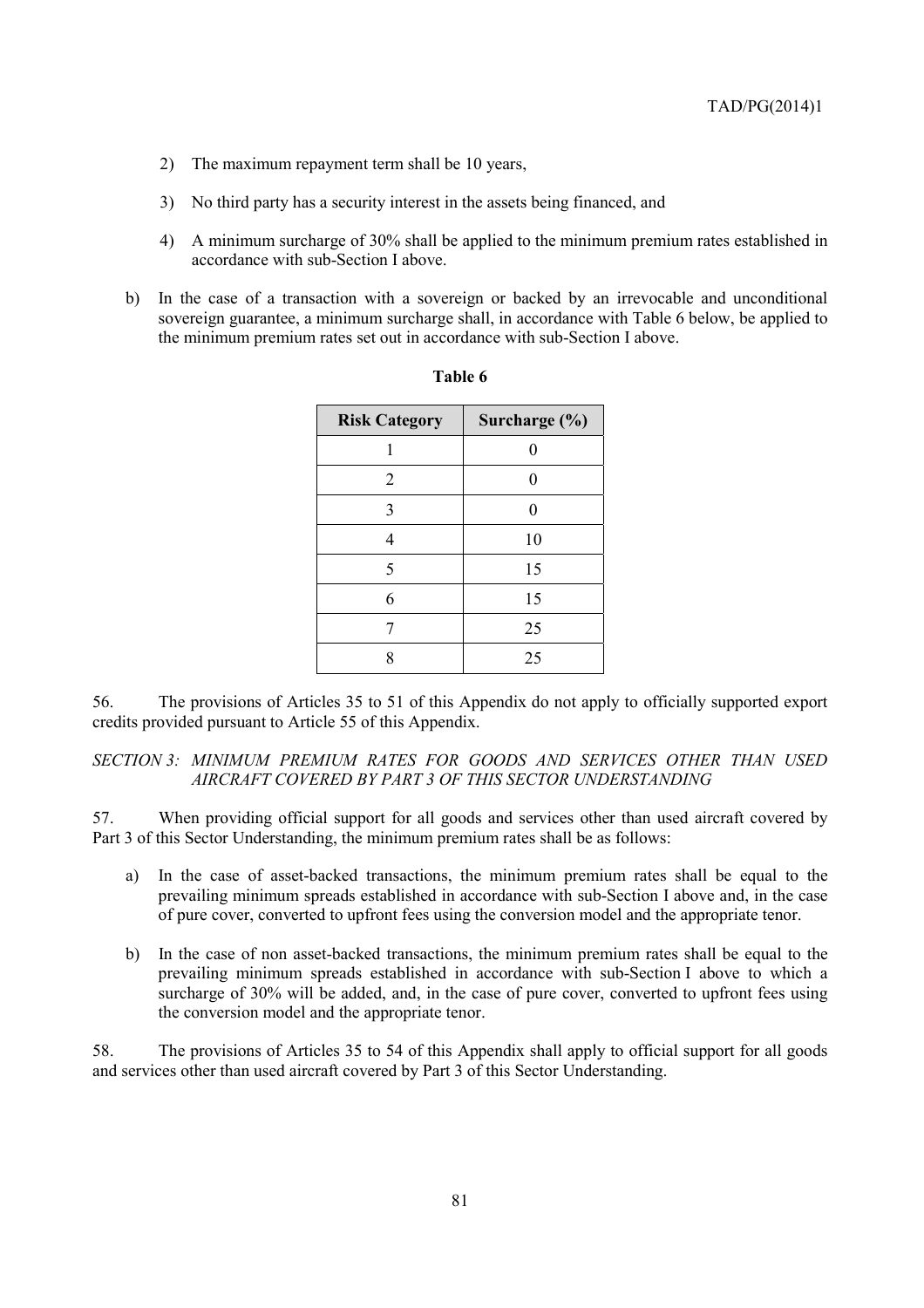# **ANNEX 1: QUALIFYING DECLARATIONS**

1. For the purpose of Section 2 of Appendix II, the term "qualifying declarations", and all other references thereto in this Sector Understanding, means that a Contracting party to the Cape Town Convention (Contracting Party):

- a) Has made the declarations in Article 2 of this Annex, and
- b) Has not made the declarations in Article 3 of this Annex.
- 2. The declarations for the purpose of Article 1 a) of this Annex are:
	- a) Insolvency: State Party declares that it will apply the entirety of Alternative A under Article XI of the Aircraft Protocol to all types of insolvency proceeding and that the waiting period for the purposes of Article XI (3) of that Alternative shall be no more than 60 calendar days.
	- b) Deregistration: State Party declares that it will apply Article XIII of the Aircraft Protocol.
	- c) Choice of Law: State Party declares that it will apply Article VIII of the Aircraft Protocol.

And at least one of the following (though both are encouraged):

- d) Method for Exercising Remedies: State Party declares under Convention Article 54 (2) that any remedies available to the creditor under any provision of the Convention which are not expressed under the relevant provisions thereof to require application to a court may be exercised without leave of the court (the insertion "without court action and" to be recommended (but not required) before the words "leave of the court");
- e) Timely Remedies: State Party declares that it will apply Article X of the Aircraft Protocol in its entirety (though clause 5 thereof, which is to be encouraged, is not required) and that the number of working days to be used for the purposes of the time-limit laid down in Article  $X(2)$  of the Aircraft Protocol shall be in respect of:
	- 1) The remedies specified in Articles 13 (1) (a), (b) and (c) of the Convention (preservation of the aircraft objects and their value; possession, control or custody of the aircraft objects; and immobilisation of the aircraft objects), not more than that equal to ten calendar days, and
	- 2) The remedies specified in Articles 13 (1) (d) and (e) of the Convention (lease or management of the aircraft objects and the income thereof and sale and application of proceeds from the aircraft equipment), not more than that equal to 30 calendar days.
- 3. The declarations referred to in Article 1 b) of this Annex are the following:
	- a) Relief Pending Final Determination: State Party shall not have made a declaration under Article 55 of the Convention opting out of Article 13 or Article 43 of the Convention; provided, however, that, if State Party made the declarations set out under Article 2 d) of this Annex, the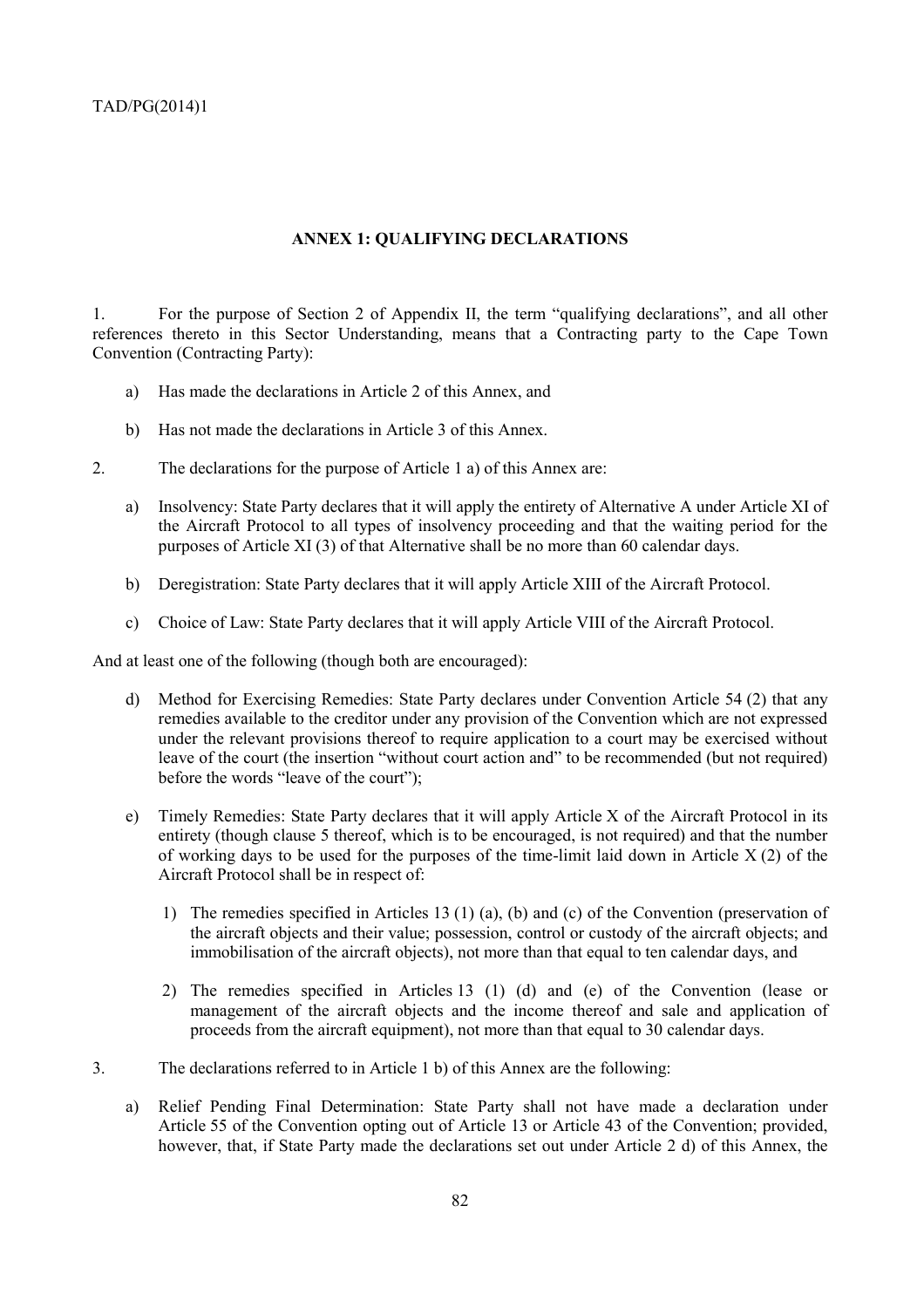making of a declaration under Article 55 of the Convention shall not prevent application of the Cape Town Convention discount.

- b) Rome Convention: State Party shall not have made a declaration under Article XXXII of the Aircraft Protocol opting out of Article XXIV of the Aircraft Protocol; and
- c) Lease Remedy: State Party shall not have made a declaration under Article 54 (1) of the Convention preventing lease as a remedy.

4. Regarding Article XI of the Aircraft Protocol, for Member States of the European Union, the qualifying declaration set out in Article 2 a) of this Annex shall be deemed made by a Member State, for purposes hereof, if the national law of such Member State was amended to reflect the terms of Alternative A under Article XI of the Aircraft Protocol (with a maximum 60 calendar days waiting period). As regards the qualifying declarations set out in Articles 2 c) and e) of this Annex, these shall be deemed satisfied, for the purpose of this Sector Understanding, if the laws of the European Union or the relevant Member States are substantially similar to that set out in such Articles of this Annex. In the case of Article 2 c) of this Annex, the laws of the European Union (EC Regulation 593/2008 on the Law Applicable to Contractual Obligations) are agreed to be substantially similar to Article VIII of the Aircraft Protocol.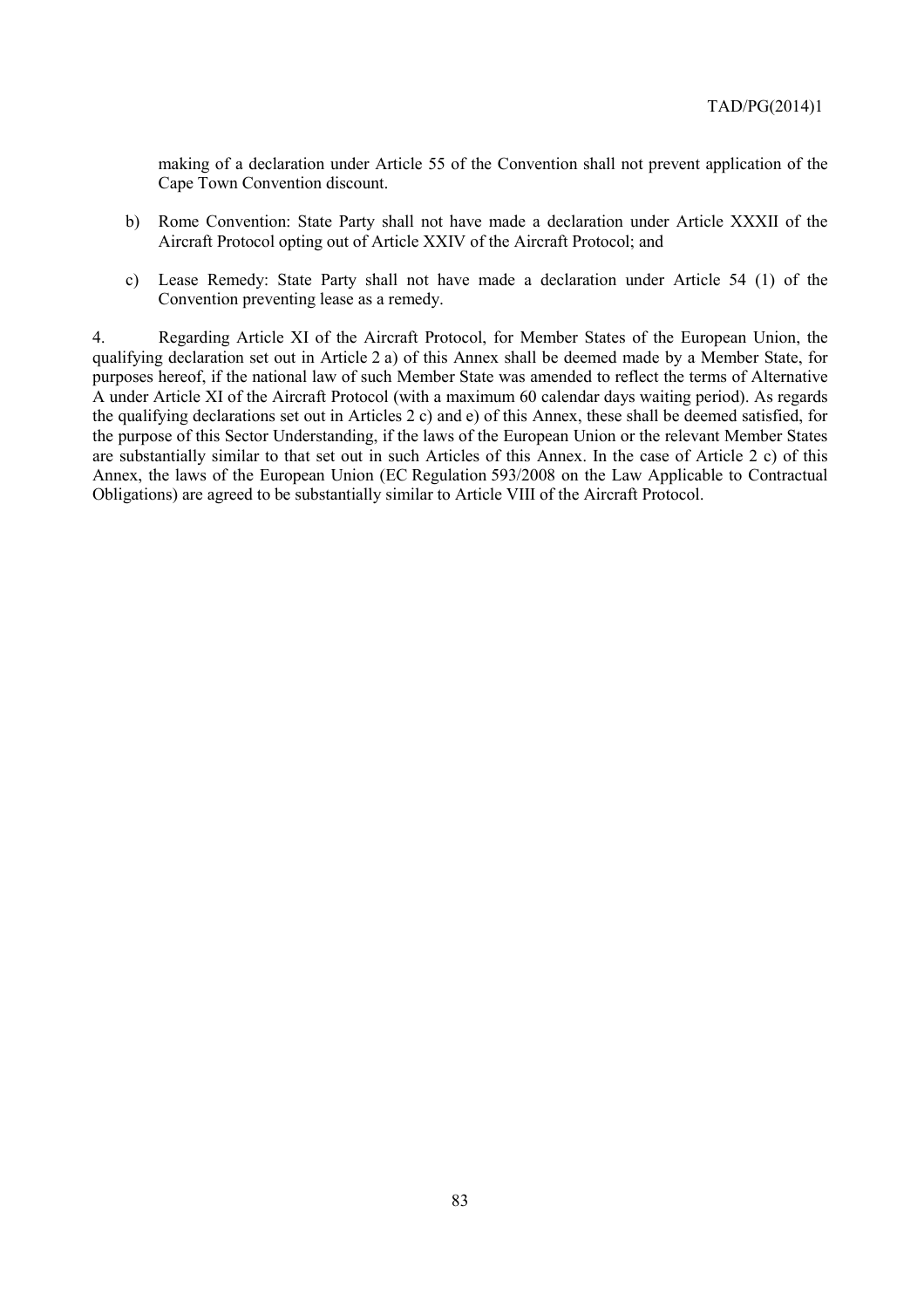# **ANNEX 2: CAPE TOWN CONVENTION QUESTIONNAIRE**

# **I. Preliminary Information**

Please provide the following information:

1. The name and full address of the law firm completing the questionnaire.

2. The law firm's relevant experience, which could include experience in legislative and constitutional processes as they relate to the implementation of international treaties in the State, and specific experience in CTC related issues including any experience in advising either a government on implementation and enforcement of the Cape Town Convention or the private sector, or enforcement of creditor's rights in the State which is proposed to be added to the Cape Town List;

3. Whether the law firm is involved or intends to be involved in any transactions that may benefit from a reduction of minimum premium rates if the proposed State is added to the CTC list;<sup>1</sup>

4. The date on which this questionnaire was completed.

# **II. Questions**

### *1. Qualifying declarations*

- 1.1 Has the State<sup>2</sup> made each of the qualifying declarations in accordance with the requirements of Annex 1 to Appendix II of the Sector Understanding on Export Credits for Civil Aircraft ("ASU") (each a "Qualifying Declaration")? In particular, regarding the declarations concerning "Method for Exercising Remedies" [Article 2 d)] and "Timely Remedies" [Article 2 e)], please specify if one or both of these have been made.
- 1.2 Please describe the way in which the declarations made differ, if at all, from the requirements referred to in Question 1.1.
- 1.3 Please confirm that the State has not made any of the declarations listed in Article 3 of Annex 1 to Appendix II of the ASU.

# *2. Ratification*

1.1 Has the State ratified, accepted, approved or acceded to the Cape Town Convention and Aircraft Protocol ("Convention")? Please could you state the date of ratification/accession and briefly describe the State's process of accession to or ratification of the Convention?

 $\frac{1}{1}$ Together with information regarding any involvement (provided with due respect for confidentiality duties).

<sup>&</sup>lt;sup>2</sup> For the purposes of this questionnaire the "State" is the country that is being proposed for addition to the Cape Town Convention List under Appendix II, Section 2, II of the ASU. Where appropriate, these questions shall also be answered in respect of the laws of the particular "territorial unit" of the State in which the relevant operator of an aircraft (or other relevant body as set out in Article 35 (b) Appendix II) is located and "national law" shall be read as including a reference to the relevant local law.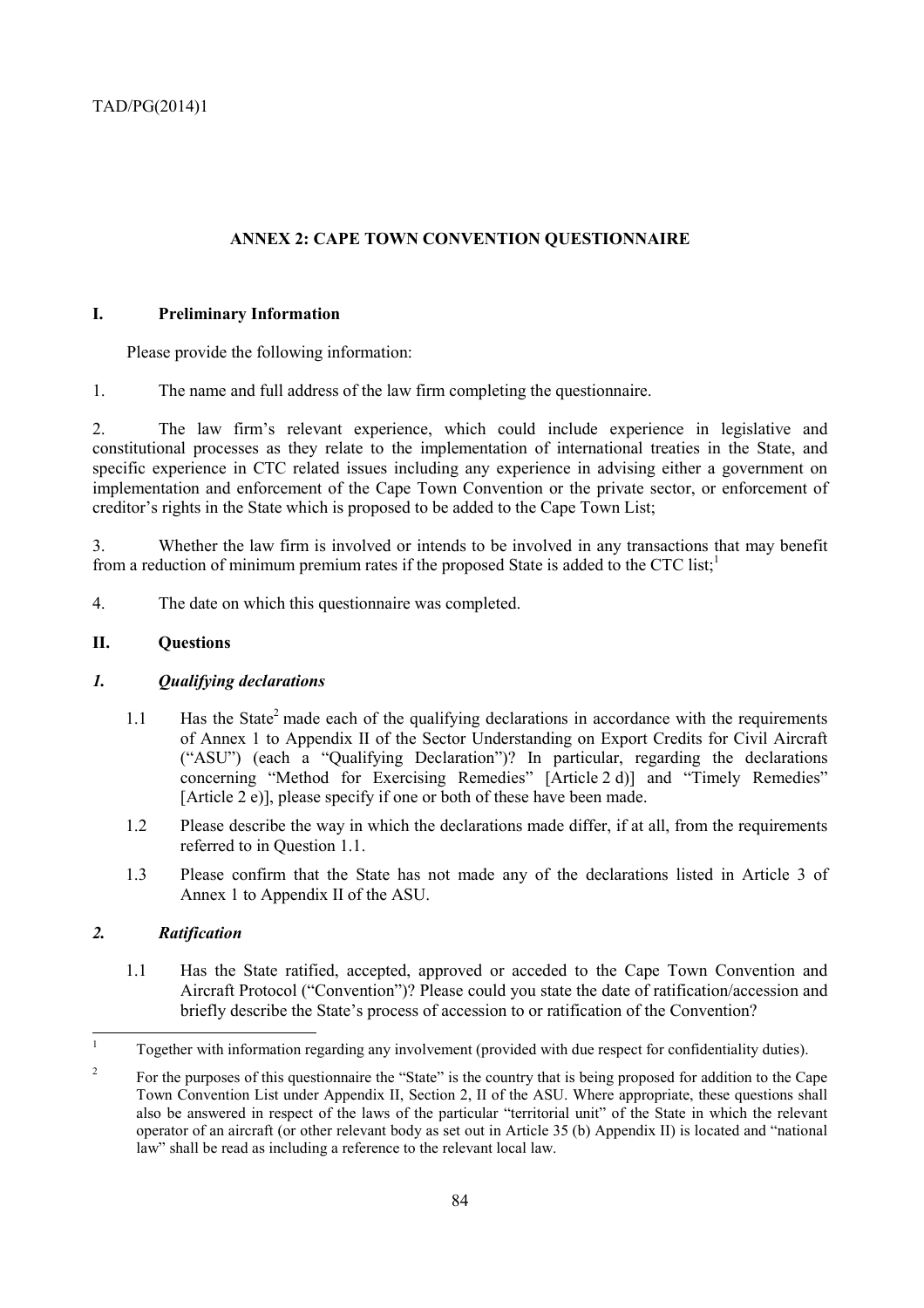- 1.2 Do the Convention and Qualifying Declarations ("QD") made have the force of law in the whole territory of the State without any further act, implementing legislation or the passing of any further law or regulation?
- 1.3 If so, please briefly explain the process that gives the Convention and QDs the force of law.

# *3. Effect of national and local law*

- 1.1 Describe and list, if applicable, the implementing legislation and regulation(s) with respect to the Convention and each QD made by the State.
- 1.2 Would the Convention and QDs made, as translated into national law<sup>3</sup> ("Convention and QDs"), overrule or have priority over any conflicting national law, regulation, order, judicial precedent or regulatory practice. If so, please describe the process by which this happens,<sup>4</sup> and if not, please provide details.
- 1.3 Are there any existing gaps in the implementation of the Convention and QDs? If so, please describe.<sup>5</sup>

# *4. Court and administrative decisions*

- 1.1. Please describe any matters, including judicial, regulatory, or administrative practice which could be expected to result in the courts, authorities or administrative bodies failing to give full force and effect to the Convention and  $ODs$ .<sup>6,7</sup>
- 1.2. To your knowledge, has there been any judicial or administrative enforcement action taken by a creditor under the Convention? If so, please describe the action and indicate whether it was successful.
- 1.3. To your knowledge, since ratification/implementation, have the courts in that State refused in any instance to enforce loan obligations of a debtor or guarantor in the State contrary to the Convention and QDs?
- 1.4. To your knowledge, are there any other matters that may impact whether courts and administrative bodies should be expected to act in a manner consistent with the Convention and QDs? If so, please specify.

 3 For the purposes of this questionnaire, 'national law' refers to all national legislation of a State, including but not limited to, the Constitution and its Amendments, any federal, state and district law or regulation.

<sup>&</sup>lt;sup>4</sup> For example, that (i) treaties prevail over other law as a matter of constitutional or similar framework law in State X, or (ii) legislation is required in State X, and has been enacted expressly setting out the priority of the Cape Town Treaty and /or superseding such other law, or (iii) the Cape Town Treaty or its implementing legislation is (a) more specific than other law (*lex specialis derogat legi generali*), and/or (b) later in time than such other law (*lex posterior derogat legi priori*), and as a result of (a) and/or (b) prevails over such other law.

<sup>5</sup> For example, is there any reason why the rights and remedies granted to creditors under the Convention, including those granted under the QDs, would not (a) be recognized as being effective or (b) be sufficient by themselves, to enable such rights and remedies to be validly exercised in the State?

<sup>6</sup> An example of an administrative action for the purposes of this question might be the failure by the State to put in place any procedures or resources to give effect to a provision of the Convention or a Qualifying Declaration. Another example would be the failure by a State to put in place proper procedures in its aircraft registry for recording IDERAs.

<sup>7</sup> Please include in your analysis any precedent / decision relating to the recognition of rights of creditors, including ECAs, when relevant.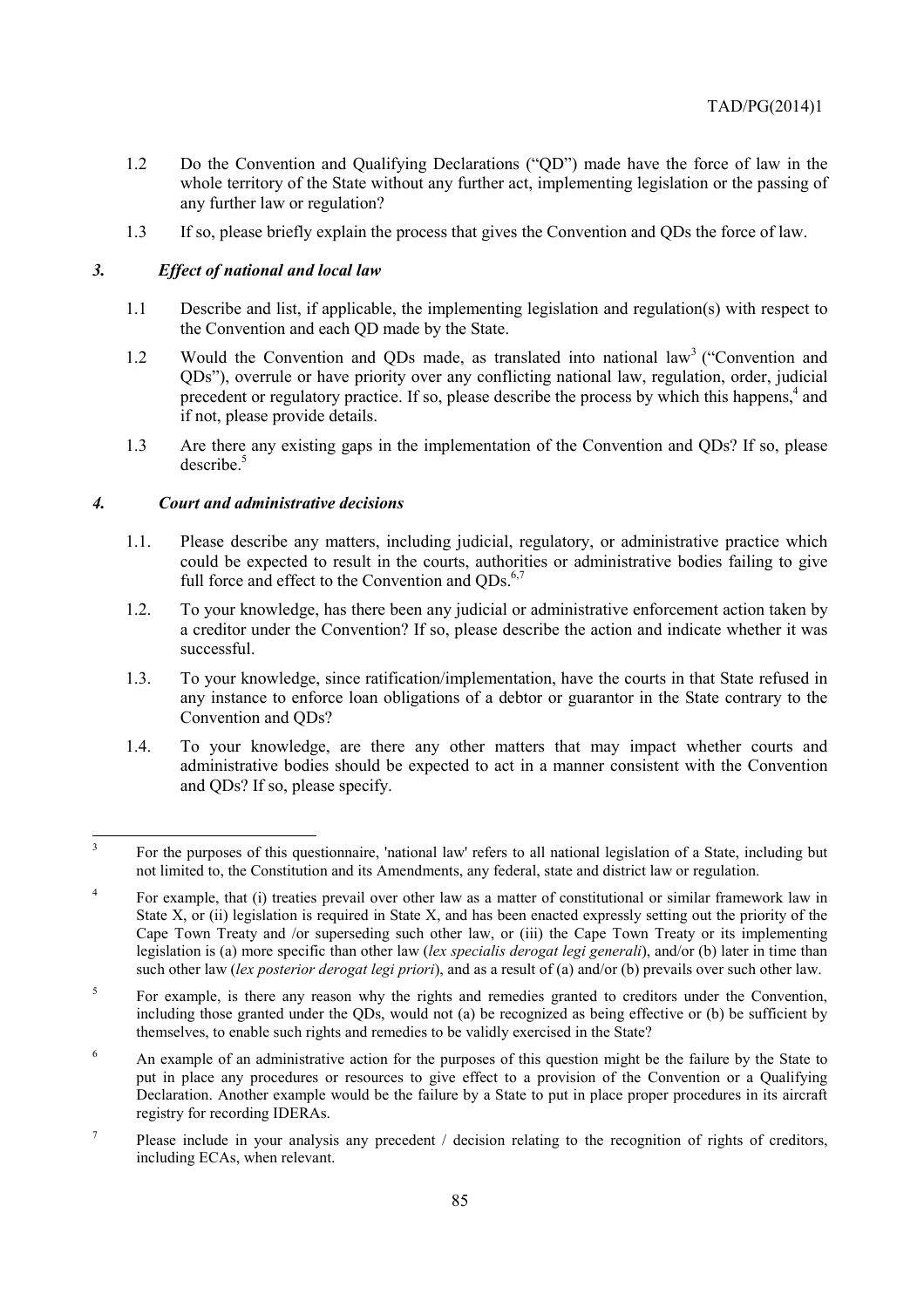#### **APPENDIX III**

#### **MINIMUM INTEREST RATES**

The provision of official financing support shall not offset or compensate, in part or in full, for the appropriate premium rate to be charged for the risk of non-repayment pursuant to the provisions of Appendix II.

#### **1. MINIMUM FLOATING INTEREST RATE**

- a) The minimum floating interest rate shall be, as appropriate, the EURIBOR, the Bank Bill Swap Rate, *i.e.* BBSY, the London Inter-Bank Offered Rate, *i.e.* LIBOR, as compiled by the British Bankers' Association (BBA) with the currency and the maturity corresponding to the frequency of interest payment of officially supported export credit, or the Canadian Dealer Offered Rate (CDOR), to which a margin benchmark calculated in accordance with Article 8 of this Appendix, shall be added.
- b) The floating interest rate setup mechanism shall vary according to the repayment profile chosen, as follows:
	- 1) When the repayment of principal and the payment of interest are combined in equal instalments, the relevant EURIBOR/BBSY/LIBOR/CDOR effective two business days prior to the loan drawdown date, according to the relevant currency and payment frequency shall be used to calculate the entire payment schedule, as if it were a fixed rate. The principal payment schedule shall then be fixed as well as the first interest payment. The second interest payment, and so on, shall be calculated based on the relevant EURIBOR/BBSY/LIBOR/CDOR effective two business days before the prior payment date over the outstanding principal balance initially established.
	- 2) When the repayment of principal is made in equal instalments, the relevant EURIBOR/BBSY/LIBOR/CDOR, according to the relevant currency and payment frequency, effective two business days before the loan drawdown date and prior to each payment date shall be used to calculate the following interest payment over the outstanding principal balance.
- c) Where official financing support is provided for floating rate loans, buyers/borrowers may have the option to switch from a floating rate to a fixed rate provided that the following conditions are fulfilled:
	- 1) The option is restricted to switching to the swap rate only;
	- 2) The option to switch shall only be exercised upon request, only once, and shall be reported accordingly with a reference to the reporting form initially sent to the Secretariat pursuant to Article 24 of this Understanding.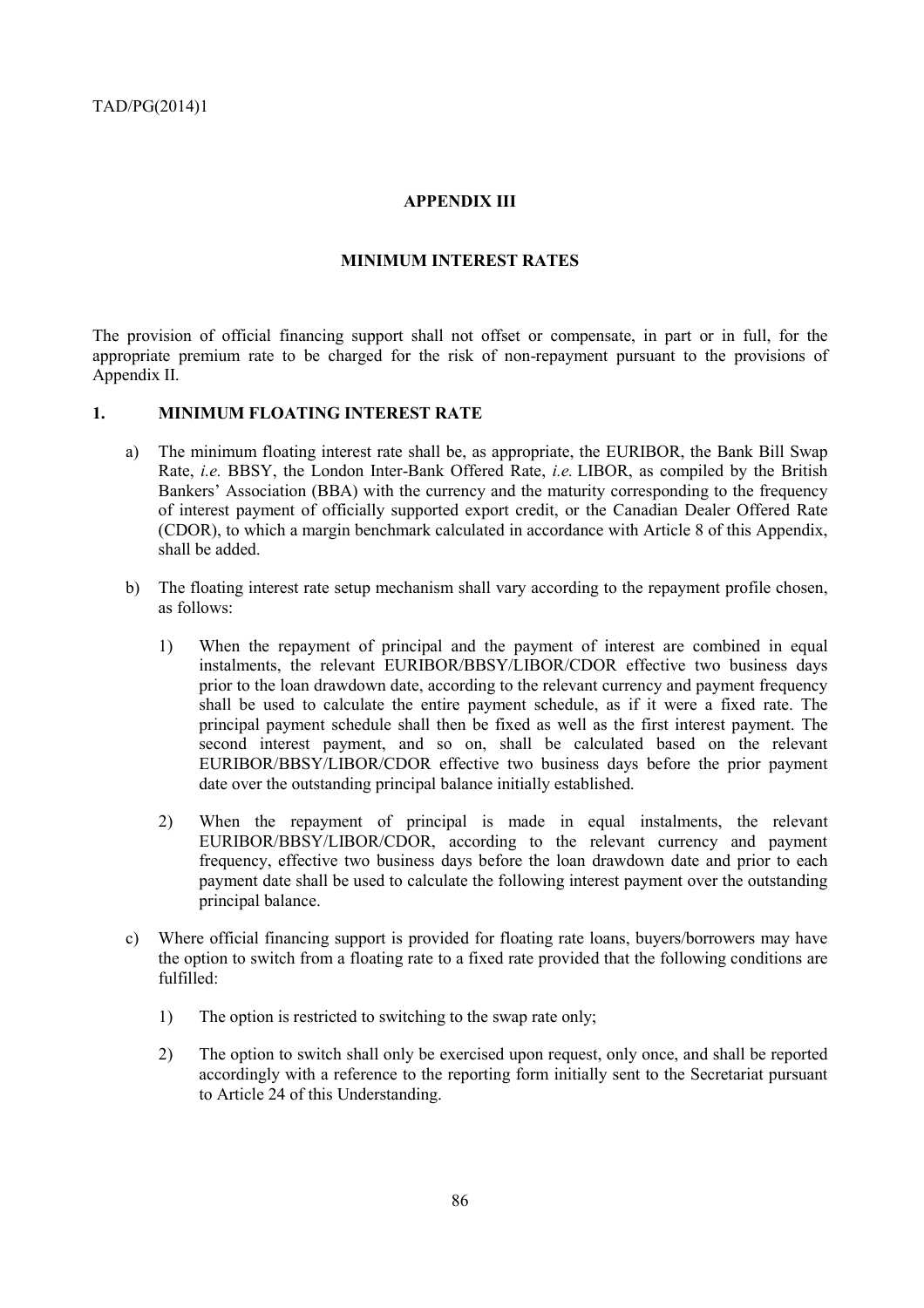# **2. MINIMUM FIXED INTEREST RATE**

The minimum fixed interest rate shall be either:

a) The swap rate, concerning the relevant currency of the officially supported export credit and with a maturity according to Table 7 below in the cases where the loan amortization is based on equal payments of principal or equal payments of principal and interest. When the principal payments are not structured in accordance with Article 13 a) of this Sector Understanding, the swap rate maturity applied shall be the interpolated rate for the two closest available annual periods to the weighted average life of the loan. The interest rate shall be set two business days prior to each drawdown date.

| <b>Repayment Term</b> | <b>Swap Rate Maturity</b> |  |
|-----------------------|---------------------------|--|
| Up to 3 years         | 2 years                   |  |
| Up to 5 years         | 3 years                   |  |
| Up to 7 years         | 4 years                   |  |
| Up to 9 years         | 5 years                   |  |
| Up to 10 years        | 6 years                   |  |
| Up to 12 years        | 7 years                   |  |
| Up to 15 years        | 9 years                   |  |

| anıe |  |
|------|--|
|------|--|

# OR

b) The Commercial Interest Reference Rate (CIRR) established according to the provisions set out in Articles 3 to 7 of this Appendix,

to which, in both cases, the margin benchmark, calculated in accordance with Article 8 of this Appendix, shall be added.

#### **3. CONSTRUCTION OF CIRR**

- a) A CIRR is established for any of the eligible currencies set out in Article 9 of this Sector Understanding and calculated by adding a fixed margin of 120 basis points to one of the following three yields (the base rates):
	- 1) Five-year government bond yields for a repayment term up to and including nine years,
	- 2) Seven-year government bond yields for over nine and up to and including 12 years, or
	- 3) Nine-year government bond yields for over 12 and up to and including 15 years.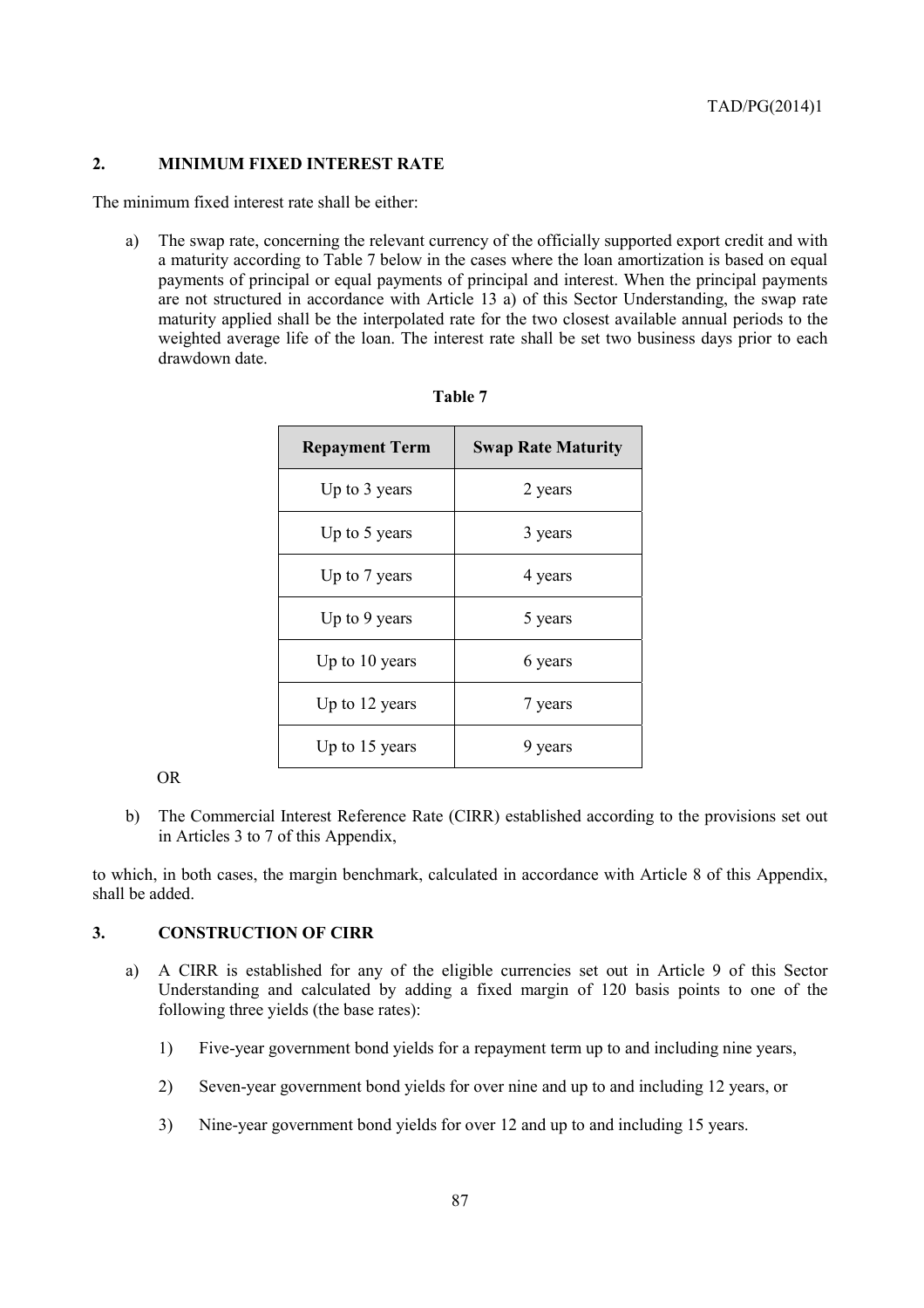- b) CIRR shall be calculated monthly using data from the previous month and notified to the Secretariat, no later than five days after the end of each month. The Secretariat shall then inform immediately all Participants of the applicable rates and make them publicly available. CIRR shall take effect on the 15th day of each month.
- c) A Participant or a non-Participant may request that a CIRR be established for the currency of a non-Participant. In consultation with the non-Participant, a Participant or the Secretariat on behalf of that non-Participant may make a proposal for the construction of the CIRR in that currency using the Common Line procedures set out in Articles 28 to 33 of this Sector Understanding.

# **4. VALIDITY PERIOD OF CIRR**

- a) Holding the CIRR: the CIRR applying to a transaction shall not be held for a period longer than six months from its selection (export contract date or any application date thereafter) to the credit agreement date. If the credit agreement is not signed within that limit, and the CIRR is reset for an additional six months, the new CIRR shall be committed at the rate prevailing at the date of reset.
- b) After the credit agreement date, the CIRR shall be applied for drawing periods which do not exceed six months. After the first six-month drawing period, the CIRR is reset for the next six months; the new CIRR shall be the one prevailing at the first day of the new six-month period and cannot be lower than the CIRR originally selected (procedure to be replicated for each subsequent six-month period of drawings).

### **5. APPLICATION OF MINIMUM INTEREST RATES**

Within the provisions of the credit agreement the borrower shall not be allowed an option to switch from an officially supported floating rate financing to a pre-selected CIRR financing, nor be allowed to switch between a pre-selected CIRR and the short term market rate quoted on any interest payment date throughout the life of the loan.

### **6. EARLY REPAYMENT OF CIRR**

In the event of a voluntary, early repayment of a loan or any portion thereof or when the CIRR applied under the credit agreement is modified into a floating or a swap rate, the borrower shall compensate the institution providing official financing support for all costs and losses incurred as a result of such actions, including the cost to the government institution of replacing the part of the fixed rate cash inflow interrupted by the early repayment.

### **7. IMMEDIATE CHANGES IN INTEREST RATES**

When market developments require the notification of an amendment to a CIRR during the course of a month, the amended rate shall be implemented ten working days after notification of this amendment has been received by the Secretariat.

### **8. MARGIN BENCHMARK**

a) A margin benchmark shall be calculated monthly, using data notified to the Secretariat in accordance with Article 24 b) of this Sector Understanding, and shall take effect on the 15th day of each month. Once calculated, the margin benchmark shall be notified by the Secretariat to the Participants and shall be made publicly available.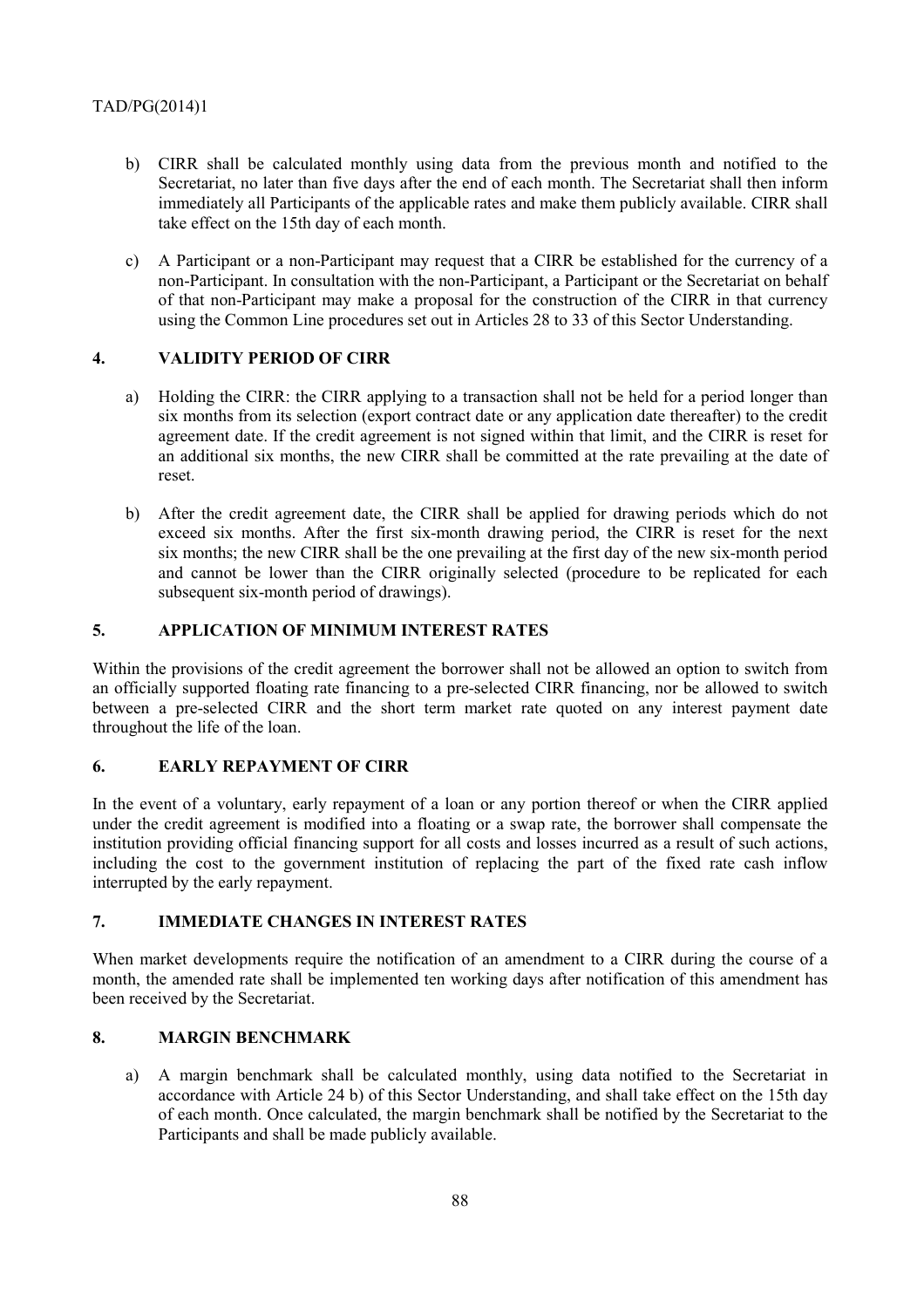- b) The margin benchmark shall be a rate equivalent to the average of the lowest 50% of the margins over LIBOR or SWAP charged for transactions in the three full calendar months preceding the effective date set out in paragraph a) above, meeting the following conditions:
	- 1) 100% unconditional guarantee transactions denominated in US dollars;
	- 2) Official support provided in respect of aircraft valued at or above USD 35 million (or its equivalent in any other eligible currency); and
	- 3) Transactions will be notified as of their loan drawdown dates. In case several drawdowns occur under the same bank mandate at the same margin, only the drawdown of the first aircraft will be notified.
- c) Once it has taken effect, the margin benchmark shall apply to all official financing support provided during the ensuing one month period until the margin benchmark is reset by the Secretariat as set out above.
- d) The Participants shall monitor the margin benchmark and shall review the margin benchmark mechanism six and twelve months following the effective date of this Sector Understanding, annually thereafter or upon the request of any Participant.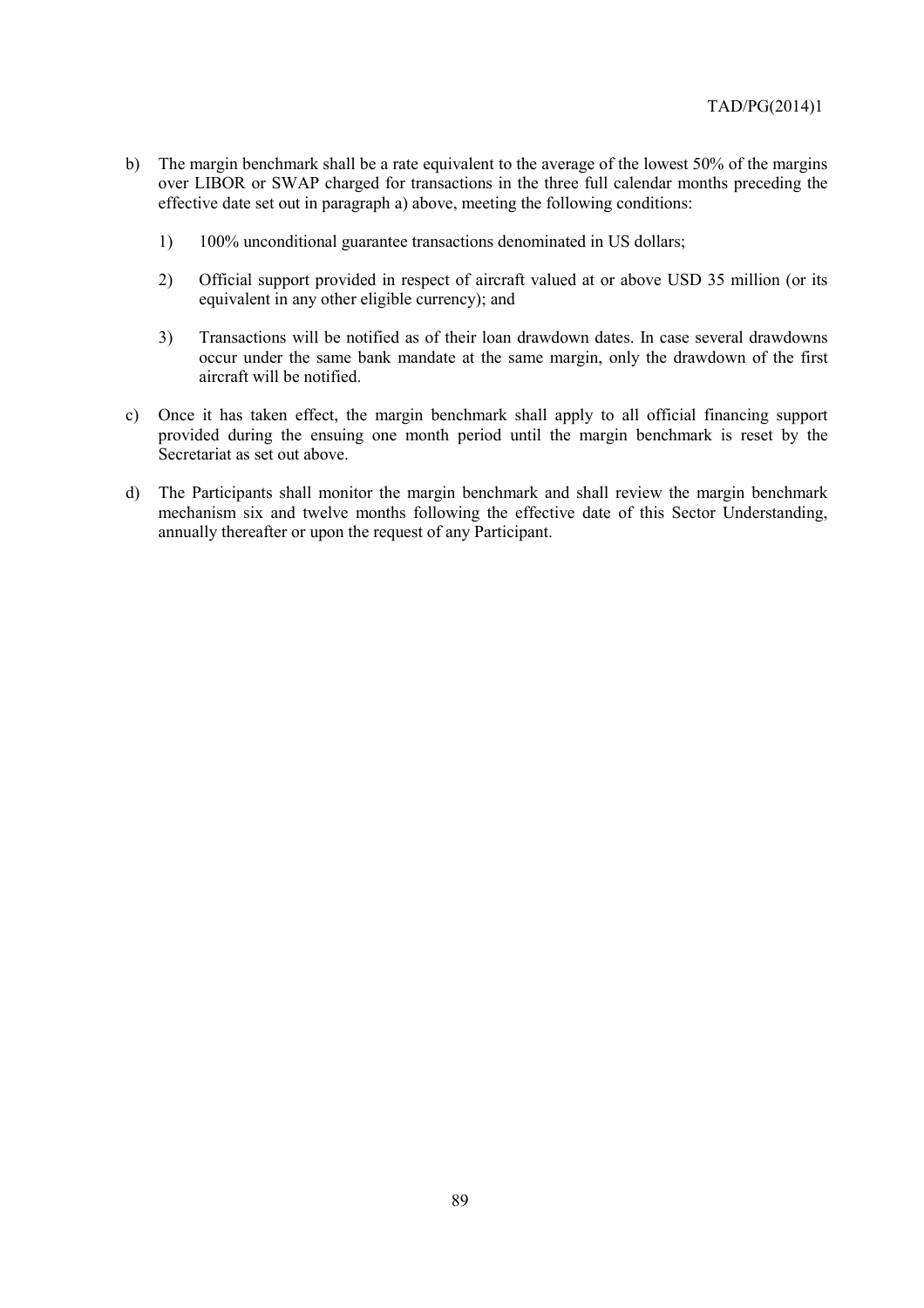#### **APPENDIX IV**

# **REPORTING FORM**

#### *a) Basic Information*

- 1. Notifying country
- 2. Notification date
- 3. Name of notifying authority/agency
- 4. Identification number

## *b) Buyer/Borrower/Guarantor Information*

- 5. Name and country of buyer
- 6. Name and country of borrower
- 7. Name and country of guarantor
- 8. Status of buyer/borrower/guarantor, *e.g.* sovereign, private bank, other private
- 9. Risk classification of buyer/borrower/guarantor

### *c) Financial Terms and Conditions*

- 10. In what form is official support provided, *e.g.* pure cover, official financing support
- 11. If official financing support is provided, is it a direct credit/refinancing/interest rate support
- 12. Description of the transaction supported, including the manufacturer, aircraft model and number of aircraft; indication of whether the transaction falls under the transitional arrangements set out in Article 39 a) or b) of this Understanding.
- 13. Final commitment date
- 14. Currency of credit
- 15. Credit amount, according to the following scale in USD millions: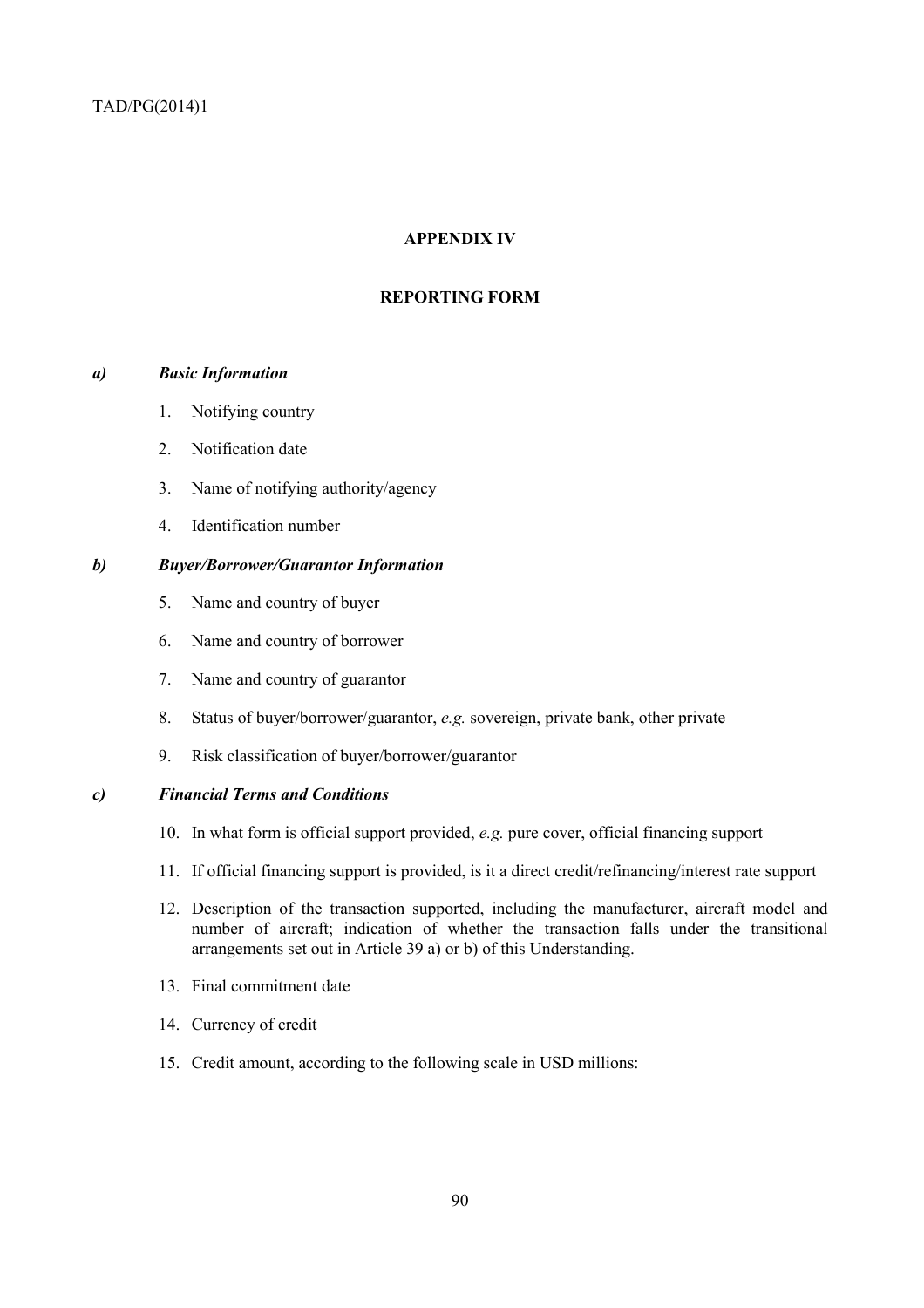| Category | <b>Credit Amount</b> |
|----------|----------------------|
|          | $0 - 200$            |
| П        | 200-400              |
| Ш        | 400-600              |
| IV       | 600-900              |
| V        | 900-1200             |
| VI       | 1200-1500            |
| VII      | 1500-2000*           |

*\* Indicate the number of USD 300 million multiples in excess of USD 2000 million.* 

- 16. Percentage of official support
- 17. Repayment term
- 18. Repayment profile and frequency including, where appropriate, weighted average life
- 19. Length of time between the starting point of credit and the first repayment of principal
- 20. Interest rates:
	- Minimum interest rate applied
	- Margin benchmark applied
- 21. Total premium charged by way of:
	- Up-front fees (in percentage of the credit amount) or
	- Spreads (basis points *per annum* above the applied interest rate)
	- As appropriate, please indicate separately the 15% surcharge applied in accordance with Appendix II Article 20 b).
- 22. In the case of direct credit/financing, fees charged by way of:
	- Arrangement/Structuring fee
	- Commitment/Premium holding fee
	- Administration fee
- 23. Premium holding period
- 24. In the case of pure cover, premium holding fees
- 25. Transaction structuring terms: risk mitigants / premium surcharge applied
- 26. As appropriate, an indication of the impact of the Cape Town Convention on the premium rate applied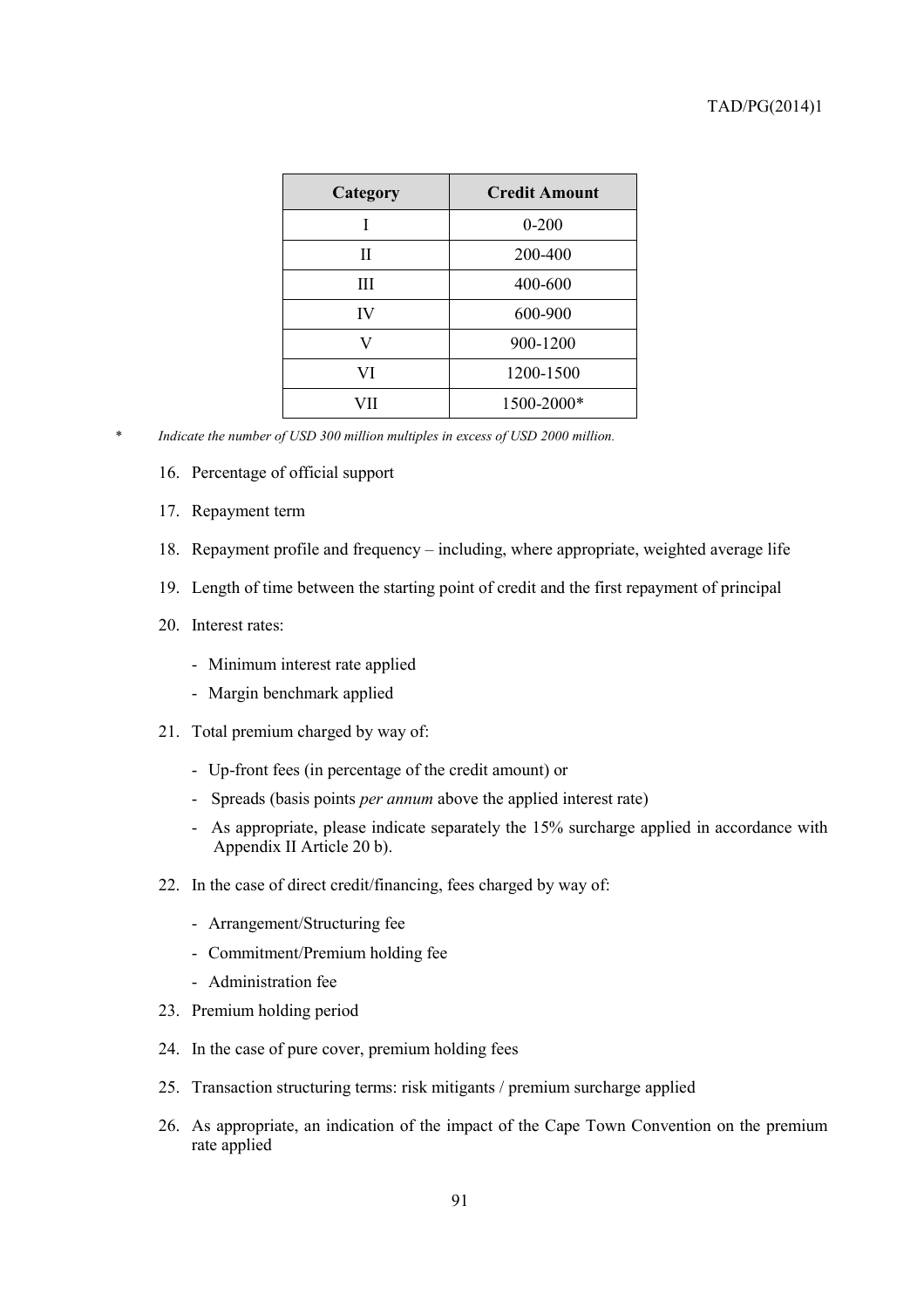## **APPENDIX V**

## **LIST OF DEFINITIONS**

**All-In Cost Equivalence**: the net present value of premium rates, interest rate costs and fees charged for a direct credit as a percentage of the direct credit amount is equal to the net present value of the sum of premium rates, interest rate costs and fees charged under pure cover as a percentage of the credit amount under pure cover.

**Asset-Backed**: a transaction that meets the conditions set out in 19 a) of Appendix II.

**Buyer/Borrower**: includes (but is not limited to) commercial entities such as airlines and lessors, as well as sovereign entities (or if a different entity, the primary source of repayment of the transaction).

**Buyer Furnished Equipment**: equipment furnished by the buyer and incorporated in the aircraft during the manufacture/refurbishment process, on or before delivery, as evidenced by the Bill of Sale from the manufacturer.

**Cape Town Convention**: refers to the Cape Town Convention on International Interests in Mobile Equipment and the Protocol thereto on Matters specific to Aircraft Equipment.

**Commitment**: any statement, in whatever form, whereby the willingness or intention to provide official support is communicated to the recipient country, the buyer, the borrower, the exporter or the financial institution, including without limitation, eligibility letters, marketing letters.

**Common Line**: agreement of the Participants for a given transaction, or in special circumstances on specific financial terms and conditions for official support; such common line shall prevail over the relevant provisions of this Sector Understanding only for the transaction or in the circumstances specified in the common line.

**Conditional Insurance Cove**r: official support which in the case of a default on payment for defined risks provides indemnification to the beneficiary after a specified waiting period; during the waiting period the beneficiary does not have the right to payment from the Participant. Payment under conditional insurance cover is subject to the validity and the exceptions of the underlying documentation and of the underlying transaction.

**Conversion**: A major change in the type design of an aircraft through its conversion into a different type of aircraft (including the conversion of a passenger aircraft into a water bomber, cargo aircraft, search and rescue, surveillance aircraft, or business jet), subject to certification by the responsible Civil Aviation Authority.

**Country Risk Classification:** the prevailing country risk classification of the Participants to the Arrangement on Officially Supported Export Credits as published on the OECD website.

**Credit Rating Agency**: one of the internationally reputable rating agencies or any other rating agency that is acceptable to the Participants.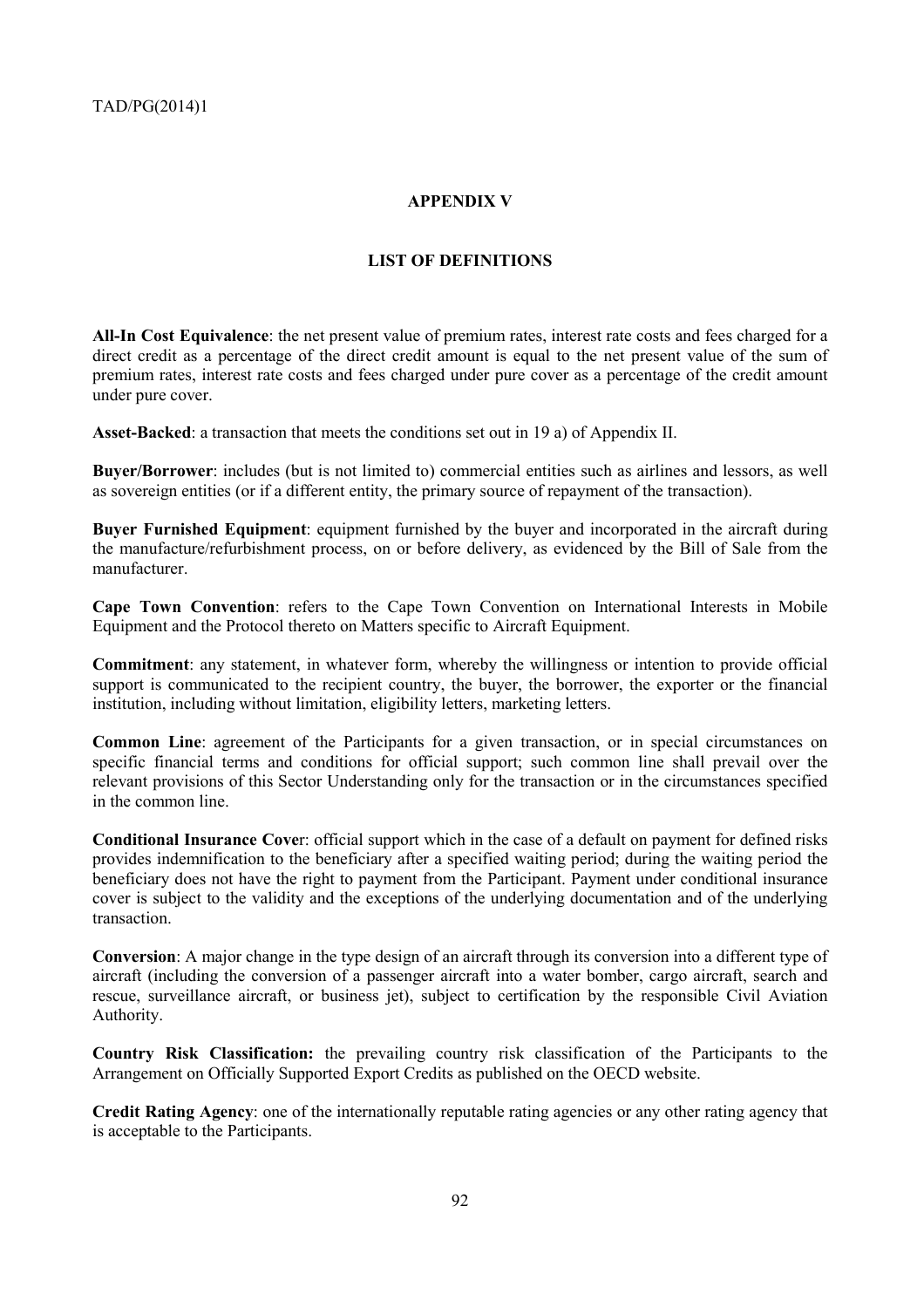**Engine Kits**: a set of parts introduced to improve reliability, durability and/or on-wing performance procurement through introduction of technology.

**Export Credit**: an insurance, guarantee or financing arrangement which enables a foreign buyer of exported goods and/or services to defer payment over a period of time; an export credit may take the form of a supplier credit extended by the exporter, or of a buyer credit, where the exporter's bank or other financial institution lends to the buyer (or its bank).

**Final Commitment**: a final commitment exists when the Participant commits to precise and complete financial terms and conditions, either through a reciprocal agreement or by a unilateral act.

**Firm Contract**: an agreement between the manufacturer and the person taking delivery of the aircraft or engines as buyer, or, in connection with a sale-leaseback arrangement, as lessee under a lease with a term of at least five years, setting forth a binding commitment (excluding those relating to then unexercised options), where non-performance entails legal liability.

**Interested Participant**: a Participant which (i) provides official support for airframe or aircraft engines completely or partially manufactured in its territory, (ii) has an existing substantial commercial interest or has experience with the buyer/borrower concerned, or (iii) has been requested by a manufacturer/exporter to provide official support to the buyer/borrower in question.

**Interest Rate Support**: can take the form of an arrangement between on the one hand a government, or an institution acting for or on behalf of a government and, on the other hand, banks or other financial institutions which allows the provision of fixed rate export finance at or above the relevant minimum fixed interest rate.

**Major Modification/Refurbishing**: operations of reconfiguration or upgrading of either a passenger or cargo aircraft.

**Net Price**: the price for an item invoiced by the manufacturer or supplier thereof, after accounting for all price discounts and other cash credits, less all other credits or concessions of any kind related or fairly allocable thereto, as stated in a binding representation by each of the aircraft and engine manufacturers - the engine manufacturer representation is required only when it is relevant according to the form of the purchase agreement - or service provider, as the case may be**,** and supported by documentation required by the provider of official support to confirm that net price. All import duties and taxes (*e.g*. VAT) are not included in the net price.

**New Aircraft**: see Article 8 a) of this Sector Understanding.

**Non-Asset-Backed**: a transaction that does not meet the conditions set out in 19 a) of Appendix II.

**Non-Sovereign Transaction**: a transaction that does not meet the description set out in Article 49 b) of Appendix II.

**Premium Holding Period**: subject to Article 35 b) of Appendix II, period during which a premium rate offered for a transaction is being maintained; not to exceed 18 months from the date of Final Commitment**.** 

**Premium Rate Conversion Model**: model agreed by and made available to the Participants, to be used for the purpose of this Sector Understanding in order to convert up-front premium fees into spreads and *vice vers*a, in which the interest rate and the discount rate used shall be 4.6%; such rate shall be reviewed regularly by the Participants.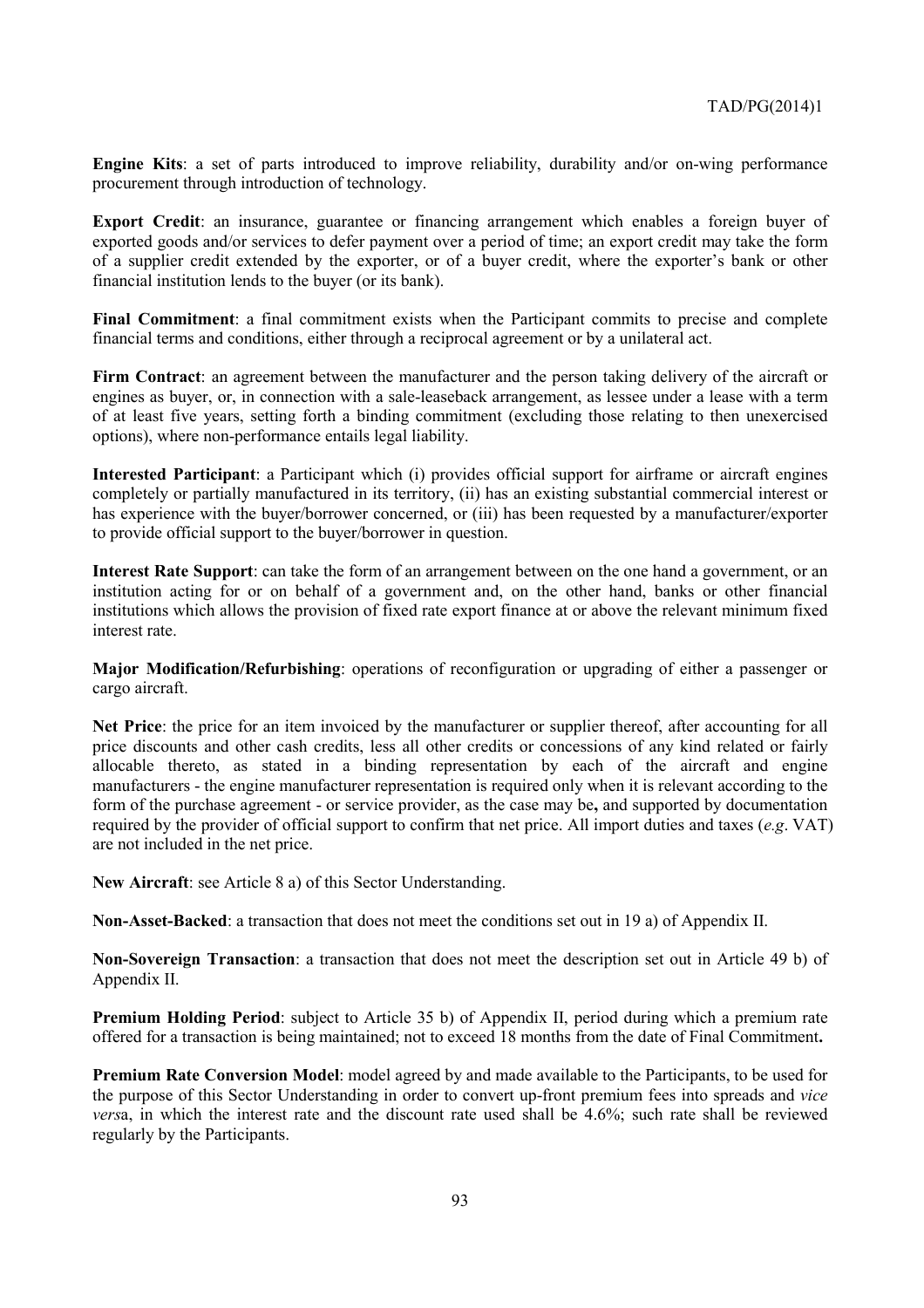**Prior Notification**: a notification made at least ten calendar days before issuing any commitment, using the reporting form set out in Appendix IV.

**Pure Cover**: Official support provided by or on behalf of a government by a way of export credit guarantee or insurance only, *i.e.* which does not benefit from official financing support.

**Repayment Term**: the period beginning at the Starting Point of Credit and ending on the contractual date of the final repayment of principal.

**Sovereign Transaction**: a transaction that meets the description set out in Article 55 b) of Appendix II.

**Starting Point of Credit**: for the sale of aircraft including helicopters, spare engines and parts, at the latest the actual date when the buyer takes physical possession of the goods, or the weighted mean date when the buyer takes physical possession of the goods. For services, the latest starting point of credit is the date of the submission of the invoices to the client or acceptance of service by the client.

**Swap Rate**: a fixed rate equal to the semi-annual rate to swap floating rate debt to fixed rate debt (Offer side), posted on any independent market index provider, such as Telerate, Bloomberg, Reuters, or its equivalent, at 11:00 am New York time, two business days prior to the loan drawdown date.

**Weighted Average Life**: the time it takes to retire one-half of the principal of a credit; this is calculated as the sum of time (in years) between the starting point of credit and each principal repayment weighted by the portion of principal repaid at each repayment date.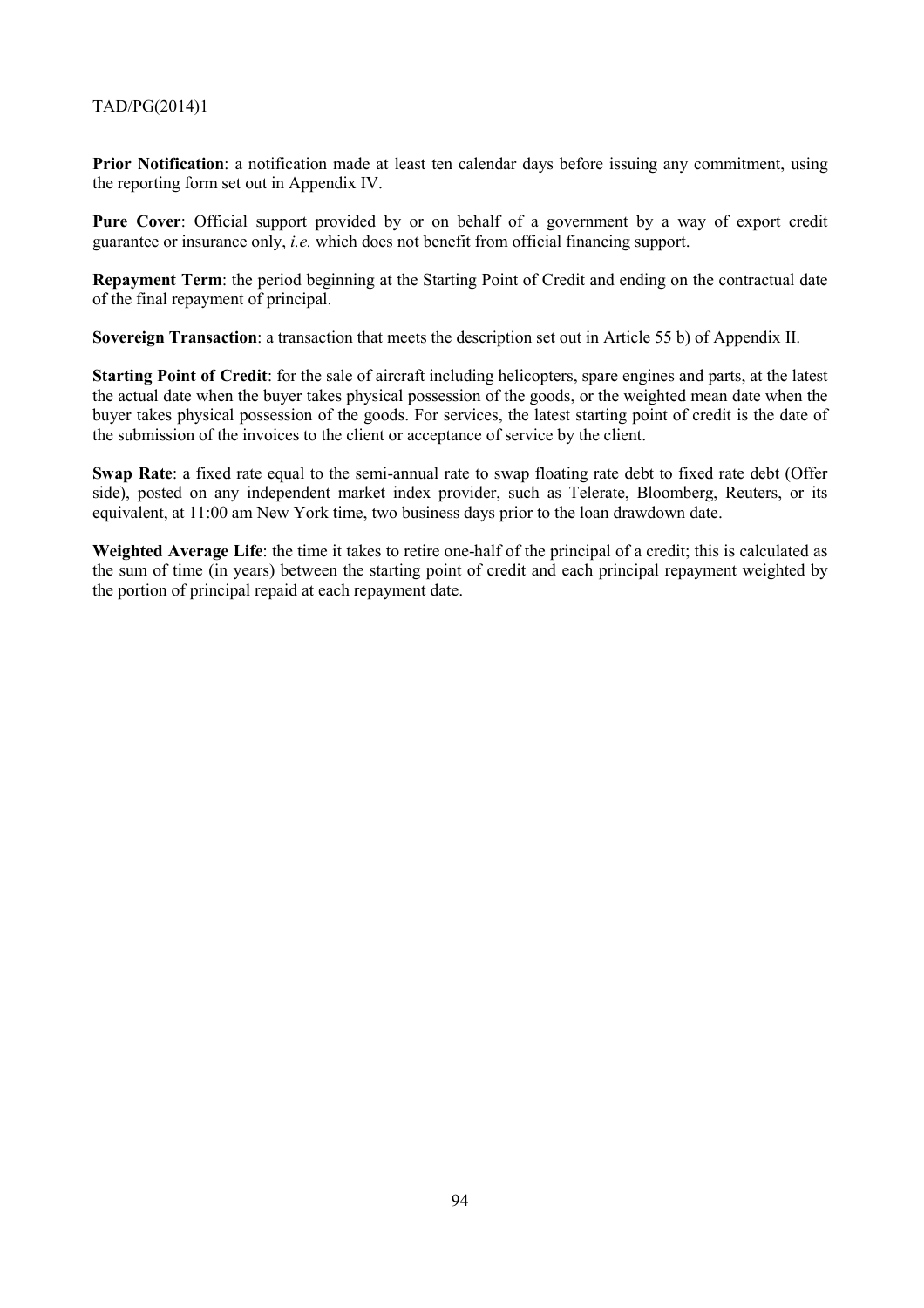# **ANNEX IV**

# **SECTOR UNDERSTANDING ON EXPORT CREDITS FOR RENEWABLE ENERGY, CLIMATE CHANGE MITIGATION AND WATER PROJECTS**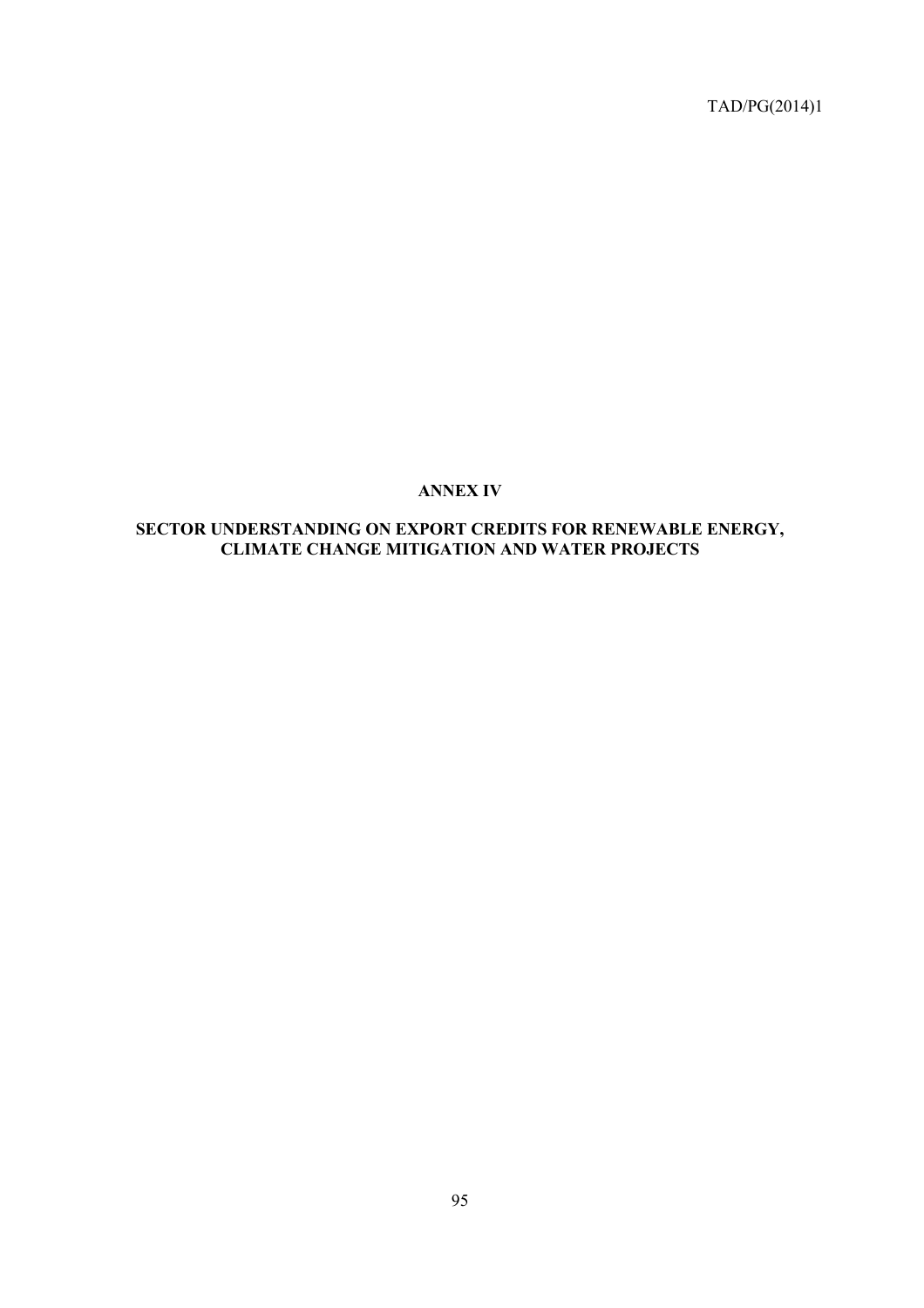### **ANNEX IV: SECTOR UNDERSTANDING ON EXPORT CREDITS FOR RENEWABLE ENERGY, CLIMATE CHANGE MITIGATION AND WATER PROJECTS**

The purpose of this Sector Understanding is to provide adequate financial terms and conditions to projects in selected sectors identified including under international initiatives as significantly contributing to climate change mitigation, including renewable energy, greenhouse gas (GHG) emissions' reduction and high energy efficiency projects as well as water projects. The Participants to this Sector Understanding agree that the financial terms and conditions of the Sector Understanding, which complements the Arrangement, shall be implemented in a way that is consistent with the Purpose of the Arrangement.

#### **CHAPTER I: SCOPE OF THE SECTOR UNDERSTANDING**

# **1. SCOPE OF APPLICATION FOR PROJECTS IN RENEWABLE ENERGY SECTORS ELIGIBLE TO APPENDIX I**

- a) This Sector Understanding sets out the financial terms and conditions that apply to officially supported export credits relating to contracts in the eligible sectors listed in Appendix I of this Sector Understanding for:
	- 1) The export of complete renewable energies plants or parts thereof, comprising all components, equipment, materials and services (including the training of personnel) directly required for the construction and commissioning of such plants.
	- 2) The modernisation of existing renewable energies plants in cases where the economic life of the plant is likely to be extended by at least the repayment period to be awarded. If this criterion is not met, the terms of the Arrangement apply.
- b) This Sector Understanding does not apply to items located outside the power plant site boundary for which the buyer is usually responsible, in particular, water supply not directly linked to the power production plant, costs associated with land development, roads, construction villages, power lines and switchyard, as well as costs arising in the buyer's country from official approval procedures (*e.g.* site permits, construction permit), except:
	- 1) In cases where the buyer of the switchyard is the same as the buyer of the power plant and the contract is concluded in relation to the original switchyard for that power plant, the terms and conditions for the original switchyard shall not exceed those for the renewable energies power plant; and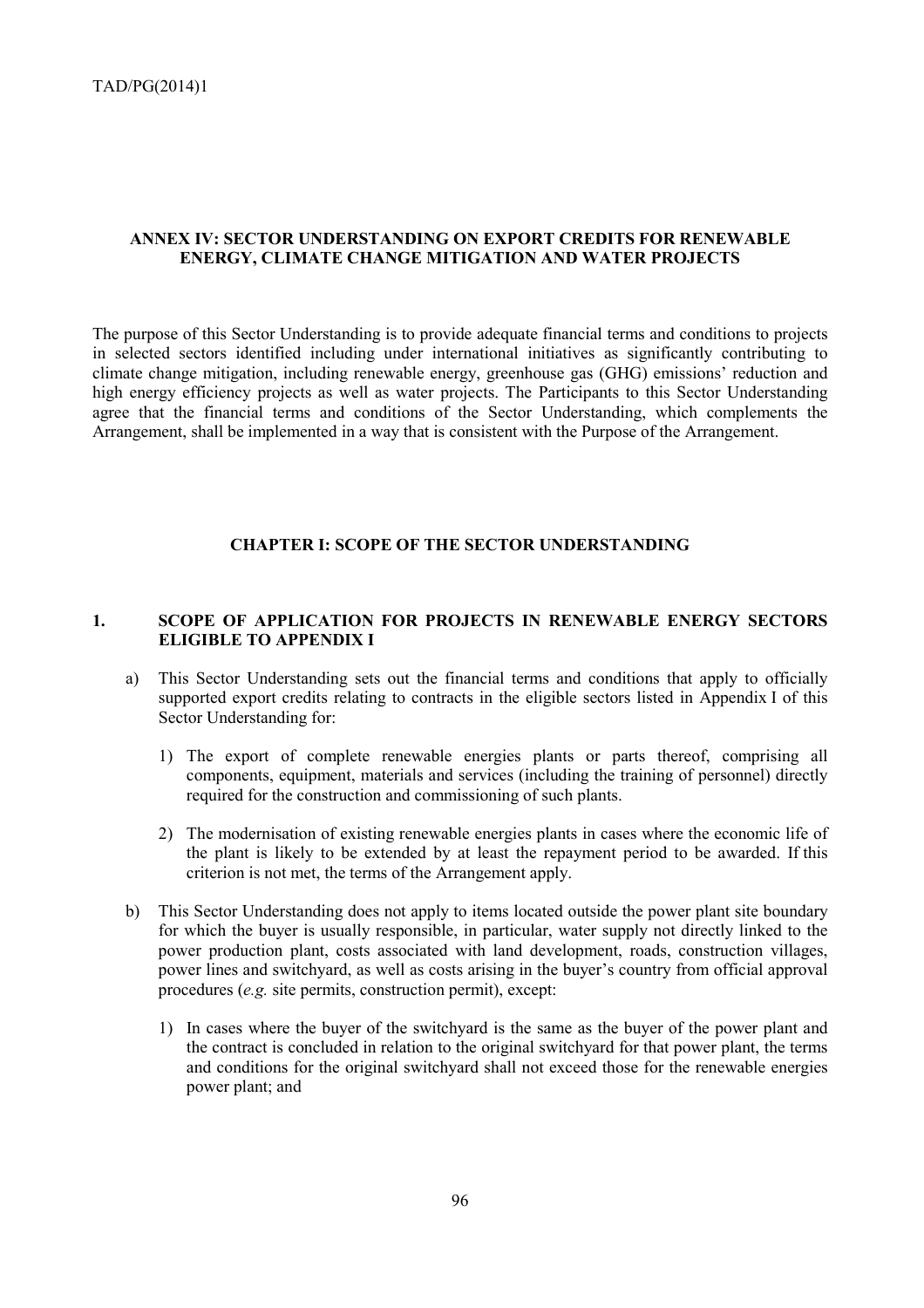2) The terms and conditions for sub-stations, transformers and transmission lines with a minimum voltage threshold of 60kV located outside the renewable energies power plant site boundary shall not be more generous than those for the renewable energies power plant.

### **2. SCOPE OF APPLICATION FOR PROJECTS IN CLIMATE CHANGE MITIGATION SECTORS ELIGIBLE TO APPENDIX II**

- a) This Sector Understanding sets out the financial terms and conditions that apply to officially supported export credits relating to contracts in a sector listed in Appendix II of this Sector Understanding. This list of sectors and, when applicable, corresponding technology-neutral performance criteria used to define a project's eligibility, may be modified over time in accordance with the review provisions set out in Article 11 of this Sector Understanding.
- b) Such contracts shall relate to the export of complete projects or parts thereof, comprising all components, equipment, materials and services (including the training of personnel) directly required for the construction and commissioning of an identifiable project, providing that:
	- 1) The project should result in low to zero carbon emissions, or  $CO<sub>2</sub>$  equivalent, and/or in high energy efficiency;
	- 2) The project should be designed to meet, as a minimum, the performance standards as set out in Appendix II; and
	- 3) The terms and conditions provided shall be extended only to address specific financial disadvantages encountered by a project, and shall be based on the individual financial needs and specific market conditions of each project.

## **3. SCOPE OF APPLICATION FOR WATER PROJECTS**

This Sector Understanding sets out the financial terms and conditions that apply to officially supported export credits relating to contracts for the export of complete projects or parts thereof related to the supply of water for human use and wastewater treatment facilities:

- a) Infrastructure for the supply of drinking water to municipalities, including to households and small businesses, *i.e.* water purification for the purpose of obtaining drinking water and distribution network (including leakage control).
- b) Wastewater collection and treatment facilities, *i.e.* collection and treatment of household and industrial wastewater and sewage, including processes for the re-use or recycling of water and the treatment of sludge directly associated with these activities.
- c) The modernisation of such facilities in cases where the economic life of the plant is likely to be extended by at least the repayment period to be awarded. If this criterion is not met, the provisions of the Arrangement apply.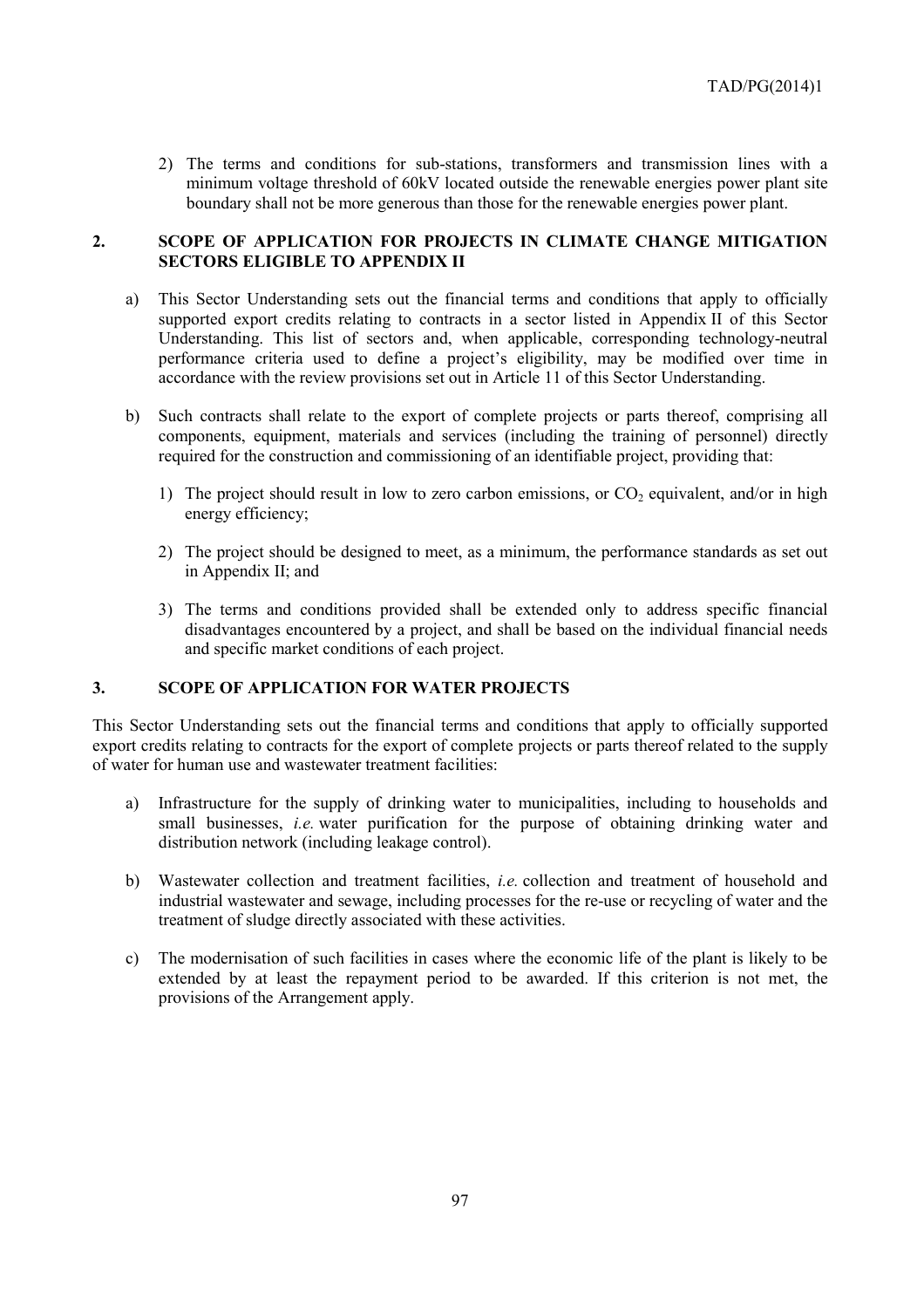# **CHAPTER II: PROVISIONS FOR EXPORT CREDITS**

#### **4. MAXIMUM REPAYMENT TERMS**

- a) For officially supported export credits relating to contracts in the sectors listed in Appendix I, and for water projects defined in Article 3 of this Sector Understanding, the maximum repayment term is 18 years.
- b) For officially supported export credits relating to contracts of a value of at least SDR 10 million in the project classes listed in Appendix II, the maximum repayment term is set out as follows:
	- 1) For contracts in Project Class A: 18 years.
	- 2) For contracts in Project Class B and Project Class C: 15 years.
- c) For officially supported export credits relating to contracts of a value of less than SDR 10 million in the project classes listed in Appendix II, the maximum repayment term is set out as follows:
	- 1) For Category I countries as defined in Article 11 of the Arrangement, the maximum repayment term is five years, with the possibility of agreeing up to eight-and-a-half years when the procedures for prior notification set out in Article 9 of this Sector Understanding are followed.
	- 2) For Category II countries, the maximum repayment term is ten years.
	- 3) Notwithstanding sub-paragraphs 1) and 2) above, for non-nuclear power plants as defined in Article 13 of the Arrangement, the maximum repayment term is 12 years.

#### **5. REPAYMENT OF PRINCIPAL AND PAYMENT OF INTEREST**

- a) The Participants shall apply a profile of repayment of principal and payment of interest as specified in sub-paragraphs 1) or 2) below:
	- 1) Repayment of principal shall be made in equal instalments.
	- 2) Repayment of principal and payment of interest combined shall be made in equal instalments.
- b) Principal shall be repaid and interest shall be paid no less frequently than every six months and the first instalment of principal and interest shall be made no later than six months after the starting point of credit.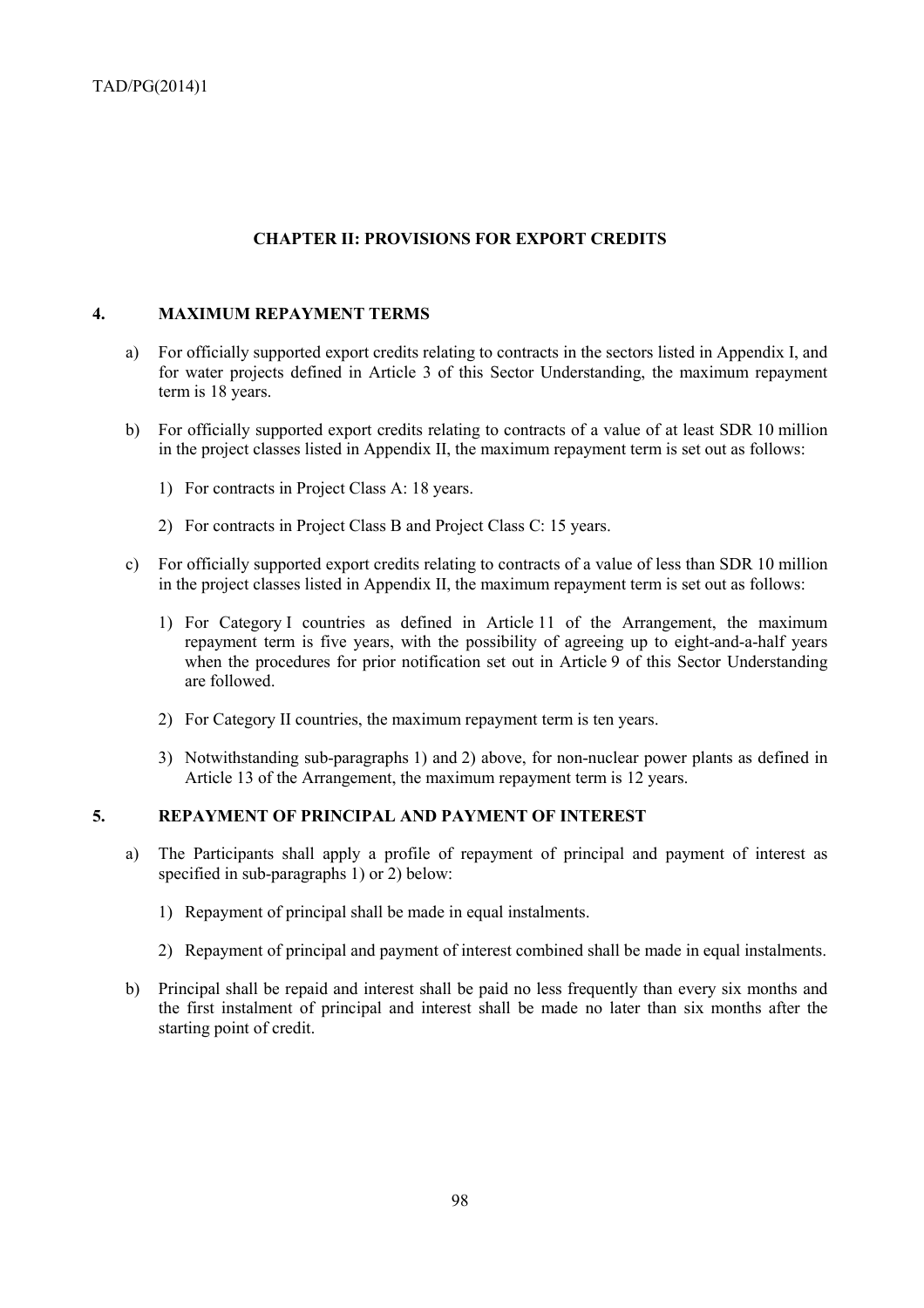- c) On an exceptional and duly justified basis, official support may be provided on terms other than those set out in paragraphs a) and b) above. The provision of such support shall be explained by an imbalance in the timing of the funds available to the obligor and the debt service profile available under an equal, semi-annual repayment schedule, and shall comply with the following criteria:
	- 1) No single repayment of principal or series of principal payments within a six-month period shall exceed 25% of the principal sum of the credit.
	- 2) Principal shall be repaid no less frequently than every 12 months. The first repayment of principal shall be made no later than 18 months after the starting point of credit and no less than 2% of the principal sum of the credit shall have been repaid 18 months after the starting point of credit.
	- 3) Interest shall be paid no less frequently than every 12 months and the first interest payment shall be made no later than six months after the starting point of credit.
	- 4) The maximum weighted average life of the repayment period shall not exceed 60% of the maximum available tenor.
- d) Interest due after the starting point of credit shall not be capitalised.

### **6. MINIMUM INTEREST RATES**

A Participant providing official financing support for fixed rates loans shall apply the following minimum interest rates:

| <b>Repayment</b><br>term (years) | <b>Standard minimum interest</b><br>rates                      |                        | Minimum interest rates for projects with<br>long construction periods, i.e.:<br>- New large hydro-power projects<br>- Appendix II Project Class A |                        |
|----------------------------------|----------------------------------------------------------------|------------------------|---------------------------------------------------------------------------------------------------------------------------------------------------|------------------------|
|                                  | Government<br>bonds (years)                                    | <b>Margin</b><br>(bps) | <b>Government bonds (years)</b>                                                                                                                   | <b>Margin</b><br>(bps) |
| $\leq$ 11                        | Relevant CIRR in accordance with Article 20 of the Arrangement |                        |                                                                                                                                                   |                        |
| 11 to 12                         | 7                                                              | 100                    |                                                                                                                                                   | 100                    |
| 13                               | 7                                                              | 120                    | 8                                                                                                                                                 | 120                    |
| 14                               | 8                                                              | 120                    | 9                                                                                                                                                 | 120                    |
| 15                               | 8                                                              | 120                    | 9                                                                                                                                                 | 120                    |
| 16                               | 9                                                              | 120                    | 10                                                                                                                                                | 125                    |
| 17                               | 9                                                              | 120                    | 10                                                                                                                                                | 130                    |
| 18                               | 10                                                             | 120                    | 10                                                                                                                                                | 130                    |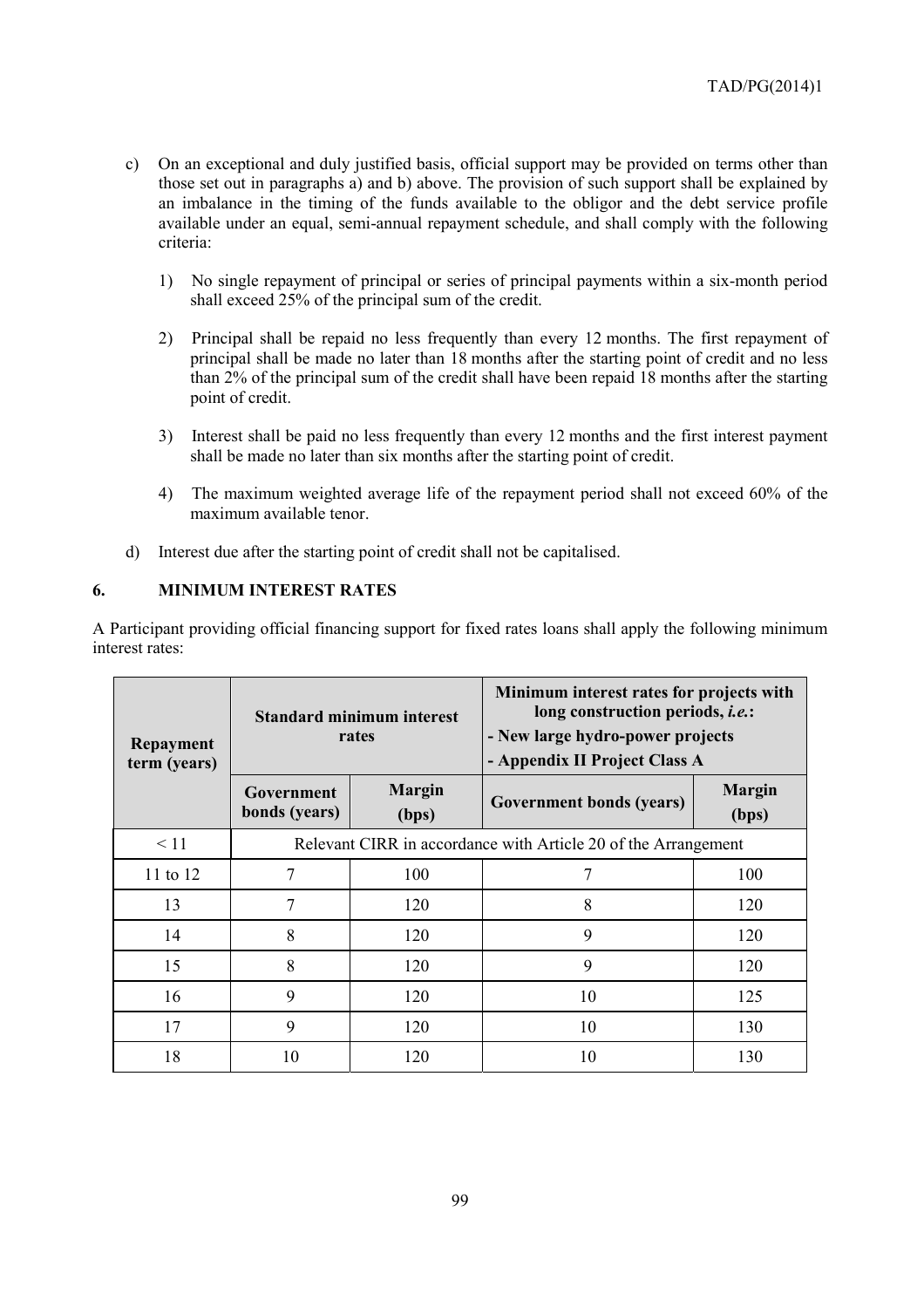# **7. ELIGIBLE CURRENCIES**

The currencies that are eligible for official financing support are those which are fully convertible and for which data are available to construct the minimum interest rates mentioned in Article 6 of this Sector Understanding, and Article 20 of the Arrangement for repayment terms less than 11 years.

### **8. LOCAL COSTS**

- a) For officially supported export credits relating to contracts of a value of at least SDR 10 million, official support provided for local costs shall not exceed 30% of the export contract value.
- b) For officially supported export credits relating to contracts of a value of less than SDR 10 million:
	- 1) For the sectors listed in Appendix I, official support provided for local costs shall not exceed 45% of the export contract value.
	- 2) For the sectors listed in Appendix II and for water projects defined in Article 3 of this Sector Understanding, official support provided for local costs shall not exceed 30% of the export contract value.
- c) Where official support for local cost exceeds 15% of the export contract value, such official support shall be subject to prior notification, pursuant to Article 9 of this Sector Understanding, specifying the nature of the local costs being supported.

# **CHAPTER III: PROCEDURES**

### **9. PRIOR NOTIFICATION**

- a) A Participant shall give prior notification in accordance with Article 48 of the Arrangement at least ten calendar days before issuing any commitment if it intends to provide support in accordance with the provisions of this Sector Understanding.
- b) For projects falling in the Project Classes listed in Appendix II of this Sector Understanding, such notifications shall include an enhanced description of the project in order to demonstrate how the project complies with the criteria for support, as set out in Article 2 b) of this Sector Understanding.
- c) If the notifying Participant intends to provide support with a repayment term in excess of 15 years and/or in accordance with Article 5 c) of this Sector Understanding, it shall wait an additional ten calendar days if any other Participant requests a discussion during the initial ten calendar days.
- d) A Participant shall inform all other Participants of its final decision following a discussion, to facilitate the review of the body of experience.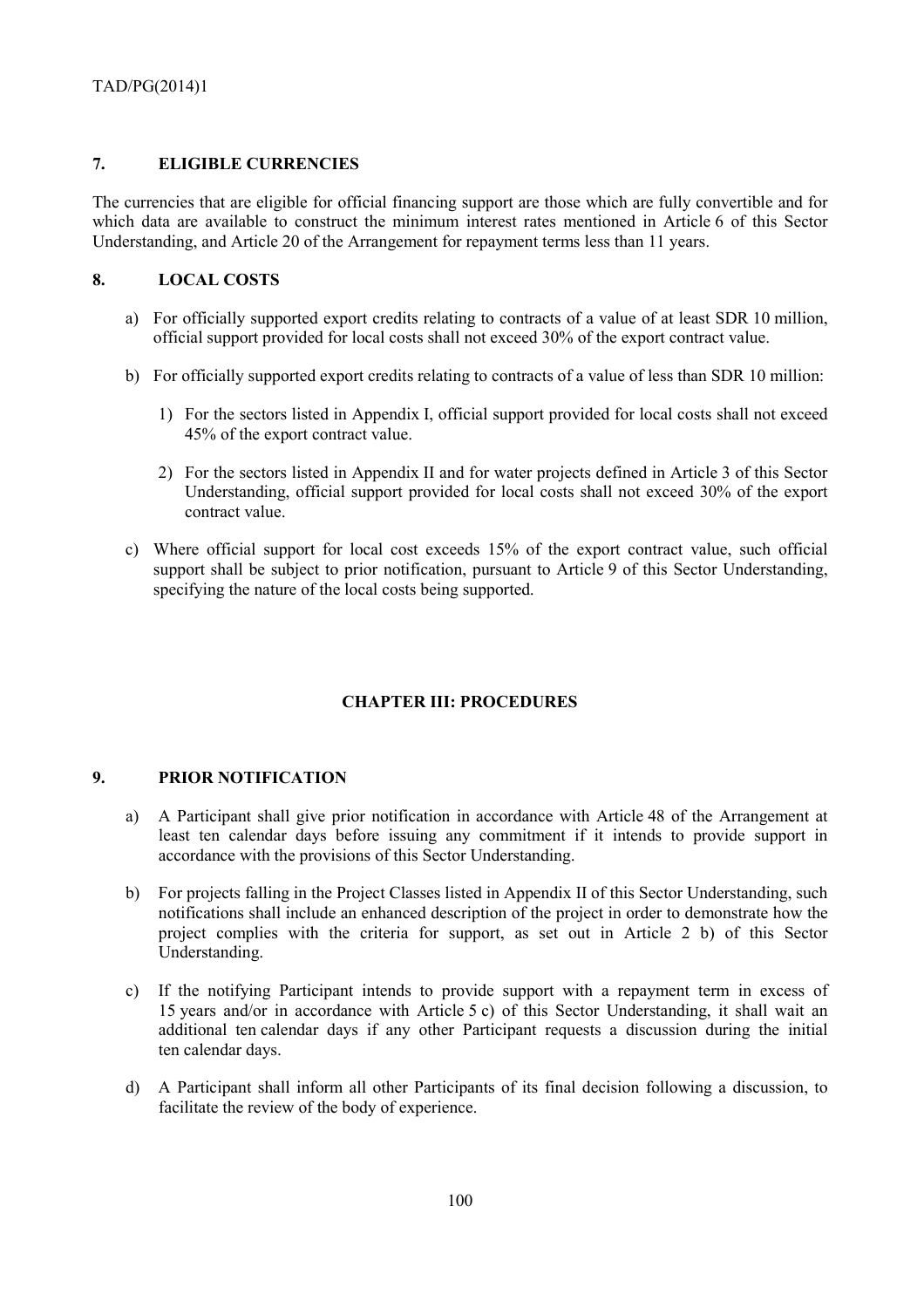# **CHAPTER IV: MONITORING AND REVIEW**

#### **10. FUTURE WORK**

The Participants agree to examine the following issues in the 12 months following the adoption of this Sector Understanding:

- a) Term-adjusted risk-premia.
- b) Climate change "adaptation" sectors and technologies.
- c) Conditions for low emission/high energy efficiency fossil fuel power plants including definition of CCS-readiness.
- d) Net zero energy buildings.
- e) Smart grids.
- f) Fuel cell projects.

#### **11. MONITORING AND REVIEW**

- a) The Secretariat shall report annually on the implementation of this Sector Understanding.
- b) The Participants shall regularly review the scope and other provisions of this Sector Understanding and at the latest by the end of 2013.
- c) Appendix II shall be reviewed at regular intervals, including upon the request of a Participant, with the view to assessing whether any Project Class and/or Type should be added to, or removed from, or whether any thresholds should be changed in, that Appendix. Proposals for new Project Classes and/or Types shall be supported by information on how projects within such a Class/Type should fulfil the criteria set out in Article 2 b) of this Sector Understanding and shall follow the methodology set out in Appendix III.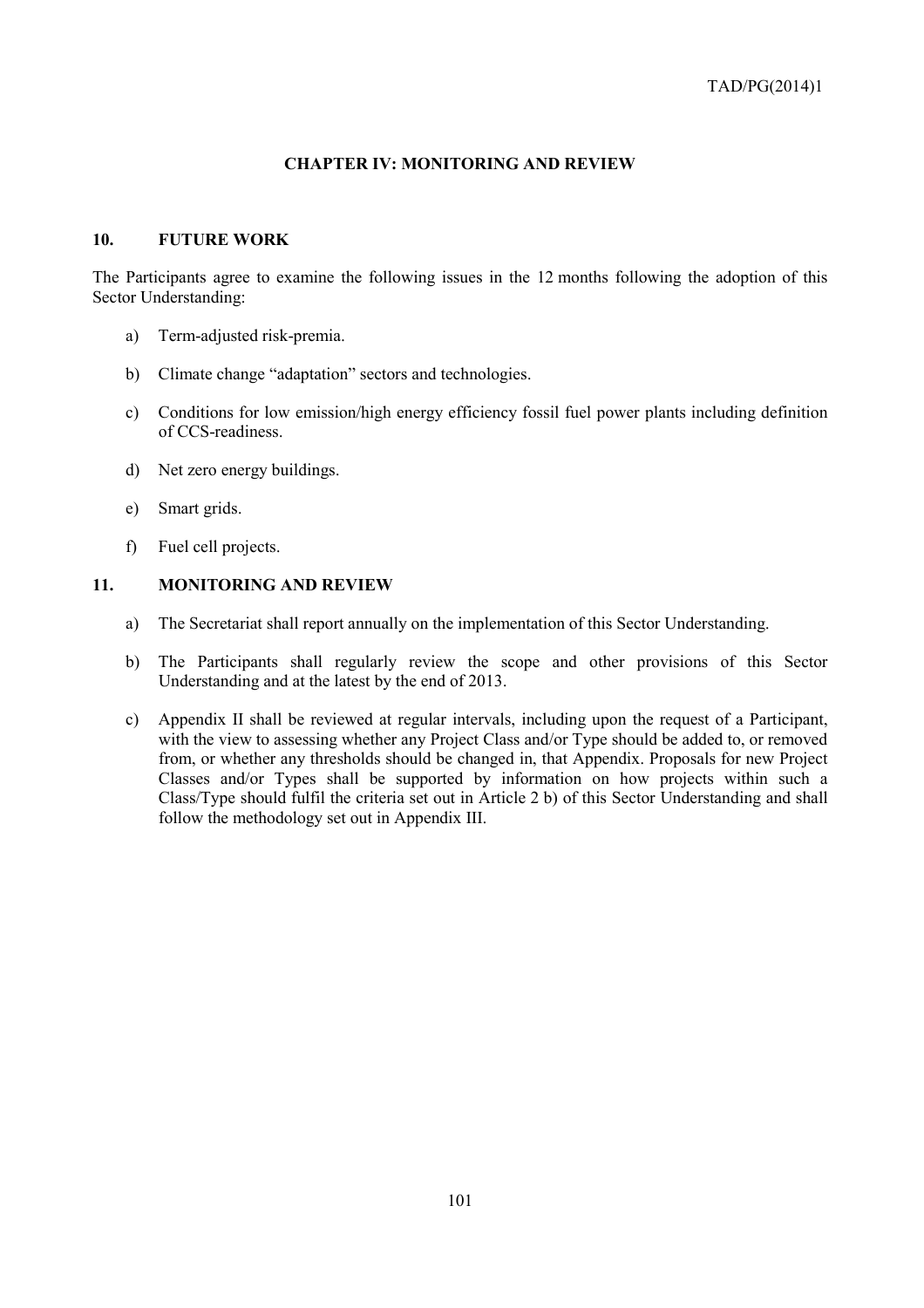## **APPENDIX I: RENEWABLE ENERGIES SECTORS**

The following renewable energies sectors shall be eligible for the financial terms and conditions set out in this Sector Understanding provided that their impacts are addressed in accordance with the 2012 Recommendation on Common Approaches on Officially Supported Export Credits and Environmental and Social Due Diligence<sup>1</sup> (as subsequently amended by Members of the OECD Working Group on Export Credits and Credit Guarantee (ECG) and adopted by the OECD Council):

- a) Wind energy<sup>2</sup>.
- b) Geothermal energy.
- c) Tidal and tidal stream power.
- d) Wave power.
- e) Osmotic power.
- f) Solar photovoltaic power.
- g) Solar thermal energy.
- h) Ocean thermal energy.
- i) Bio-energy: all sustainable landfill gas, sewage treatment plant gas, biogas energy or fuel derived from biomass energy installations. "Biomass" shall mean the biodegradable fraction of products, waste and residues from agriculture (including vegetal and animal substances), forestry and related industries, as well as the biodegradable fraction of industrial and municipal waste.
- j) Hydro power.
- k) Energy efficiency in Renewable Energies projects.

 $\frac{1}{1}$  It is understood that the 2012 Recommendation applies equally to projects that are not eligible for these financial terms and conditions.

<sup>&</sup>lt;sup>2</sup> The maximum repayment term for jack-up rigs used in the installation of wind turbines shall be 12 years.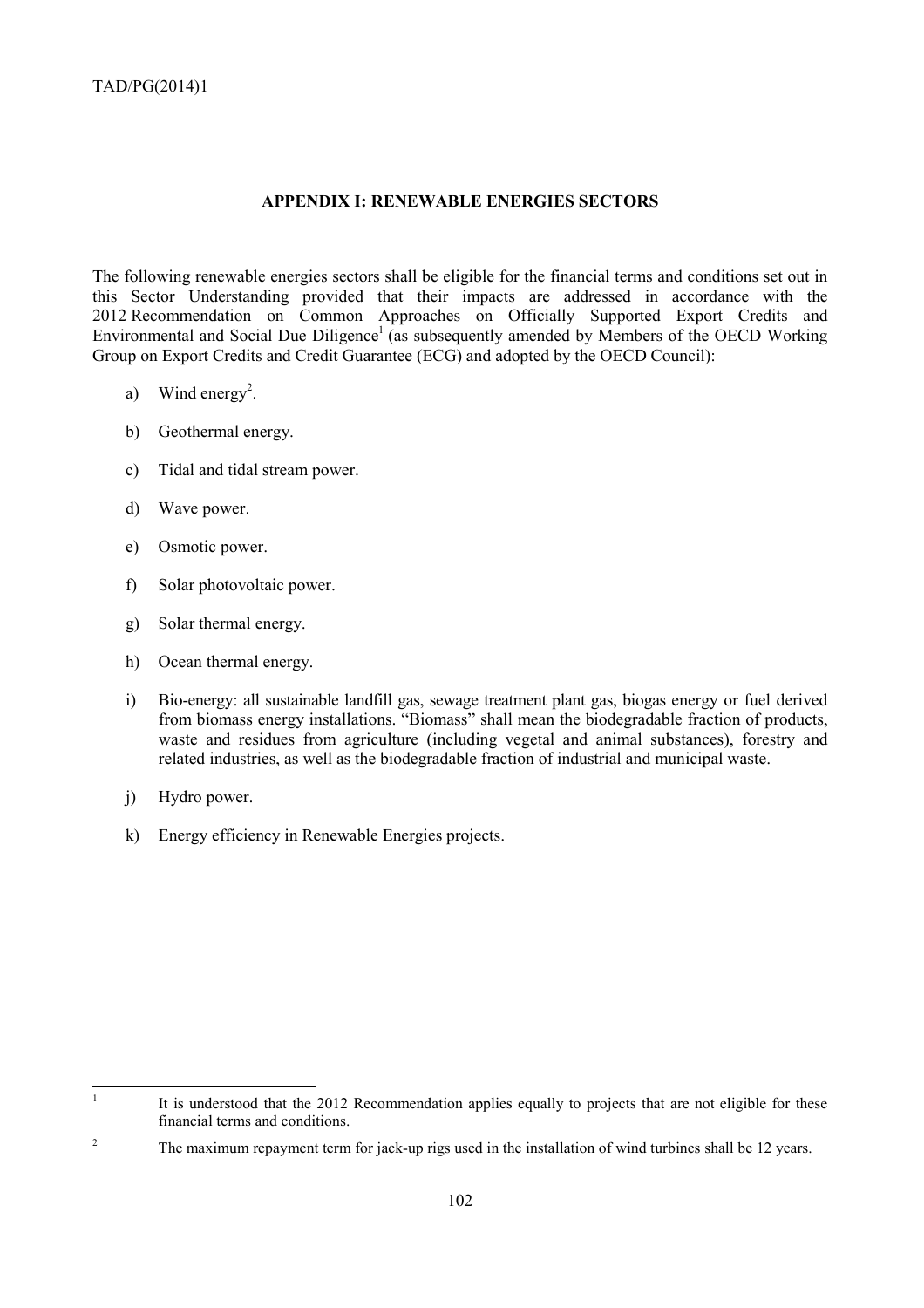| <b>PROJECT</b><br><b>CLASS</b>                                                                                                         | <b>DEFINITION</b>                                                                                                                                                                                                                                                        | <b>RATIONALE</b>                                                              | <b>STANDARDS</b><br><b>USED</b>                                                                                                                                                                                                                                                                                                                                                                                                                                                                                                       | <b>REPAYMENT</b><br><b>TERMS</b> |  |
|----------------------------------------------------------------------------------------------------------------------------------------|--------------------------------------------------------------------------------------------------------------------------------------------------------------------------------------------------------------------------------------------------------------------------|-------------------------------------------------------------------------------|---------------------------------------------------------------------------------------------------------------------------------------------------------------------------------------------------------------------------------------------------------------------------------------------------------------------------------------------------------------------------------------------------------------------------------------------------------------------------------------------------------------------------------------|----------------------------------|--|
| PROJECT CLASS A: CARBON CAPTURE AND STORAGE                                                                                            |                                                                                                                                                                                                                                                                          |                                                                               |                                                                                                                                                                                                                                                                                                                                                                                                                                                                                                                                       |                                  |  |
| TYPE 1:<br><b>Fossil Fuel</b><br><b>Power Plants</b><br>with<br>Operational<br>Carbon<br><b>Capture and</b><br><b>Storage</b><br>(CCS) | A process consisting<br>of the separation of<br>$CO2$ stream from the<br>emissions produced<br>by fossil fuel<br>generation sources,<br>transport to a storage<br>site, for the purposes<br>of environmentally<br>safe and permanent<br>geological storage of<br>$CO2$ . | To achieve low<br>carbon emission<br>levels for fossil fuel<br>power sources. | Carbon intensity<br>shall achieve a level<br>equal to or less than<br>350 metric ton $CO2$<br>per GWh vented to<br>$atmosphere1$ ;<br><b>Or</b><br>In the case of all<br>projects, a capture<br>and storage rate that<br>would reduce the<br>plant's carbon<br>emissions by 65% or<br>greater;<br>Or<br>The capture rate has<br>to be at least 85% of<br>$CO2$ emitted by the<br>equipment included<br>in the application for<br>officially supported<br>export credits. The<br>85% is to apply at<br>normal operating<br>conditions. | 18 years                         |  |

|<br>|<br>|

In the case of a plant fuelled by natural gas, significantly lower carbon intensity is expected to be achieved.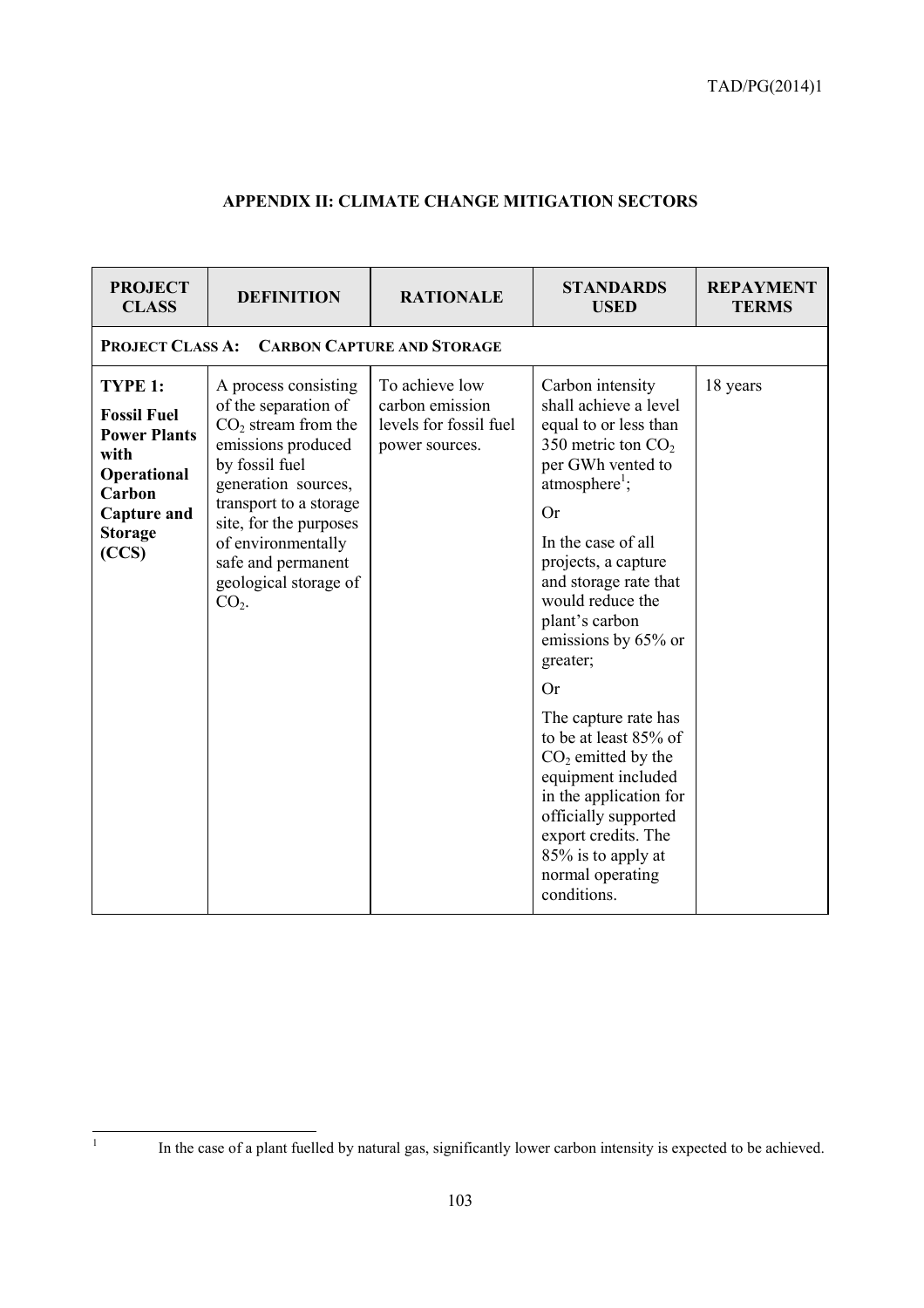| <b>PROJECT</b><br><b>CLASS</b>            | <b>DEFINITION</b>                                                                                                                                                                                                                             | <b>RATIONALE</b>                                                         | <b>STANDARDS</b><br><b>USED</b>                                                                                                                                                                                                                                                                                                                                                                               | <b>REPAYMENT</b><br><b>TERMS</b> |
|-------------------------------------------|-----------------------------------------------------------------------------------------------------------------------------------------------------------------------------------------------------------------------------------------------|--------------------------------------------------------------------------|---------------------------------------------------------------------------------------------------------------------------------------------------------------------------------------------------------------------------------------------------------------------------------------------------------------------------------------------------------------------------------------------------------------|----------------------------------|
|                                           | PROJECT CLASS A: CARBON CAPTURE AND STORAGE                                                                                                                                                                                                   |                                                                          |                                                                                                                                                                                                                                                                                                                                                                                                               |                                  |
| TYPE 2:<br><b>CCS Projects</b><br>as such | A process consisting<br>of the separation of<br>$CO2$ from industrial<br>or energy generation<br>sources, transport to<br>a storage site, for the<br>purposes of<br>environmentally safe<br>and permanent<br>geological storage of<br>$CO2$ . | To significantly<br>reduce carbon<br>emissions from<br>existing sources. | In the case of all<br>projects, a capture<br>and storage rate that<br>would reduce the<br>industrial or energy<br>generation carbon<br>emissions by 65%<br>or greater;<br>Or<br>The capture rate has<br>to be at least 85% of<br>$CO2$ emitted by the<br>equipment included<br>in the application for<br>officially supported<br>export credits. The<br>85% is to apply at<br>normal operating<br>conditions. | 18 years                         |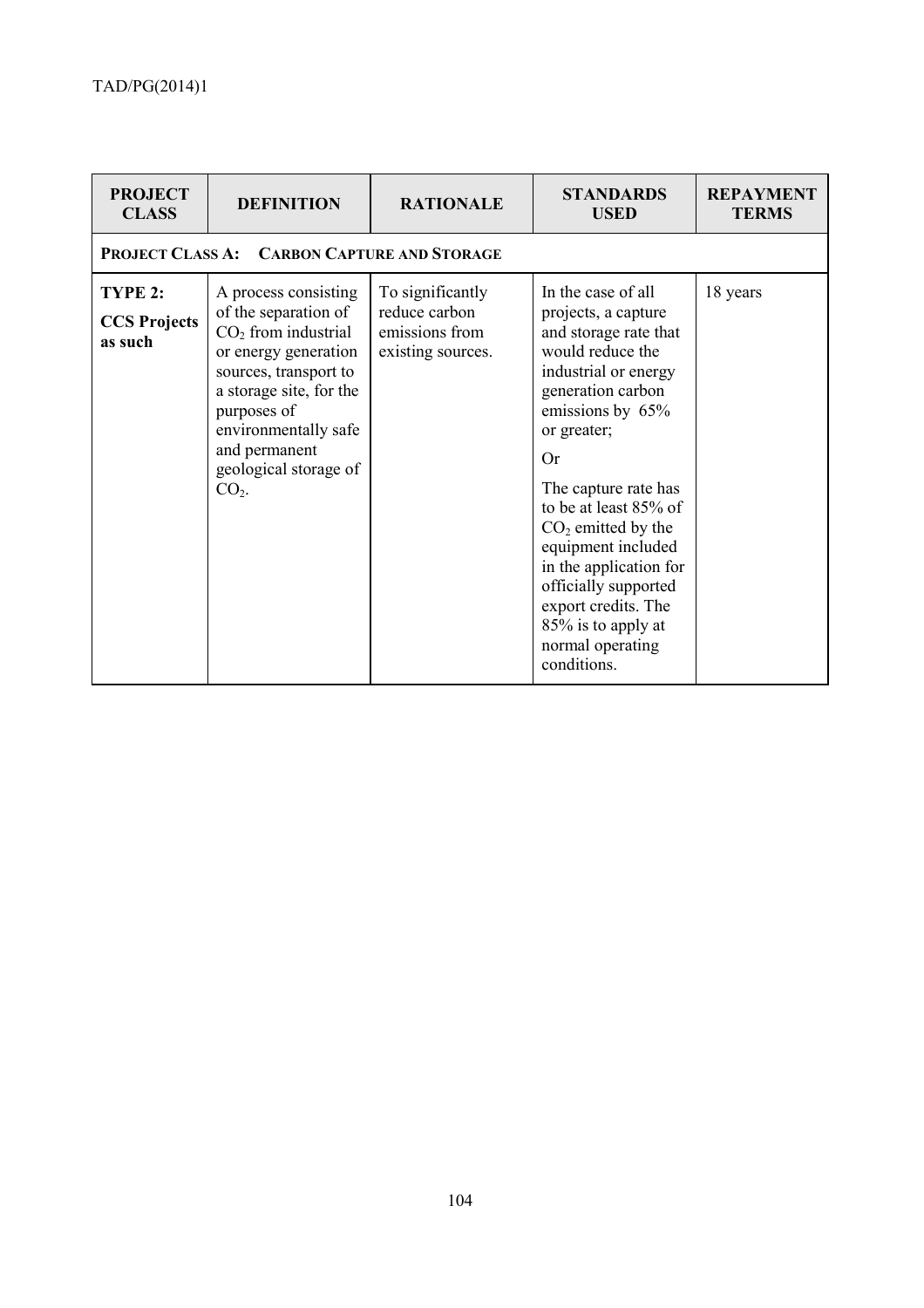| <b>PROJECT</b><br><b>CLASS</b>              | <b>DEFINITION</b>                                                                                                                 | <b>RATIONALE</b>                                                                                                                                                          | <b>STANDARDS</b><br><b>USED</b>                                                                                                                                                                                                                                            | <b>REPAYMENT</b><br><b>TERMS</b> |  |
|---------------------------------------------|-----------------------------------------------------------------------------------------------------------------------------------|---------------------------------------------------------------------------------------------------------------------------------------------------------------------------|----------------------------------------------------------------------------------------------------------------------------------------------------------------------------------------------------------------------------------------------------------------------------|----------------------------------|--|
| PROJECT CLASS B: FOSSIL FUEL SUBSTITUTION   |                                                                                                                                   |                                                                                                                                                                           |                                                                                                                                                                                                                                                                            |                                  |  |
| <b>TYPE 1:</b><br>Waste to<br><b>Energy</b> | Unit dedicated to<br>generating energy by<br>thermal treatment<br>(including)<br>gasification) of<br>mixed stream solid<br>waste. | To offset GHG<br>emissions from the<br>use of conventional<br>power and by<br>reducing future<br>GHG such as<br>methane that would<br>normally emanate<br>from the waste. | In the case of a<br>steam cycle, a boiler<br>(or steam generator)<br>energy conversion<br>efficiency of at least<br>75 % based on low<br>heating value<br>$(LHV)^2$ .<br>In the case of<br>gasification, a<br>gasifier efficiency of<br>at least $65\%$ LHV <sup>3</sup> . | 15 years                         |  |

 $\frac{1}{2}$  Boiler (or steam generator) energy conversion efficiency = (Net heat exported by the steam / heat or calorific value [LHV] provided by the fuel) (x 100%).

<sup>3</sup> Gasifier efficiency = (Calorific value of gas per kg of fuel used / average net calorific value (LHV) of one kg of fuel) ( $x 100\%$ ).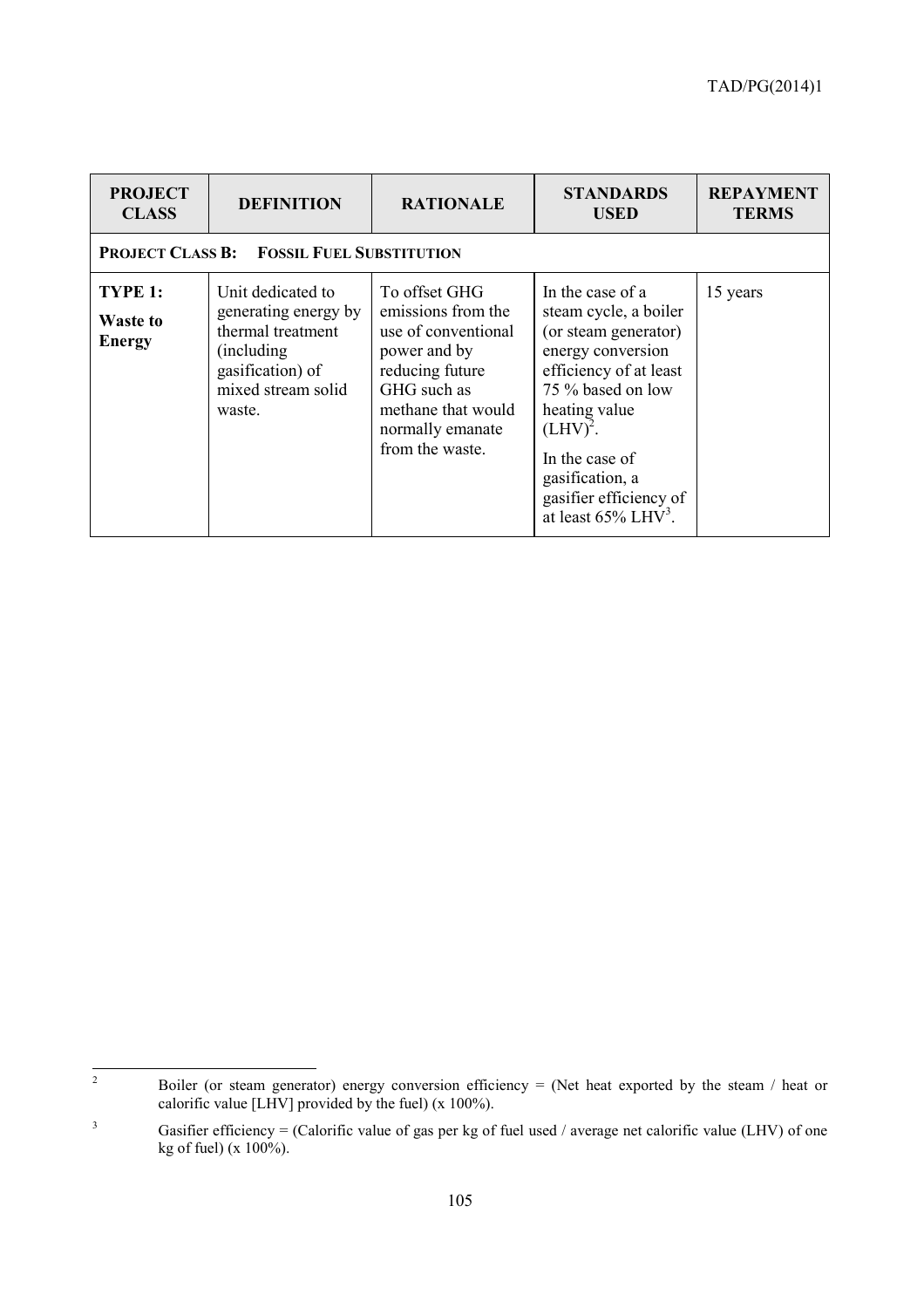| <b>PROJECT</b><br><b>CLASS</b>                  | <b>DEFINITION</b>                                                                                                        | <b>RATIONALE</b>                                                                                                                                                                                                                                                                                                                                                                                                               | <b>STANDARDS</b><br><b>USED</b>                                                                                                                                                                                                                                                                                                                                                                                                                                                                                                 | <b>REPAYMENT</b><br><b>TERMS</b> |
|-------------------------------------------------|--------------------------------------------------------------------------------------------------------------------------|--------------------------------------------------------------------------------------------------------------------------------------------------------------------------------------------------------------------------------------------------------------------------------------------------------------------------------------------------------------------------------------------------------------------------------|---------------------------------------------------------------------------------------------------------------------------------------------------------------------------------------------------------------------------------------------------------------------------------------------------------------------------------------------------------------------------------------------------------------------------------------------------------------------------------------------------------------------------------|----------------------------------|
| <b>PROJECT CLASS B:</b>                         | <b>FOSSIL FUEL SUBSTITUTION</b>                                                                                          |                                                                                                                                                                                                                                                                                                                                                                                                                                |                                                                                                                                                                                                                                                                                                                                                                                                                                                                                                                                 |                                  |
| TYPE 2:<br><b>Hybrid</b><br><b>Power Plants</b> | A power plant that<br>generates electric<br>power from both a<br>renewable energy<br>source and a fossil<br>fuel source. | To meet the<br>requirement of plant<br>availability, a fossil<br>fuel generating<br>source is required for<br>those periods when<br>power from the<br>renewable energy<br>source is not<br>available or<br>sufficient. The fossil<br>fuel source enables<br>the usage of<br>renewable energy in<br>the hybrid plant,<br>thereby achieving a<br>significant carbon<br>reduction compared<br>with standard fossil<br>fuel plant. | Model 1:<br>Two separate<br>generation sources:<br>one Renewable<br>Energy and one<br>fossil fuel.<br>Project shall be<br>designed such that at<br>least 50% of its<br>projected total<br>annual energy output<br>originates from the<br>plant's renewable<br>energy source.<br>Model 2:<br>Single generation<br>source using the<br>combination of<br>renewable and fossil<br>fuel. The project<br>shall be designed<br>such that at least<br>75% of the useful<br>energy produced is<br>derived from the<br>renewable source. | 15 years                         |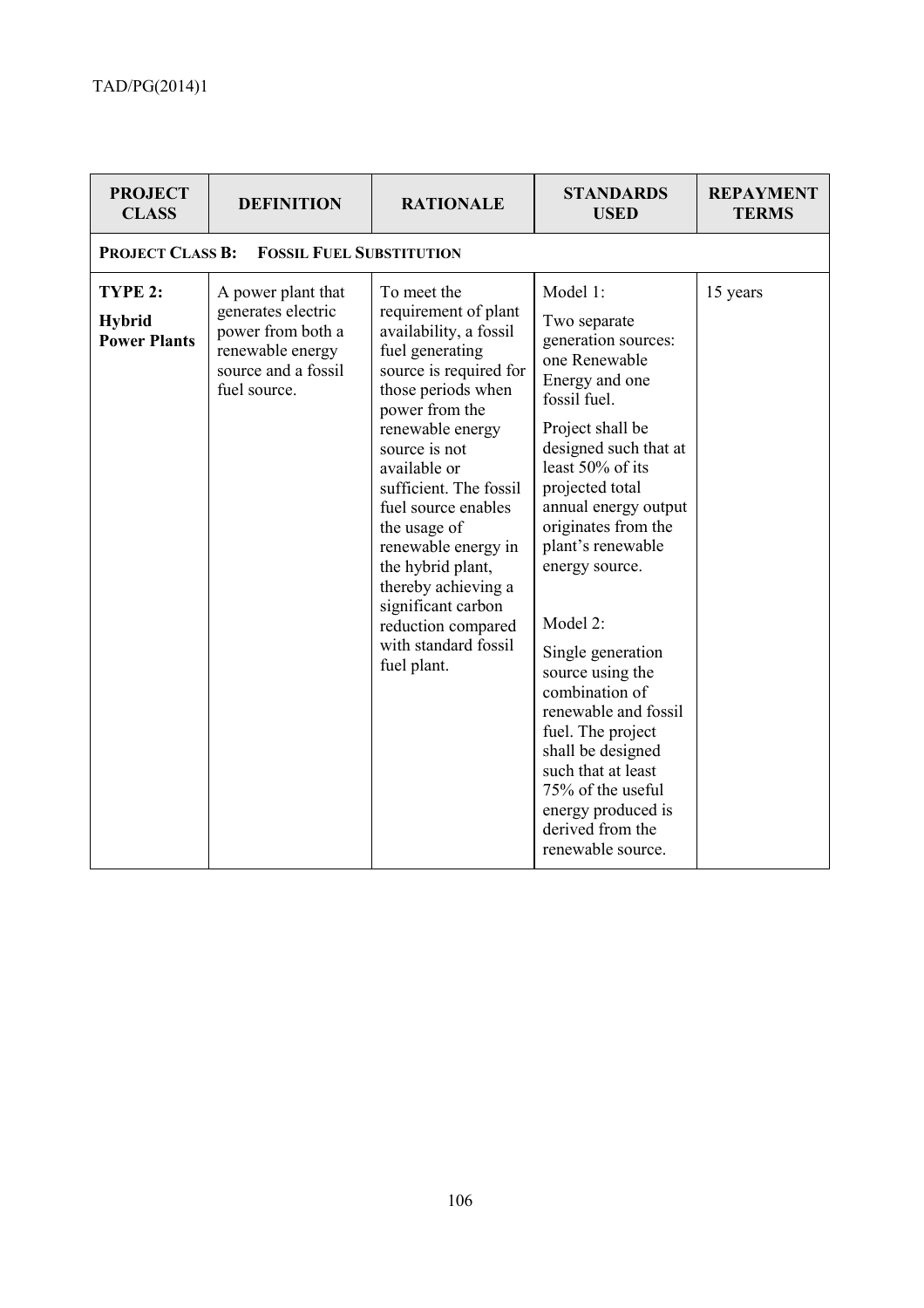| <b>PROJECT</b><br><b>CLASS</b>                            | <b>DEFINITION</b>                                                                                                                                                                                                                                                                                      | <b>RATIONALE</b>                                                                                                                                                                                                                                                                                                                                                                                                                                   | <b>STANDARDS</b><br><b>USED</b>                                                       | <b>REPAYMENT</b><br><b>TERMS</b> |
|-----------------------------------------------------------|--------------------------------------------------------------------------------------------------------------------------------------------------------------------------------------------------------------------------------------------------------------------------------------------------------|----------------------------------------------------------------------------------------------------------------------------------------------------------------------------------------------------------------------------------------------------------------------------------------------------------------------------------------------------------------------------------------------------------------------------------------------------|---------------------------------------------------------------------------------------|----------------------------------|
|                                                           | PROJECT CLASS C: ENERGY EFFICIENCY                                                                                                                                                                                                                                                                     |                                                                                                                                                                                                                                                                                                                                                                                                                                                    |                                                                                       |                                  |
| TYPE 1:<br><b>Combined</b><br>Heat &<br>Power<br>projects | Simultaneous<br>generation of<br>multiple forms<br>of energy<br>(electrical,<br>mechanical and<br>thermal) in a<br>single integrated<br>system.<br>Output of the<br>CHP plant shall<br>include electric<br>or mechanical<br>energy and heat<br>for commercial<br>industrial and/or<br>residential use. | Up to two thirds of the<br>primary energy used to<br>generate electricity in<br>conventional thermal power<br>plants is lost in the form of<br>heat. Combined heat and<br>power (CHP) generation<br>can therefore be an<br>effective GHG mitigation<br>option. CHP is possible<br>with all heat machines and<br>fuels (including biomass<br>and solar thermal) from a<br>few kW-rated to 1000MW<br>steam-condensing power<br>plants <sup>4</sup> . | Overall efficiency<br>of at least 75%<br>based on low<br>heating value<br>$(LHV)^5$ . | 15 years                         |

$$
\eta_{\circ} = \frac{W_{E} + \Sigma Q_{TH}}{Q_{FUEL}}
$$

 $\frac{1}{4}$ 

IPCC Fourth Assessment Report: Climate Change 2007, http://www.ipcc.ch/publications\_and\_data/ar4/wg3/en/ch4s4-3-5.html

<sup>5</sup> The total system efficiency ( $\bf{1}$  to) of a CHP system is the sum of the net useful power output (W<sub>E</sub>) and net useful thermal outputs ( $\Sigma Q_{TH}$ ) divided by the total fuel input ( $Q_{FUEL}$ ), as shown below: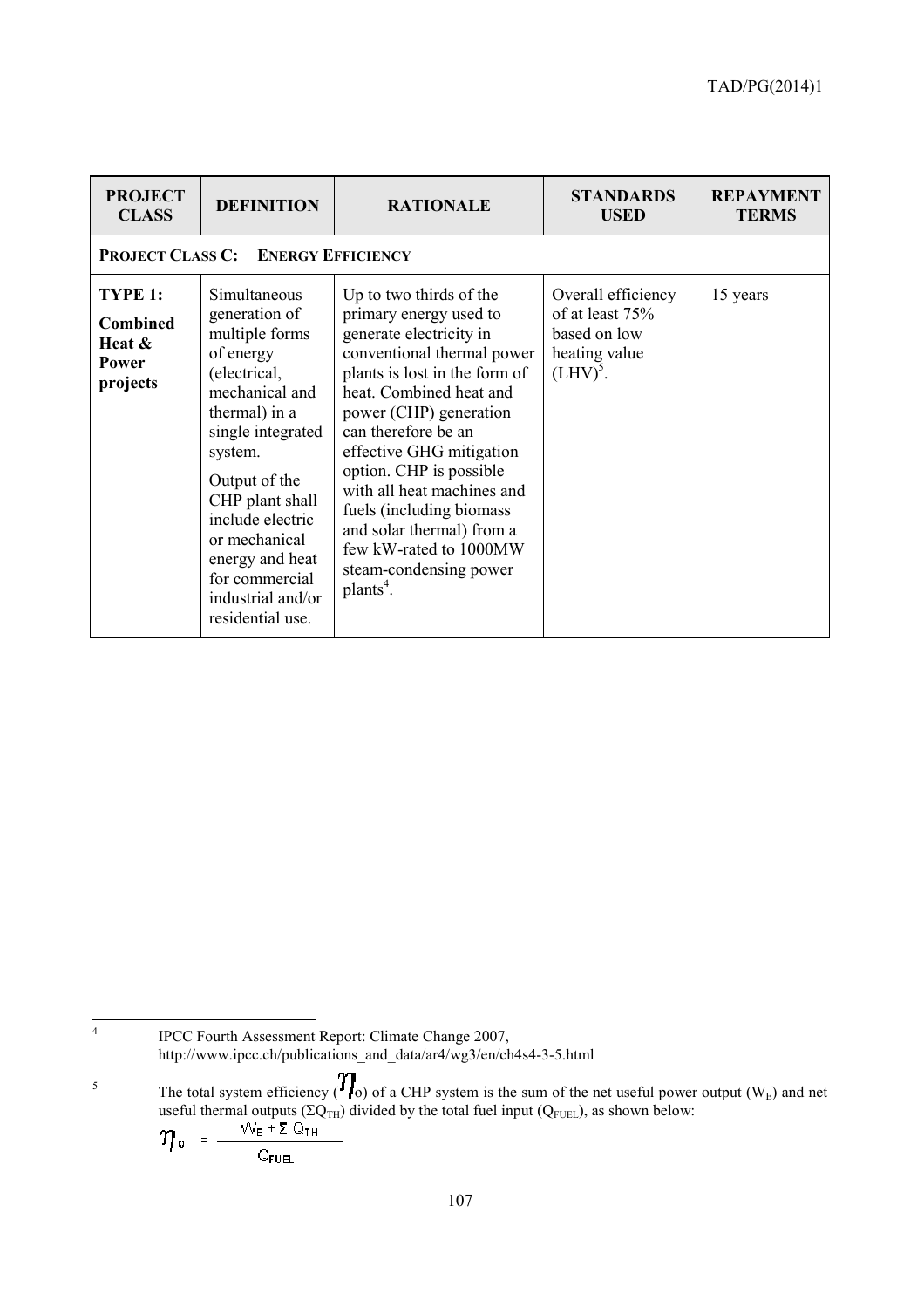| <b>PROJECT</b><br><b>CLASS</b>                             | <b>DEFINITION</b>                                                                                      | <b>RATIONALE</b>                                                                                                                                                                                                                                                                                                                                                                                                                                                                                                                                                                 | <b>STANDARDS</b><br><b>USED</b>                                                                                                                                                                                              | <b>REPAYMENT</b><br><b>TERMS</b> |  |  |
|------------------------------------------------------------|--------------------------------------------------------------------------------------------------------|----------------------------------------------------------------------------------------------------------------------------------------------------------------------------------------------------------------------------------------------------------------------------------------------------------------------------------------------------------------------------------------------------------------------------------------------------------------------------------------------------------------------------------------------------------------------------------|------------------------------------------------------------------------------------------------------------------------------------------------------------------------------------------------------------------------------|----------------------------------|--|--|
|                                                            | PROJECT CLASS C: ENERGY EFFICIENCY                                                                     |                                                                                                                                                                                                                                                                                                                                                                                                                                                                                                                                                                                  |                                                                                                                                                                                                                              |                                  |  |  |
| TYPE 2:<br><b>District</b><br>heating<br>and/or<br>cooling | Network which<br>carries/distributes<br>thermal energy<br>from energy<br>producing unit to<br>end use. | To improve the<br>efficiency of heating<br>of districts by<br>building piping<br>networks for steam<br>and/or hot water with<br>substantial thermal<br>efficiency, both by<br>minimising losses of<br>piping and converters,<br>and by increasing the<br>amount of utilisation<br>of waste heat.<br>District cooling is an<br>integrative<br>technology that can<br>make significant<br>contributions to<br>reducing emissions of<br>carbon dioxide and<br>air pollution and to<br>increasing energy<br>security e.g. via<br>substitution of<br>individual air-<br>conditioners. | The district piping<br>thermal conductivity<br>shall be less than<br>80% of the relevant<br>thermal conductivity<br>required by the<br>European standard<br>EN253:2009 (to be<br>reviewed when this<br>standard is updated). | 15 years                         |  |  |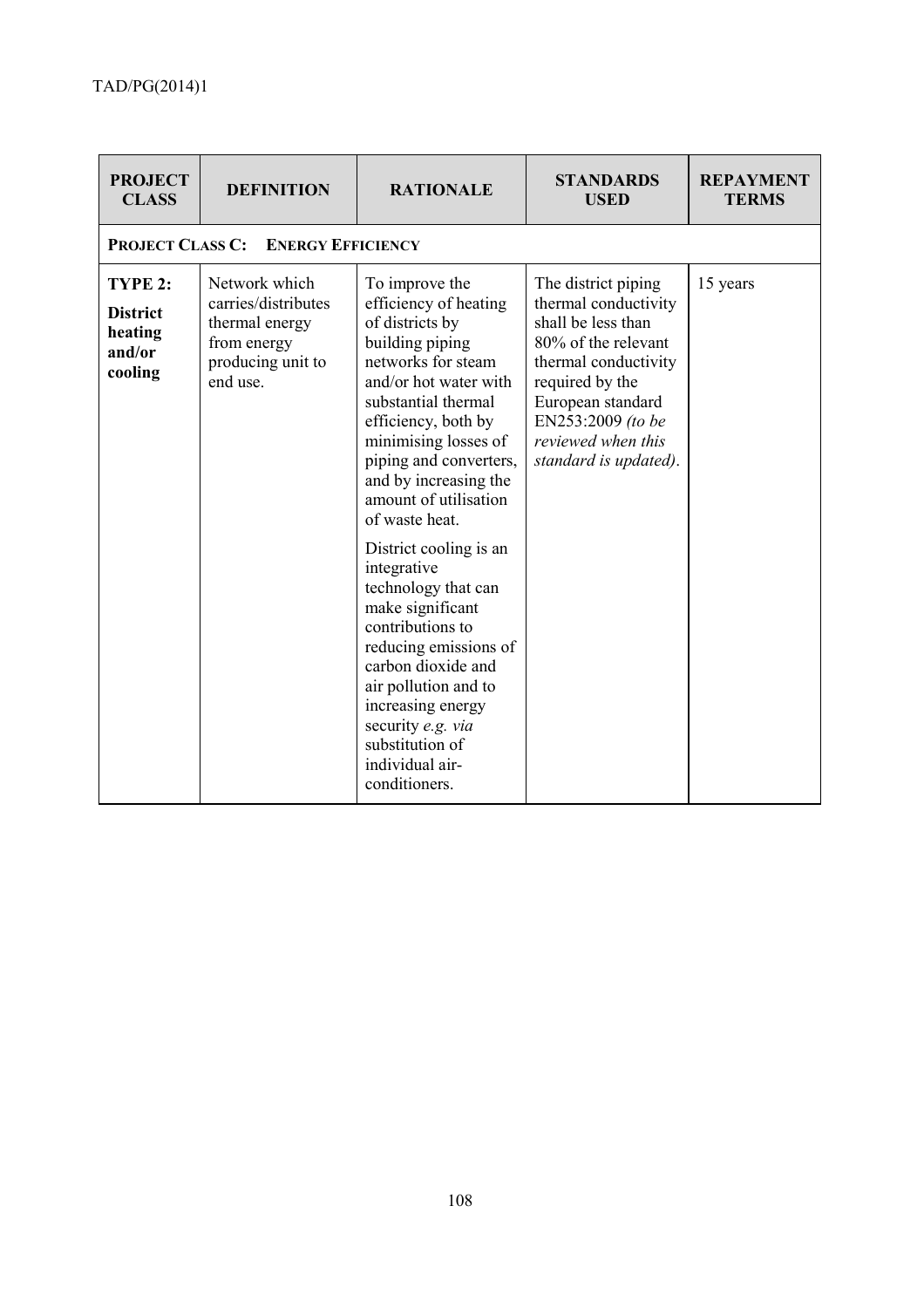### **APPENDIX III: METHODOLOGY TO BE USED WHEN DETERMINING THE ELIGIBILITY OF SECTORS RELATING TO ARTICLE 2 OF THIS SECTOR UNDERSTANDING**

When proposing that Project Class or Type be added to Appendix II of this Sector Understanding, Participants shall provide a detailed description of the proposed Project Class or Type and information on how such projects fulfil the criteria set out in Article 2 b) of this Sector Understanding; such information shall include:

- a) An evaluation of the direct contribution of the Project Class or Type to climate change mitigation, including a comparison of the sector performance, based on measurable data regarding carbon emissions or  $CO<sub>2</sub>$  equivalent and/or in high energy efficiency, with conventional and in-use newer technological approaches; this comparison shall, in all cases, be based on quantitative measures, such as a decrease in emissions per unit produced.
- b) A description of the technical and performance standards of the Project Class or Type proposed sector, including information on any relevant, existing Best Available Techniques (BAT); if appropriate, this description shall explain how the technology is an improvement on the existing BAT.
- c) A description of the financial barriers in the proposed Project Class or Type, including any financial needs and market conditions, and identify the provisions under this Sector Understanding that are expected to enable such projects to proceed.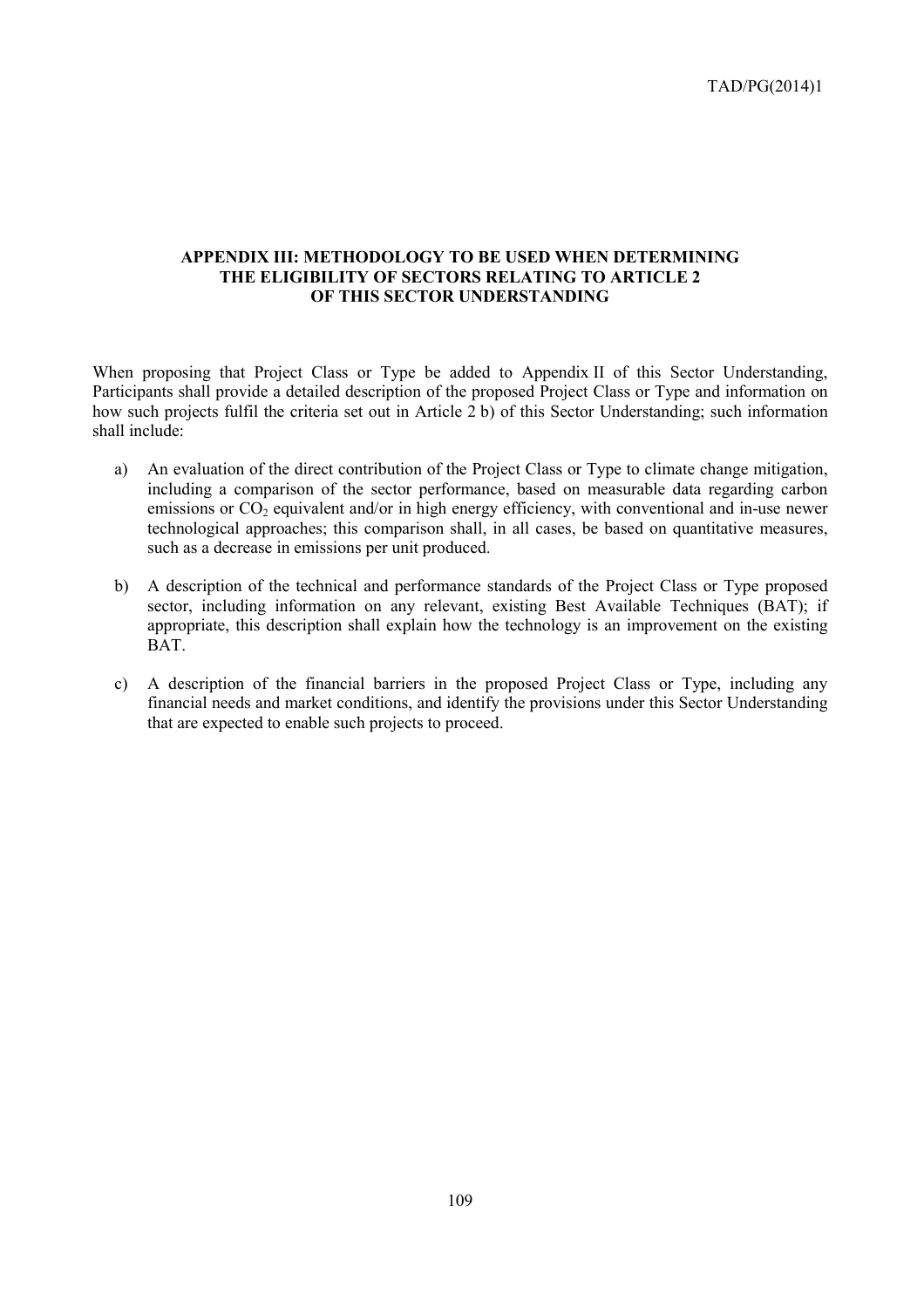### **APPENDIX IV: LIST OF DEFINITIONS**

**Best Available Techniques**: as per the definition of EU Directive 96/61/EC (Article 2.1), "Best Available Techniques" shall mean the most effective and advanced stage in the development of activities and their methods of operation which indicate the practical suitability of particular techniques for providing in principle the basis for emission limit values designed to prevent and, where that is not practicable, generally to reduce emissions and the impact on the environment as a whole:

- a) "techniques" shall include both the technology used and the way in which the installation is designed, built, maintained, operated and decommissioned.
- b) "available" techniques shall mean those developed on a scale which allows implementation in the relevant industrial sector, under economically and technically viable conditions, taking into consideration the costs and advantages, whether or not the techniques are used or produced inside the Member State in question, as long as they are reasonably accessible to the operator.
- c) "best" shall mean most effective in achieving a high general level of protection of the environment as a whole.

**Greenhouse Gases**: greenhouse gases are defined to include carbon dioxide, methane, nitrous oxide, hydrofluorocarbons, perfluorocarbons and sulphur hexafluoride.

**Large Hydro Power Project**: as per the definition of the International Commission on Large Dams (ICOLD). ICOLD defines a large dam as a dam with a height of 15m or more from the foundation. Dams that are between 5 and 15m high and have a reservoir volume of more than 3 million  $m<sup>3</sup>$  are also classified as large dams.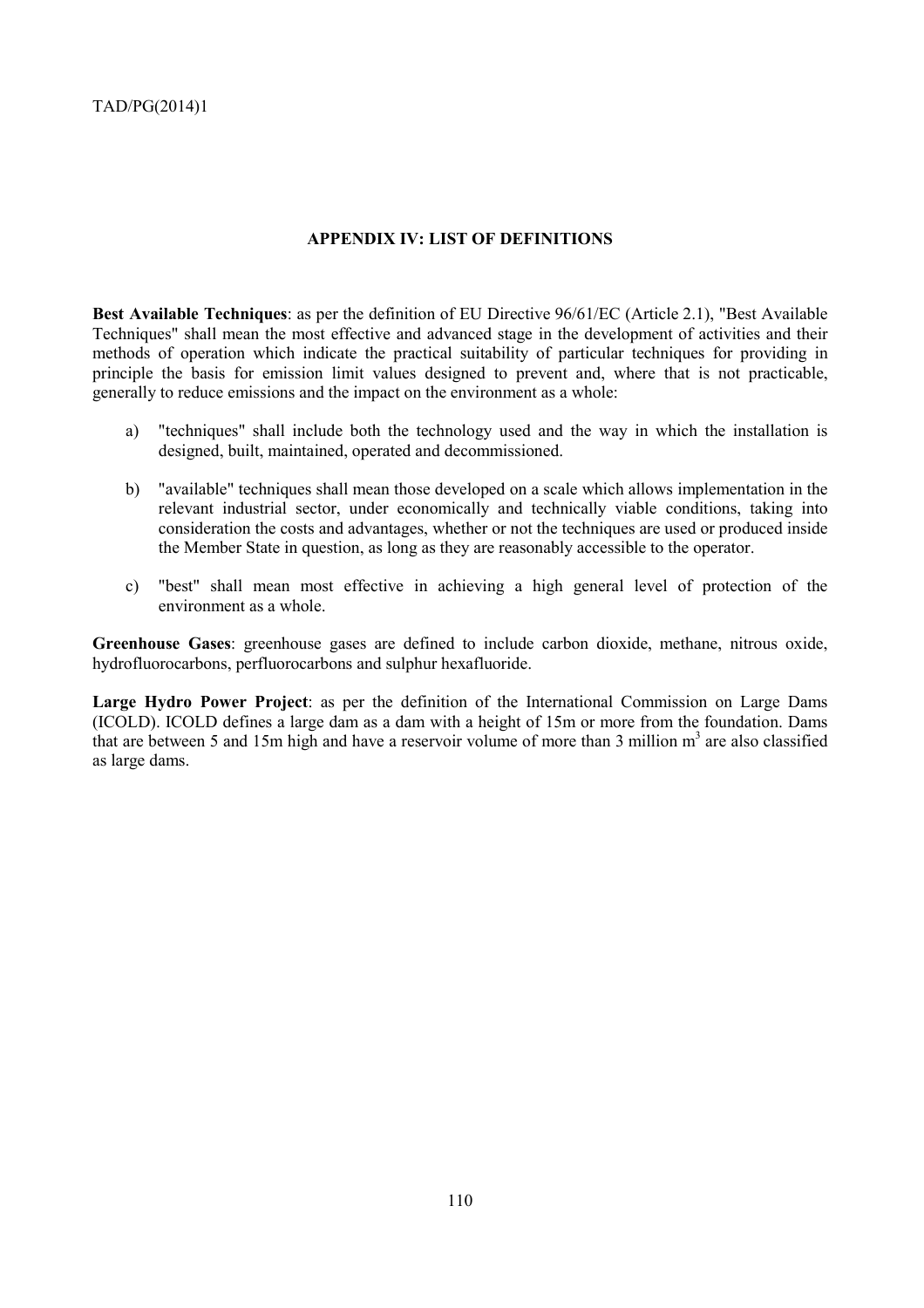## **ANNEX V**

## **SECTOR UNDERSTANDING ON EXPORT CREDITS FOR RAIL INFRASTRUCTURE**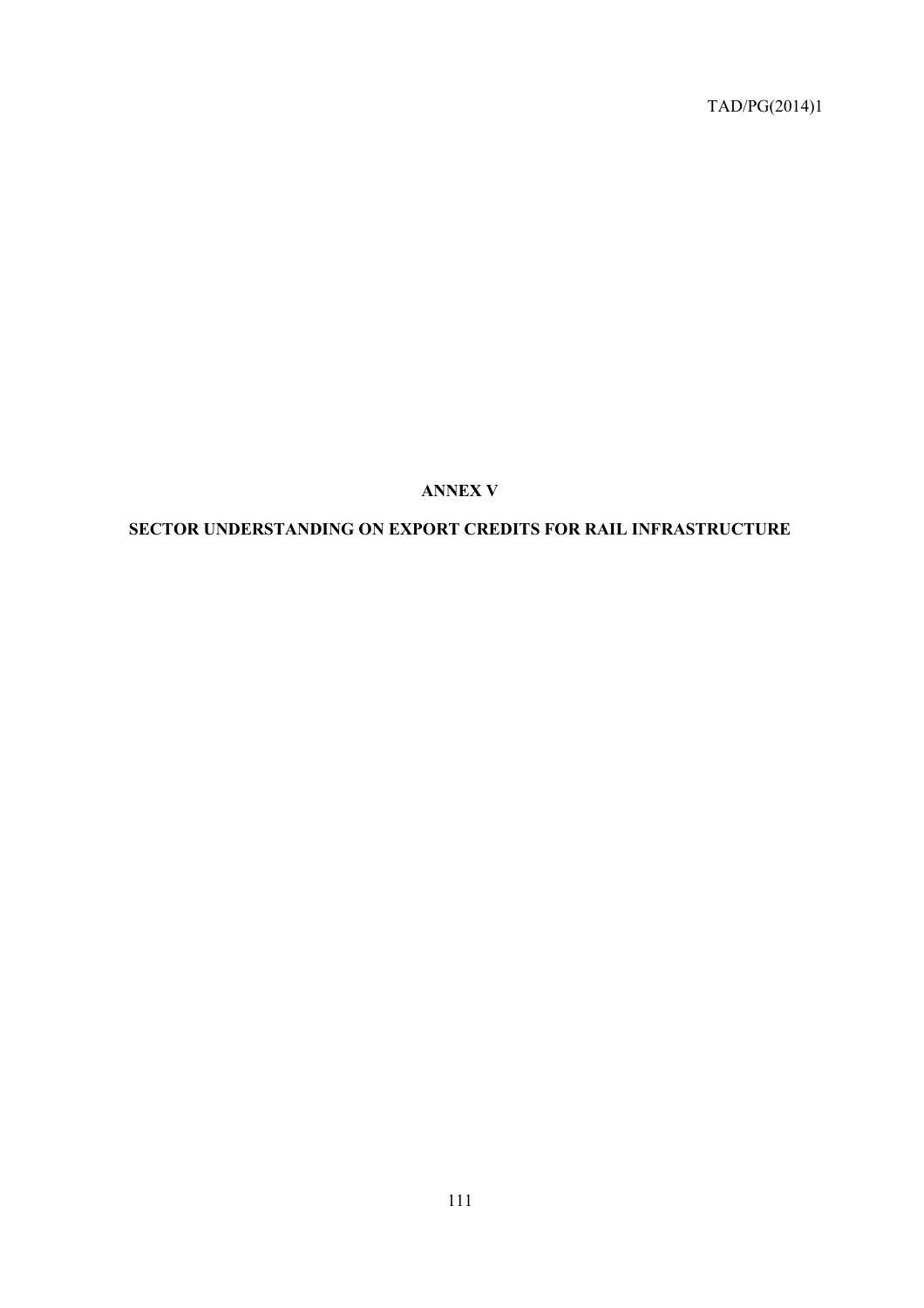### **ANNEX V: SECTOR UNDERSTANDING ON EXPORT CREDITS FOR RAIL INFRASTRUCTURE**

The Participants to this Sector Understanding agree that the financial terms and conditions of the Sector Understanding, which complements the Arrangement, shall be implemented in a way that is consistent with the Purpose of the Arrangement.

#### **CHAPTER I: SCOPE OF THE SECTOR UNDERSTANDING**

### **1. SCOPE OF APPLICATION**

This Sector Understanding sets out the financial terms and conditions that apply to officially supported export credits relating to contracts for rail infrastructure assets essential to operating trains, including rail control (*e.g.* signalling and other rail IT), electrification, tracks, rolling stock, and related construction work.

#### **CHAPTER II: PROVISIONS FOR EXPORT CREDITS**

## **2. MAXIMUM REPAYMENT TERMS**

- a) For officially supported export credits relating to contracts included within the scope of application of this Sector Understanding, the maximum repayment term is set out as follows:
	- 1) For contracts in Category I countries (as defined in Article 11 of the Arrangement): 12 years.
	- 2) For contacts in Category II countries (as defined in Article 11 of the Arrangement): 14 years.
- b) To qualify for the repayment terms set out in paragraph a) above, the following conditions shall apply:
	- 1) The transaction shall involve an overall contract value of more than SDR 10 million; and
	- 2) The repayment terms shall not exceed the useful life of the rail infrastructure asset financed; and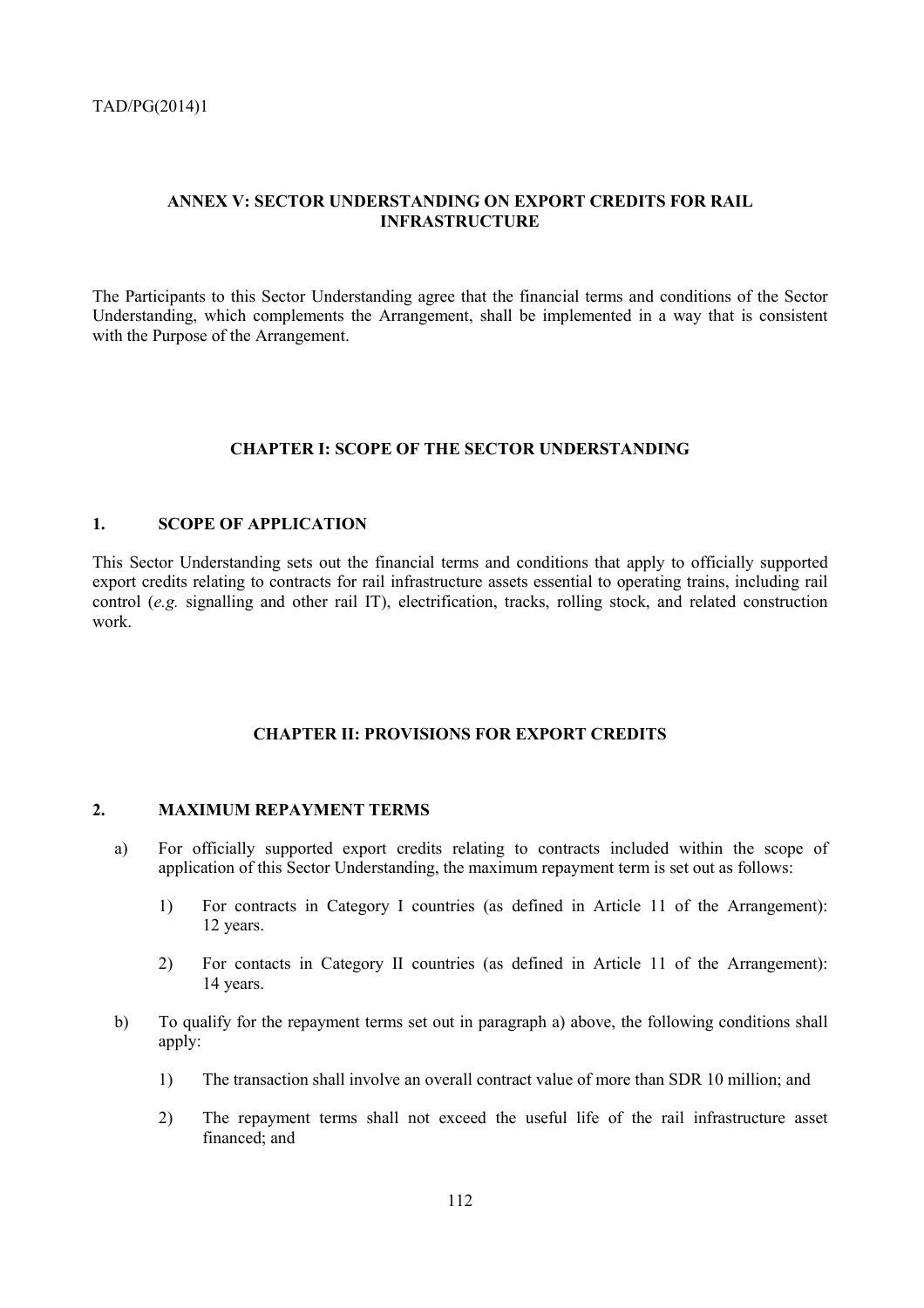- 3) For transactions in Category I countries, the transaction involves/is characterised by:
	- − Participation in a loan syndication with private financial institutions that do not benefit from Official Export Credit Support, whereby:
		- i) The Participant is a minority partner with *pari passu* status throughout the life of the loan; and
		- ii) Official export credit support provided by the Participants comprises less than 50% of the syndication.
	- − Premium rates for any official support that do not undercut available private market financing and that are commensurate with the corresponding rates being charged by other private financial institutions that are participating in the syndication.
- c) A Participant may request a waiver of the condition set out in paragraph b) 3) above, through use of a Common Line, in accordance with Articles 58 to 63 of the Arrangement. In such cases:
	- − the Participant making the Common Line proposal shall provide, as "other relevant information", a comprehensive explanation for the support, including specific data on pricing, and a rationale for the need to waive the provisions of paragraph b) 3) above; and
	- − the provisions of Article 5 a) of this Sector Understanding shall not apply.

#### **3**. **REPAYMENT OF PRINCIPAL AND INTEREST**

The repayment of principal and interest shall be provided according to Article 14 of the Arrangement except that the maximum weighted average life of the repayment period under paragraph d) 4) of that Article shall be:

- a) For transaction in a Category I countries, six-and-a-quarter years; and
- b) For transaction in a Category II countries, seven-and-a-quarter years.

### **4. MINIMUM FIXED INTEREST RATES**

A Participant providing official financing support for fixed rate loans shall apply, as minimum interest rates:

- a) For repayment terms of up to and including 12 years, the relevant Commercial Interest Reference Rates (CIRRs) constructed in accordance with Article 20 of the Arrangement.
- b) For repayment terms in excess of 12 years, the relevant Commercial Interest Reference Rates (CIRRs) constructed in accordance with Article 20 of the Arrangement, to which a surcharge of 20 basis points shall be added for all currencies.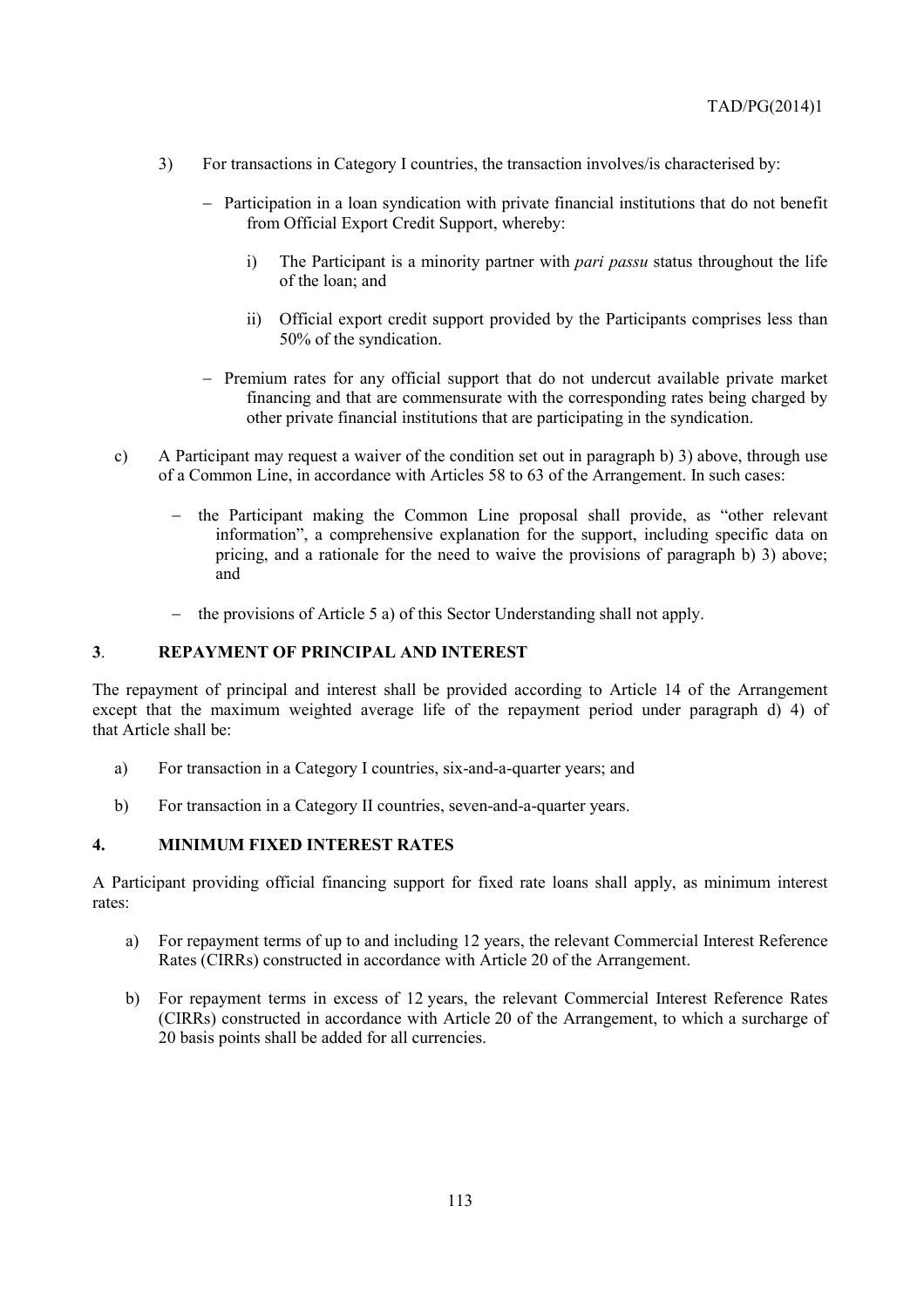## **CHAPTER III: PROCEDURES**

### **5. PRIOR NOTIFICATION**

- a) A Participant shall give prior notification in accordance with Article 47 of the Arrangement at least ten calendar days before issuing any commitment if it intends to provide support for a transaction in a Category I country. Such notifications shall include a comprehensive explanation for the official support, including specific data on pricing.
- b) A Participant shall give prior notification in accordance with Article 48 of the Arrangement at least ten calendar days before issuing any commitment if it intends to provide support for a transaction in a Category II country.

### **6. VALIDITY OF COMMON LINES**

Notwithstanding the provisions of Article 63 a) of the Arrangement, all agreed Common Lines shall cease to be valid on 31 December 2018, unless the Participants agree to the extension of this Sector Understanding in accordance with Article 7 d) of this Sector Understanding.

### **CHAPTER IV: MONITORING AND REVIEW**

#### **7. MONITORING AND REVIEW**

- a) The Secretariat shall report annually on the implementation of this Sector Understanding.
- b) After 31 December 2014, the less than 50% syndication requirement set out in sub-paragraph ii) of the first *tiret* of Article 2 b) 3) of this Sector Understanding shall be replaced by a maximum 35% syndication requirement unless the Participants agree otherwise.
- c) The Participants shall undertake a review of this Sector Understanding by no later than 30 June 2017 with a view to assessing the market conditions and other factors to determine whether the terms and conditions should be continued and or amended.
- d) After 31 December 2017, the terms and conditions of this Sector Understanding shall be discontinued unless the Participants agree otherwise.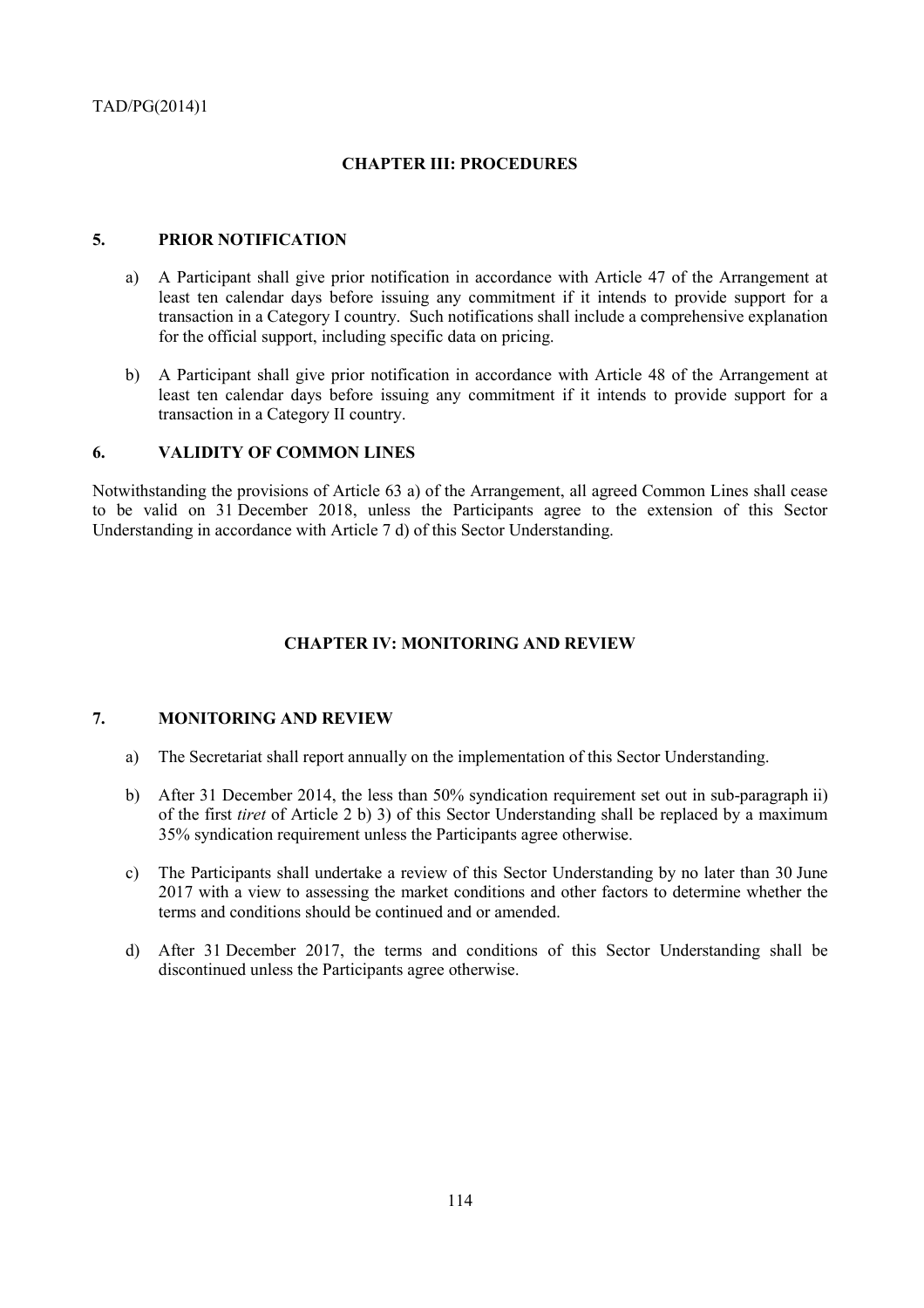## **ANNEX VI**

## **TERMS AND CONDITIONS APPLICABLE TO PROJECT FINANCE TRANSACTIONS**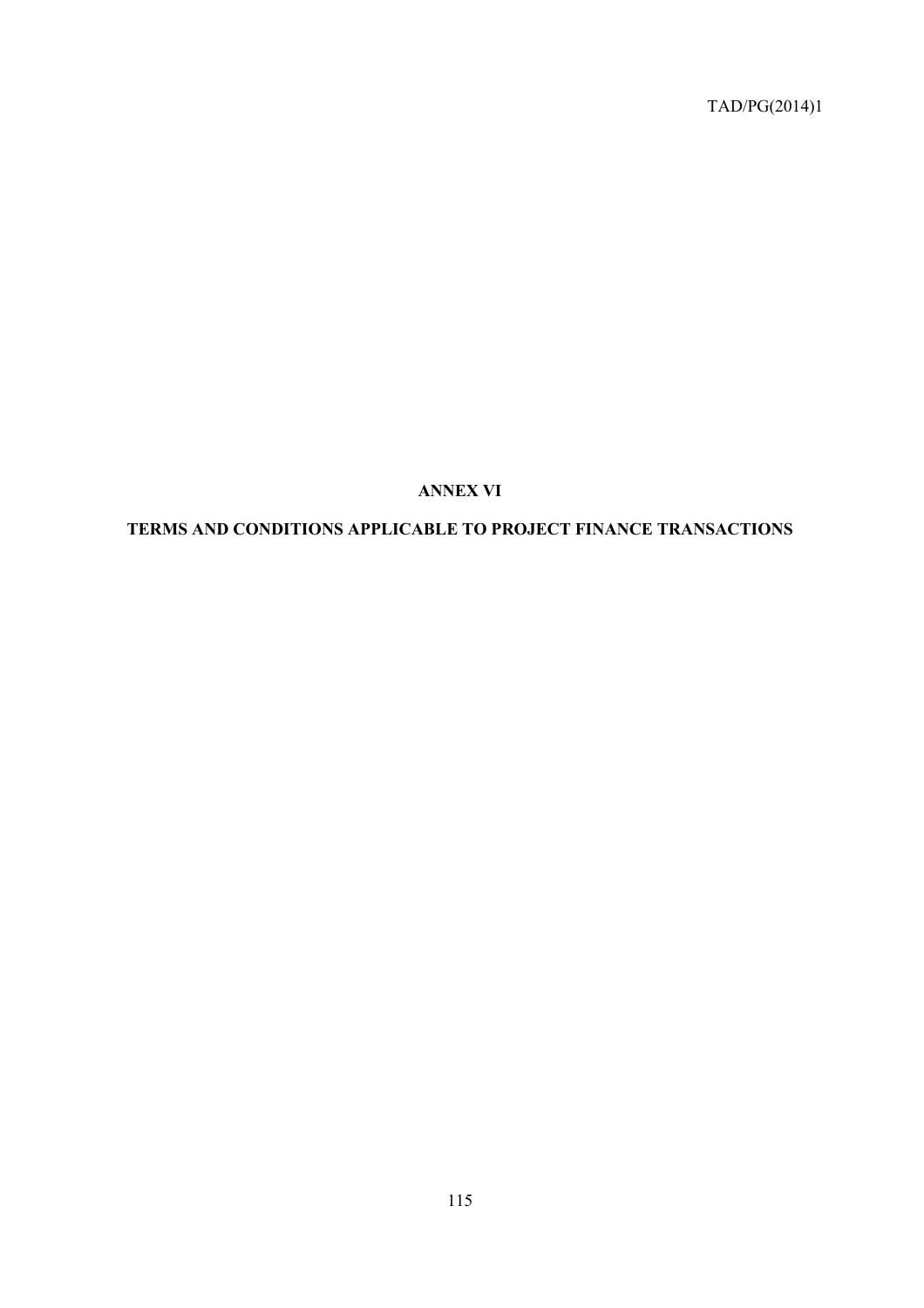## **ANNEX VI: TERMS AND CONDITIONS APPLICABLE TO PROJECT FINANCE TRANSACTIONS**

## **CHAPTER I: GENERAL PROVISIONS**

### **1. SCOPE OF APPLICATION**

- a) This Annex sets out terms and conditions that Participants may support for project finance transactions that meet the eligibility criteria set out in Appendix 1.
- b) Where no corresponding provision exists in this Annex, the terms of the Arrangement shall apply.

### **CHAPTER II: FINANCIAL TERMS AND CONDITIONS1**

### **2. MAXIMUM REPAYMENT TERMS**

The maximum repayment term is 14 years.

 $\mathbf{1}$ 

a) The financial terms and conditions set out in Articles 2 and 3 d) shall apply to transactions for which a final commitment is issued on or before 31 December 2014.

b) After 31 December 2014, the financial terms and conditions set out in Articles 2 and 3 d) shall be discontinued unless the Participants agree otherwise.

c) If discontinued, the provisions of Articles 2 and 3 d) will be replaced by the following :

Article 2 - The maximum repayment term is 14 years, except when official export credit support provided by the Participants comprises more than 35% of the syndication for a project in a High Income OECD country, the maximum repayment term is ten years.

Article 3 d) - The weighted average life of the repayment period shall not exceed seven-and-a-quarter years, except when official export credit support provided by the Participants comprises more than 35% of the syndication for a project in a High Income OECD country, the weighted average life of the repayment period shall not exceed five-and-a-quarter years.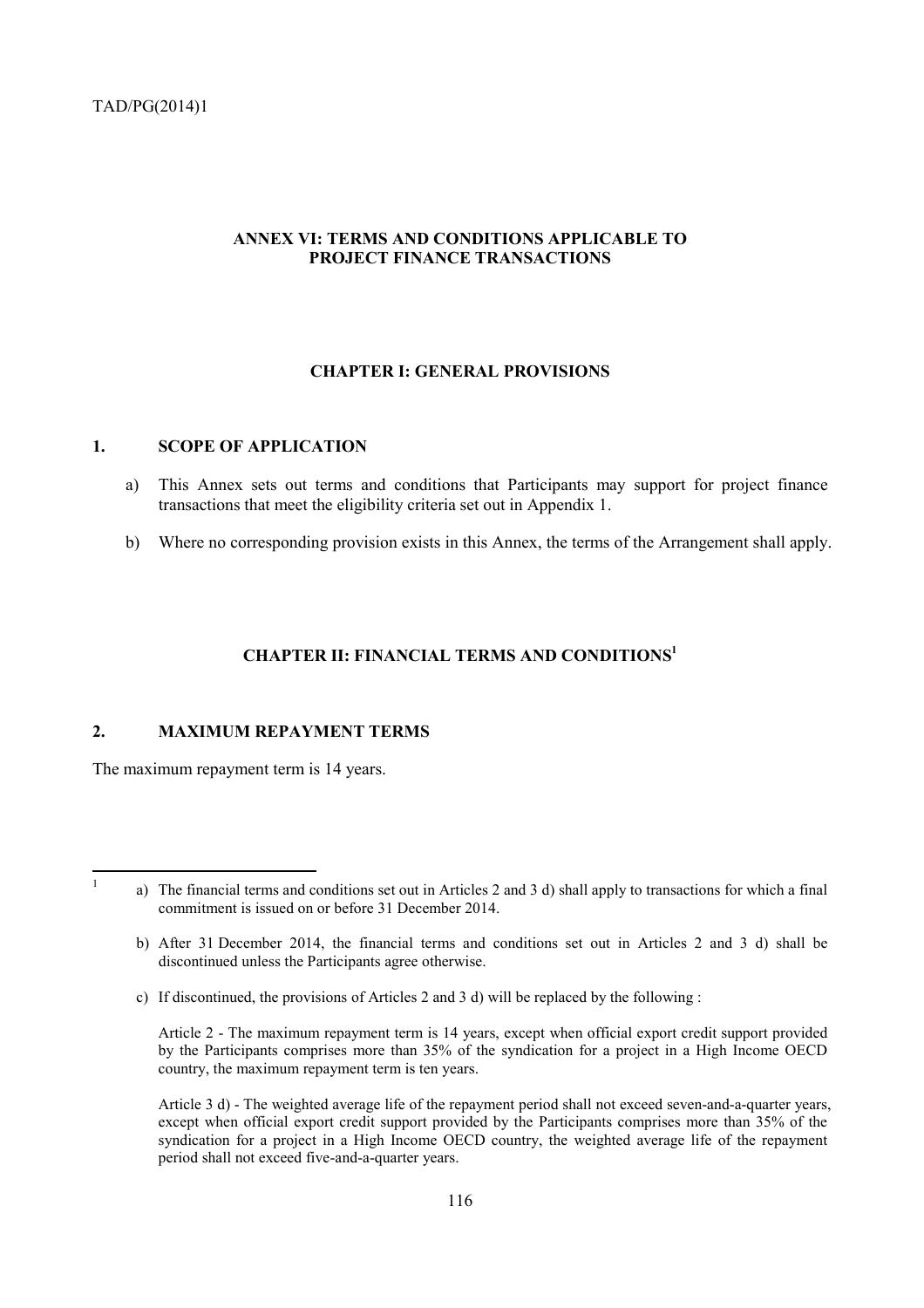## **3. REPAYMENT OF PRINCIPAL AND PAYMENT OF INTEREST**

The principal sum of an export credit may be repaid in unequal instalments, and principal and interest may be paid in less frequent than semi-annual instalments, as long as the following conditions are met:

- a) No single repayment of principal or series of principal payments within a six-month period shall exceed 25% of the principal sum of the credit.
- b) The first repayment of principal shall be made no later than 24 months after the starting point of credit and no less than 2% of the principal sum of the credit shall have been repaid 24 months after the starting point of credit.
- c) Interest shall be paid no less frequently than every 12 months and the first interest payment shall be made no later than six months after the starting point of credit.
- d) The weighted average life of the repayment period shall not exceed seven-and-a-quarter years.
- e) The Participant shall give prior notification according to Article 5 of this Annex.

### **4. MINIMUM FIXED INTEREST RATES**

Where Participants are providing official financing support for fixed rate loans:

- c) For repayment terms of up to and including 12 years, Participants shall apply the relevant Commercial Interest Reference Rates (CIRRs) constructed in Accordance with Article 20 of the Arrangement.
- d) For repayment terms in excess of 12 years, a surcharge of 20 basis points on the CIRR shall apply for all currencies.

### **CHAPTER III: PROCEDURES**

## **5. PRIOR NOTIFICATION FOR PROJECT FINANCE TRANSACTIONS**

A Participant shall notify all Participants of the intent to provide support according to the terms and conditions of this Annex at least ten calendar days before issuing any commitment. The notification shall be provided in accordance with Annex VII of the Arrangement. If any Participant requests an explanation in respect of the terms and conditions being supported during this period, the notifying Participant shall wait an additional ten calendar days before issuing any commitment.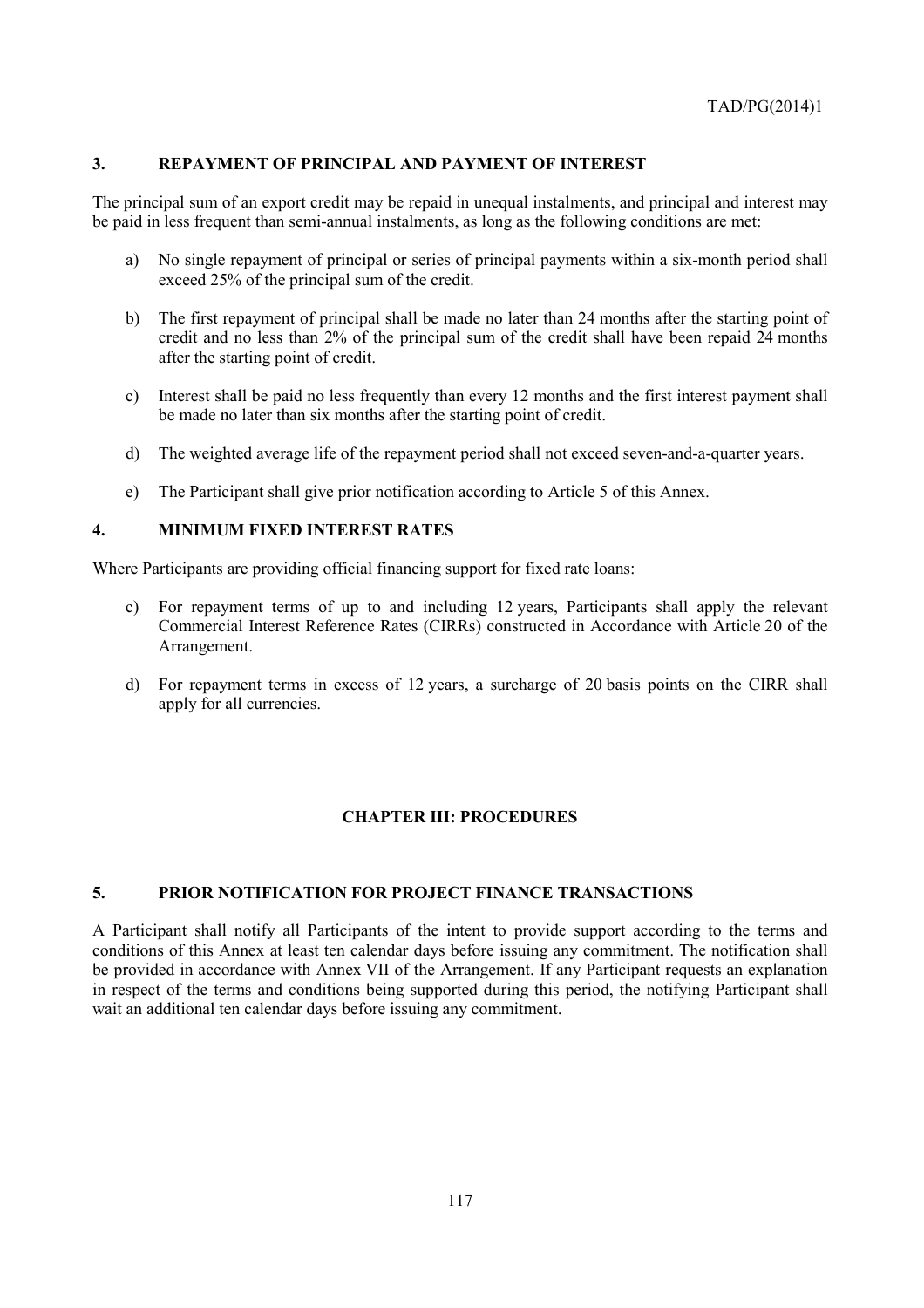## **APPENDIX 1: ELIGIBILITY CRITERIA FOR PROJECT FINANCE TRANSACTIONS**

### **I. BASIC CRITERIA**

The transaction involves/is characterised by:

- a) The financing of a particular economic unit in which a lender is satisfied to consider the cash flows and earnings of that economic unit as the source of funds from which a loan will be repaid and to the assets of the economic unit as collateral for the loan.
- b) Financing of export transactions with an independent (legally and economically) project company, *e.g.* special purpose company, in respect of investment projects generating their own revenues.
- c) Appropriate risk-sharing among the partners of the project, *e.g.* private or creditworthy public shareholders, exporters, creditors, off-takers, including adequate equity.
- d) Project cash flow sufficient during the entire repayment period to cover operating costs and debt service for outside funds.
- e) Priority deduction from project revenues of operating costs and debt service.
- f) A non-sovereign buyer/borrower with no sovereign repayment guarantee (not including performance guarantees, *e.g.* off-take arrangements).
- g) Asset-based securities for proceeds/assets of the project, *e.g.* assignments, pledges, proceed accounts;
- h) Limited or no recourse to the sponsors of the private sector shareholders/sponsors of the project after completion.

## **II. ADDITIONAL CRITERIA FOR PROJECT FINANCE TRANSACTIONS IN HIGH INCOME OECD COUNTRIES**

The transaction involves/is characterised by:

- a) Participation in a loan syndication with private financial institutions that do not benefit from Official Export Credit Support, whereby:
	- 1) The Participant is a minority partner with *pari passu* status throughout the life of the loan and;
	- 2) Official export credit support provided by the Participants comprises less than 50% of the syndication.
- b) Premium rates for any official support that do not undercut available private market financing and that are commensurate with the corresponding rates being charged by other private financial institutions that are participating in the syndication.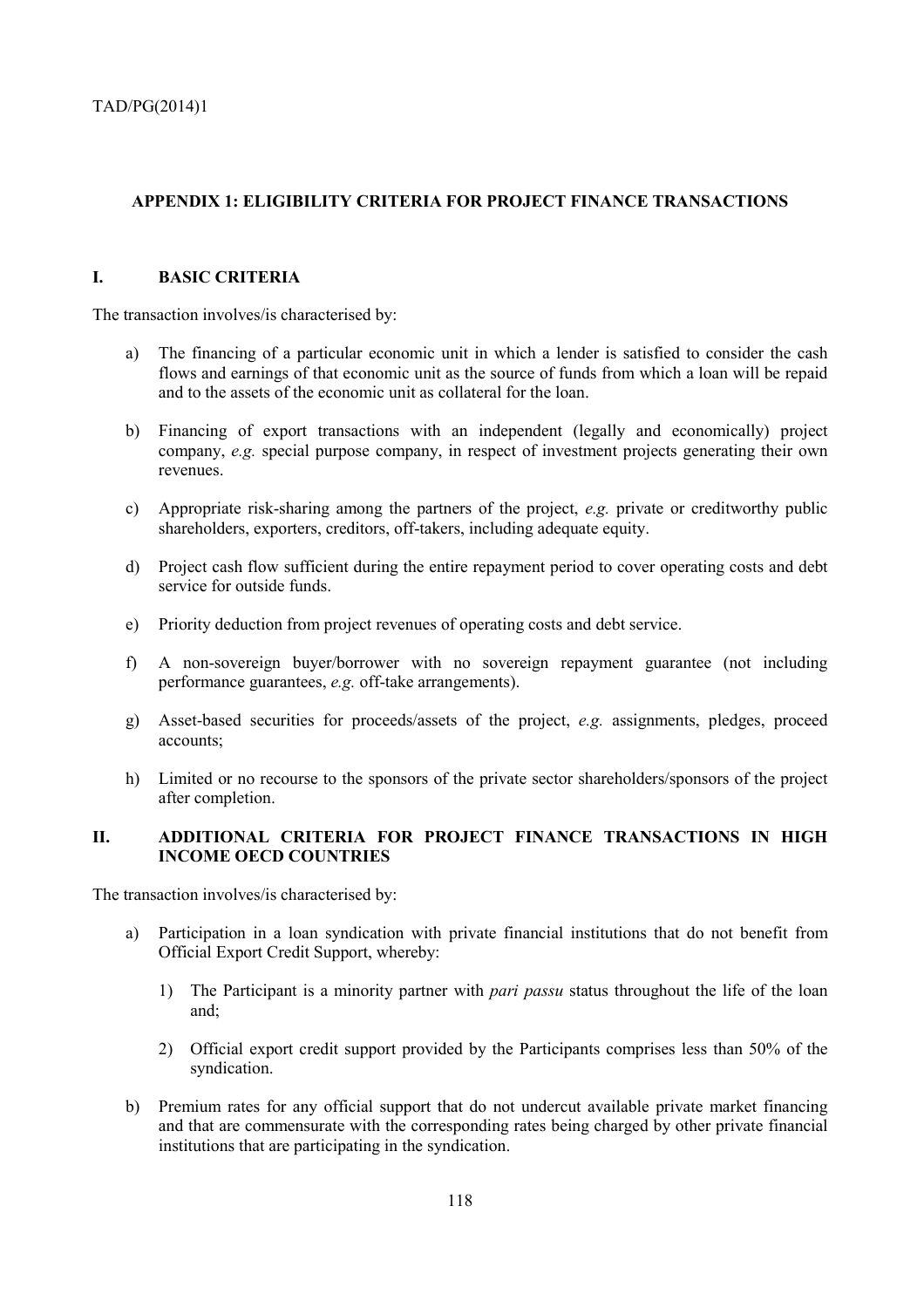## **ANNEX VII**

# **INFORMATION TO BE PROVIDED FOR NOTIFICATIONS**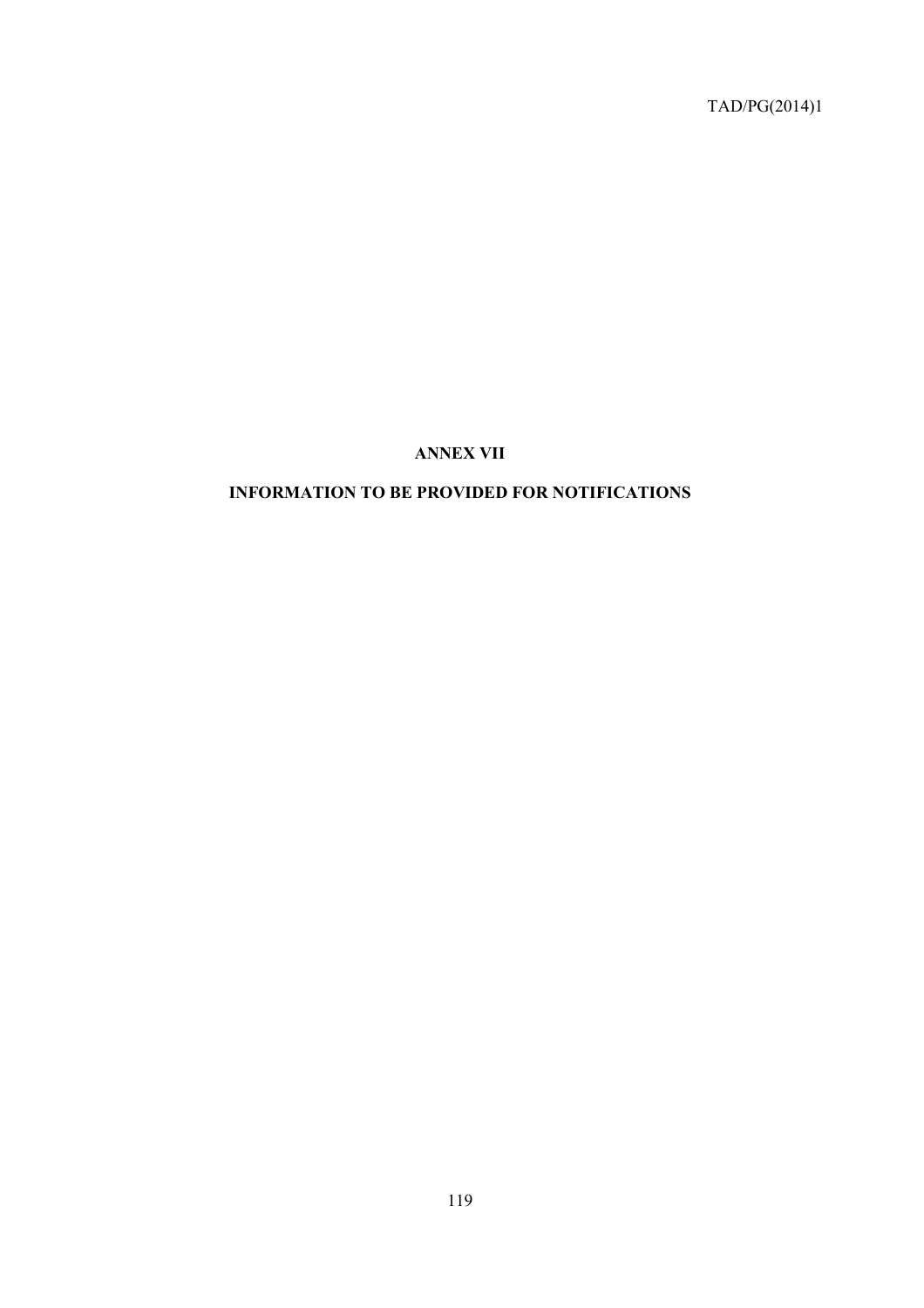## **ANNEX VII: INFORMATION TO BE PROVIDED FOR NOTIFICATIONS**

The information listed in Section I below shall be provided for all notifications made under the Arrangement (including its Annexes). In addition, the information specified in Section II shall be provided, as appropriate, in relation to the specific type of notification being made.

## **I. INFORMATION TO BE PROVIDED FOR ALL NOTIFICATIONS**

### *a) Basic Information*

- 1. Notifying country
- 2. Notification date
- 3. Name of notifying authority/agency
- 4. Reference number
- 5. Original notification or revision to previous notification (revision number as relevant)
- 6. Tranche number (if relevant)
- 7. Reference number of credit line (if relevant)
- 8. Arrangement Article(s) under which the notification is being made
- 9. Reference number of notification being matched (if relevant)
- 10. Description of support being matched (if relevant)
- 11. Destination Country

### *b) Buyer/Borrower/Guarantor Information*

- 12. Buyer Country
- 13. Buyer Name
- 14. Buyer Location
- 15. Buyer Status
- 16. Borrower Country (if different from the buyer)
- 17. Borrower Name (if different from the buyer)
- 18. Borrower Location (if different from the buyer)
- 19. Borrower Status (if different from the buyer)
- 20. Guarantor Country (if relevant)
- 21. Guarantor Name (if relevant)
- 22. Guarantor Location (if relevant)
- 23. Guarantor Status (if relevant)

## *c) Information on Goods and/or Services Being Exported and the Project*

- 24. Description of the goods and/or services being exported
- 25. Description of the project (if relevant)
- 26. Location of the project (if relevant)
- 27. Tender closing date (if relevant)
- 28. Expiry date of credit line (if relevant)
- 29. Value of contract(s) supported, either the actual value (for all lines of credit and project finance transactions or for any individual transaction on a voluntary basis) or according to the following scale in millions of SDRs: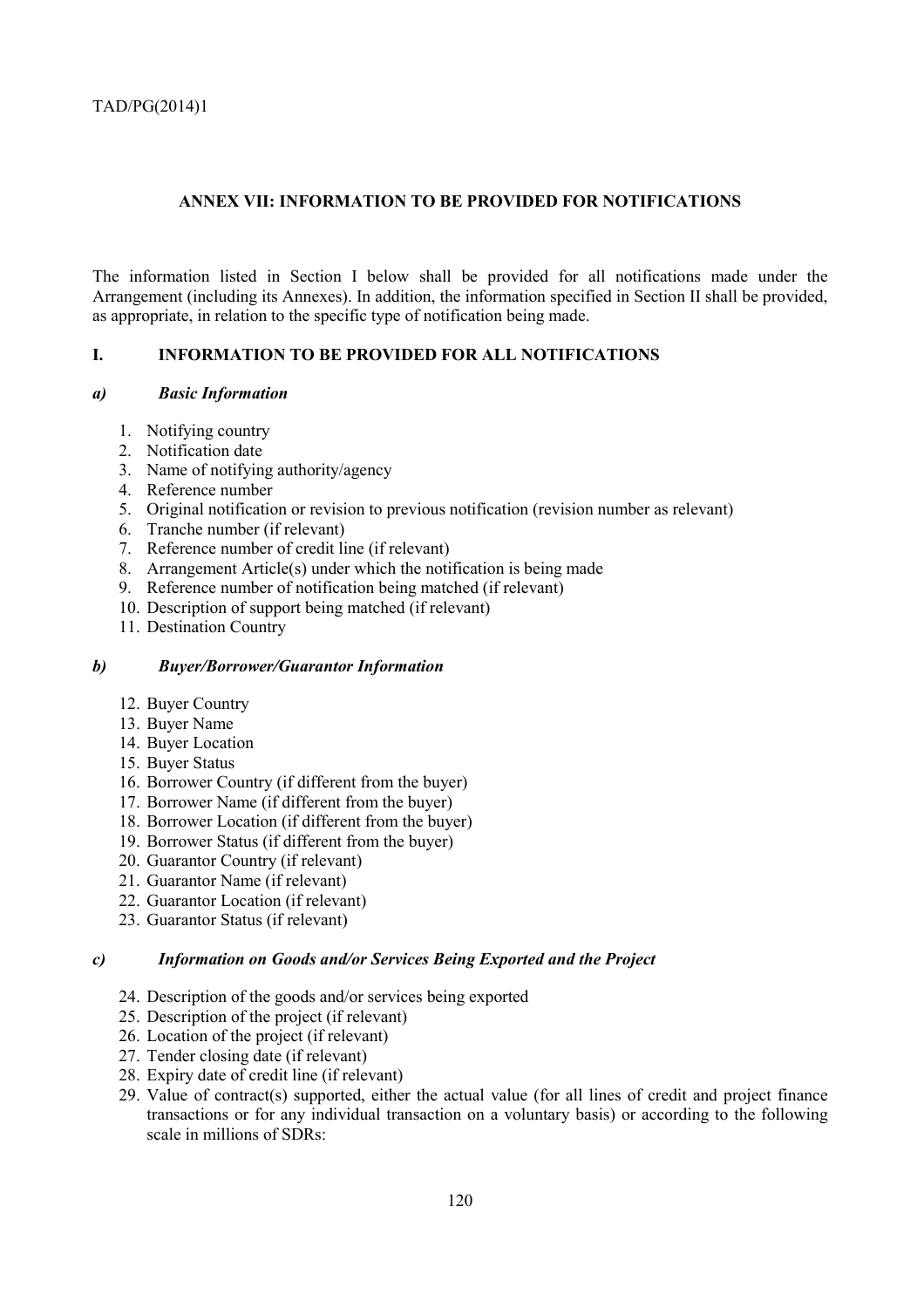| Category | <b>From</b>    | T <sub>0</sub> |
|----------|----------------|----------------|
| I:       | $\overline{0}$ | 1              |
| II:      | 1              | $\overline{2}$ |
| III:     | $\overline{2}$ | 3              |
| IV:      | 3              | 5              |
| V:       | 5              | 7              |
| VI:      | 7              | 10             |
| VII:     | 10             | 20             |
| VIII:    | 20             | 40             |
| IX:      | 40             | 80             |
| X:       | 80             | 120            |
| XI:      | 120            | 160            |
| XII:     | 160            | 200            |
| XIII:    | 200            | 240            |
| XIV:     | 240            | 280            |
| XV:      | 280            | $\ast$         |

*\* Indicate the number of SDR 40 million multiples in excess of SDR 280 million, e.g. SDR 410 million would be notified as Category XV+3.* 

30. Currency of contract(s)

## *d) Financial Terms and Conditions of the Official Export Credit Support*

- 31. Credit value; the actual value for notifications involving lines of credit and project finance transactions or for any individual transaction on a voluntary basis, or according to the SDR scale
- 32. Currency of credit
- 33. Down payment (percentage of the total value of the contracts supported)
- 34. Local Costs (percentage of the total value of the contracts supported)
- 35. Starting point of credit and reference to the applicable sub-paragraph of Article 10
- 36. Length of the repayment period
- 37. Interest rate base
- 38. Interest rate or margin

## **II. ADDITIONAL INFORMATION TO BE PROVIDED, AS APPROPRIATE, FOR NOTIFICATIONS MADE IN RELATION TO SPECIFIC PROVISIONS**

#### *a) Arrangement, Article 14 d) 5*

- 1. Repayment profile
- 2. Repayment frequency
- 3. Length of time between the starting point of credit and the first repayment of principal
- 4. Amount of interest capitalised before the starting point of credit
- 5. Weighted average life of the repayment period
- 6. Explanation of the reason for not providing support according to Article 14 paragraphs a) through c)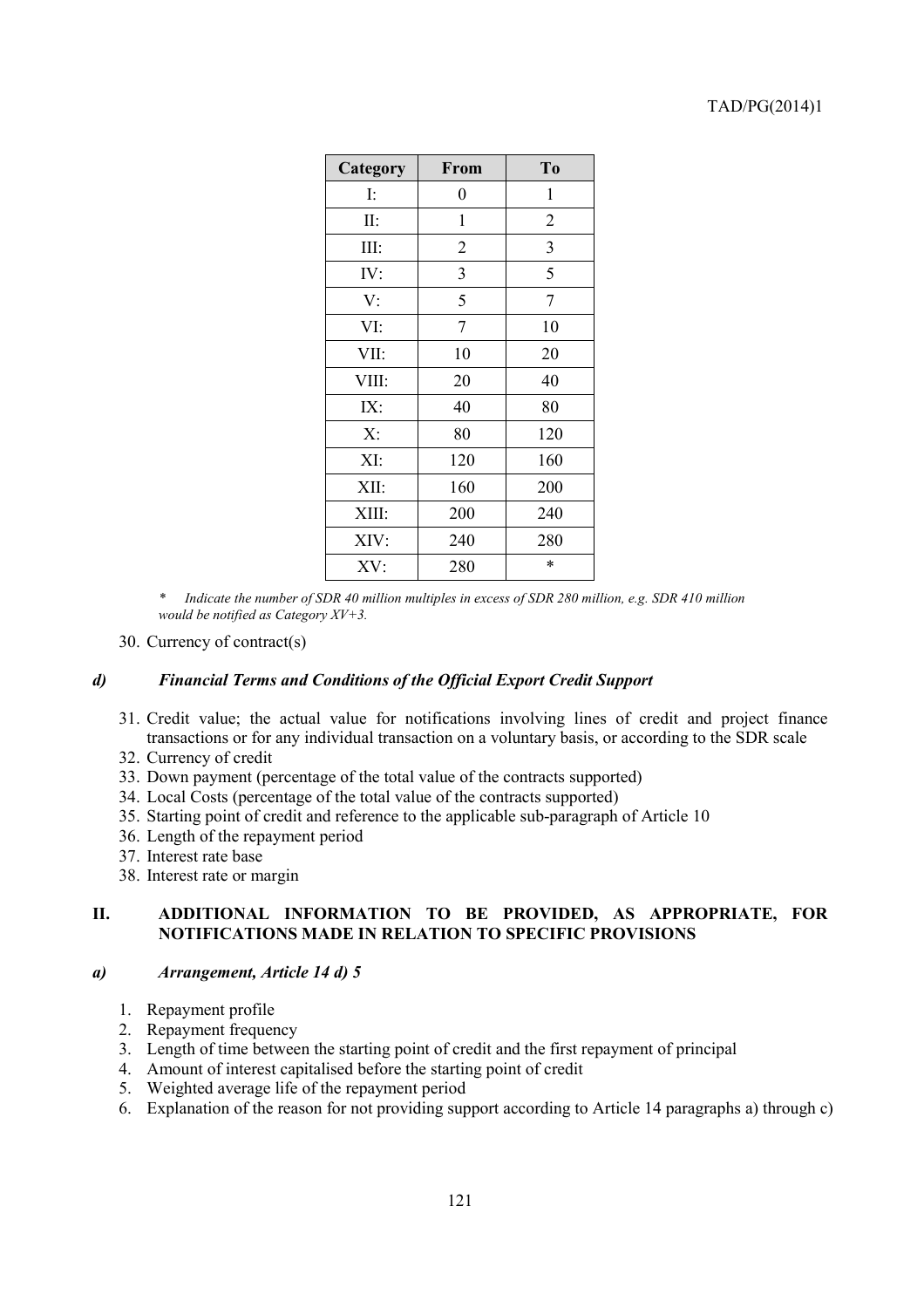## *b) Arrangement, Articles 24, 27, 30 and 31*

- 1. Country risk classification of the obligor's country
- 2. Selected buyer risk category of the obligor
- 3. Length of the disbursement period
- 4. Percentage of cover for political (country) risk
- 5. Percentage of cover for commercial (buyer) risk
- 6. Quality of cover (*i.e.* below standard, standard, above standard)
- 7. MPR based on the country risk classification of the obligor's country absent any third party guarantee, involvement of a multilateral/regional institution ,risk mitigation and/or buyer risk enhancements
- 8. Applicable MPR
- 9. Actual premium rate charged (expressed in MPR format as a percentage of the principal)

## *c) Arrangement, Article 24 c) third* **tiret**

1. Benchmark(s) applied (see Annex IX).

## *d) Arrangement, Article 24 e) first* **tiret**

- 1. Country risk classification of the guarantor's country
- 2. Selected buyer risk classification of the guarantor
- 3. Confirmation that all of the criteria listed in Annex X have been met.
- 4. Percentage of the total amount at risk (*i.e.* principal and interest) that is covered by the guarantee (*i.e.* total or partial amount)
- 5. Indication as to whether any financial relationship exists between the guarantor and the obligor
- 6. In the case that there is a relationship between the guarantor and the obligor:
	- − The type of relationship (*e.g.* parent-subsidiary, subsidiary-parent, common ownership)
	- − Confirmation that the guarantor is legally and financially independent and can fulfil the obligor's payment obligation
	- − Confirmation that the guarantor would not be affected by events, regulations or sovereign intervention in the obligor's country

## *e) Arrangement, Article 27 e)*

- 1. Selected buyer risk category of the obligor
- 2. Accredited CRA foreign currency rating(s)
- 3. Rationale for buyer risk category better than accredited CRA rating

## *f) Arrangement, Article 30*

- 1. Country risk mitigation technique used
- 2. Confirmation that the criteria listed in Annex XII have been met
- 3. For Technique 1, the applicable country risk classification resulting from the use of the technique.
- 4. For Technique 2:
	- − the local currency used
	- − the value of the LCF applied

## *g) Arrangement, Article 31*

1. The BRCE(s) applied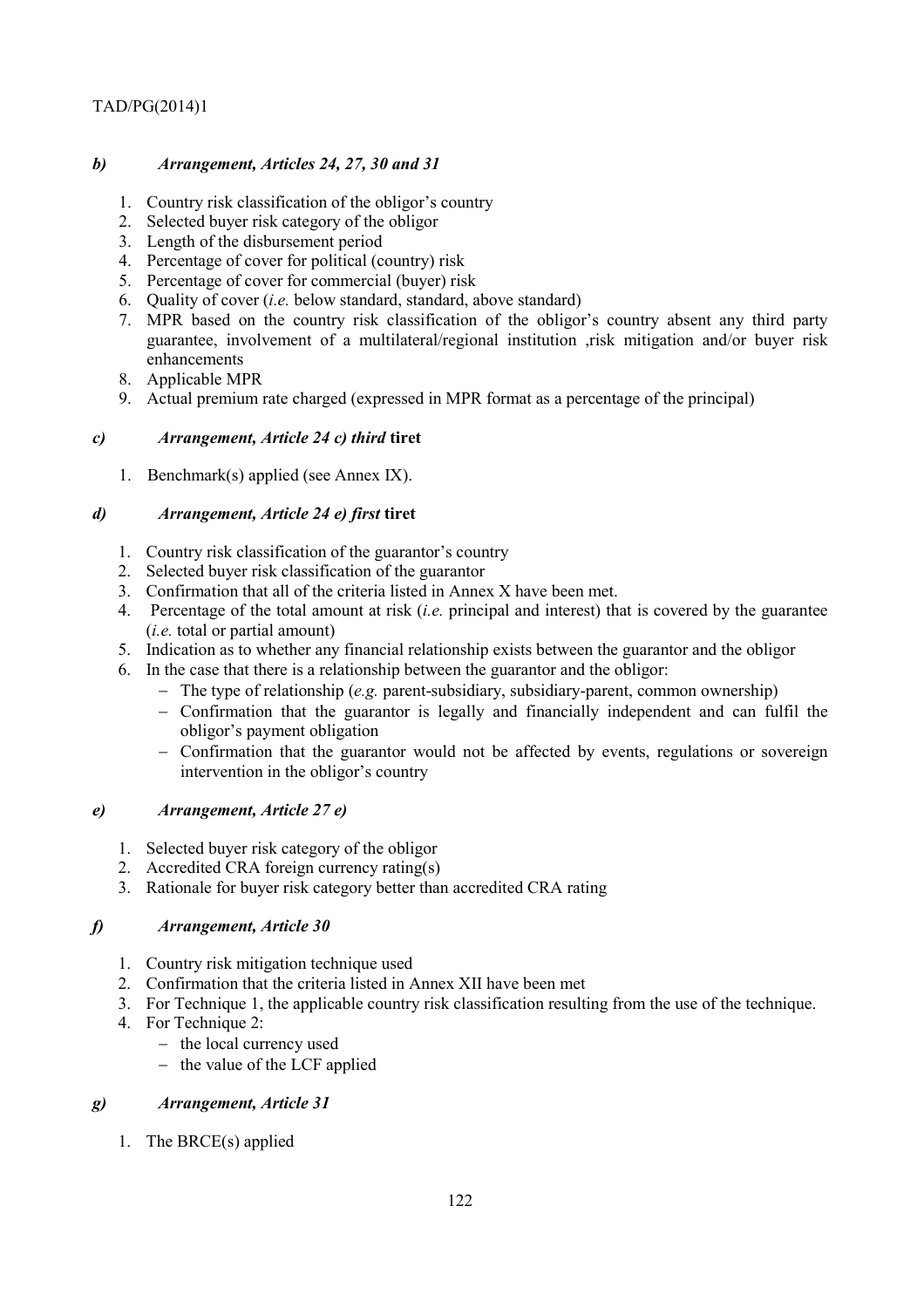- 2. The CEF applied for each credit enhancement
- 3. The total CEF to be applied

## *h) Arrangement, Articles 49 and 50*

- 1. Form of tied aid (*i.e.* development aid or premixed credit or associated finance)
- 2. Overall concessionality level of the tied and partially untied aid financing calculated in accordance with Article 40
- 3. DDR used for concessionality calculation
- 4. Treatment of cash payments in the calculation of the concessionality level
- 5. Restrictions on use of credit lines

## *i) Annex II, Article 8*

- 1. Enhanced description of the export contract, *i.e.* new nuclear power station, modernisation of an existing nuclear power plant, supply of nuclear fuel and enrichment, or provision of spent fuel management.
- 2. Repayment of principal and payment of interest according to: Article 3 a) 1), Article 3 a) 2) or Article 3 c) of Annex II.
- 3. Where official support is provided in accordance with Article 3 c) of Annex II, please provide:
	- − Repayment profile
	- − Repayment frequency
	- − Length of time between the starting point of credit and the first repayment of principal
	- − Amount of interest capitalised before the starting point of credit
	- − Weighted average life of the repayment period
	- − Explanation of the reason for not providing support in accordance with Articles 3 a) and b).
- 4. Minimum interest rate applied in accordance with Article 4 of Annex II.

## *j) Annex IV, Article 9*

- 1. Enhanced description of the project:
	- − New renewable energies and water plant, or modernisation of an existing renewable energies and water plant, including the specific sector as listed in Appendix I of Annex IV, or
	- − If a hydro-power project, whether a new large hydro-power project (as defined in Appendix IV of Annex IV), or
	- − For projects falling in the Project Classes listed in Appendix II of Annex IV, a demonstration of how the project complies with the criteria for support, as set out in Article 2 b) of Annex IV.
- 2. Repayment profile of principal and payment of interest according to: Article 5 a) 1), Article 5 a) 2) or Article 5 c) of Annex IV.
- 3. Where official support is provided in accordance with Article 5 c) of Annex IV, please provide:
	- − Repayment profile
	- − Repayment frequency
	- − Length of time between the starting point of credit and the first repayment of principal
	- − Amount of interest capitalised before the starting point of credit
	- − Weighted average life of the repayment period
	- − Explanation of the reason for not providing support in accordance with Articles 5 a) and b).
- 4. Minimum interest rate applied in accordance with Article 6 of Annex IV.

## *k) Annex V, Article 5*

1. Comprehensive explanation for the terms and conditions of the official support provided, including: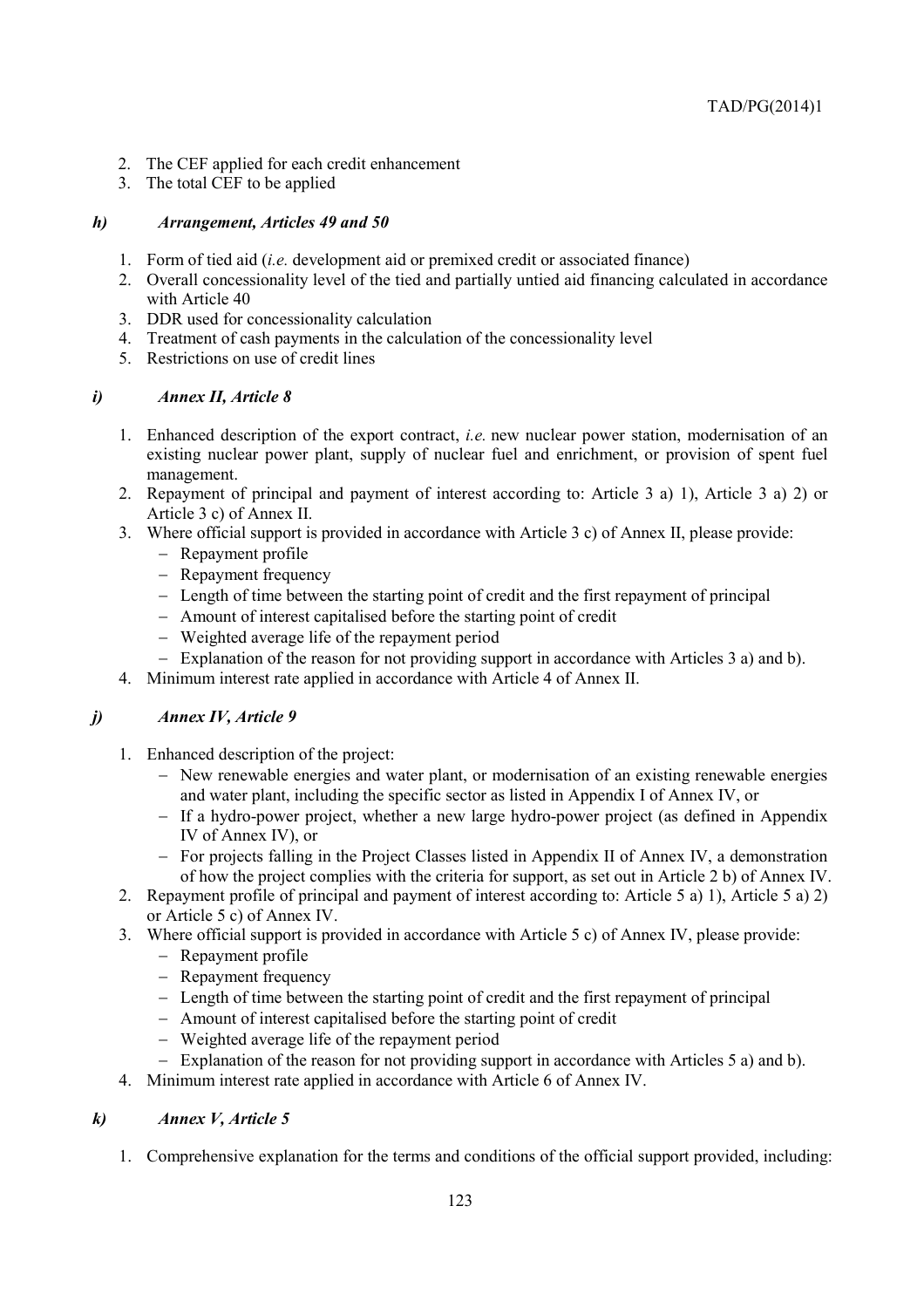- − Explanation of why the Rail Infrastructure terms and conditions are being provided
- − How the repayment terms offered do not exceed the useful life of the rail infrastructure financed
- 2. For transactions in Category I countries:
	- − Total debt syndication amount for the project, including official and private lenders
	- − Total amount of the debt syndication from private lenders
	- − Percentage of the debt syndication provided by the Participants
	- − Confirmation that the Participant is involved in a loan syndication with private financial institutions that do not benefit from official export credit support, whereby (i) the Participant is a minority partner with pari passu status throughout the life of the loan and (ii) official export credit support provided by the Participants comprises less than 50% of the syndication
	- Specific data on pricing to explain how premium rates charged for official support do not undercut available private market financing and are commensurate with the corresponding rates being charged by other private financial institutions that are participating in the syndication.

## *l) Annex VI, Article 5*

- 1. Explanation of why project finance terms are being provided
- 2. Contract value in relation to turnkey contract, portion of sub-contracts, etc.
- 3. Enhanced project description
- 4. Type of cover provided prior to the starting point of credit
- 5. Percentage of cover for political risk prior to the starting point of credit
- 6. Percentage of cover for commercial risk prior to the starting point of credit
- 7. Type of cover provided after the starting point of credit
- 8. Percentage of cover for political risk after the starting point of credit
- 9. Percentage of cover for commercial risk after the starting point of credit
- 10. Length of the construction period (if applicable)
- 11. Length of the disbursement period
- 12. Weighted average life of the repayment period
- 13. Repayment profile
- 14. Repayment frequency
- 15. Length of time between the starting point of credit and the first repayment of principal
- 16. Percentage of principal repaid by the mid-point of credit
- 17. Amount of interest capitalised before the starting point of credit
- 18. Other fees received by the ECA, *e.g.* commitment fees (optional, except in the case of transactions with buyers in High Income OECD Countries)
- 19. Premium rate (optional, except in the case of projects in High Income OECD Countries)
- 20. Confirmation (and explanation as necessary) that the transaction involves/is characterised by:
	- − The financing of a particular economic unit in which a lender is satisfied to consider the cash flows and earnings of that economic unit as the source of funds from which a loan will be repaid and to the assets of the economic unit as collateral for the loan.
	- − Financing of export transactions with an independent (legally and economically) project company, *e.g.* special purpose company, in respect of investment projects generating their own revenues.
	- − Appropriate risk-sharing among the partners of the project, *e.g.* private or creditworthy public shareholders, exporters, creditors, off-takers, including adequate equity.
	- − Project cash flow sufficient during the entire repayment period to cover operating costs and debt service for outside funds.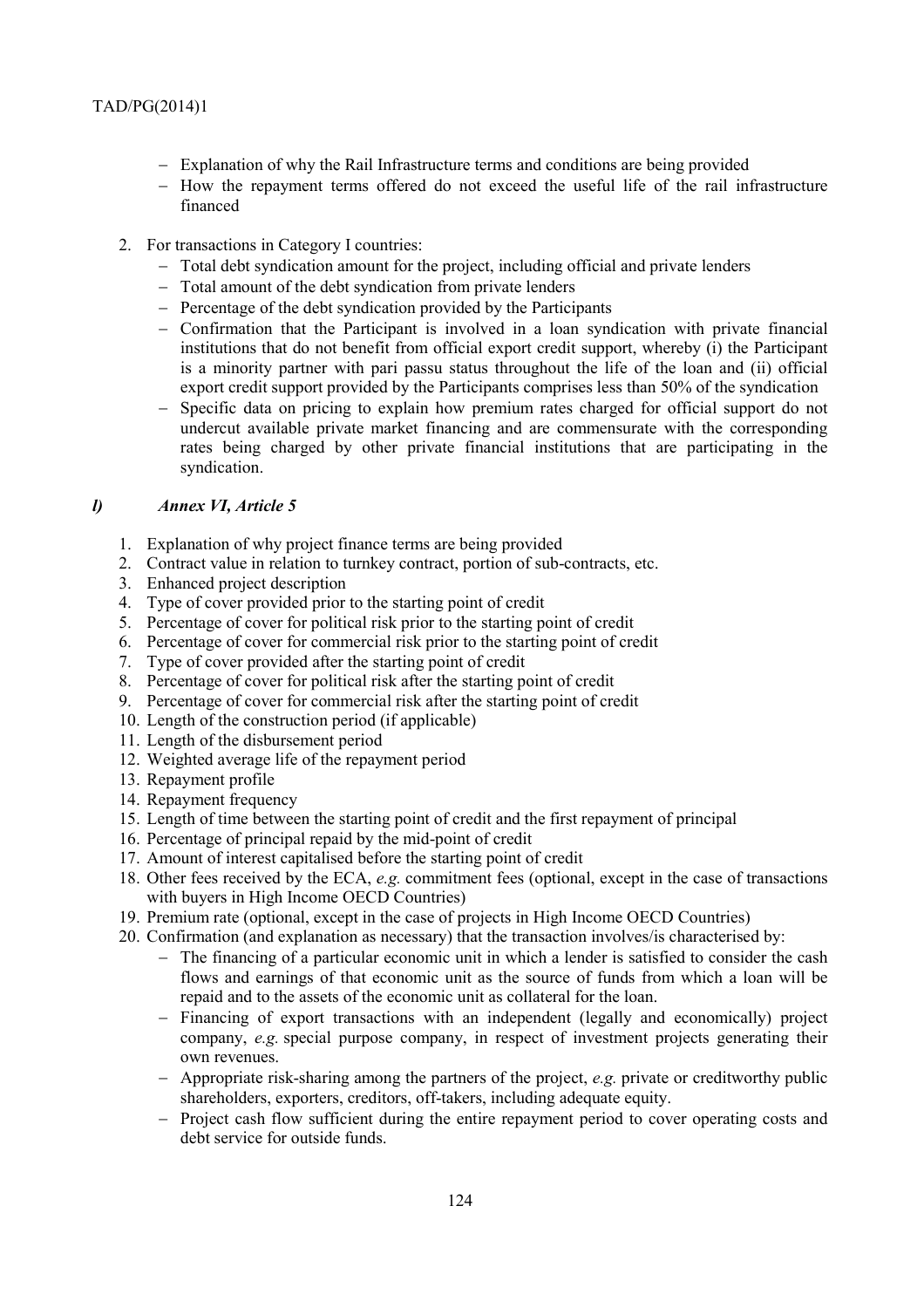- − Priority deduction from project revenues of operating costs and debt service.
- − A non-sovereign buyer/borrower with no sovereign repayment guarantee
- − Asset-based securities for proceeds/assets of the project, *e.g.* assignments, pledges, proceed accounts;
- − Limited or no recourse to the sponsors of the private sector shareholders/sponsors of the project after completion

### *m) Annex VI, Article 5, for projects in High Income OECD Countries*

- 1. Total debt syndication amount for the project, including official and private lenders
- 2. Total amount of the debt syndication from private lenders
- 3. Percentage of the debt syndication provided by the Participants
- 4. Confirmation that:
	- − In respect of participation in a loan syndication with private financial institutions that do not benefit from official export credit support, the Participant is a minority partner with *pari passu* status throughout the life of the loan.
	- − The premium rate reported under item *l)* 19 above does not undercut available private market financing and is commensurate with the corresponding rates being charged by other private financial institutions that are participating in the syndication.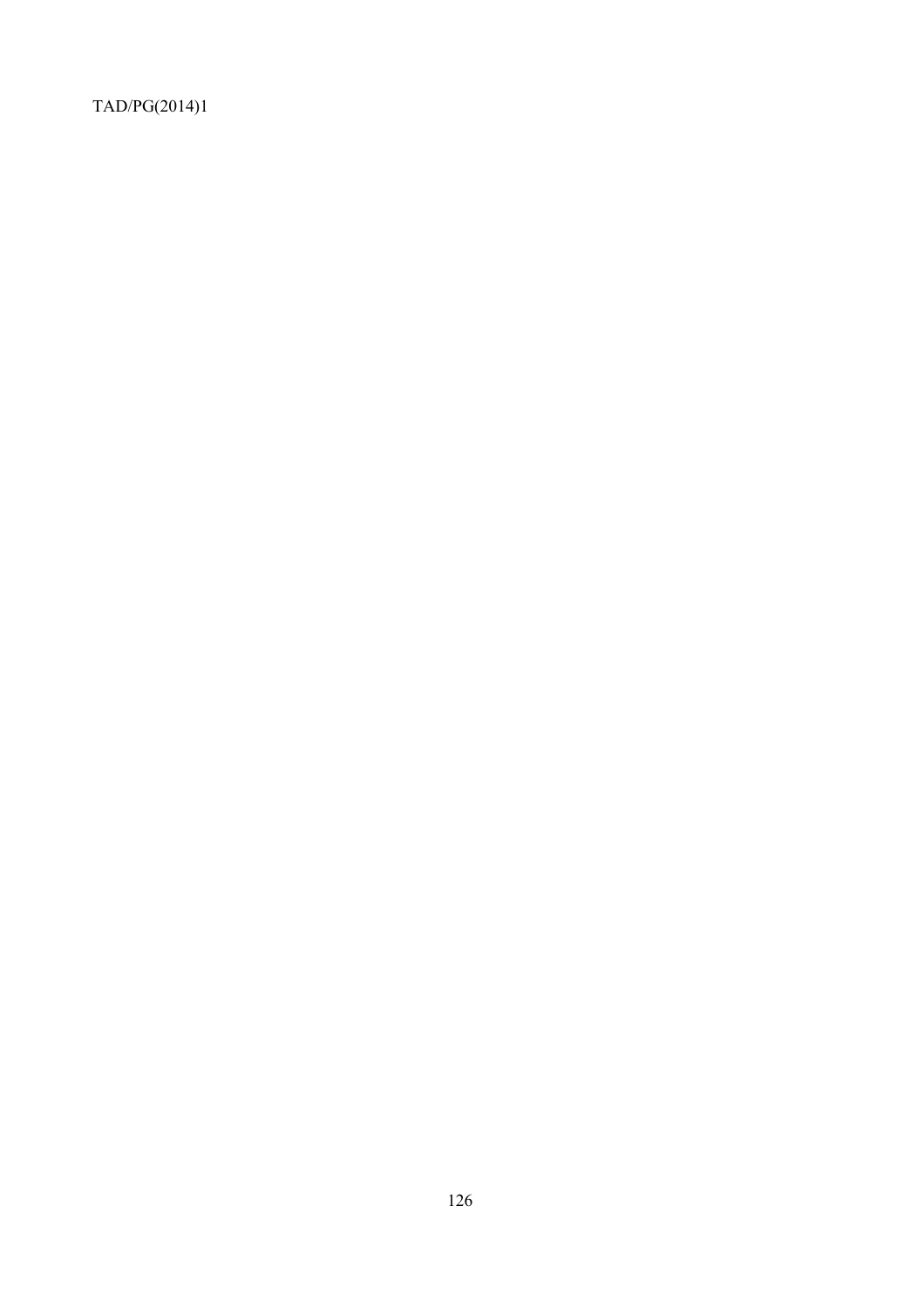## **ANNEX VIII**

## **CALCULATION OF THE MINIMUM PREMIUM RATES**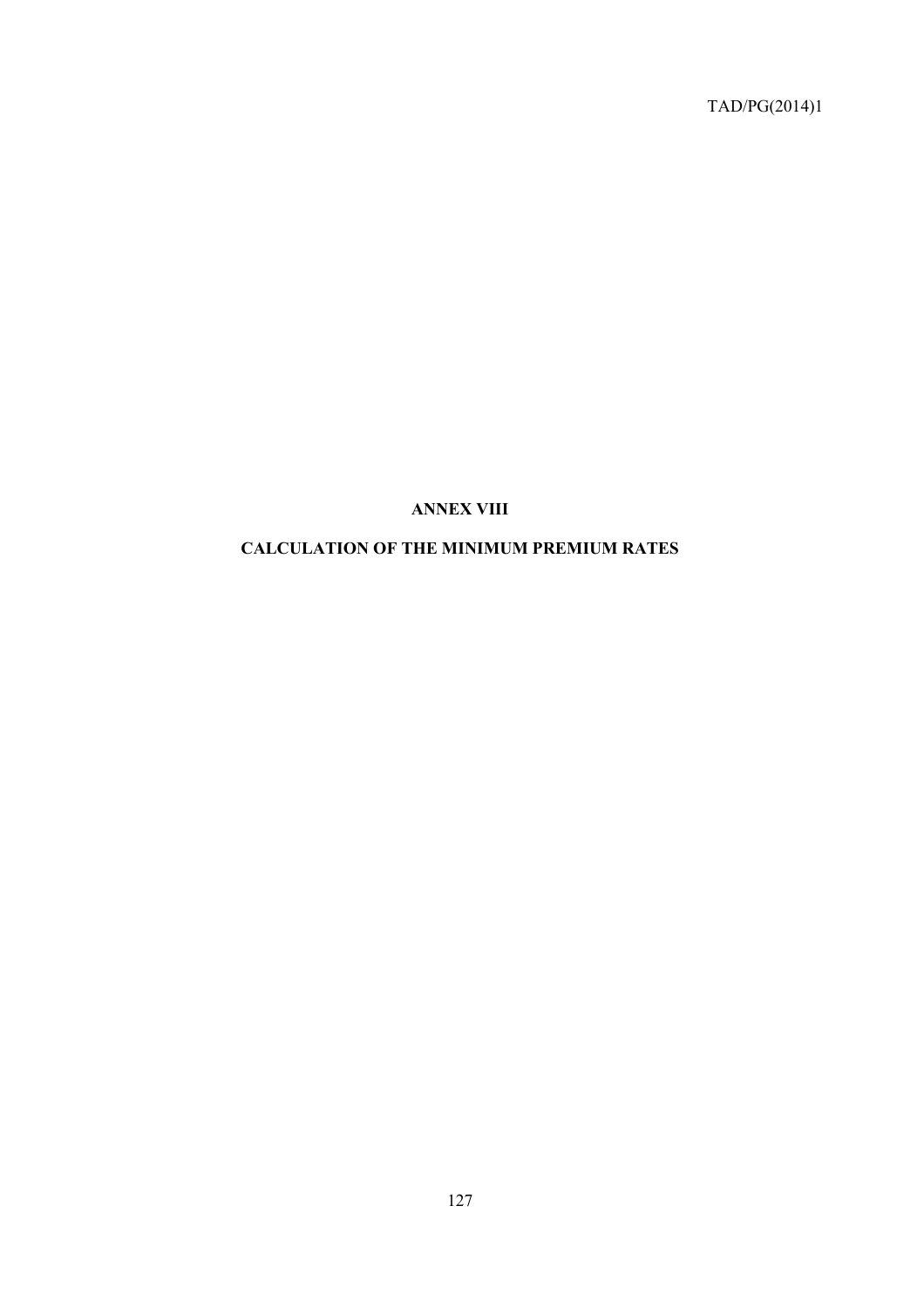## **ANNEX VIII: CALCULATION OF THE MINIMUM PREMIUM RATES**

### **MPR Formula**

The formula for calculating the applicable MPR for an export credit involving an obligor/guarantor in a country classified in Country Risk Categories 1-7 is:

### **MPR** = {  $[(a_i * HOR + b_i) * max (PCC, PCP) / 0.95 ] * (1-LCF) + [c_{in} * PCC / 0.95 * HOR * (1-LCF)]$ **CEF) ] }\* QPFi \* PCFi \*BTSF**

*where:* 

- $a_i$  = country risk coefficient in country risk category *i* ( $i$  = 1-7)
- $c_{in}$  = buyer risk coefficient for buyer category *n* ( $n = \text{SOV+}$ , SOV/CCO, CC1-CC5) in country risk category  $i$  ( $i = 1-7$ )
- $b_i$  = constant for country category risk category *i* ( $i = 1-7$ )
- $HOR = horizon$  of risk
- $PCC = commercial (buyer) risk percentage of cover$
- $PCP =$  political (country) risk percentage of cover
- $CEF = \text{credit enhancements factor}$
- $QPF_i = \text{quality of product factor in country risk category } i \ (i = 1-7)$
- PCF<sub>i</sub> = percentage of cover factor in country risk category  $i$  ( $i$  = 1-7)
- $\bullet$  BTSF = better than sovereign factor
- $\bullet$  LCF = local currency factor

### **Applicable Country Risk Classification**

The applicable country risk classification is determined according to Article 24 e) of the Arrangement, which in turn determines the country risk coefficient (ai) and constant (bi) that are obtained from the following table:

| a | 0.090 | 0.200 | 0.350 | 0.550 | 0.740 | 0.900 | 1.100 |
|---|-------|-------|-------|-------|-------|-------|-------|
|   | 0.350 | 0.350 | 0.350 | 0.350 | 0.750 | 1.200 | 1.800 |

### **Selection of the Appropriate Buyer Risk Category**

The appropriate buyer risk category is selected from the following table, which provides the combinations of country and buyer risk categories that have been established and the agreed concordance between buyer risk categories CC1-CC5 and the classifications of accredited CRAs. Qualitative descriptions of each buyer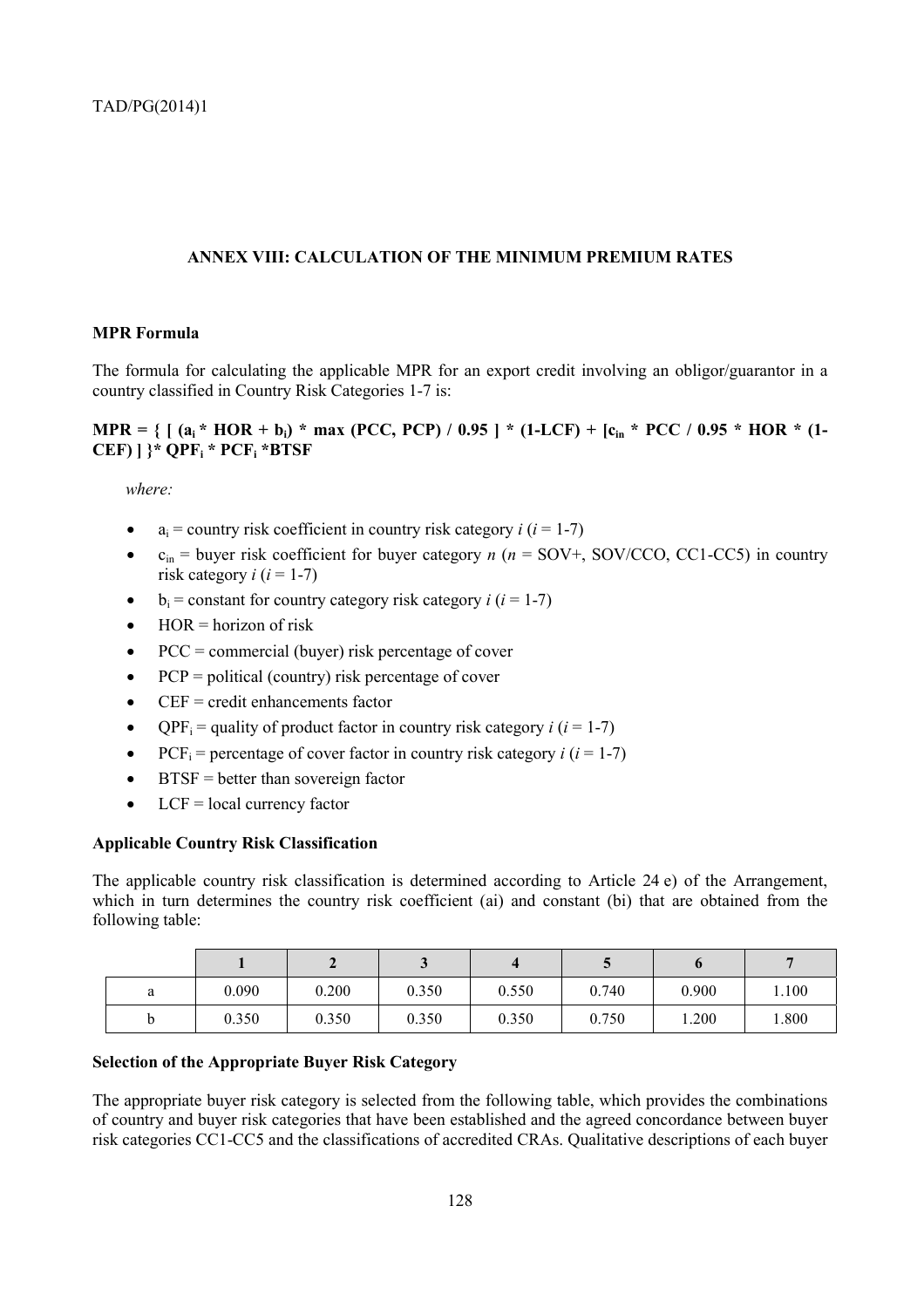| <b>Country Risk Category</b>        |                                  |                                     |                                  |                        |                                |                      |  |  |  |  |
|-------------------------------------|----------------------------------|-------------------------------------|----------------------------------|------------------------|--------------------------------|----------------------|--|--|--|--|
| 1                                   | $\overline{2}$                   | 3                                   | $\overline{\mathbf{4}}$          | 5                      | 6                              | $\overline{7}$       |  |  |  |  |
| $SOV^+$                             | $SOV^+$                          | $SOV+$                              | $SOV^+$                          | $SOV^+$                | $SOV^+$                        | $SOV^+$              |  |  |  |  |
| SOV / CC0                           | SOV / CC0                        | SOV / CC0                           | SOV / CC0                        | SOV / CC0              | SOV / CC0                      | SOV/CC0              |  |  |  |  |
| CC <sub>1</sub><br>AAA to AA-       | CC1<br>$A+$ to $A-$              | CC <sub>1</sub><br>$BBB+to$<br>BBB- | CC <sub>1</sub><br>$BB+$ to $BB$ | CC <sub>1</sub><br>BB- | CC1<br>$B+$                    | CC <sub>1</sub><br>B |  |  |  |  |
| CC2<br>$A+$ to $A-$                 | CC2<br>$BBB+to$<br>BBB-          | CC2<br>BB+ to BB                    | CC2<br>BB-                       | CC2<br>$B+$            | CC2<br>B                       | CC2<br>B- or worse   |  |  |  |  |
| CC <sub>3</sub><br>$BBB+to$<br>BBB- | CC <sub>3</sub><br>BB+ to BB     | CC <sub>3</sub><br>$BB-$            | CC <sub>3</sub><br>$B+$          | CC <sub>3</sub><br>B   | CC <sub>3</sub><br>B- or worse |                      |  |  |  |  |
| CC4<br>BB+ to BB                    | CC4<br>BB-                       | CC4<br>$B+$                         | CC4<br>B                         | CC4<br>B- or worse     |                                |                      |  |  |  |  |
| CC <sub>5</sub><br>BB- or worse     | CC <sub>5</sub><br>$B+$ or worse | CC <sub>5</sub><br>B or worse       | CC <sub>5</sub><br>B- or worse   |                        |                                |                      |  |  |  |  |

risk category (SOV+ to CC5) have been established to facilitate the classification of obligors (and guarantors) and are provided in Annex XI.

The selected buyer risk category, in combination with the applicable country risk category determines the buyer risk coefficient  $(c_{in})$  that is obtained from the following table:

| <b>Buyer Risk</b> | <b>Country Risk Category</b> |                |       |                         |       |       |       |
|-------------------|------------------------------|----------------|-------|-------------------------|-------|-------|-------|
| Category          | 1                            | $\overline{2}$ | 3     | $\overline{\mathbf{4}}$ | 5     | 6     | 7     |
| $SOV+$            | 0.000                        | 0.000          | 0.000 | 0.000                   | 0.000 | 0.000 | 0.000 |
| SOV/CCO           | 0.000                        | 0.000          | 0.000 | 0.000                   | 0.000 | 0.000 | 0.000 |
| CC <sub>1</sub>   | 0.110                        | 0.120          | 0.110 | 0.100                   | 0.100 | 0.100 | 0.125 |
| CC2               | 0.200                        | 0.212          | 0.223 | 0.234                   | 0.246 | 0.258 | 0.271 |
| CC3               | 0.270                        | 0.320          | 0.320 | 0.350                   | 0.380 | 0.480 | n/a   |
| CC4               | 0.405                        | 0.459          | 0.495 | 0.540                   | 0.621 | n/a   | n/a   |
| CC <sub>5</sub>   | 0.630                        | 0.675          | 0.720 | 0.810                   | n/a   | n/a   | n/a   |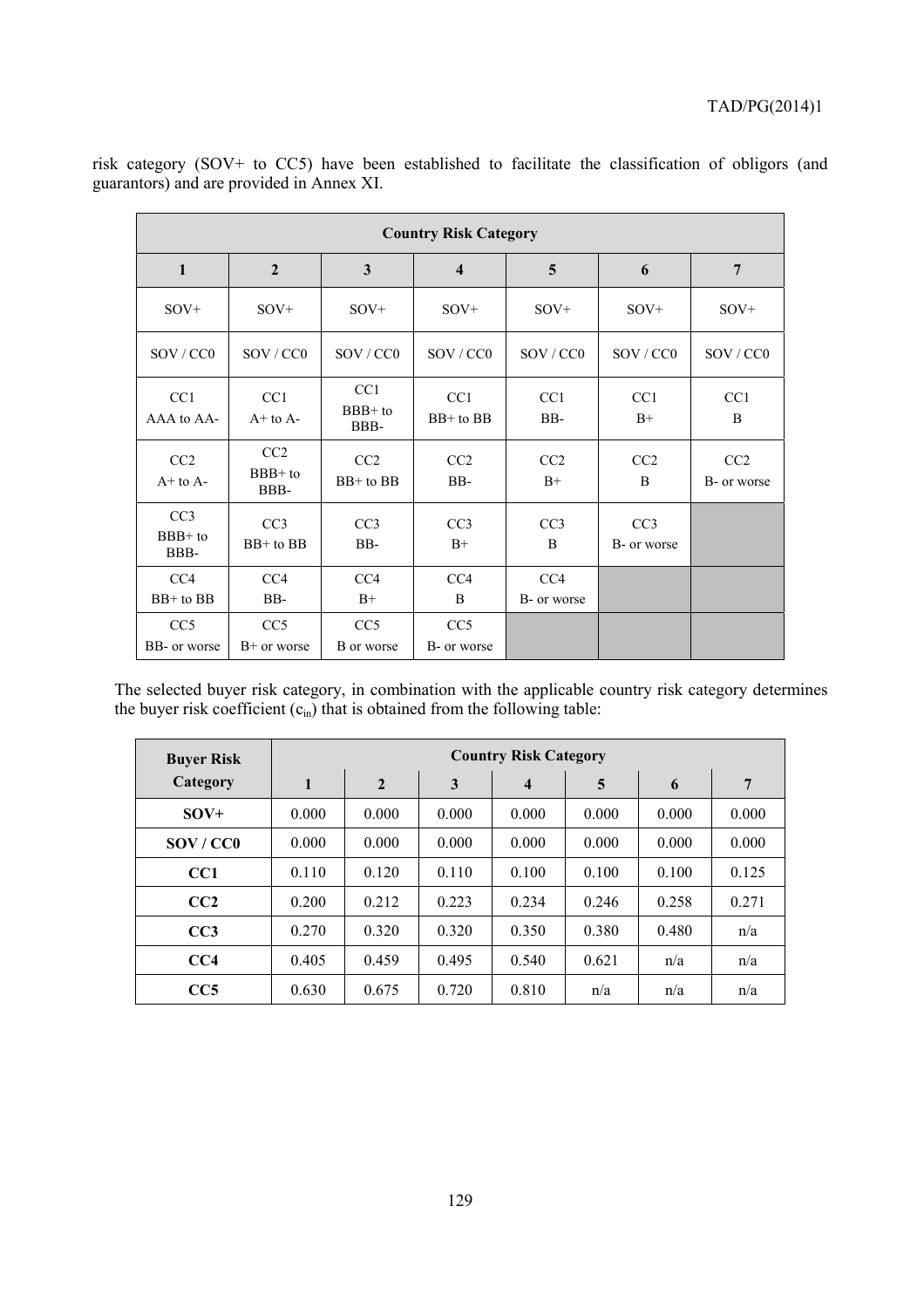### **Horizon of Risk (HOR)**

The Horizon of Risk (HOR) is calculated as follows:

For standard repayment profiles (*i.e.* equal semi-annual repayments of principal):

 $HOR = (length of the disbursement period * 0.5) + the length of the repayment period$ 

For non-standard repayment profiles:

HOR = (length of the disbursement period  $*$  0.5) + (weighted average life of the repayment period - 0.25) / 0.5

In the above formulas, the unit of measurement for time is years.

### **Percentage of Cover for Commercial (Buyer) Risk (PCC) and Political (Country) Risk (PCP)**

The Percentages of Cover (PCC and PCP) expressed as a decimal value (*i.e.* 95% is expressed as 0.95) in the MPR formula.

### **Buyer Risk Credit Enhancements**

The value of the credit enhancement factor (CEF) is 0 for any transaction that is not subject to any buyer risk credit enhancements. The value of the CEF for transactions that are subject to buyer risk credit enhancements is determined according to Annex XII, subject to the restrictions set out in Article 31 c) of the Arrangement and may not exceed 0.35.

### **Quality of Product Factor (QPF)**

| <b>Product Quality</b> | <b>Country Risk Category</b> |                |        |                         |        |        |        |  |  |
|------------------------|------------------------------|----------------|--------|-------------------------|--------|--------|--------|--|--|
|                        | 1                            | $\overline{2}$ | 3      | $\overline{\mathbf{4}}$ | 5      | 6      |        |  |  |
| <b>Below Standard</b>  | 0.9965                       | 0.9935         | 0.9850 | 0.9825                  | 0.9825 | 0.9800 | 0.9800 |  |  |
| Standard               | 1.0000                       | 1.0000         | 1.0000 | 1.0000                  | 1.0000 | 1.0000 | 1.0000 |  |  |
| Above Standard         | 1.0035                       | 1.0065         | 1.0150 | 1.0175                  | 1.0175 | 1.0200 | 1.0200 |  |  |

The QPF is obtained from the following table:

### **Percentage of Cover Factor (PCF)**

The PCF is determined as follows:

For ( max(PCC, PCP)  $\leq$  0.95, PCF = 1)

For ( max(PCC, PCP) > 0.95, PCF = 1 + ( ( max(PCC, PCP) - 0.95) / 0.05 ) \* ( percentage of cover coefficient )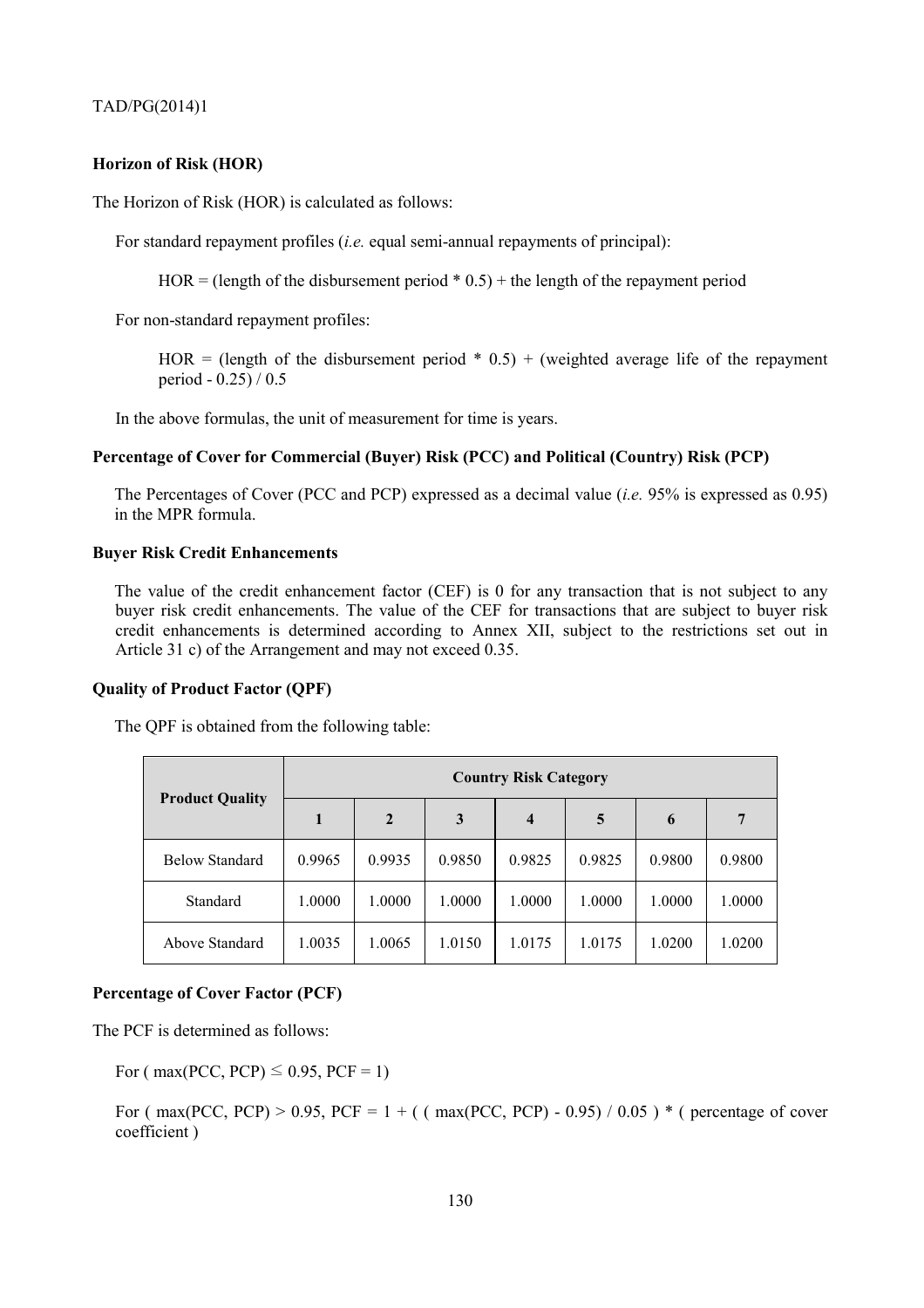|                                    | <b>Country Risk Category</b> |         |         |         |         |              |         |  |
|------------------------------------|------------------------------|---------|---------|---------|---------|--------------|---------|--|
|                                    |                              |         |         |         |         | $\mathbf{v}$ |         |  |
| Percentage of cover<br>coefficient | 0.00000                      | 0.00337 | 0.00489 | 0.01639 | 0.03657 | 0.05878      | 0.08598 |  |

The percentage of cover coefficient is obtained from the following table:

### **Better than Sovereign Factor (BTSF)**

When an obligor is classified in the "better than sovereign" (SOV+) buyer risk category, BTSF =  $0.9$ , otherwise  $BTSF = 1$ .

### **Local Currency Factor (LCF)**

For transaction making use of local currency country risk mitigation, the value of the LCF may not exceed 0.2. The value of the LCF for all other transactions is 0.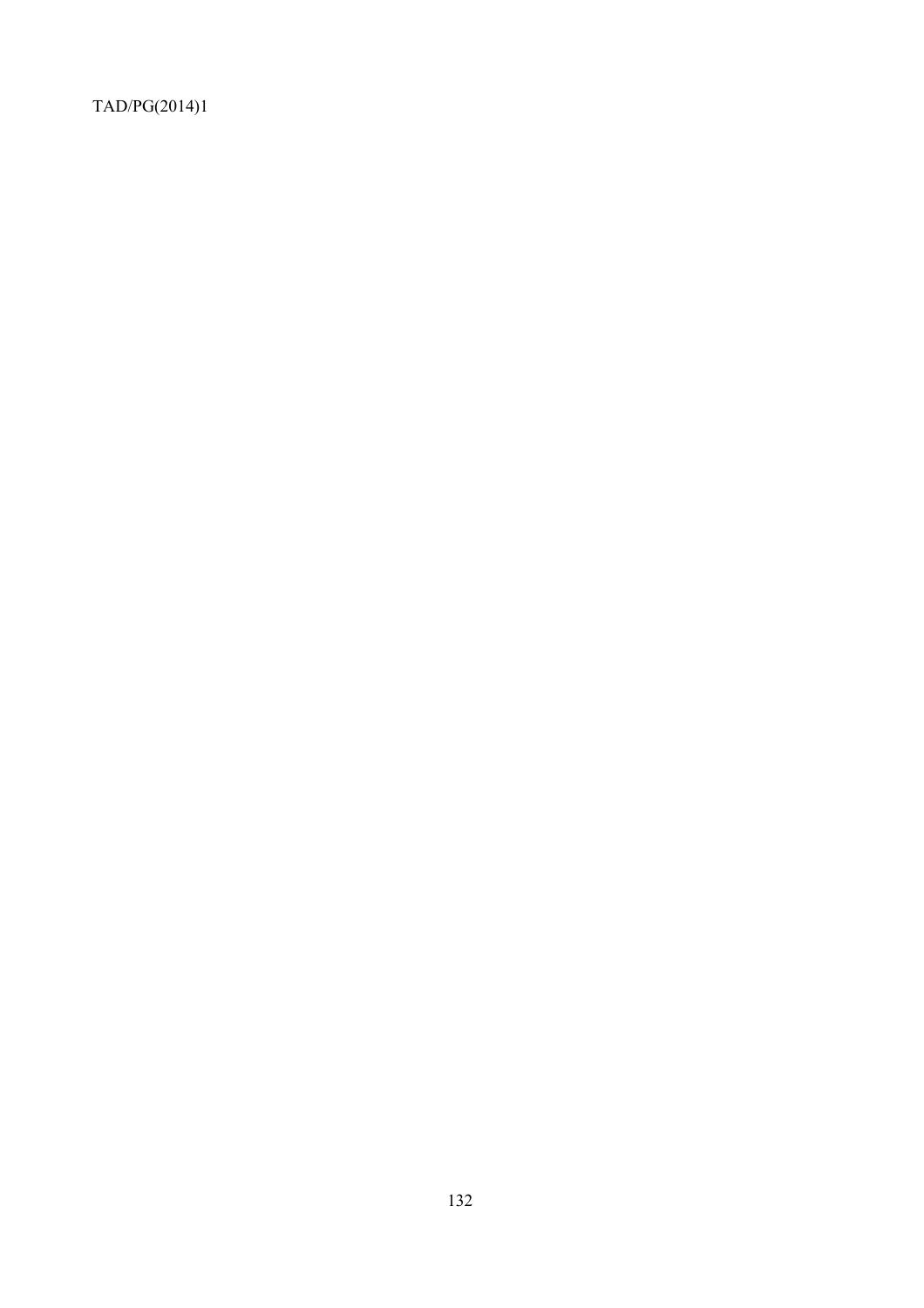## **ANNEX IX**

## **MARKET BENCHMARKS FOR TRANSACTIONS IN CATEGORY ZERO COUNTRIES**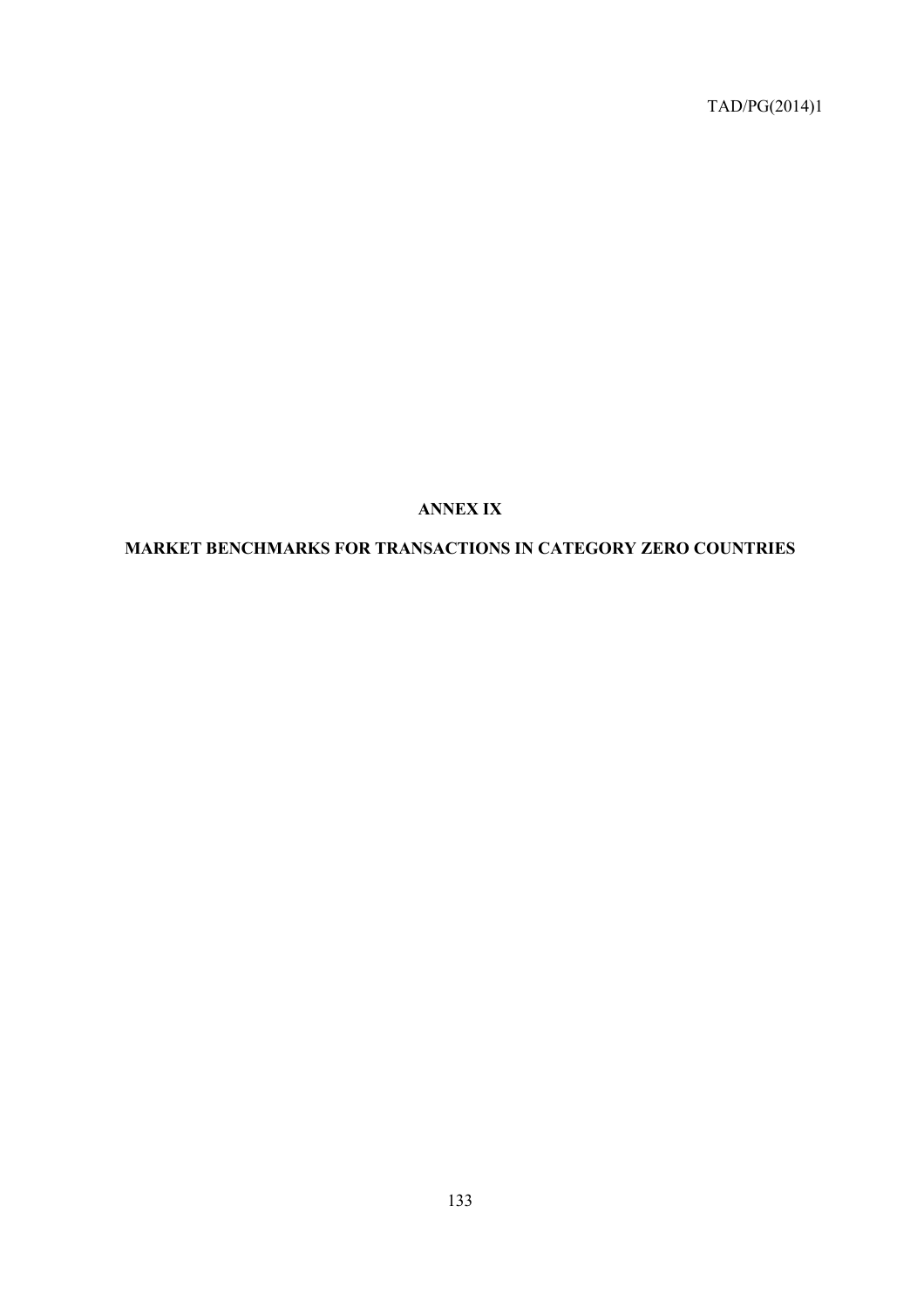## **ANNEX IX: MARKET BENCHMARKS FOR TRANSACTIONS IN CATEGORY ZERO COUNTRIES**

### **Un-covered Portion of Export Credits or the non-ECA Covered Part of a Syndicated Loan**

The price indicated by private banks/institutions with respect to the uncovered portion of the export credit in question (or sometimes as the non-ECA covered part of a syndicated loan) may represent the best match to ECA cover. Pricing on such un-covered portions or non-covered parts should only be used if provided on commercial terms (*e.g.* this would exclude IFI funded portions).

### **Name-Specific Corporate Bonds**

Corporate bonds reflect name specific credit risk. Care should be used in matching in terms of the ECA contract characteristics, such as term of maturity, and currency denomination, and any credit enhancements. If primary corporate bonds (*i.e.* all-in yield upon issuance) or secondary corporate bonds (*i.e.* the option adjusted spread over the appropriate curve, which is usually the relevant currency swap curve) are used, those for the obligor should be used in the first instance; if not available, primary or secondary corporate bonds for comparable borrowers and comparable transactions should be used.

### **Name-Specific Credit Default Swaps**

Credit Default Swaps (CDS) are a form of protection against default. The CDS spread is the amount paid per period by the buyer of the CDS as a percentage of notional principal, and is usually expressed in basis points. The CDS buyer effectively buys insurance against default by making payments to the seller of the CDS for the life of the swap, or until the credit event occurs. A CDS curve for the obligor should be used in the first instance; if not available, CDs curves for comparable borrowers and comparable transactions should be used.

### **Indexed Credit Default Swaps**

An indexed Credit Default Swap is a compilation of registered CDS for an industry sector, or part of it, or for a geographical area. The CDS spreads thus compiled reflects the credit risk of the particular market segment that the index is capturing. Its relevance may be greatest in cases where no name-specific CDS is available or when the market for a name-specific CD is illiquid.

### **Loan Benchmarks**

Primary loan benchmarks (*i.e.* pricing upon issuance) or secondary loan benchmarks (*i.e.* the current yield on the loan expected by the financial institution purchasing the loan from another financial institution). All fees must be known for primary loan benchmarks so that the all-in yield can be calculated. If loan benchmarks are used, those for the obligor should be used in the first instance; if not available, those for comparable borrowers and comparable transactions should be used.

#### **Benchmark Market Curves**

Benchmark market curves reflect the credit risk of a whole sector or class of buyers. This market information may be relevant when name specific information is not available. In general, the quality of the information inherent to these markets depends upon their liquidity. In any case, one should look for market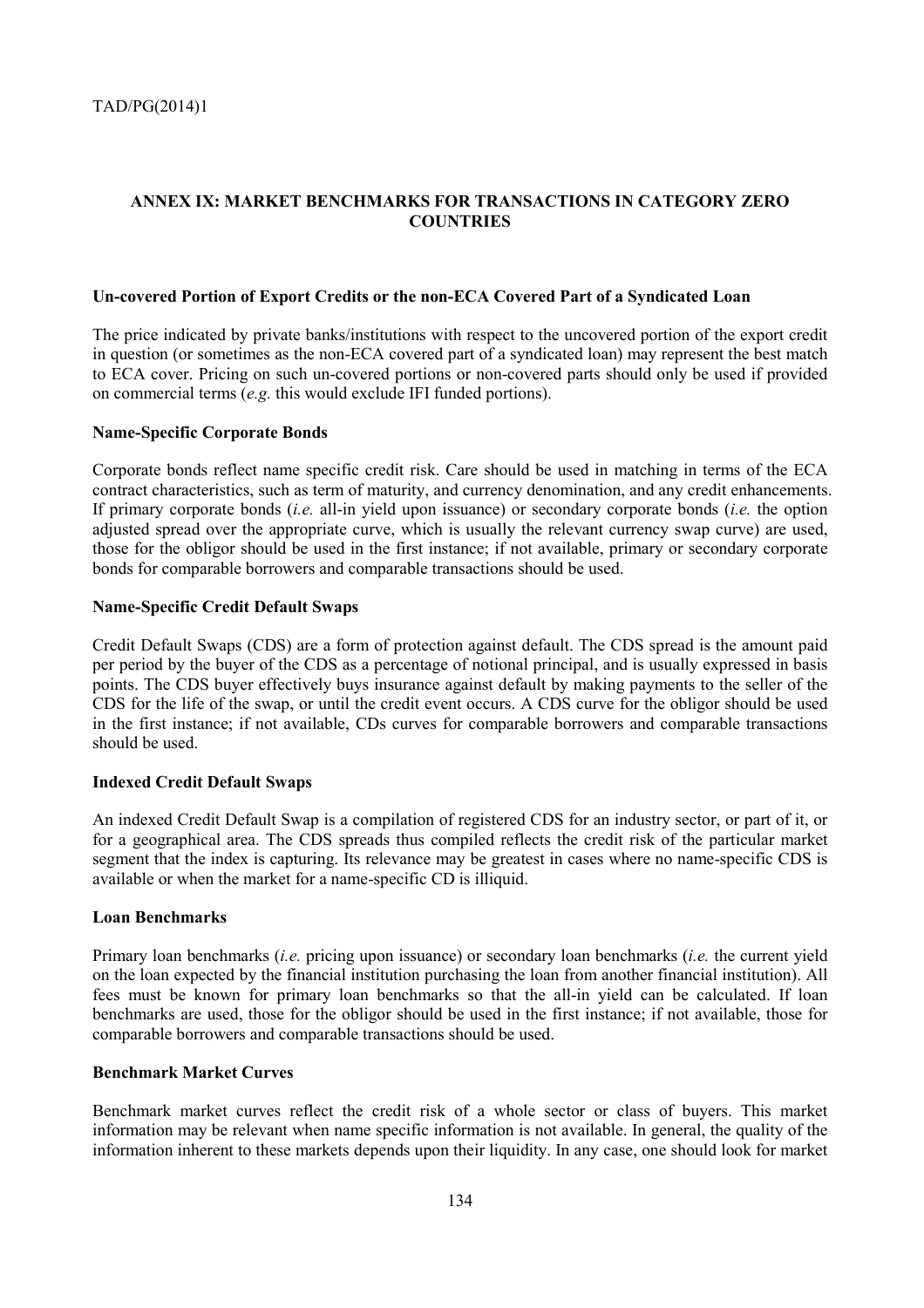instruments that provide the closest match in terms of the ECA contract characteristics, such as date, credit rating, term of maturity, and currency denomination.

## **Weighted Average Cost of Financing Resources (WACFR)**

From the buyer's financial statements it may be possible to gauge the WACFR. Care must be taken when using this method to ensure that the average cost of finance resources of a company reflects the real conditions under which the finance has been provided.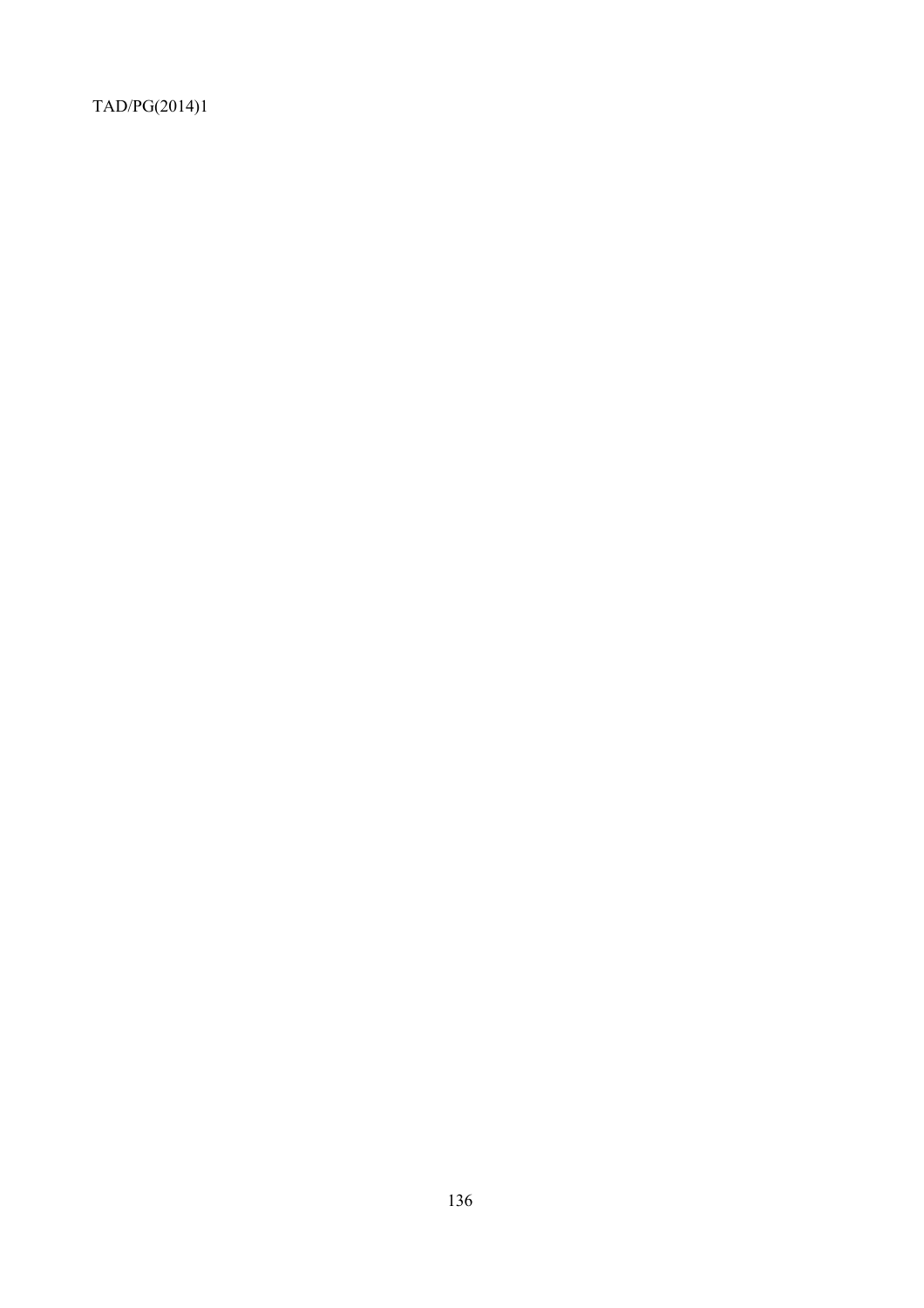## **ANNEX X**

## **CRITERIA AND CONDITIONS GOVERNING THE APPLICATION OF A THIRD PARTY REPAYMENT GUARANTEE AND THE CLASSIFICATION OF MULTILATERAL OR REGIONAL INSTITUTIONS**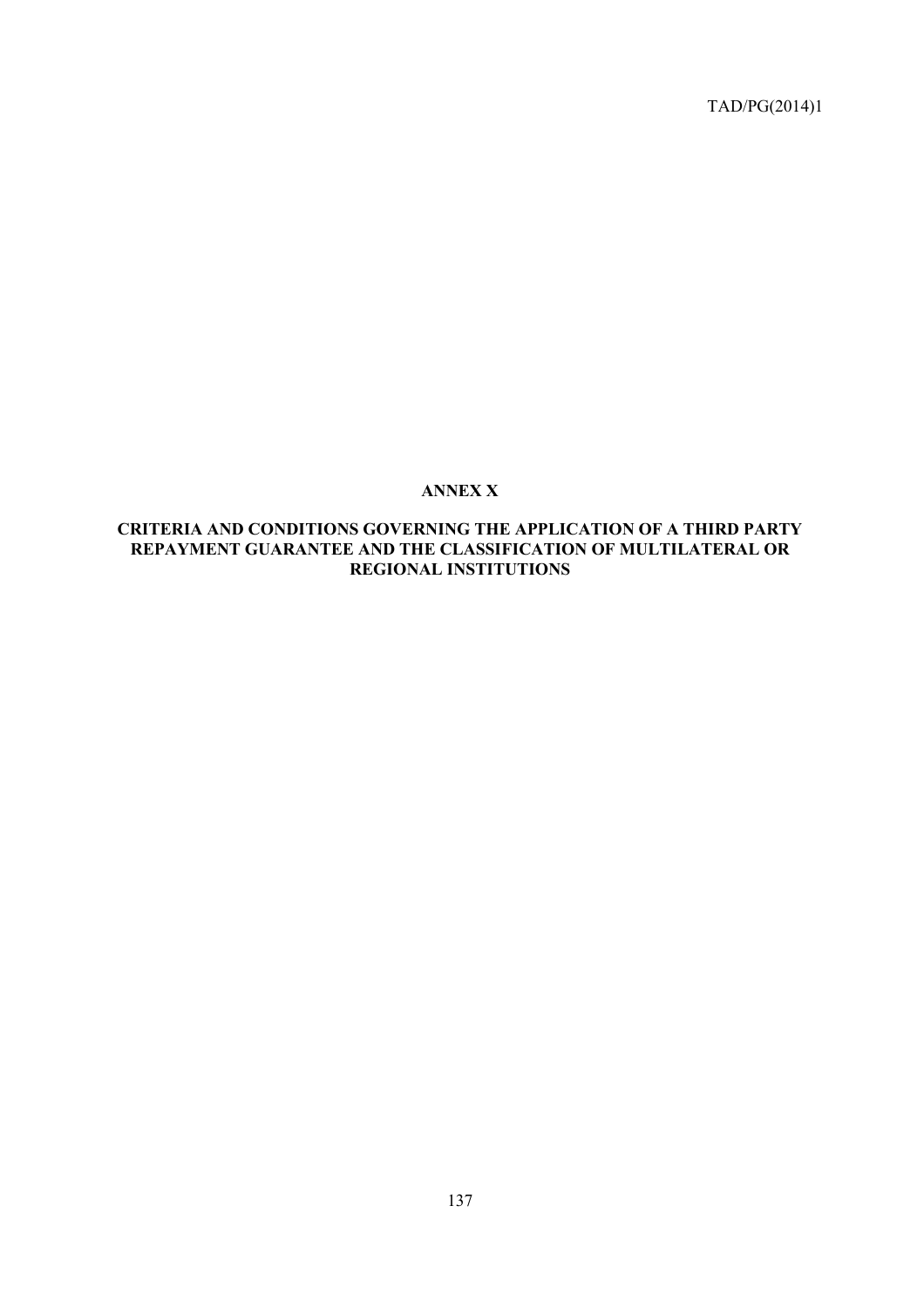## **ANNEX X: CRITERIA AND CONDITIONS GOVERNING THE APPLICATION OF A THIRD PARTY REPAYMENT GUARANTEE AND THE CLASSIFICATION OF MULTILATERAL OR REGIONAL INSTITUTIONS**

#### **PURPOSE**

This Annex provides the criteria and conditions that govern the application of third party repayment guarantees, including the repayment guarantee of a classified multilateral or regional institution according to Article 24 e) of the Arrangement. It also provides the criteria by which multilateral or regional institutions should be assessed when determining if an institution should be classified in connection with Article 28 of the Arrangement.

### **APPLICATION**

#### *Case 1: Guarantee for the Total Amount at Risk*

When security in the form of a repayment guarantee from an entity is provided for the total amount at risk (*i.e.* principal and interest), the applicable Country Risk Classification and Buyer Risk Category may be that of the guarantor when the following criteria are met:

- The guarantee covers the entire duration of the credit.
- The guarantee is irrevocable, unconditional and available on-demand.
- The guarantee is legally valid and capable of being enforced in the guarantor country's jurisdiction.
- The guarantor is creditworthy in relation to the size of the guaranteed debt.
- The guarantor is subject to the monetary control and transfer regulations of the country in which it is located.

For classified Multilateral or Regional Institutions acting as guarantors, the following criteria apply:

- The guarantee covers the entire duration of the credit.
- The guarantee is irrevocable, unconditional and available on-demand.
- The guarantor is legally committed for the total amount of the credit.
- The repayments are made directly to the creditor.

If the guarantor is a subsidiary/parent of the guaranteed entity, Participants shall, on a case-by-case basis, determine whether: (1) in consideration of the relationship between the subsidiary/parent and the degree of legal commitment of the parent, the subsidiary/parent is legally and financially independent and could fulfil its payment obligations; (2) the subsidiary/parent could be affected by local events/regulations or sovereign intervention; and (3) the Head Office would in the event of a default regard itself as being liable.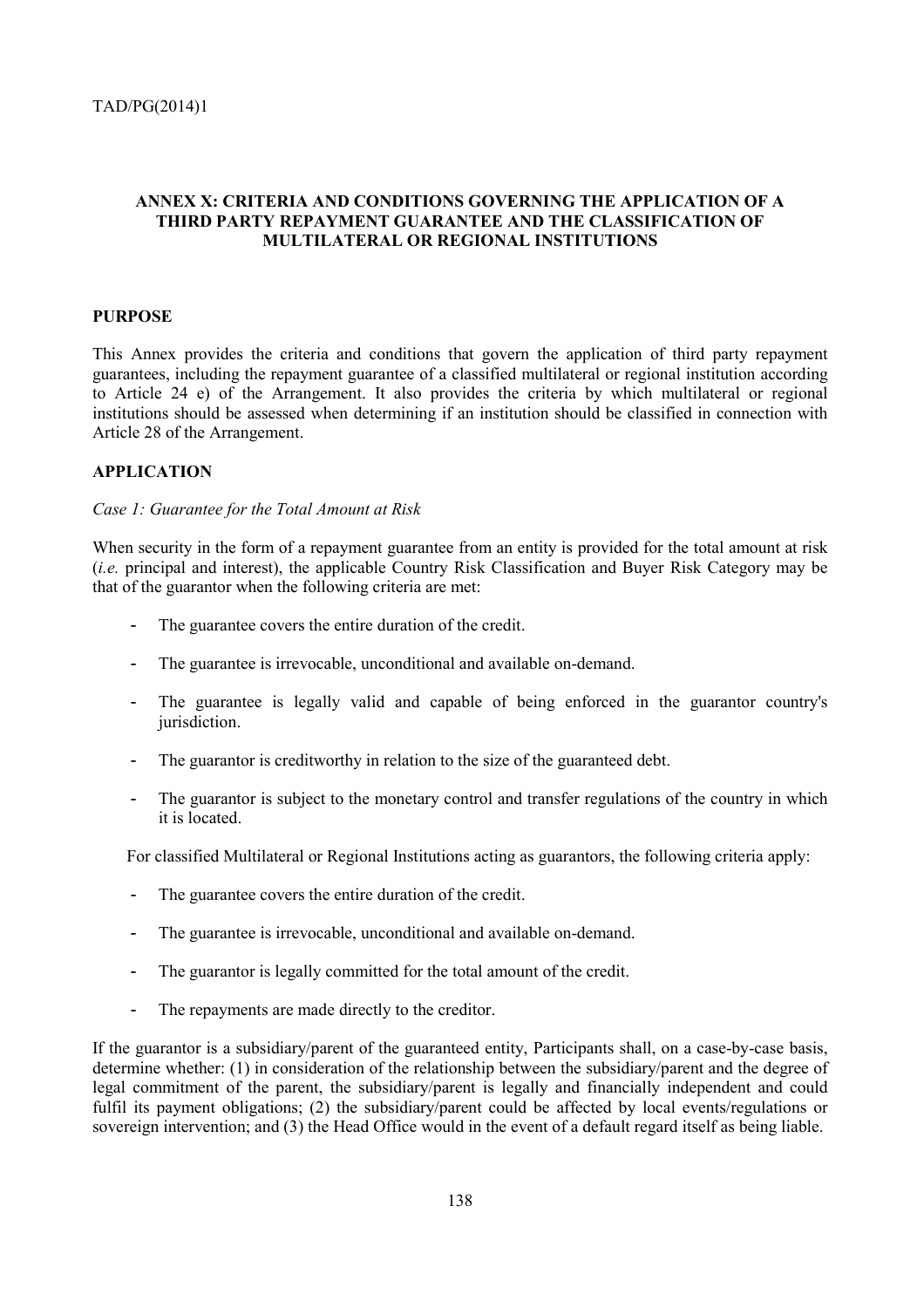## *Case 2: Guarantee Limited in Amount*

When security in the form of a repayment guarantee from an entity is provided for a limited amount at risk (*i.e.* principal and interest), the applicable Country Risk Classification and Buyer Risk Category may be that of the guarantor for the portion of the credit subject to the guarantee, providing that all other criteria listed under Case 1 are met.

For the unguaranteed portion, the applicable Country Risk Classification and Buyer Risk Category is that of the obligor.

### *Classification of Multilateral or Regional Institutions*

Multilateral and regional institutions shall be eligible for classification if the institution is generally exempt from the monetary control and transfer regulations of the country in which it is located. Such institutions shall be classified in Country Risk Categories 0 through 7 on a case-by-case basis according to an assessment of the risk of each on its own merits and in consideration of whether:

- the institution has statutory and financial independence;
- all of the institution's assets are immune from nationalisation or confiscation;
- the institution has full freedom of transfer and conversion of funds;
- the institution is not subject to government intervention in the country where it is located;
- the institution has tax immunity; and
- there is an obligation of all its Member countries to supply additional capital to meet the institution's obligations.

The assessment should also take into consideration the historical payment record in situations of country credit risks default either in the country where it is located or in an obligor's country; and any other factors which may be deemed appropriate in the assessment process.

The list of classified multilateral and regional institutions is not closed and a Participant may nominate an institution for review according to the above-listed considerations. The classifications of multilateral and regional institutions shall be made public by the Participants.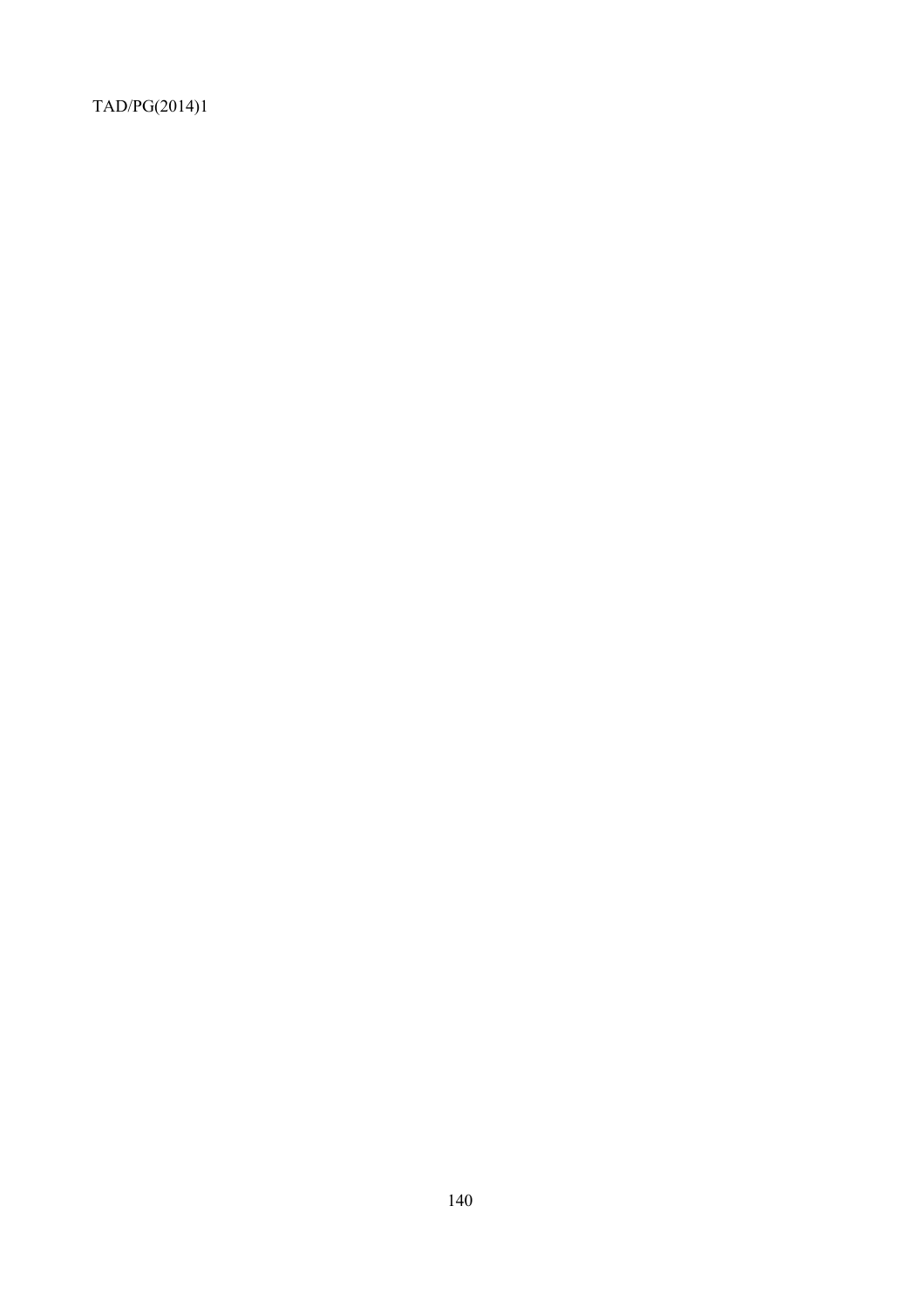## **ANNEX XI**

# **BUYER RISK CATEGORIES QUALITATIVE DESCRIPTIONS**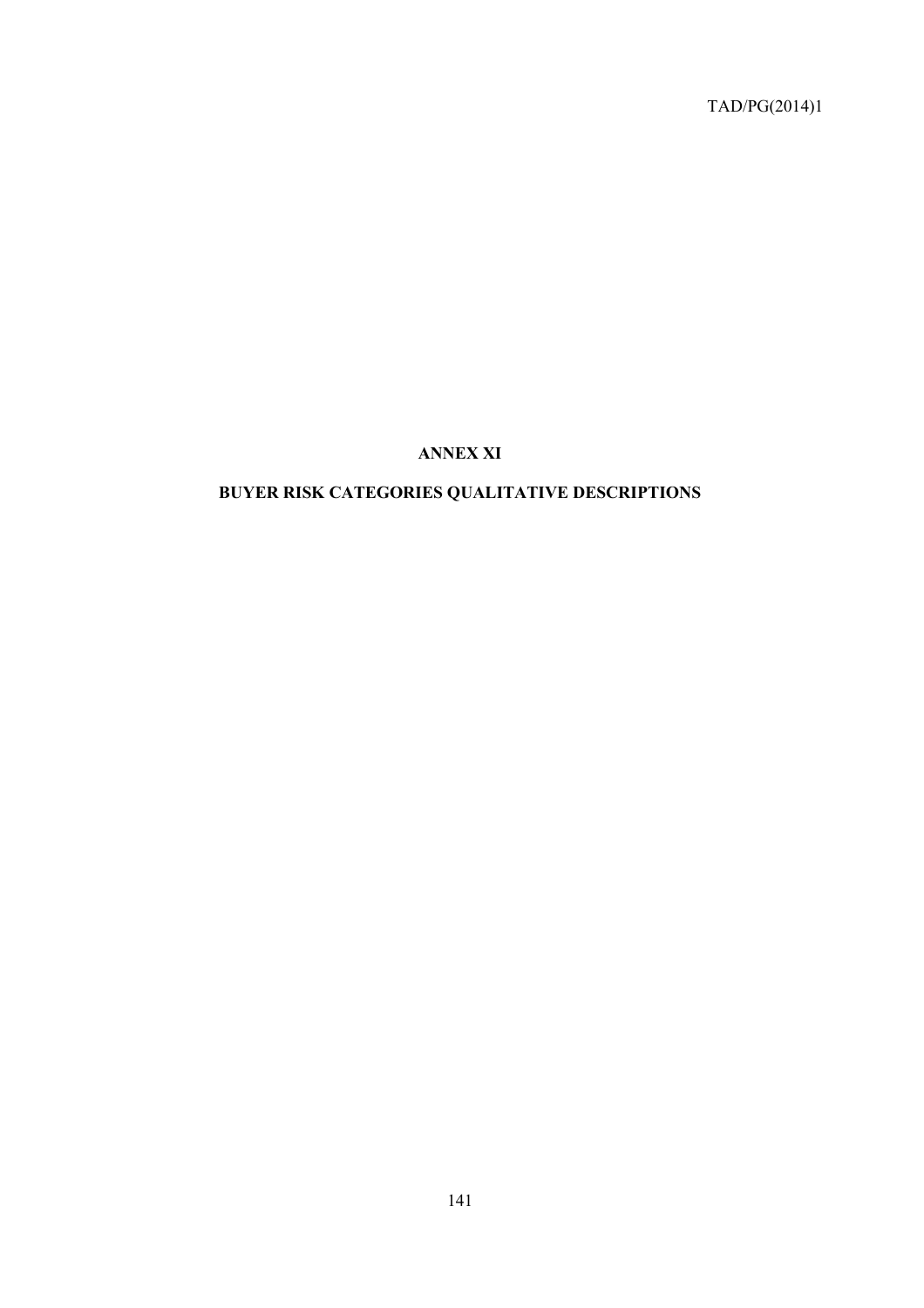## **ANNEX XI: BUYER RISK CATEGORIES QUALITATIVE DESCRIPTIONS**

### **Better than Sovereign (SOV+)**

This is an exceptional classification. The entity achieving such a classification is one with an exceptionally strong credit profile which could be expected to fulfil its payment obligations during a period of sovereign debt distress or even default. International Credit Rating Agencies issue regular reports listing Corporate and Counterparty Ratings that exceed the Sovereign's Foreign Currency Rating. Except when the risk sovereign has been identified through the Sovereign Risk Assessment Methodology as being significantly higher than country risk, Participants proposing that an entity be classified as better than sovereign shall reference such better than sovereign ratings in support of their recommendation. In order to be classified as better than its host sovereign, an entity would be expected to display several or normally a majority of the following characteristics or equivalents:

- A strong credit profile;
- substantial foreign exchange earnings relative to its currency debt burden;
- production facilities and cash generation ability from subsidiaries or operations offshore, especially those domiciled in highly rated sovereigns, *i.e.* multinational enterprises;
- a foreign owner or a strategic partner which could be relied on as a source of financial support in the absence of a formal guarantee;
- a history of preferential treatment of the entity by the sovereign, including exemption from transfer and convertibility constraints and surrender requirements for export proceeds, and favourable tax treatment;
- committed credit lines from highly rated international banks, especially credit lines without a material adverse change (MAC) clause which enable banks to withdraw committed facilities in the event of a sovereign crisis or other risk events; and
- assets held offshore, especially liquid assets, often as a result of rules allowing exporters to trap and maintain cash balances offshore that are available for debt service.

Normally the SOV+ buyer risk category is not applicable to:

- Publicly owned entities and utilities, sub-sovereigns as line ministries, regional governments, etc;
- financial institutions domiciled in the sovereign's jurisdiction; and
- entities primarily selling to the domestic market in local currency.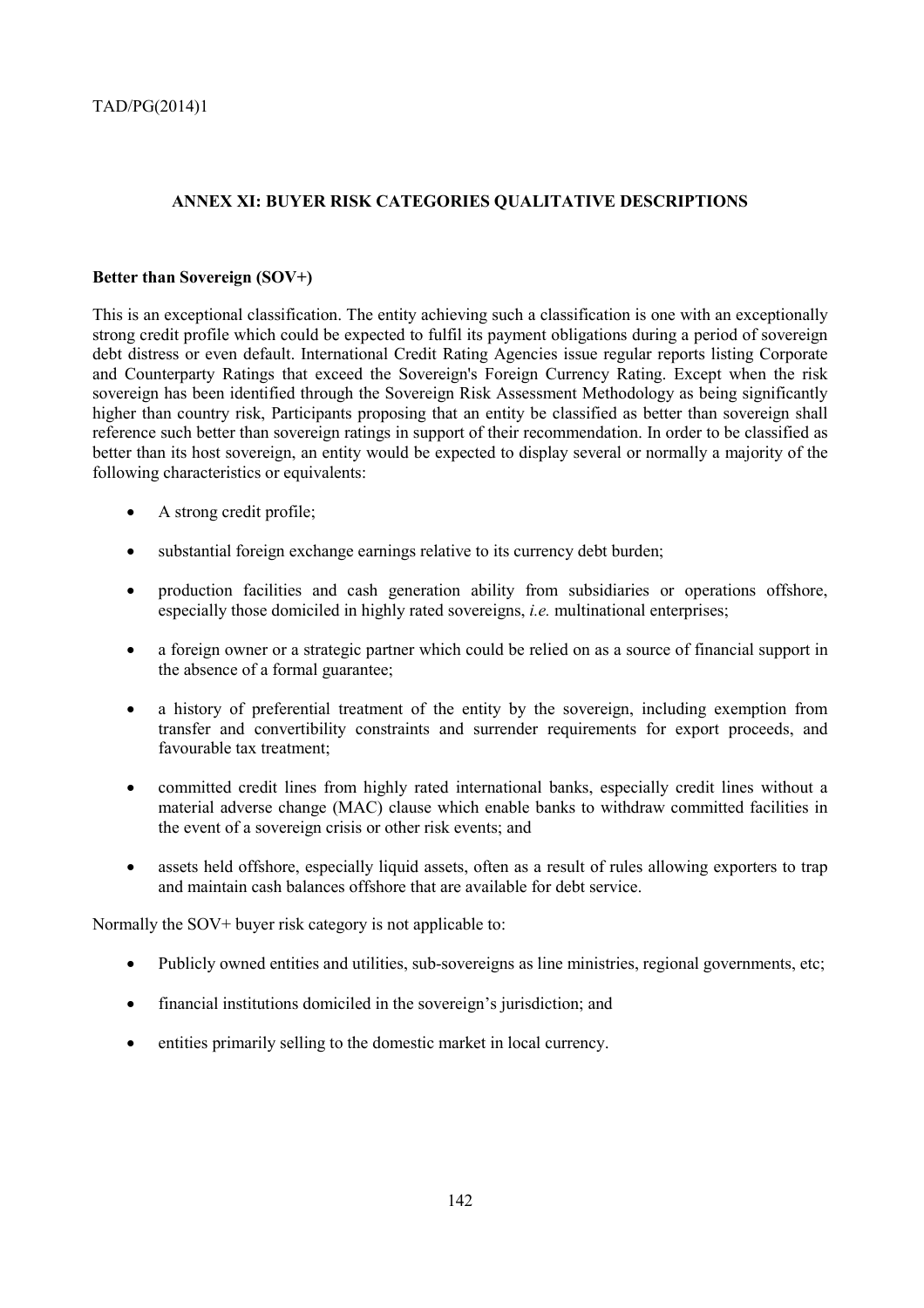## **Sovereign (SOV)**

Sovereign obligors/guarantors are entities that are explicitly legally mandated to enter into a debt payment obligation on the behalf of the Sovereign State, typically Ministry of Finance or Central bank<sup>f</sup>. A risk designated as sovereign is one where:

- the obligor/guarantor is legally mandated to enter into a debt payment obligation on behalf of the Sovereign and thereby commits the full faith and credit of the sovereign; and
- in the event of rescheduling of sovereign risk, the debt in question would be included in the rescheduling and payment obligations acquired by the sovereign by virtue of the rescheduling.

## **Equivalent to the Sovereign (CC0): Exceptionally Good Credit Quality**

The "equivalent to sovereign" category embraces two basic types of obligors/guarantors:

- Public entities where due diligence reveals that either the buyer has the implicit full faith and credit/support of the sovereign or that the likelihood of sovereign liquidity and solvency support is very high, both in relation to recovery prospects as well as default risk. Non-sovereign public entities equivalent to the sovereign would also include companies owned by the government with a monopoly or near monopoly on operations in a sector (*e.g.* power, oil, gas).
- Corporate entities with an exceptionally strong credit profile, displaying features in terms of both default and recovery prospects which indicate that the risk could be seen as being equivalent to sovereign. Candidates could include strong blue chip corporates or very important banks for which the likelihood of sovereign liquidity and solvency support is high.

Exceptionally good credit quality implies that the risk of payment interruption is expected to be negligible and that the entity has an exceptionally strong capacity for repayment and this capacity is not likely to be affected by foreseeable events. The credit quality is typically manifested in a combination of some, if not all, of the following characteristics of the entity's business and financial profile:

- exceptionally good to very good cash and income generation
- exceptionally good to very good liquidity levels
- exceptionally low to very low leverage
- excellent to very strong business profile with proven and very strong management abilities

The entity is also characterised by a high quality of financial and ownership disclosure, unless there is a very high likelihood of support from a parent (or sovereign) with a buyer risk classification that is equal to or better than what corresponds to this buyer risk category.

Depending on the classification of the country in which the obligor/guarantor is domiciled, it is likely that an obligor/guarantor classified in buyer risk category CC0 would be rated between AAA (Country Category 1) and B (Country Category 7) by accredited CRAs.

 $\frac{1}{1}$ 

Most typically this would be a risk on the central bank or Ministry of Finance. For central government entities other than the finance ministry, due diligence shall be undertaken to affirm that the entity commits the full faith and credit of the sovereign.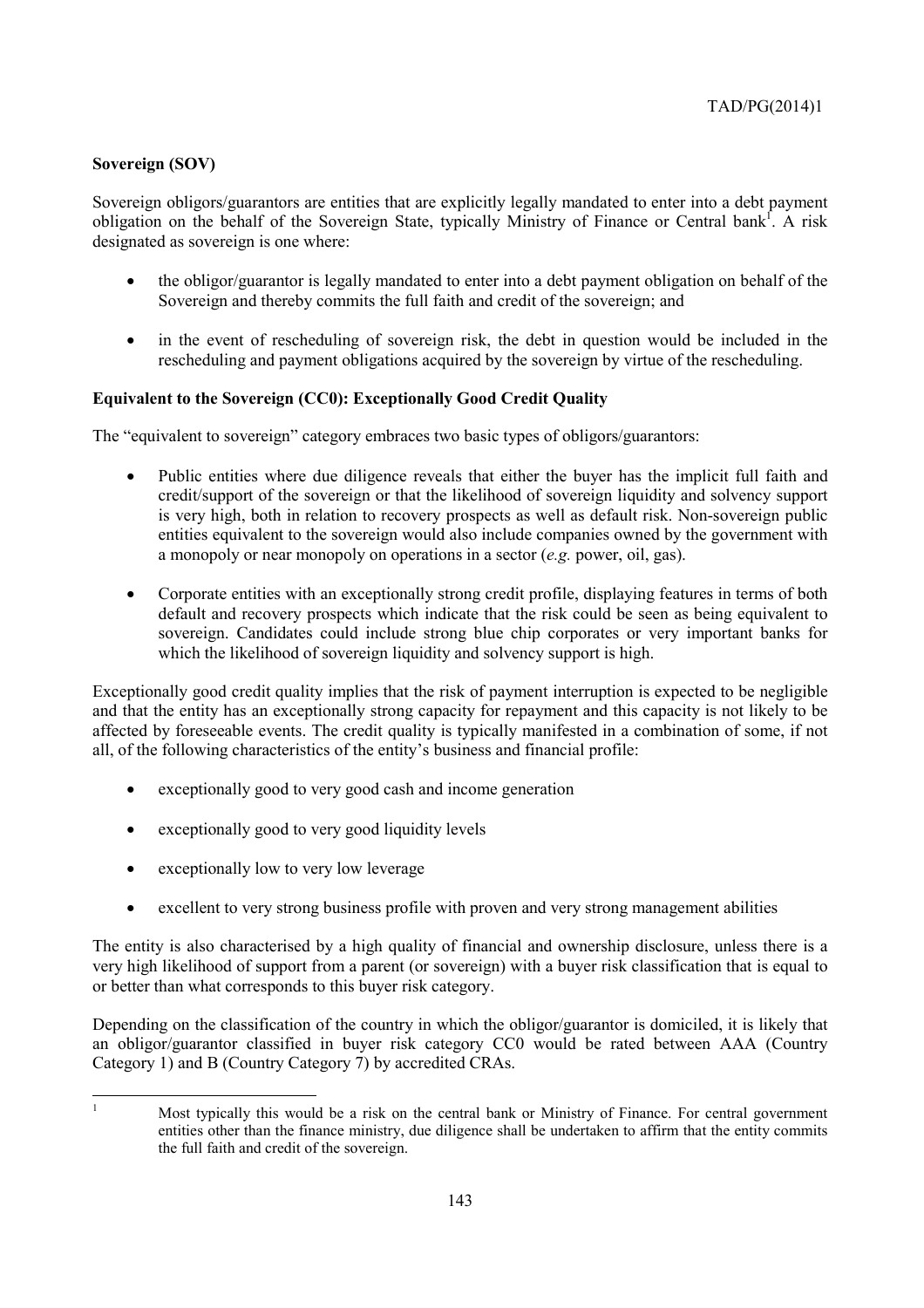## **Very Good Credit Quality (CC1)**

The risk of payment interruption is expected to be low or very low. The obligor/guarantor has a very strong capacity for repayment and this capacity is not likely to be affected by foreseeable events. The obligor/guarantor has a limited or very limited susceptibility to adverse effects of changes in circumstances and economic conditions. The credit quality is typically manifested in a combination of some, if not all, of the following characteristics of the business and financial profile:

- very good to good cash and income generation
- very good to good liquidity levels
- very low to low leverage
- very strong business profile with proven management abilities

The entity is also characterised by a high quality of financial and ownership disclosure, unless there is a very high likelihood of support from a parent (or sovereign) with a buyer risk classification that is equal to or better than what corresponds to this buyer risk category.

Depending on the classification of the country in which the obligor/guarantor is domiciled, it is likely that an obligor/guarantor classified in buyer risk category CC1 would be rated between AAA (Country Category 1) and B (Country Category 7) by accredited CRAs.

## **Good to Moderately Good Credit Quality, Above Average (CC2)**

The risk of payment interruption is expected to be low. The obligor/guarantor has a good to moderately good capacity for repayment and this capacity is not likely to be affected by foreseeable events. The obligor/guarantor has a limited susceptibility to adverse effects of changes in circumstances and economic conditions. The credit quality is typically manifested in a combination of some, if not all, of the following characteristics of the business and financial profile:

- good to moderately good cash and income generation
- good to moderately good liquidity levels
- low to moderately low leverage
- moderately strong business profile with proven management abilities

The entity is also characterised by a high quality of financial and ownership disclosure, unless there is a very high likelihood of support from a parent (or sovereign) with a buyer risk classification that is equal to or better than what corresponds to this buyer risk category.

Depending on the classification of the country in which the obligor/guarantor is domiciled, it is likely that an obligor/guarantor classified in buyer risk category CC2 would be rated between A+ (Country Category 1) and B- or worse (Country Category 7) by accredited CRAs.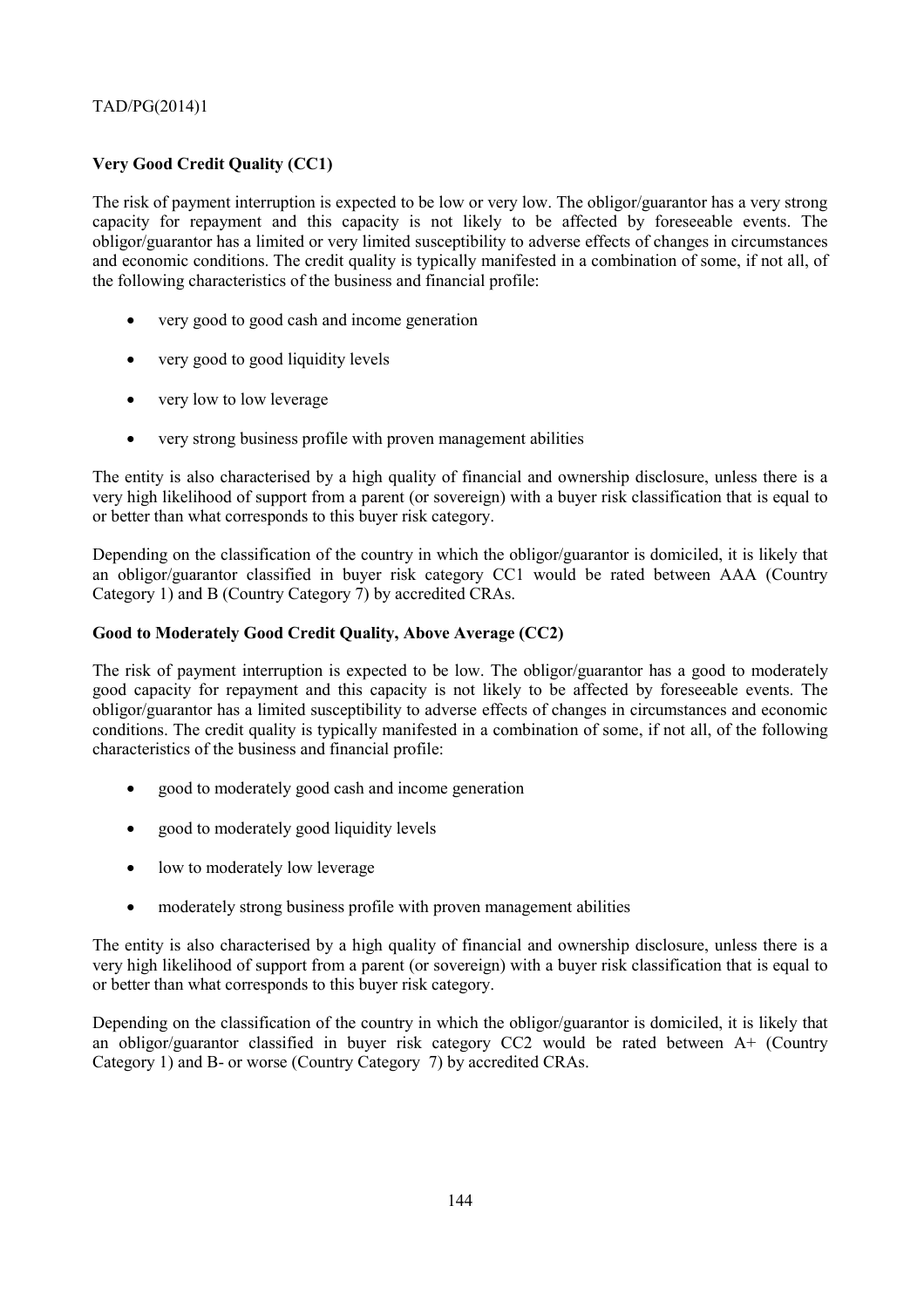## **Moderate Credit Quality, Average (CC3)**

The risk of payment interruption is expected to be moderate or moderately low. The obligor/guarantor has a moderate or moderately good capacity for repayment. There is a possibility of credit risk developing as the obligor/guarantor faces major ongoing uncertainties or exposure to adverse business, financial or economic conditions which could lead to inadequate capacity to meet timely payments. However, business or financial alternatives may be available to allow financial commitments to be met. The credit quality is typically manifested in a combination of some, if not all, of the following characteristics of the business and financial profile.

- moderately good to moderate cash and income generation
- moderately good to moderate liquidity levels
- moderately low to moderate leverage
- moderate business profile with proven management abilities

The entity is also characterised by an adequate quality of financial and ownership disclosure, unless there is a very high likelihood of support from a parent (or sovereign) with a buyer risk classification that is equal to or better than what corresponds to this buyer risk category.

Depending on the classification of the country in which the obligor/guarantor is domiciled, it is likely that an obligor/guarantor classified in buyer risk category CC3 would be rated between BBB+ (Country Category 1) and B- or worse (Country Category 6) by accredited CRAs.

#### **Moderately Weak Credit Quality, Below Average (CC4)**

The risk of payment interruption is expected to be moderately weak. The obligor/guarantor has a moderate to moderately weak capacity for repayment. There is a possibility of credit risk developing as the obligor/guarantor faces major ongoing uncertainties or exposure to adverse business, financial or economic conditions which could lead to inadequate capacity to meet timely payments. However, business or financial alternatives may be available to allow financial commitments to be met. The credit quality is typically manifested in a combination of some, if not all, of the following characteristics of the business and financial profile:

- moderate to moderately weak cash and income generation
- moderate to moderately weak liquidity levels
- moderate to moderately high leverage
- moderately weak business profile with limited track record of management abilities

The entity is also characterised by an adequate quality of financial and ownership disclosure, unless there is a very high likelihood of support from a parent (or sovereign) with a buyer risk classification that is equal to or better than what corresponds to this buyer risk category.

Depending on the classification of the country in which the obligor/guarantor is domiciled, it is likely that an obligor/guarantor classified in buyer risk category CC4 would be rated between BB+ (Country Category 1) and B- or worse (Country Category 5) by accredited CRAs.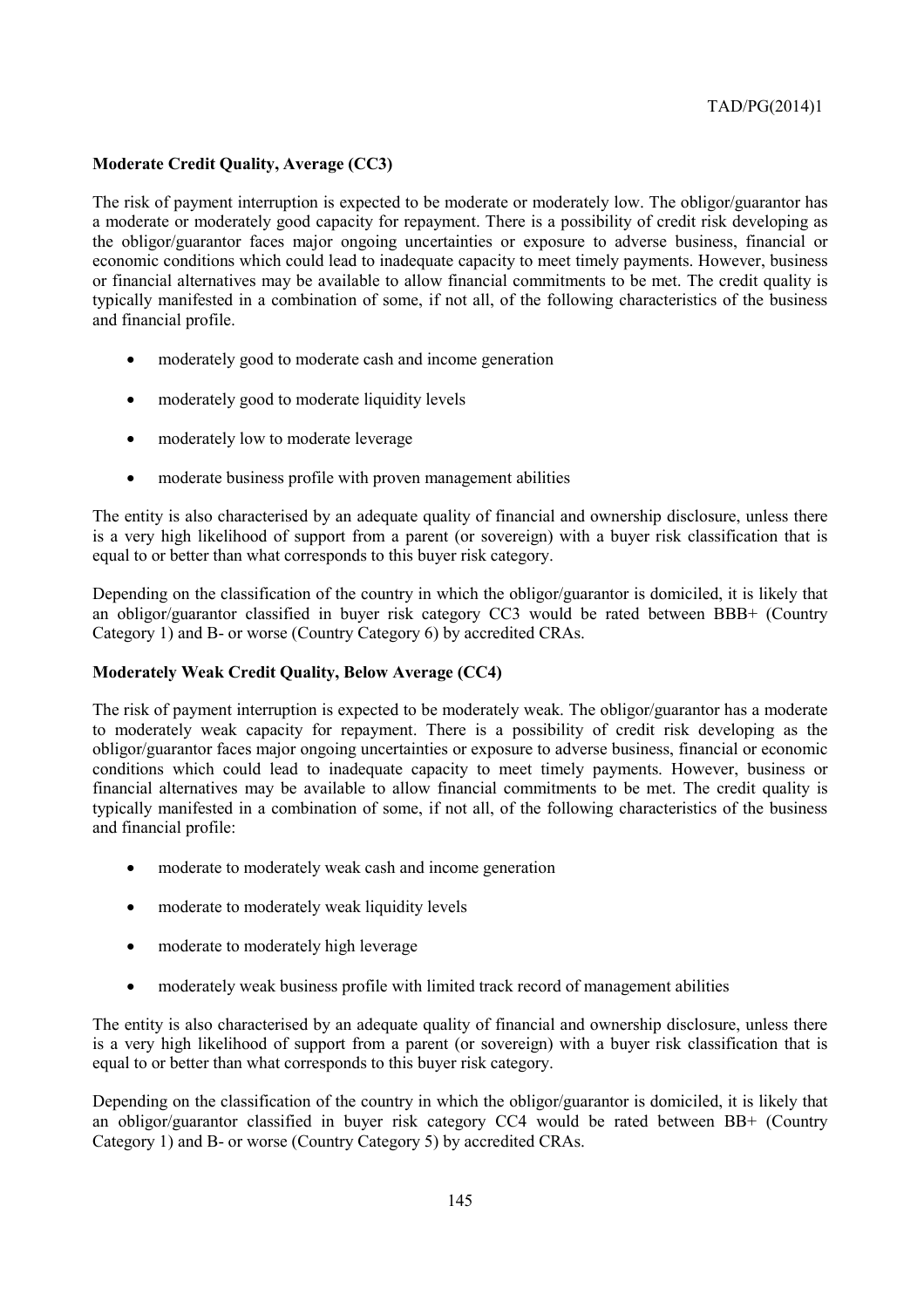## **Weak Credit Quality (CC5)**

The risk of payment interruption is expected to be high to very high. The obligor/guarantor has a moderately weak to weak capacity for repayment. The obligor/guarantor currently has the capacity to meet repayments but a limited margin of safety remains. However, there is a likelihood of developing payment problems as the capacity for continued payment is contingent upon a sustained, favourable business and economic environment. Adverse business, financial, or economic conditions will likely impair capacity or willingness to repay. The credit quality is typically manifested in a combination of some, if not all, of the following characteristics of the business and financial profile:

- moderately weak to weak to very weak cash and income generation
- moderately weak to weak liquidity levels
- moderately high to high leverage
- weak business profile with limited or no track record of management abilities

The entity is also characterised by a poor quality of financial and ownership disclosure, unless there is a very high likelihood of support from a parent (or sovereign) with a buyer risk classification that is equal to or better than what corresponds to this buyer risk category.

Depending on the classification of the country in which the obligor/guarantor is domiciled, it is likely that an obligor/guarantor classified in buyer risk category CC5 would be rated between BB- (Country Category 1) and B- or worse (Country Category 4) by accredited CRAs.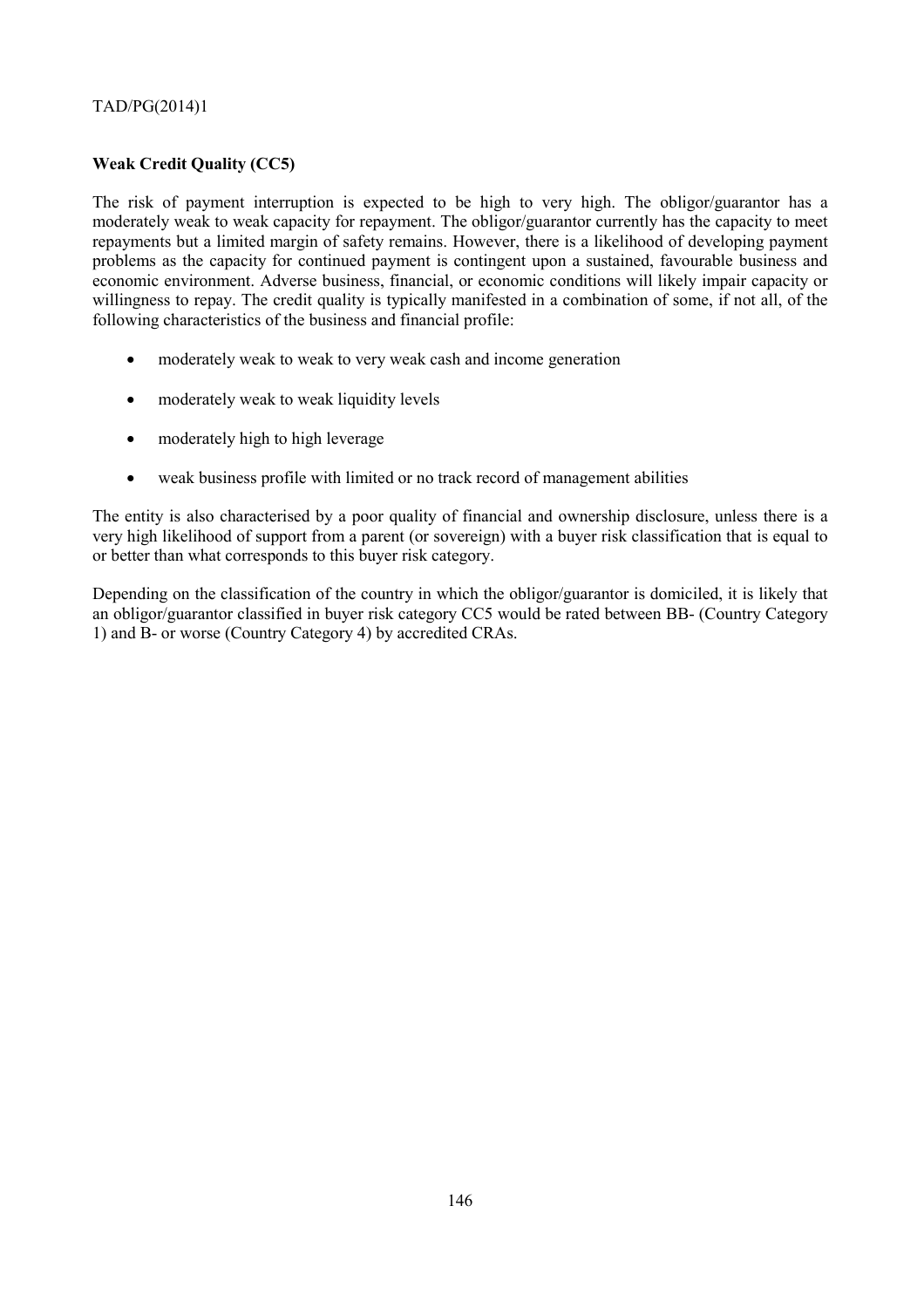## **ANNEX XII**

## **CRITERIA AND CONDITIONS GOVERNING THE APPLICATION OF COUNTRY RISK MITIGATION TECHNIQUES AND BUYER RISK CREDIT ENHANCEMENTS**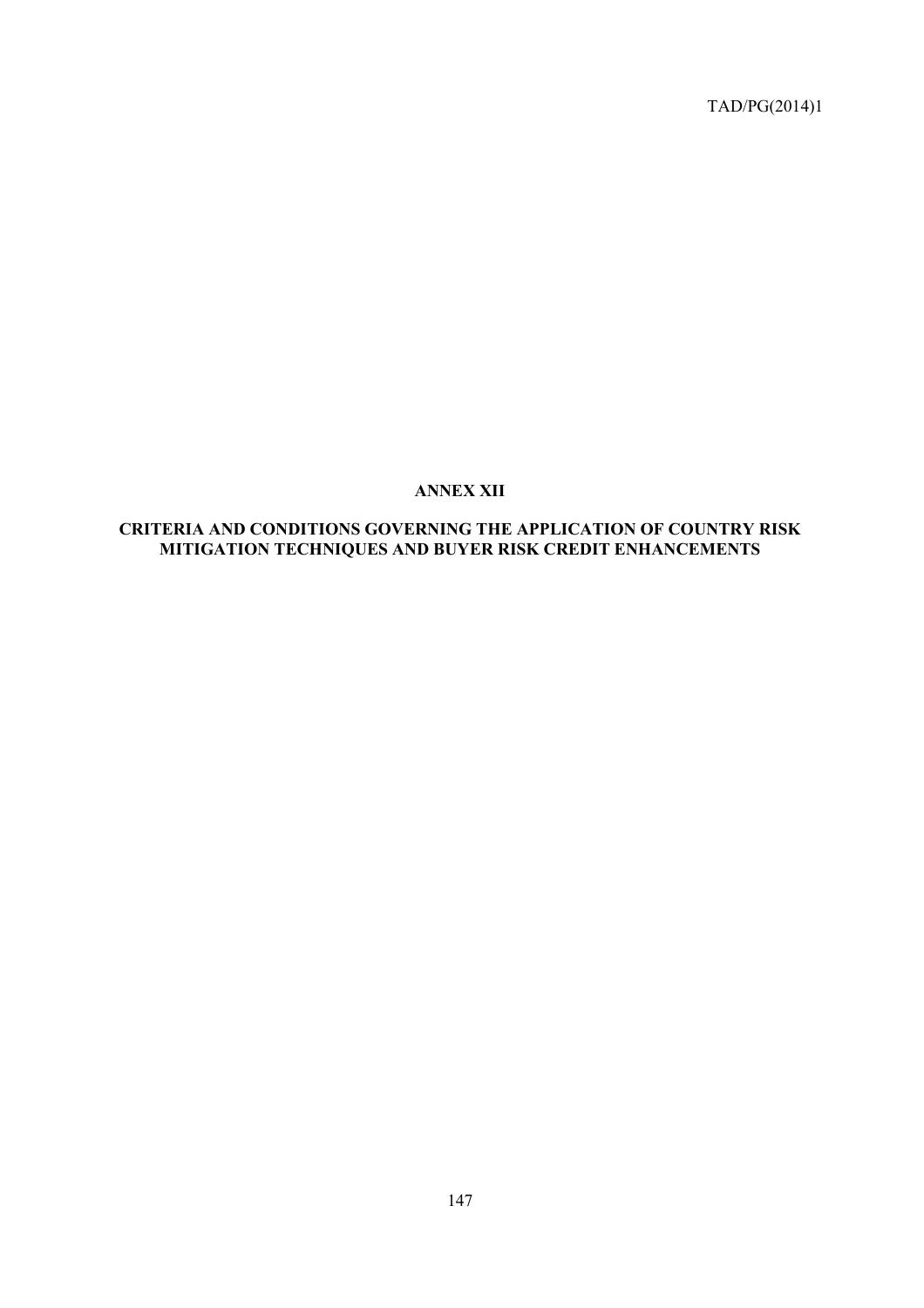## **ANNEX XII: CRITERIA AND CONDITIONS GOVERNING THE APPLICATION OF COUNTRY RISK MITIGATION TECHNIQUES AND BUYER RISK CREDIT ENHANCEMENTS**

#### **PURPOSE**

This Annex provides detail on the use of country risk mitigation techniques listed in Article 30 a) of the Arrangement and the buyer risk credit enhancements listed in Article 31 a) of the Arrangement; this includes the criteria, conditions and specific circumstances which apply to their use as well as the impact on the MPRs.

#### **COUNTRY RISK MITIGATION TECHNIQUES**

#### *1. Offshore Future Flow Structure Combined with Offshore Escrow Account*

#### *Definition:*

A written document, such as a deed or a release or trustee arrangement, sealed and delivered to a third party, *i.e.* a person not party to the instrument, to be held by such third party until the fulfilment of certain conditions and then to be delivered by him to the other party to take effect. If the following criteria are satisfied subject to consideration of the additional factors listed, this technique can reduce or eliminate the transfer risks, mainly in the higher risk country categories.

#### *Criteria:*

- The escrow account is related to a foreign exchange-earning project and the flows into the escrow account are generated by the project itself and/or by other offshore export receivables.
- The escrow account is held offshore, *i.e.* located outside of the country of the project where there are very limited, transfer or other country risks (*i.e.* in a High Income OECD country or High Income Euro Area country).
- The escrow account is located in a first class bank which is not directly or indirectly controlled by interests of the obligor or by the country of the obligor.
- The funding of the account is secured through long-term or other appropriate contracts.
- The combination of the sources of revenues (*i.e.* generated by the project itself and/or the other sources) of the obligor flowing through the account are in hard currency and can reasonably be expected to be collectively sufficient for the service of the debt for the entire duration of the credit, and come from one or more creditworthy foreign customers located in better risk countries than the country in which the project is located (*i.e.* normally High Income OECD countries or High Income Euro Area countries).
- The obligor irrevocably instructs the foreign customers to pay directly into the account (*i.e.* the payments are not forwarded through an account controlled by the obligor or through its country).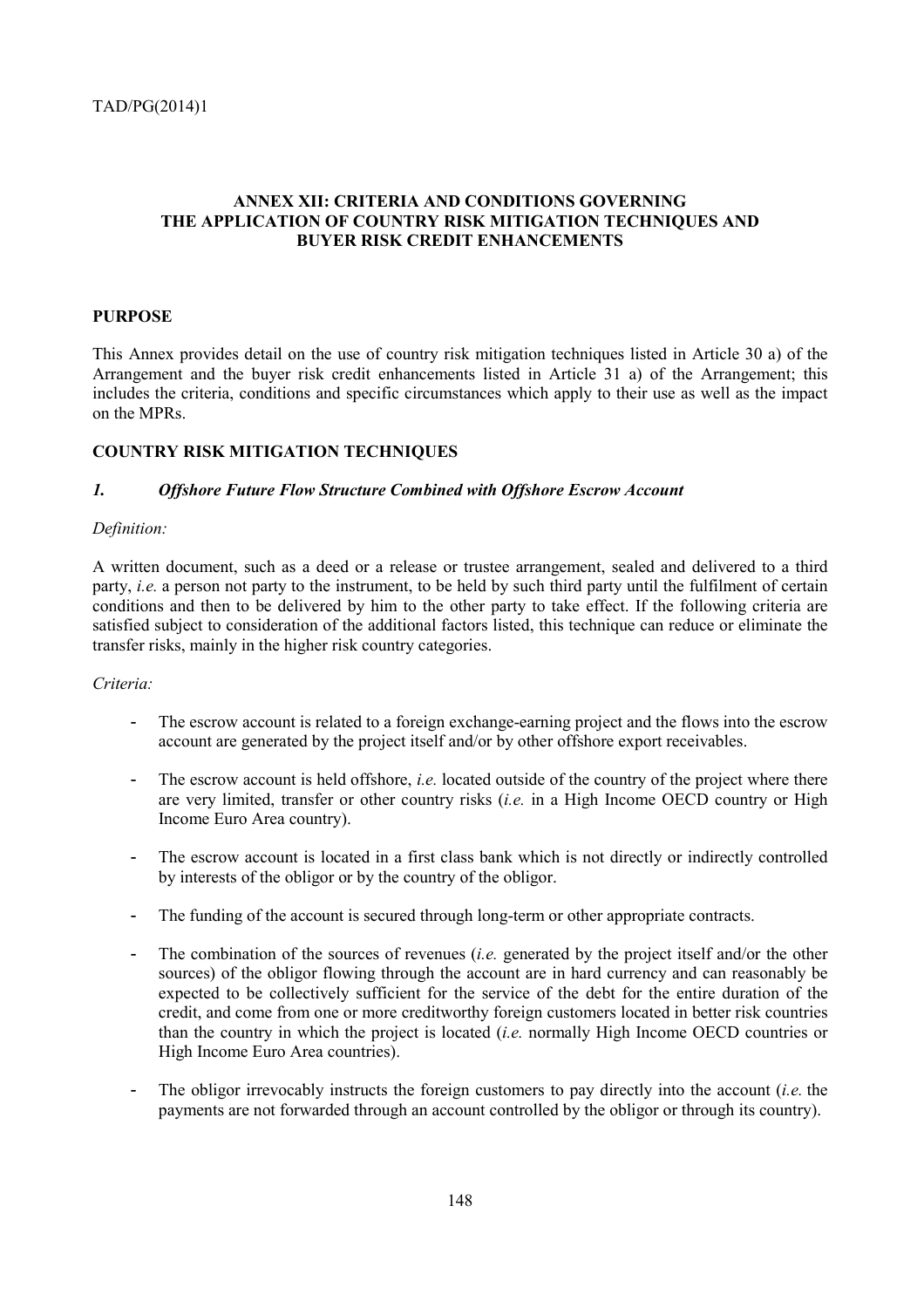- The funds which have to be kept within the account are equal to at least six months of debt service. Where flexible repayment terms are being applied under a project finance structure, an amount equivalent to the actual six months debt service under such flexible terms are to be kept within the account; this amount may vary over time depending on the debt service profile.
- The obligor has restricted access to the account *(i.e.* only after payment of the debt service under the credit).
- The revenues deposited in the account are assigned to the lender as direct beneficiary, for the entire life of the credit.
- The opening of the account has received all the necessary legal authorisations from the local and any other appropriate authorities.
- The escrow account and contractual arrangements may not be conditional and/or revocable and/or limited in duration.

#### *Additional Factors to be taken into Consideration:*

The technique applies subject to a case-by-case consideration of the above characteristics and, *inter alia*, with regard to:

- the country, the obligor (*i.e.* either public or private), the sector, the vulnerability in relation to the commodities or services involved, including their availability for the entire duration of the credit, the customers;
- the legal structures, *e.g.* whether the mechanism is sufficiently immune against the influence of the obligor or its country;
- the degree to which the technique remains subject to government interference, renewal or withdrawal<sup>-</sup>
- whether the account would be sufficiently protected against project related risks;
- the amount which will flow into the account and the mechanism for the continuation of appropriate provision;
- the situation with regard to the Paris Club (*e.g.* possible exemption);
- the possible impact of country risks other than the transfer risk;
- the protection against the risks of the country where the account is located;
- the contracts with the customers, including their nature and duration; and
- the global amount of the expected foreign earnings in relation to the total amount of the credit.

#### *Impact on the MPR*

The application of this country risk mitigation technique may result in a one category improvement in the applicable country risk classification for the transaction, except for transactions in Country Risk Category 1.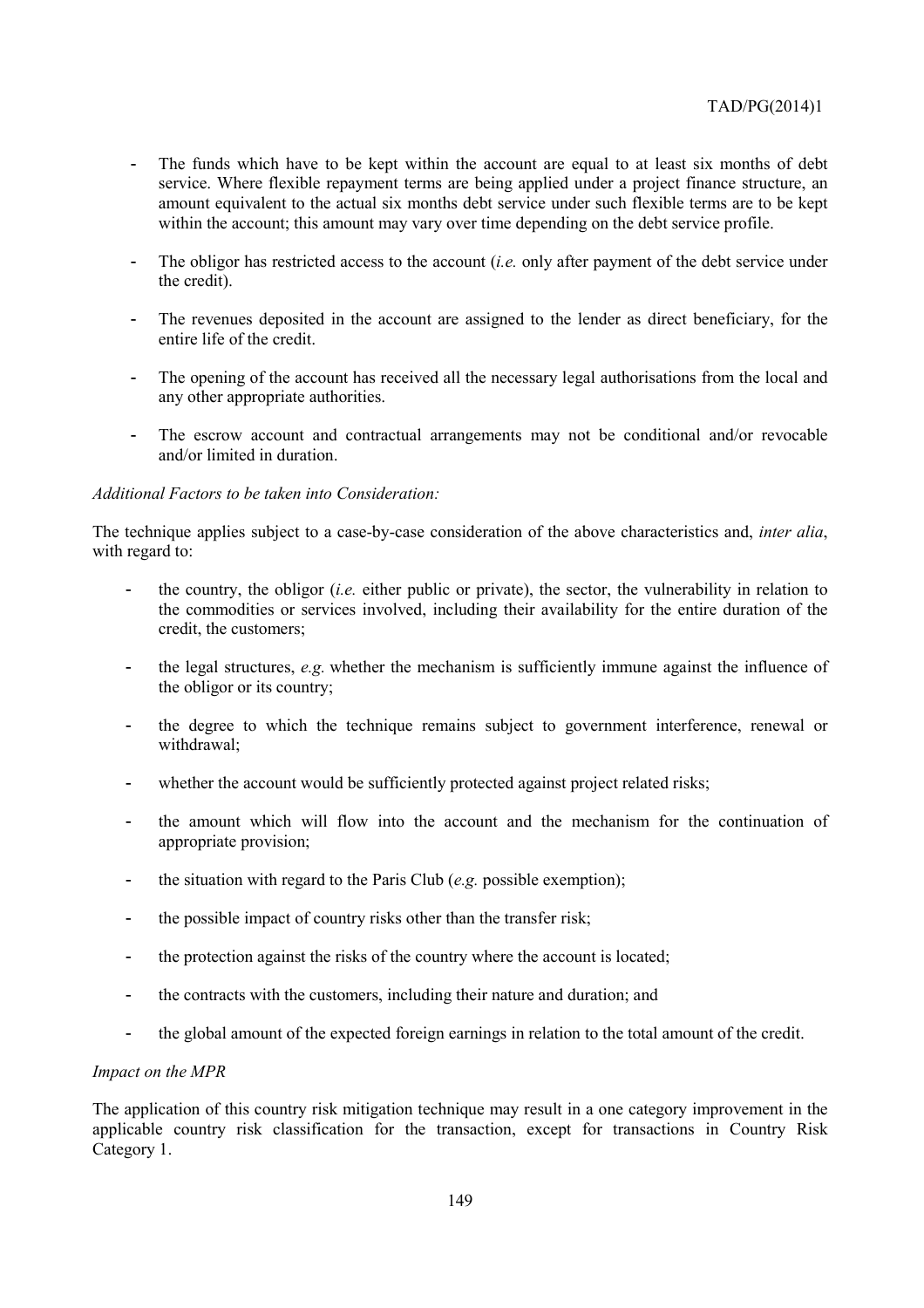## *2. Local Currency Financing*

## *Definition:*

Contract and financing negotiated in convertible and available local, other than hard, currencies and financed locally that eliminates or mitigates the transfer risk. The primary debt obligation in local currency would, in principle, not be affected by the occurrence of the first two country credit risks.

## *Criteria:*

- The ECA liability and claims payment or the payment to the Direct Lender are expressed/ made throughout in local currency.
- The ECA is normally not exposed to the transfer risk.
- In the normal course of events, there will be no requirement for local currency deposits to be converted into hard currency.
- The borrower's repayment in his own currency and in his own country is a valid discharge of the loan obligation.
- If a borrower's income is in local currency the borrower is protected against adverse exchange rate movements.
- Transfer regulations in the borrower's country should not affect the borrower's repayment obligations, which would remain in local currency.

#### *Additional Factors to be taken into Consideration:*

The technique applies on a selective basis in respect of convertible and transferable currencies, where the underlying economy is sound. The Participant ECA should be in a position to meet its obligations to pay claims expressed in its own currency in the event that the local currency becomes either 'non-transferable' or 'non-convertible' after the ECA takes on liability. (A Direct Lender would however carry this exposure.)

#### *Impact on the MPR*

The application of this risk mitigation technique may result in a discount of no more than 20% to the country credit risk portion of the MPR (*i.e.* a local currency factor [LCF] with a value of no more than 0.2).

## **BUYER RISK CREDIT ENHANCEMENTS**

The following table provides definitions of the buyer risk credit enhancements that may be applied, along with their maximum impact on the applicable MPRs through the CEF in the MPR formula.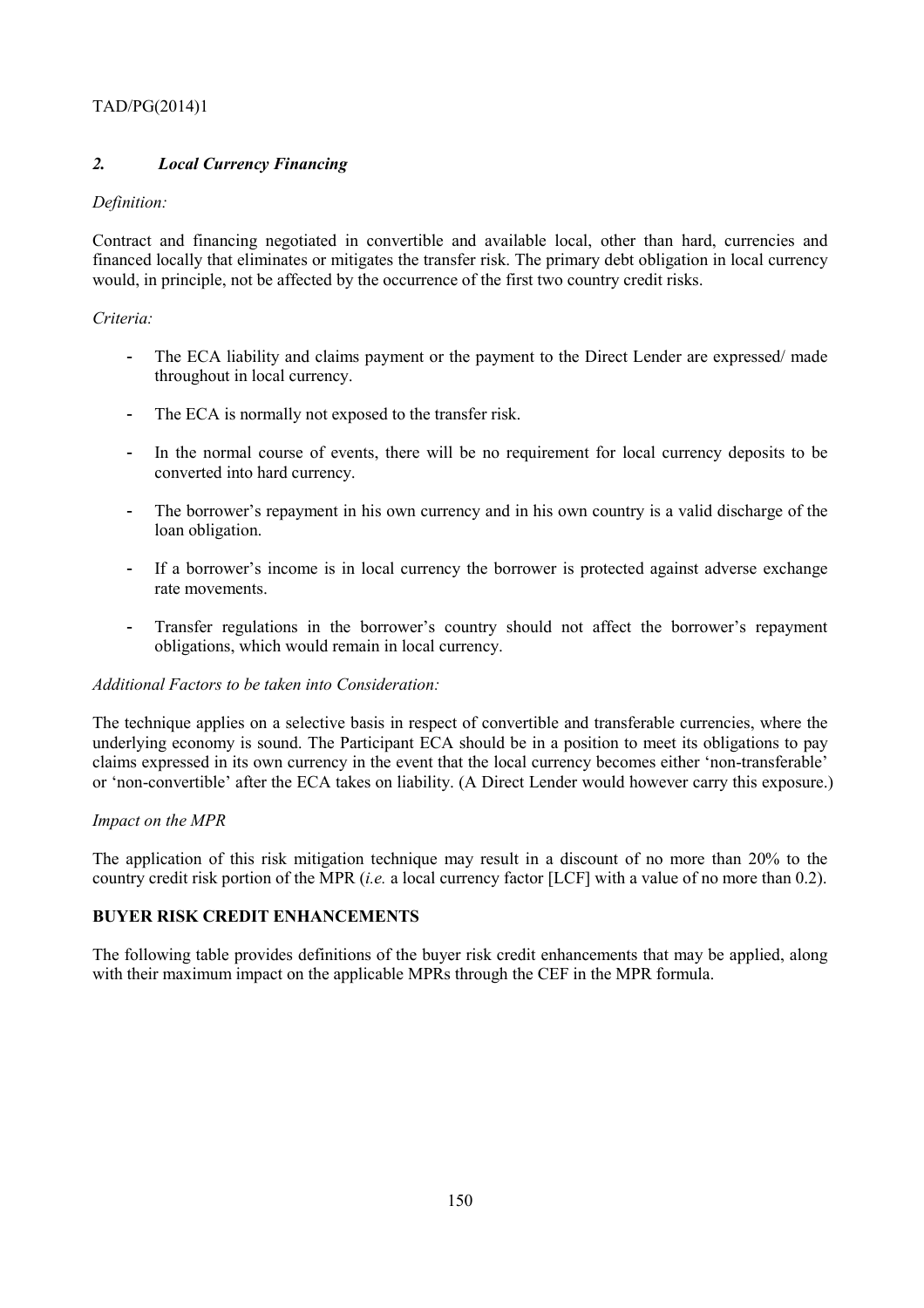| <b>Credit</b><br><b>Enhancement</b>                     | <b>Definition</b>                                                                                                                                                                                                                                                                                                                                                                                                                                                                                                                                                                                                                                                                                                                                                                                                                                                            | <b>Maximum</b><br><b>CEF</b>                                          |
|---------------------------------------------------------|------------------------------------------------------------------------------------------------------------------------------------------------------------------------------------------------------------------------------------------------------------------------------------------------------------------------------------------------------------------------------------------------------------------------------------------------------------------------------------------------------------------------------------------------------------------------------------------------------------------------------------------------------------------------------------------------------------------------------------------------------------------------------------------------------------------------------------------------------------------------------|-----------------------------------------------------------------------|
| Assignment of<br>Contract<br>Proceeds or<br>Receivables | In the event a borrower has contracts with strong off-takers, whether offshore or local, a legally<br>enforceable assignment of the contract provides rights to enforce the borrower's contracts and/or<br>make decisions under major contracts in the place of the borrower after a default under the loan.<br>A direct agreement with a third party in a transaction (a local government agency in a mining or<br>energy transaction) allows Lenders to approach a government to seek remedies for expropriation<br>or other violation of contractual obligations related to the transaction.                                                                                                                                                                                                                                                                              | 0.10                                                                  |
|                                                         | An existing company operating in a difficult market or sector may have receivables related to the<br>sale of production with a company or companies located in a more stable environment.<br>Receivables would generally be in a hard currency but may not be the subject of a specific<br>contractual relationship. Assignment of these receivables could provide asset security in the<br>accounts of the Borrower, giving the Lender a preferential treatment in the cash flow generated<br>by the Borrower.                                                                                                                                                                                                                                                                                                                                                              |                                                                       |
| <b>Asset Based</b><br>Security                          | Control of an asset shown by: (1) mortgage on very mobile and valuable piece of property and<br>(2) property that has entire value in itself.                                                                                                                                                                                                                                                                                                                                                                                                                                                                                                                                                                                                                                                                                                                                | 0.25                                                                  |
|                                                         | An asset based security is one that can be reacquired with relative ease such as a locomotive,<br>medical equipment or construction equipment. In valuing such a security, the ECA should take<br>into consideration the legal ease of recovery. In other words, there is more value when the<br>security interest in the asset is perfected under an established legal regime and less value where<br>the legal ability to recover the asset is questionable. The precise value of an asset-based security<br>is set by the market, with the relevant "market" being deeper than a local market because the<br>asset can be moved to another jurisdiction. NOTE: The application of an asset based security<br>credit enhancement applies to the buyer risk, where the asset based security is held internally<br>within the country in which the transaction is domiciled. |                                                                       |
| <b>Fixed Asset</b><br>Security                          | A fixed asset security is most typically component equipment which may be constrained by its<br>physicality such as turbine or manufacturing machinery integrated into an assembly line. The<br>intent and value of the fixed asset security is to provide the ECA with more leverage over the use<br>of the asset in recouping losses in the event of default. The value of a fixed asset security varies<br>dependant on economic, legal, market and other factors.                                                                                                                                                                                                                                                                                                                                                                                                        | 0.15                                                                  |
| Escrow<br>Account                                       | Escrow accounts involve debt service reserve accounts held as security for the lenders or other<br>forms of cash receivable accounts held as security for the lenders by a party not controlled or<br>sharing common ownership with the buyer/obligor. The escrowed amount must be deposited or<br>escrowed in advance. The value of such security is nearly always 100% of the nominal amount<br>in such cash accounts. Permits greater control over use of cash, ensures that debt is serviced<br>before discretionary spending. NOTE: The application of an escrow account credit enhancement<br>applies to the buyer risk, where the escrow account is held internally within the country in which<br>the transaction is domiciled. Cash security significantly diminishes the risk of default for the<br>covered instalments.                                           | escrowed<br>amount as %<br>of credit up<br>to a<br>maximum of<br>0.10 |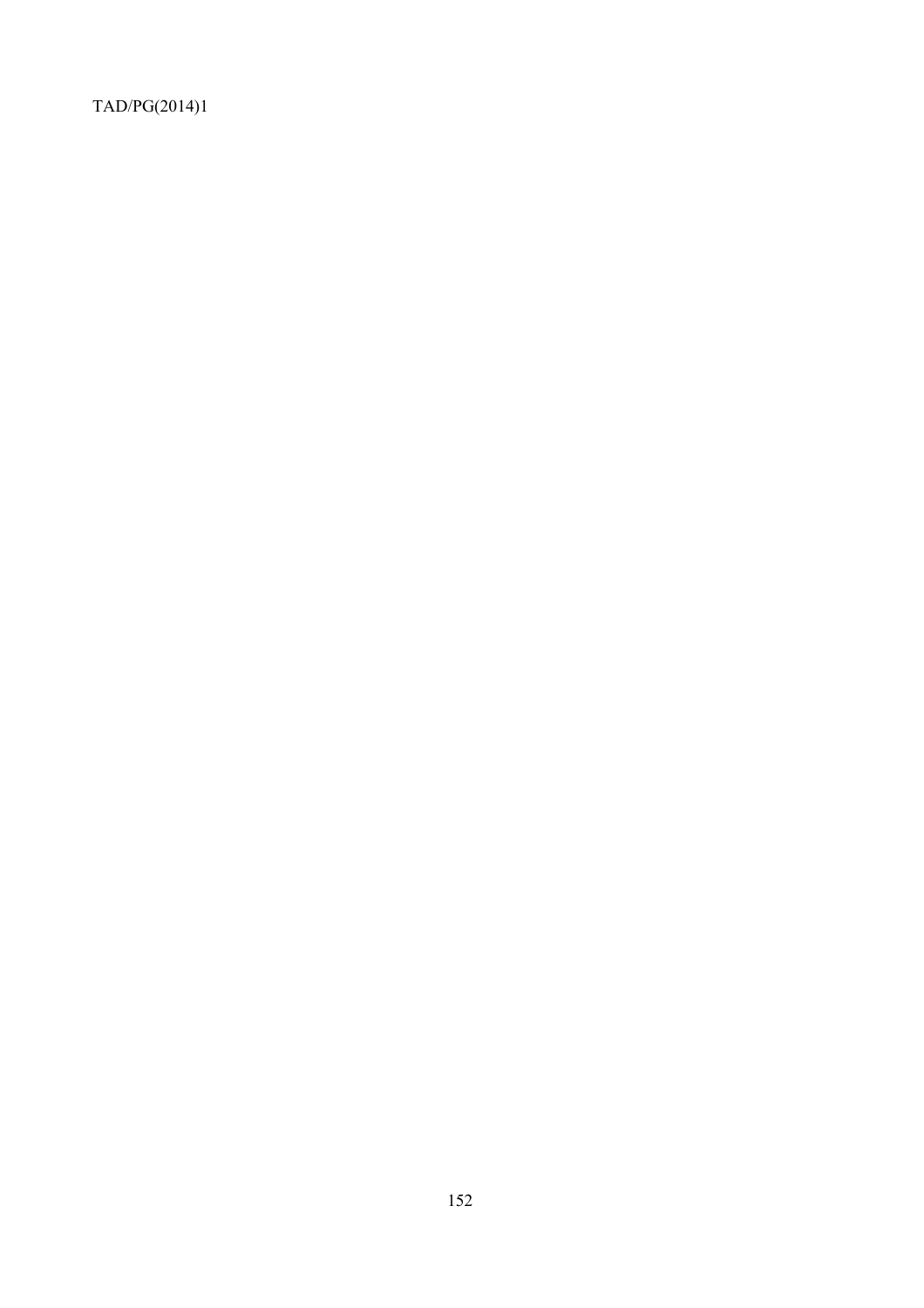## **ANNEX XIII**

# **CHECKLIST OF DEVELOPMENTAL QUALITY**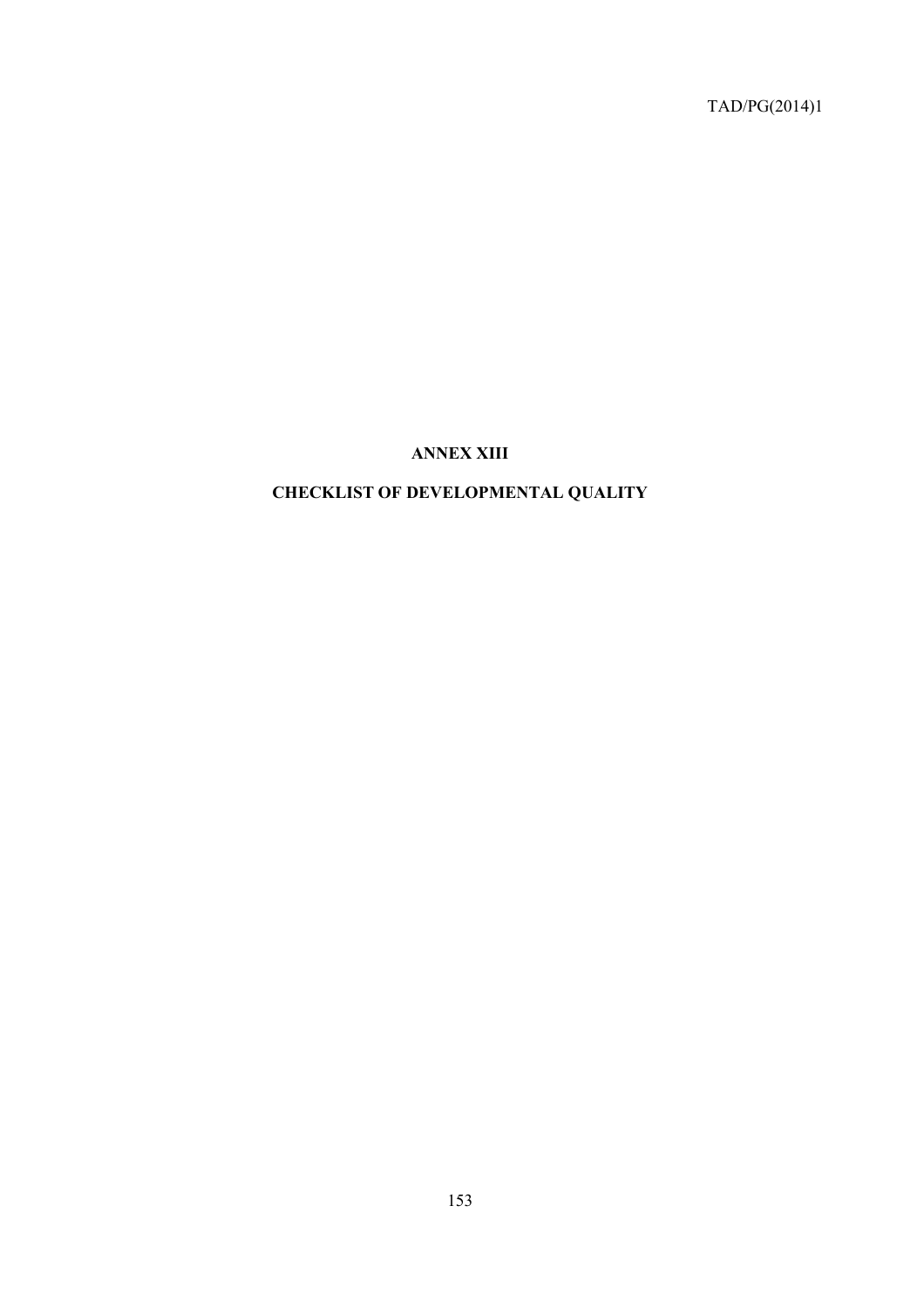## **ANNEX XIII: CHECKLIST OF DEVELOPMENTAL QUALITY**

## **CHECKLIST OF DEVELOPMENTAL QUALITY OF AID-FINANCED PROJECTS**

A number of criteria have been developed in recent years by the DAC to ensure that projects in developing countries that are financed totally or in part by Official Development Assistance (ODA) contribute to development. They are essentially contained in the:

- DAC Principles for Project Appraisal, 1988;
- DAC Guiding Principles for Associated Financing and Tied and Partially Untied Official Development Assistance, 1987; and
- Good Procurement Practices for Official Development Assistance, 1986.

## **CONSISTENCY OF THE PROJECT WITH THE RECIPIENT COUNTRY'S OVERALL INVESTMENT PRIORITIES (PROJECT SELECTION)**

Is the project part of investment and public expenditure programmes already approved by the central financial and planning authorities of the recipient country?

(Specify policy document mentioning the project, *e.g.* public investment programme of the recipient country.)

Is the project being co-financed with an international development finance institution?

Does evidence exist that the project has been considered and rejected by an international development finance institution or another DAC Member on grounds of low developmental priority?

In the case of a private sector project, has it been approved by the government of the recipient country?

Is the project covered by an intergovernmental agreement providing for a broader range of aid activities by the donor in the recipient country?

#### **PROJECT PREPARATION AND APPRAISAL**

Has the project been prepared, designed and appraised against a set of standards and criteria broadly consistent with the DAC Principles for Project Appraisal (PPA)? Relevant principles concern project appraisal under:

a) Economic aspects (paragraphs 30 to 38 PPA).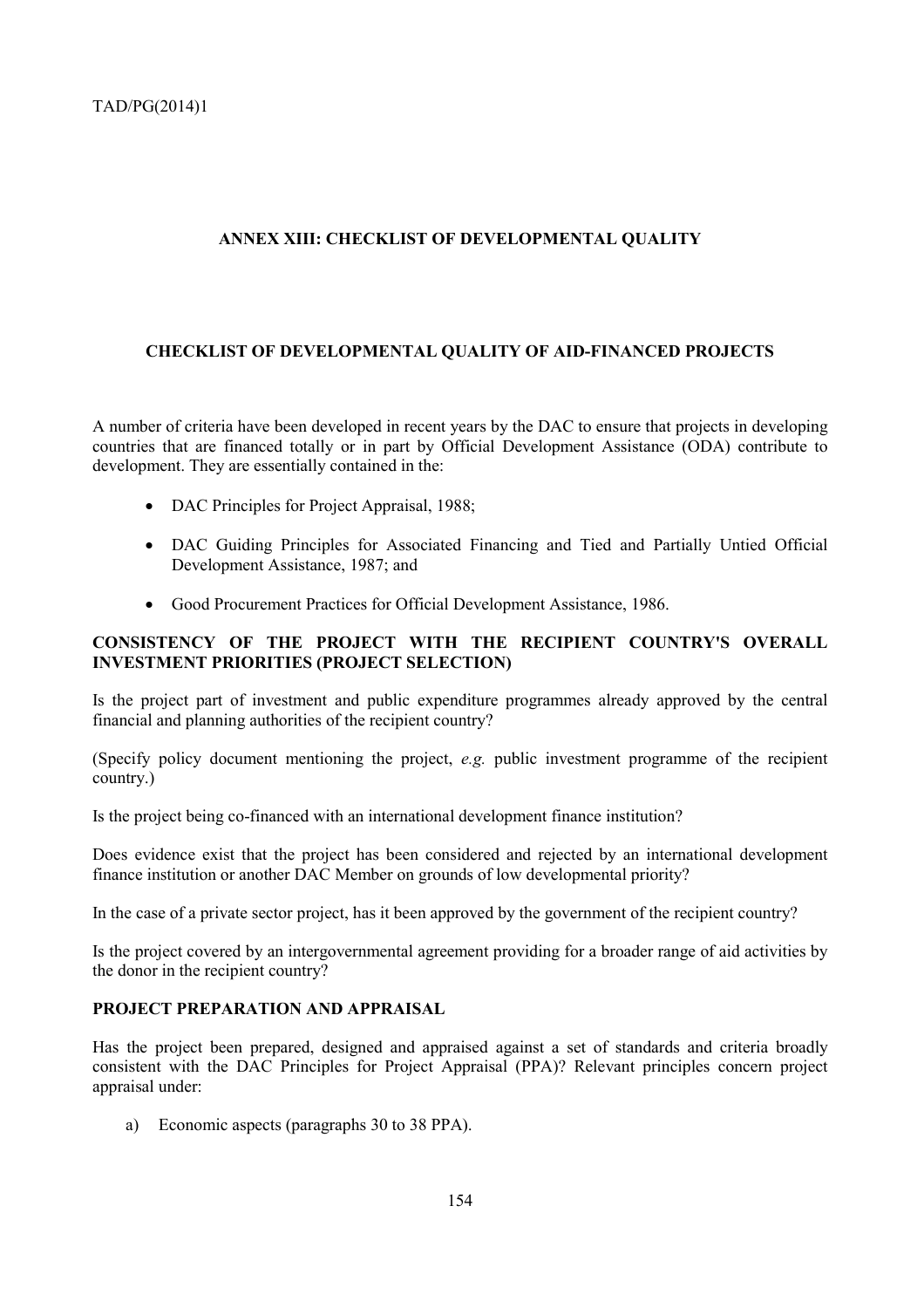- b) Technical aspects (paragraph 22 PPA).
- c) Financial aspects (paragraphs 23 to 29 PPA).

In the case of a revenue producing project, particularly if it is producing for a competitive market, has the concessionary element of the aid financing been passed on to the end-user of the funds? (paragraph 25 PPA).

- a) Institutional assessment (paragraphs 40 to 44 PPA).
- b) Social and distributional analysis (paragraphs 47 to 57 PPA).
- c) Environmental assessment (paragraphs 55 to 57 PPA).

## **PROCUREMENT PROCEDURES**

What procurement mode will be used among the following? (For definitions, see Principles listed in Good Procurement Practices for ODA).

- a) International competitive bidding (Procurement Principle III and its Annex 2: Minimum conditions for effective international competitive bidding).
- b) National competitive bidding (Procurement Principle IV).
- c) Informal competition or direct negotiations (Procurement Principles V A or B).

Is it envisaged to check price and quality of supplies (paragraph 63 PPA)?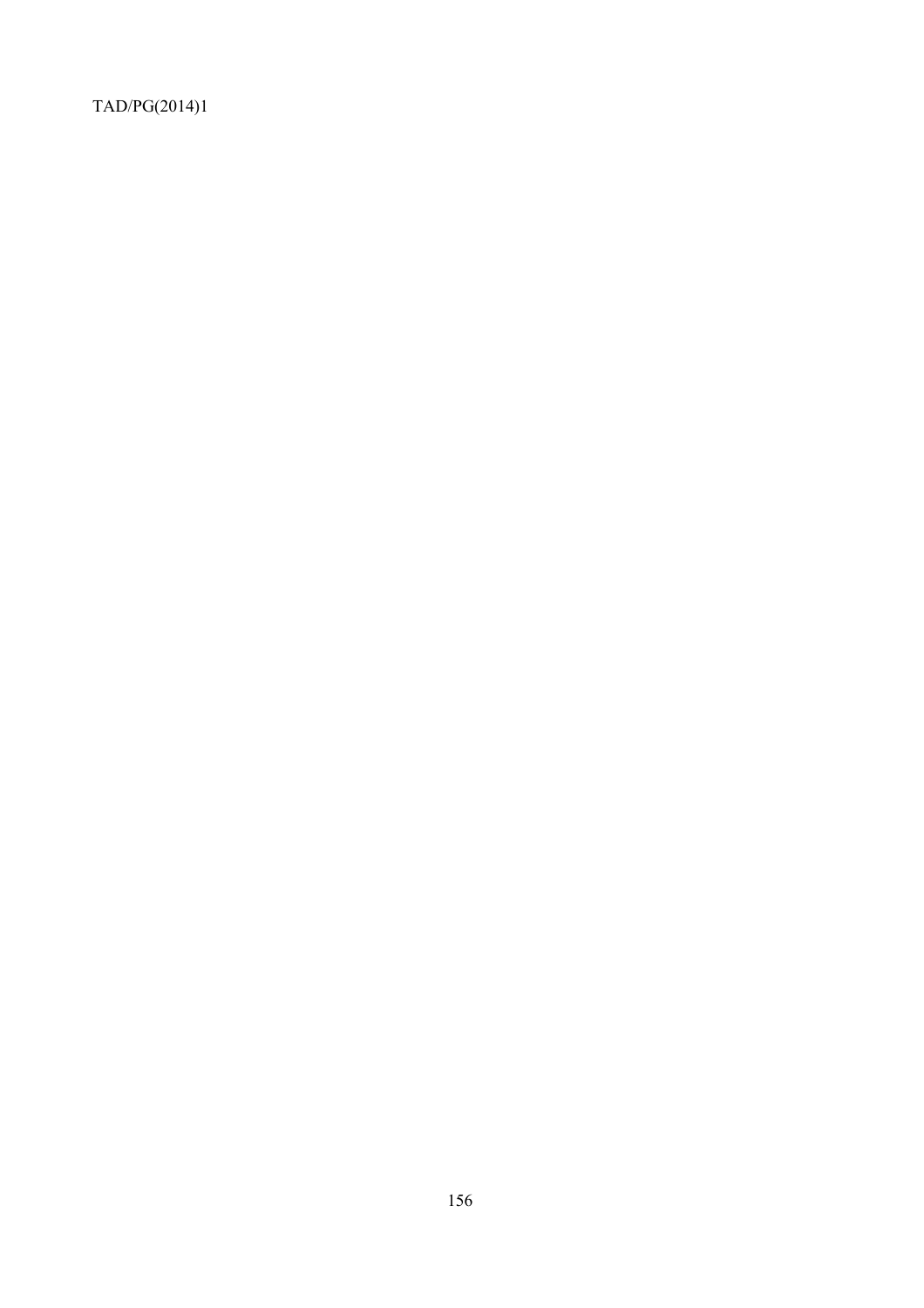## **ANNEX XIV**

# **LIST OF DEFINITIONS**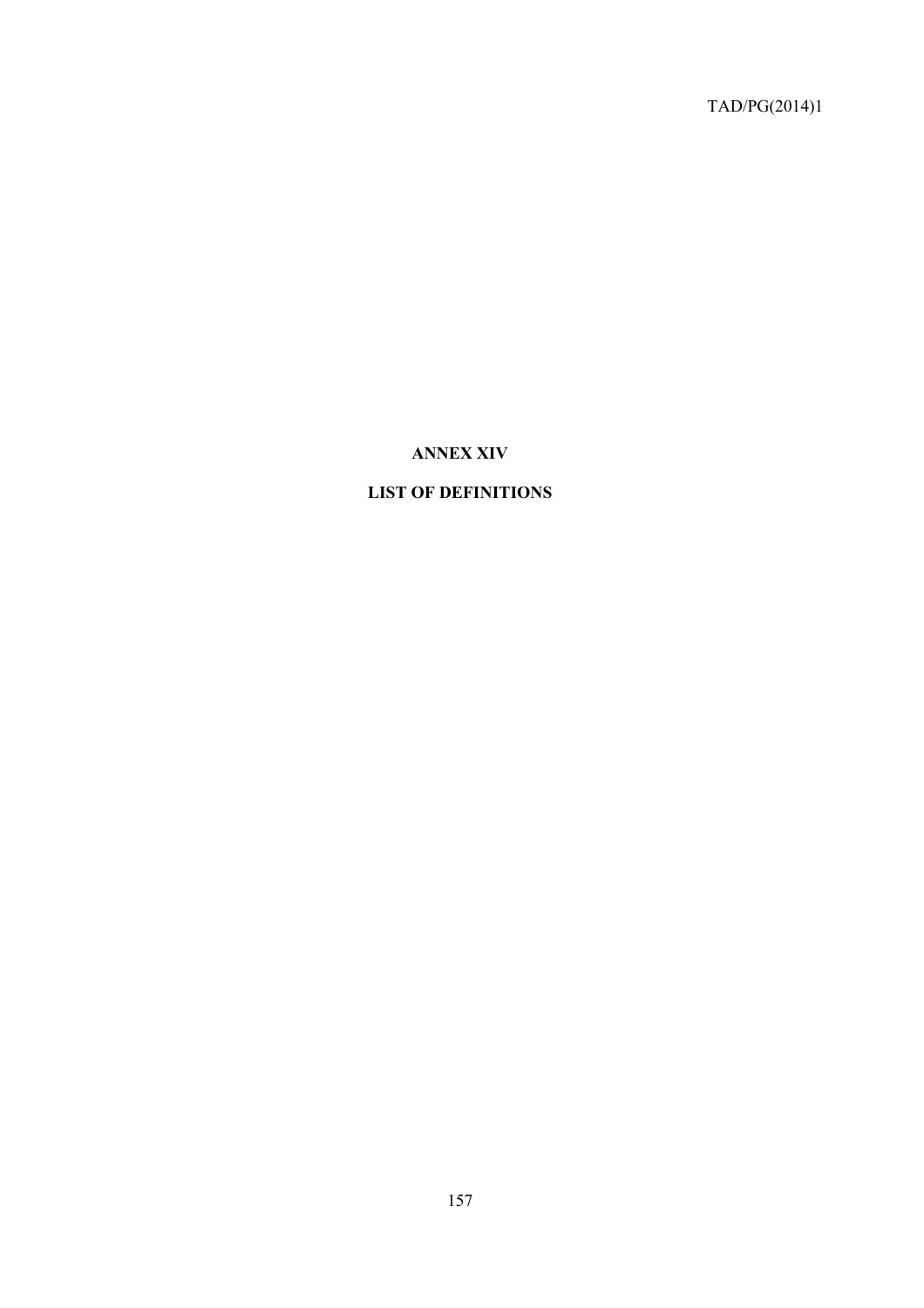## **ANNEX XIV: LIST OF DEFINITIONS**

For the purpose of the Arrangement:

- a) **Commitment**: any statement, in whatever form, whereby the willingness or intention to provide official support is communicated to the recipient country, the buyer, the borrower, the exporter or the financial institution.
- b) **Common Line**: an understanding between the Participants to agree, for a given transaction or in special circumstances, on specific financial terms and conditions for official support. The rules of an agreed Common Line supersede the rules of the Arrangement only for the transaction or in the circumstances specified in the Common Line.
- c) **Concessionality Level of Tied Aid**: in the case of grants the concessionality level is 100%. In the case of loans, the concessionality level is the difference between the nominal value of the loan and the discounted present value of the future debt service payments to be made by the borrower. This difference is expressed as a percentage of the nominal value of the loan.
- d) **Decommissioning**: closing down or dismantling of a nuclear power plant.
- e) **Export Contract Value**: the total amount to be paid by or on behalf of the purchaser for goods and/or services exported, *i.e.* excluding local costs as defined hereafter; in the case of a lease, it excludes the portion of the lease payment that is equivalent to interest.
- f) **Final Commitment**: for an export credit transaction (either in the form of a single transaction or a line of credit), a final commitment exists when the Participant commits to precise and complete financial terms and conditions, either through a reciprocal agreement or by a unilateral act.
- g) **Initial Fuel Load**: the initial fuel load shall consist of no more than the initially installed nuclear core plus two subsequent reloads, together consisting of up to two-thirds of a nuclear core.
- h) **Interest Rate Support**: an arrangement between a government and banks or other financial institutions which allows the provision of fixed rate export finance at or above the CIRR.
- i) **Line of Credit**: a framework, in whatever form, for export credits that covers a series of transactions which may or may not be linked to a specific project.
- j) **Local Costs:** expenditure for goods and services in the buyer's country that are necessary either for executing the exporter's contract or for completing the project of which the exporter's contract forms a part. These exclude commission payable to the exporter's agent in the buying country.
- k) **Pure Cover**: official support provided by or on behalf of a government by way of export credit guarantee or insurance only, *i.e.* which does not benefit from official financing support.
- l) **Repayment Term**: the period beginning at the starting point of credit, as defined in this Annex, and ending on the contractual date of the final repayment of principal.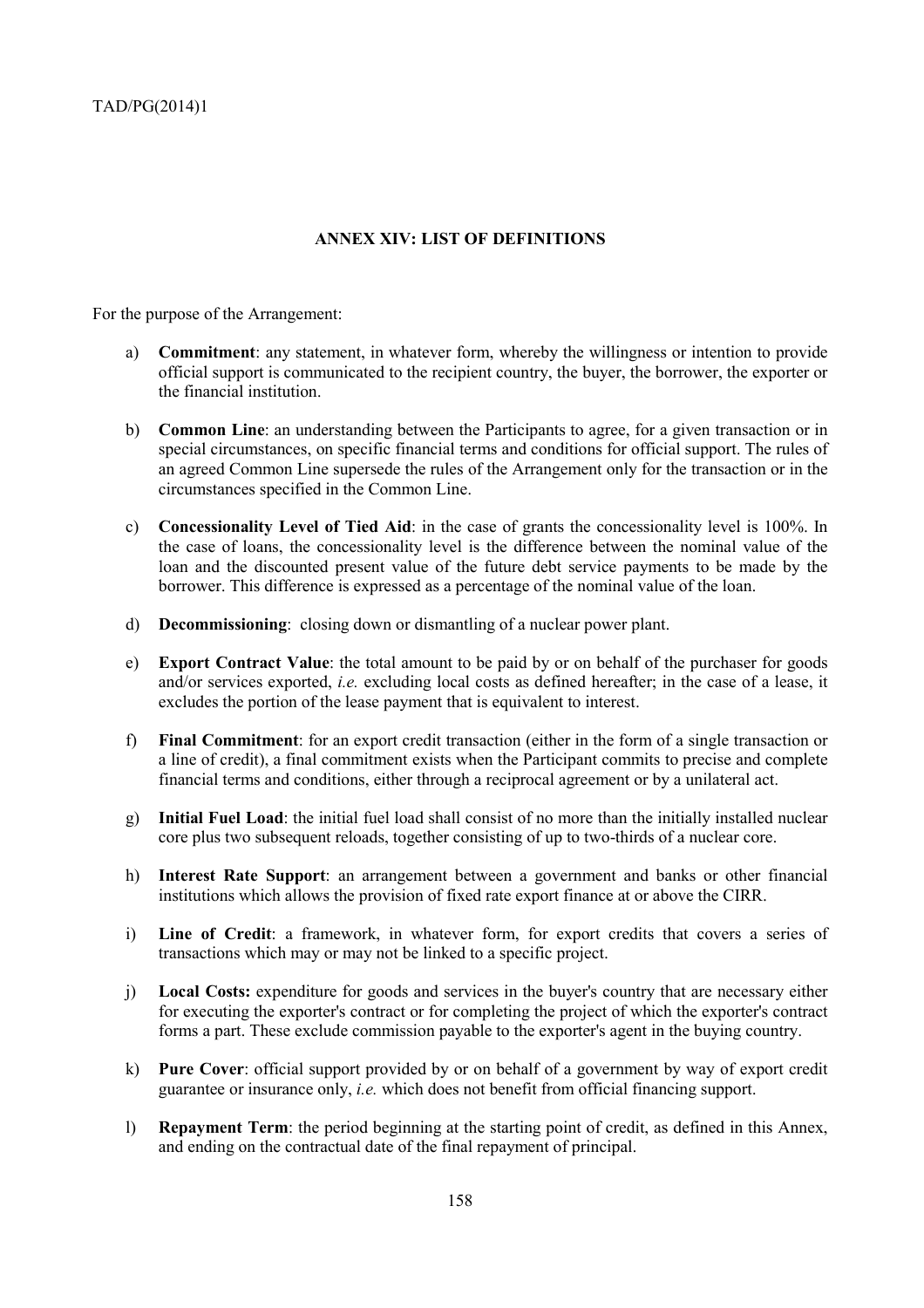#### m) **Starting Point of Credit**:

- 1) *Parts or components (intermediate goods) including related services*: in the case of parts or components, the starting point of credit is not later than the actual date of acceptance of the goods or the weighted mean date of acceptance of the goods (including services, if applicable) by the buyer or, for services, the date of the submission of the invoices to the client or acceptance of services by the client.
- 2) *Quasi-capital goods, including related services machinery or equipment, generally of relatively low unit value, intended to be used in an industrial process or for productive or commercial use*: in the case of quasi-capital goods, the starting point of credit is not later than the actual date of acceptance of the goods or the weighted mean date of acceptance of the goods by the buyer or, if the exporter has responsibilities for commissioning, then the latest starting point is at commissioning, or for services, the date of the submission of the invoices to the client or acceptance of the service by the client. In the case of a contract for the supply of services where the supplier has responsibility for commissioning, the latest starting point is commissioning.
- 3) *Capital goods and project services machinery or equipment of high value intended to be used in an industrial process or for productive or commercial use:* 
	- − In the case of a contract for the sale of capital goods consisting of individual items usable in themselves, the latest starting point is the actual date when the buyer takes physical possession of the goods, or the weighted mean date when the buyer takes physical possession of the goods.
	- − In the case of a contract for the sale of capital equipment for complete plant or factories where the supplier has no responsibility for commissioning, the latest starting point is the date at which the buyer is to take physical possession of the entire equipment (excluding spare parts) supplied under the contract.
	- − If the exporter has responsibility for commissioning, the latest starting point is at commissioning.
	- − For services, the latest starting point of credit is the date of the submission of the invoices to the client or acceptance of service by the client. In the case of a contract for the supply of services where the supplier has responsibility for commissioning, the latest starting point is commissioning.
- 4) *Complete plants or factories complete productive units of high value requiring the use of capital goods:* 
	- − In the case of a contract for the sale of capital equipment for complete plant or factories where the supplier has no responsibility for commissioning, the latest starting point of credit is the date when the buyer takes physical possession of the entire equipment (excluding spare parts) supplied under the contract.
	- − In case of construction contracts where the contractor has no responsibility for commissioning, the latest starting point is the date when construction has been completed.